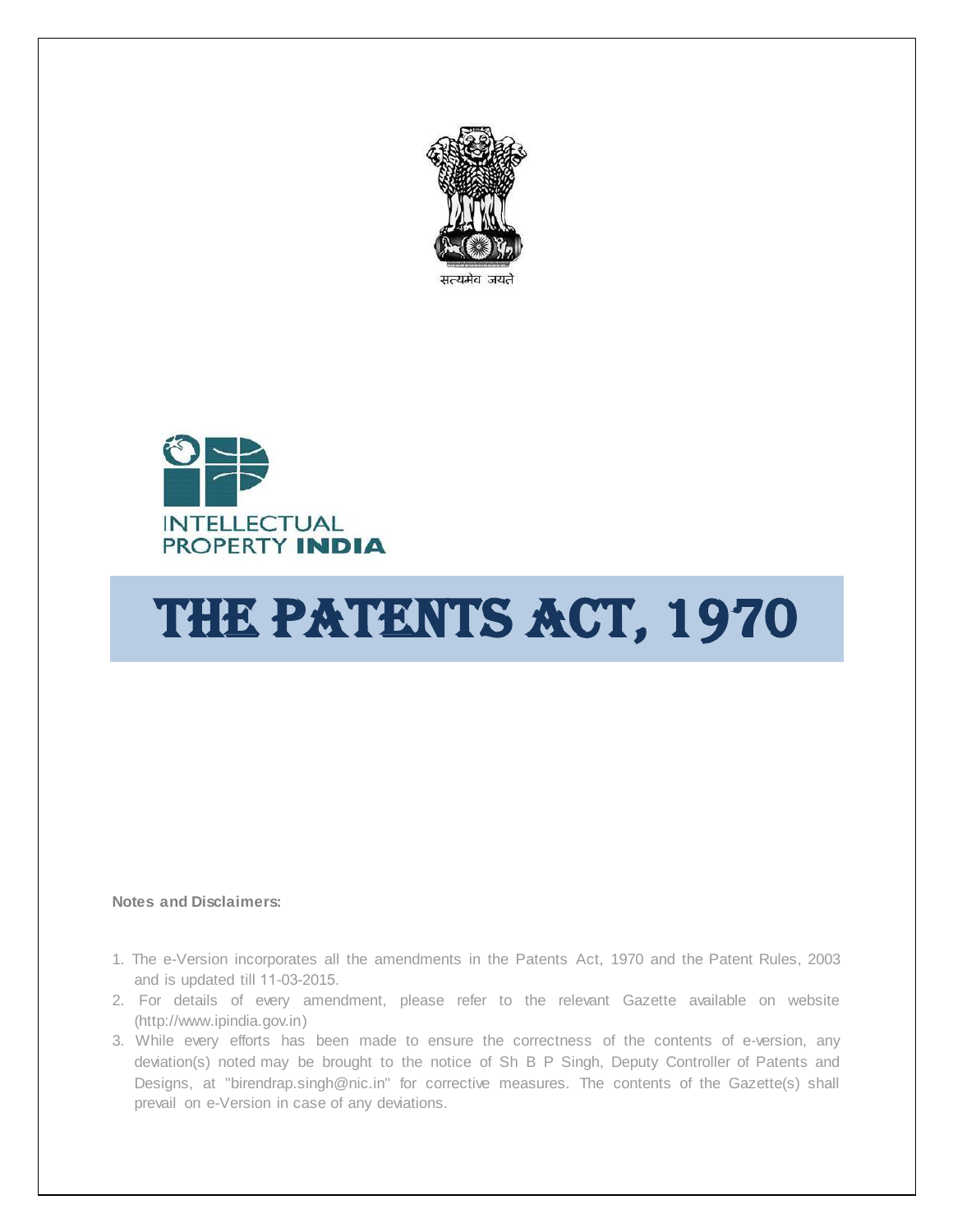

| <b>CONTENTS</b> |                      |                                                                                                       |  |
|-----------------|----------------------|-------------------------------------------------------------------------------------------------------|--|
| SI No.          | <b>Chapters</b>      | <b>Description</b>                                                                                    |  |
| 1.              | <b>Chapter I</b>     | Preliminary                                                                                           |  |
| 2.              | <b>Chapter II</b>    | Inventions Not Patentable                                                                             |  |
| 3.              | <b>Chapter III</b>   | Applications for Patents                                                                              |  |
| 4.              | <b>Chapter IV</b>    | Publication and Examination of Applications                                                           |  |
| 5               | <b>Chapter IVA</b>   | <b>Exclusive Marketing Rights (Omitted)</b>                                                           |  |
| 6.              | <b>Chapter V</b>     | Opposition Proceedings to Grant of Patents                                                            |  |
| 7.              | <b>Chapter VI</b>    | Anticipation                                                                                          |  |
| 8.              | <b>Chapter VII</b>   | Provisions for Secrecy of Certain Inventions                                                          |  |
| 9.              | <b>Chapter VIII</b>  | Grant of Patents and Rights conferred thereby                                                         |  |
| 10.             | <b>Chapter IX</b>    | Patents of Addition                                                                                   |  |
| 11.             | <b>Chapter X</b>     | Amendment of Applications and Specification                                                           |  |
| 12.             | <b>Chapter XI</b>    | Restoration of Lapsed Patents                                                                         |  |
| 13.             | <b>Chapter XII</b>   | Surrender and Revocation of Patents                                                                   |  |
| 14.             | <b>Chapter XIII</b>  | Register of Patents                                                                                   |  |
| 15.             | <b>Chapter XIV</b>   | Patent Office and Its Establishment                                                                   |  |
| 16.             | <b>Chapter XV</b>    | Powers of Controller Generally                                                                        |  |
| 17.             | <b>Chapter XVI</b>   | Working of Patents, Compulsory Licences and Revocation                                                |  |
| 18.             | <b>Chapter XVII</b>  | Use of Inventions For Purposes of<br>Govemment and Acquisition of<br>Inventions by Central Government |  |
| 19.             | <b>Chapter XVIII</b> | Suits Conceming Infringement of Patents                                                               |  |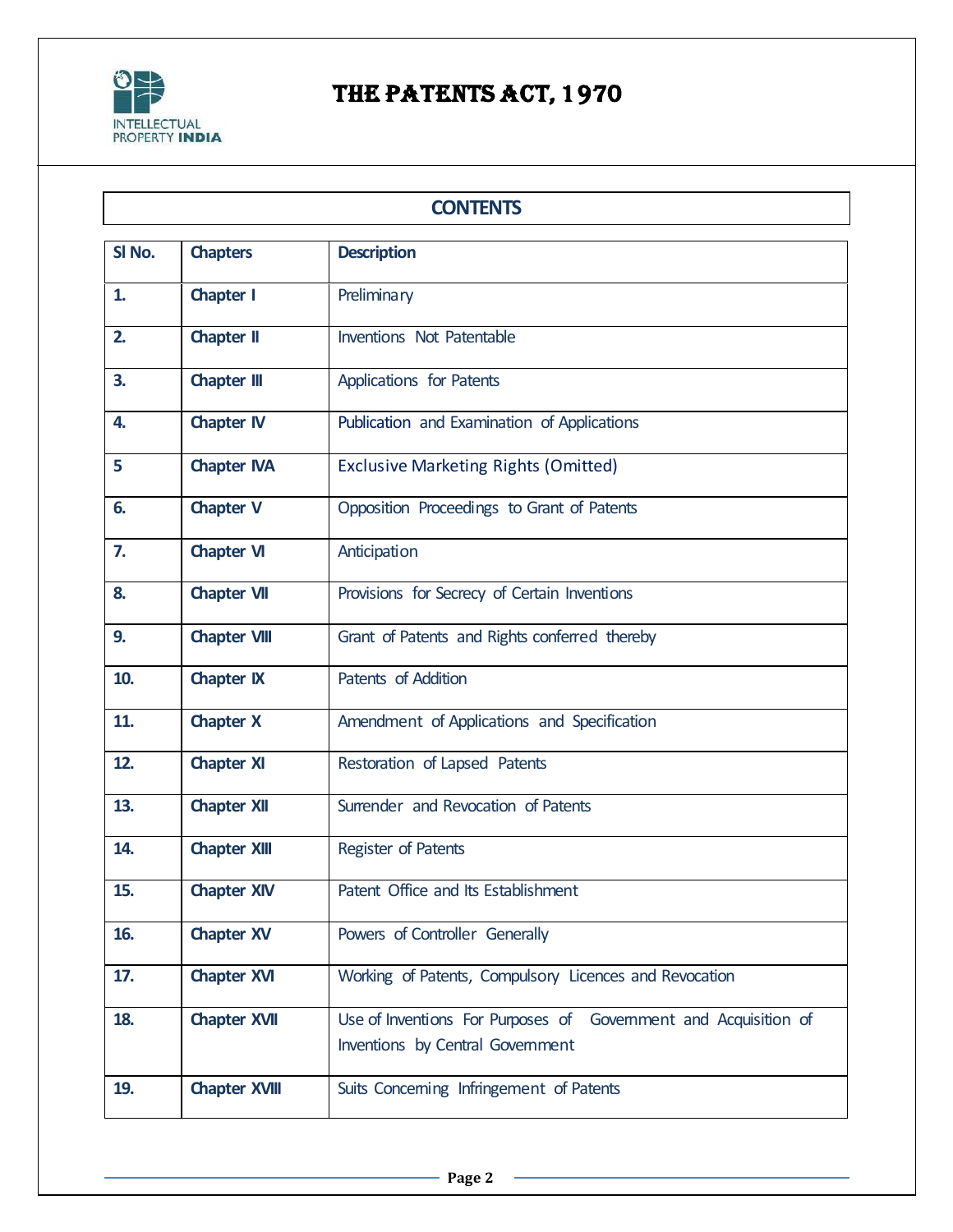

| 20. | <b>Chapter XIX</b>   | Appeals to the Appellate Board |
|-----|----------------------|--------------------------------|
| 21. | <b>Chapter XX</b>    | <b>Penalties</b>               |
| 22. | <b>Chapter XXI</b>   | Patent Agents                  |
| 23. | <b>Chapter XXII</b>  | International Arrangements     |
| 24. | <b>Chapter XXIII</b> | <b>Miscellaneous</b>           |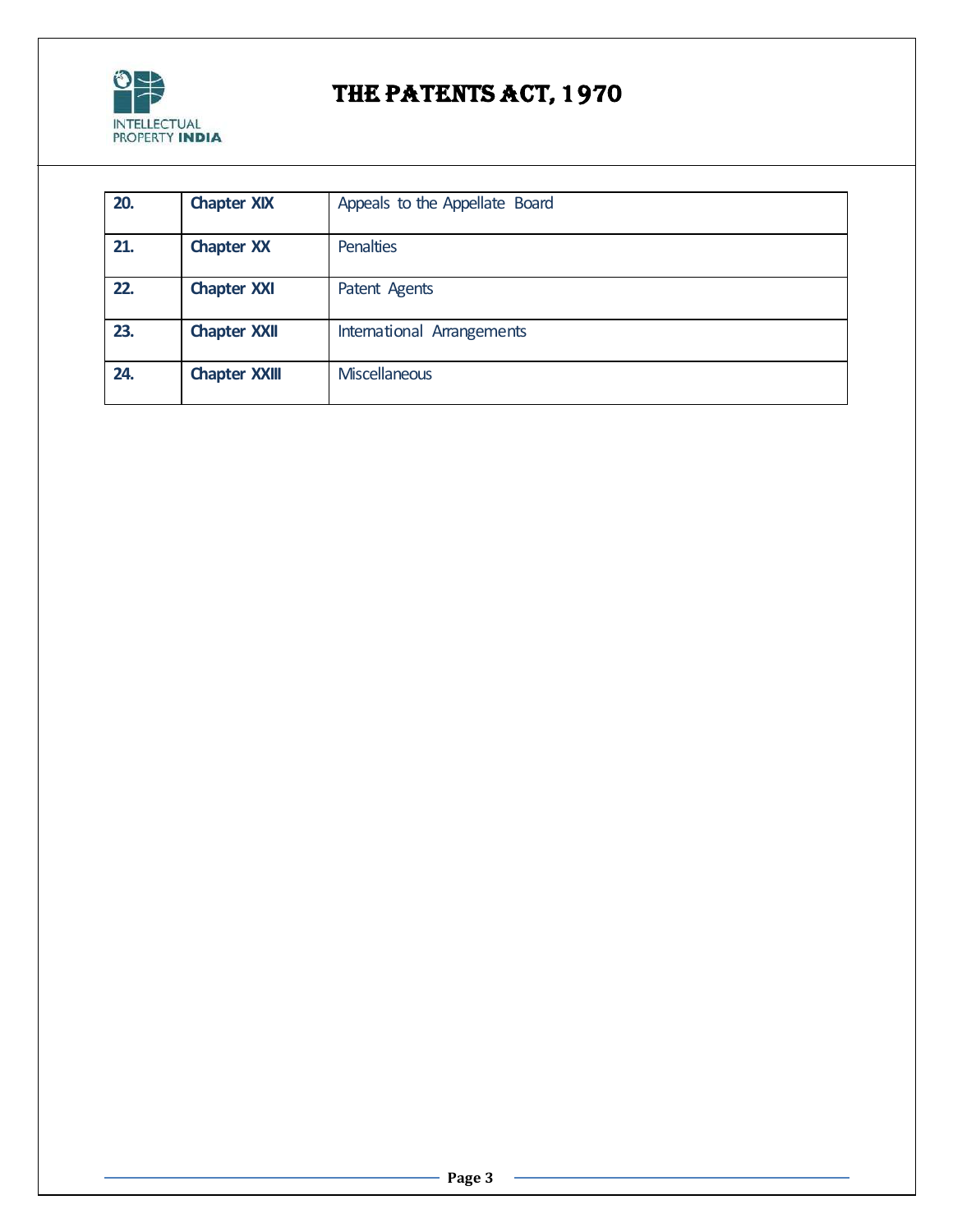

#### **THE PATENTS ACT, 1970**

(39 of 1970)

[19th September, 1970]

An Act to amend and consolidate the law relating to patents.

BE it enacted by Parliament in the Twenty-first Year of the Republic of India as follows:—

#### CHAPTER I

#### **PRELIMINARY**

#### **1. Short title, extent and commencement.**—

- (1) This Act may be called the Patents Act, 1970.
- (2) It extends to the whole of India.
- (3) It shall come into force on such date as the Central Government may, by notification in the Official Gazette, appoint:

Provided that different dates may be appointed for different provisions of this Act, and any reference in any such provision to the commencement of this Act shall be construed as a reference to the coming into force of that provision.

#### **2. Definitions and interpretation.**—

- (1) In this Act, unless the context otherwise requires,  $-$ 
	- (a) "Appellate Board" means the Appellate Board referred to in section 116;
	- (ab) "assignee" includes an assignee of the assignee and the legal representative of a deceased assignee and references to the assignee of any person include references to the assignee of the legal representative or assignee of that person;
		- (aba) "Budapest Treaty" means the Budapest Treaty on the International Recognition of the Deposit of Micro-organisms for the purposes of Patent Procedure done at Budapest on 28th day of April, 1977, as amended and modified from time to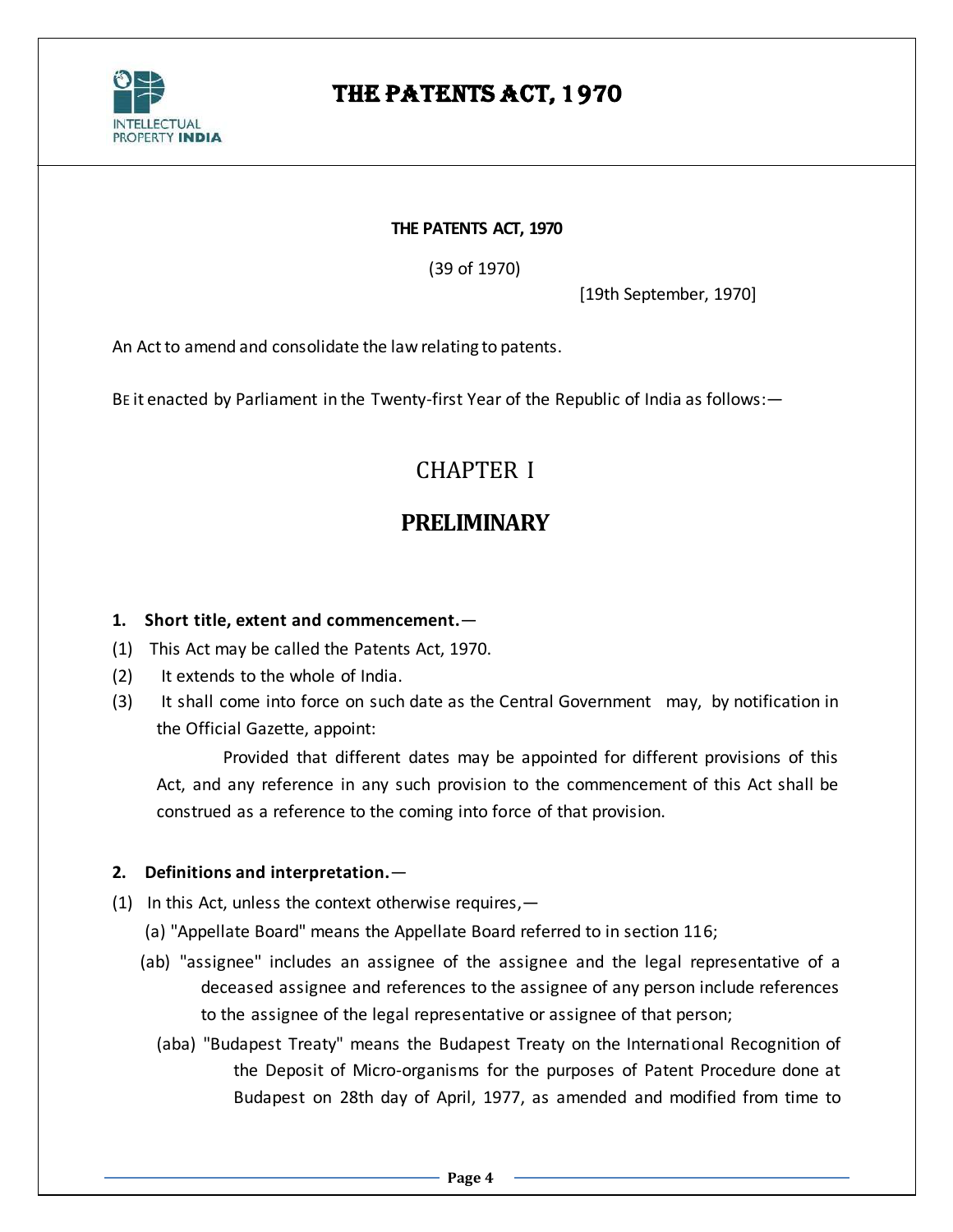

#### time;

- (ac) "capable of industrial application", in relation to an invention, means that the invention is capable of being made or used in an industry;
- (b) "Controller" means the Controller General of Patents, Designs and Trade Marks referred to in section 73;
- (c) "convention application" means an application for a patent made by virtue of section 135;
- (d) "convention country" means a country or a country which is member of a group of countries or a union of countries or an Intergovernmental organization referred to as a convention country in section 133;
- (e) "district court" has the meaning assigned to that expression by the *Code* of Civil Procedure, 1908 (5 of 1908);
- (f) "exclusive licence" means a licence from a patentee which confers on the licensee, on the licensee and persons authorised by him, to the exclusion of all other persons (including the patentee), any right in respect of the patented invention, and exclusive licensee shall be construed accordingly.
- (g) Omitted by the *Patents (Amendment) Act,* 2005
- (h) "Government undertaking" means any industrial undertaking carried on—
	- (i) by a department of the Government, or
	- (ii) by a corporation established by a Central, Provincial or State Act, which is owned or controlled by the Government, or
	- (iii) by a Government company as defined in section 617 of the Companies Act, 1956 (1 of 1956), or
	- (iv) by an institution wholly or substantially financed by the Government;
- (i) "High Court", in relation to a State or Union territory, means the High Court having territorial jurisdiction in that State or Union territory, as the case may be;
- (ia) "international application" means an application for patent made in accordance with the Patent Cooperation Treaty;
- (j)"invention" means a new product or process involving an inventive step and capable of industrial application;
- (ja) "inventive step" means a feature of an invention that involves technical advance as compared to the existing knowledge or having economic significance or both and that makes the invention not obvious to a person skilled in the art;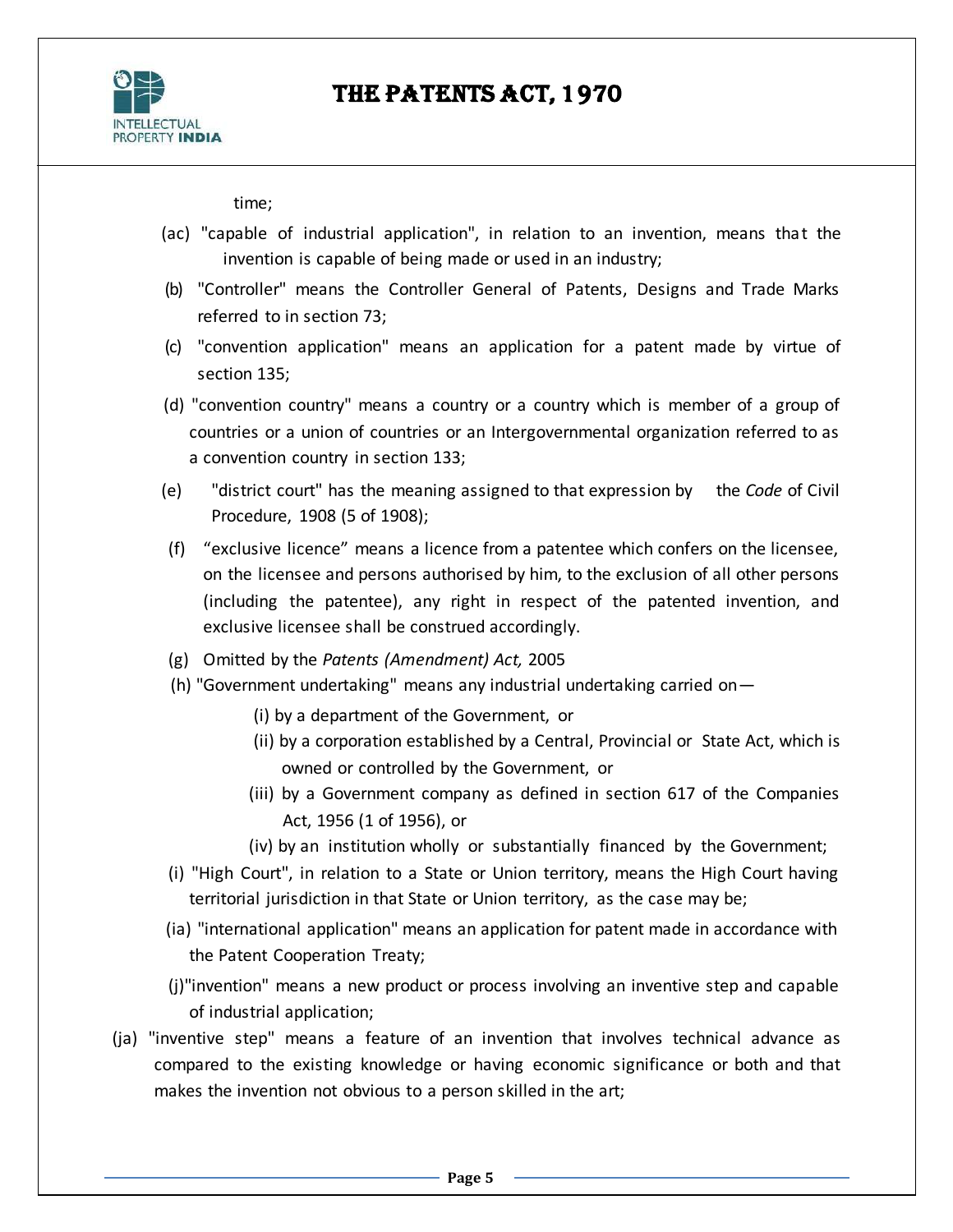

- (k) "legal representative" means a person who in law represents the estate of a deceased person;
- (l) "new invention" means any invention or technology which has not been anticipated by publication in any document or used in the country or elsewhere in the world before the date of filing of patent application with complete specification, i.e., the subject matter has not fallen in public domain or that it does not form part of the state of the art;
- (la) "Opposition Board" means an Opposition Board constituted under sub-section (3) of section 25;
- (m) "patent" means a patent for any invention granted under this Act;
- (n) "patent agent" means a person for the time being registered under this Act as a patent agent;
- (o) "patented article" and "patented process" means respectively an article or process in respect of which a patent is in force;
- (oa) "Patent Cooperation Treaty" means the Patent Cooperation Treaty done at Washington on the 19th day of June, 1970 as amended and modified from time to time;
- (p) "patentee" means the person for the time being entered on the register as the grantee or proprietor of the patent;
- (q) "patent of addition" means a patent granted in accordance with section 54;
- (r) "patent office" means the patent office referred to in section 74;
- (s) "person" includes the Government;
- (t) "person interested" includes a person engaged in, or in promoting, research in the same field as that to which the invention relates;
- (ta) "pharmaceutical substance" means any new entity involving one or more inventive steps;
- (u) "prescribed" means,—
	- (A) in relation to proceedings before a High Court, prescribed by rules made by the High Court;
	- (B) in relation to proceedings before the Appellate Board, prescribed by rules made by the Appellate Board; and
	- (C) in other cases, prescribed by rules made under this Act;
- (v) "prescribed manner" includes the payment of the prescribed fee;
- (w) "priority date" has the meaning assigned to it by section 11;
- (x) "register" means the register of patents referred to in section 67;
- (y) "true and first inventor" does not include either the first importer of an invention into India,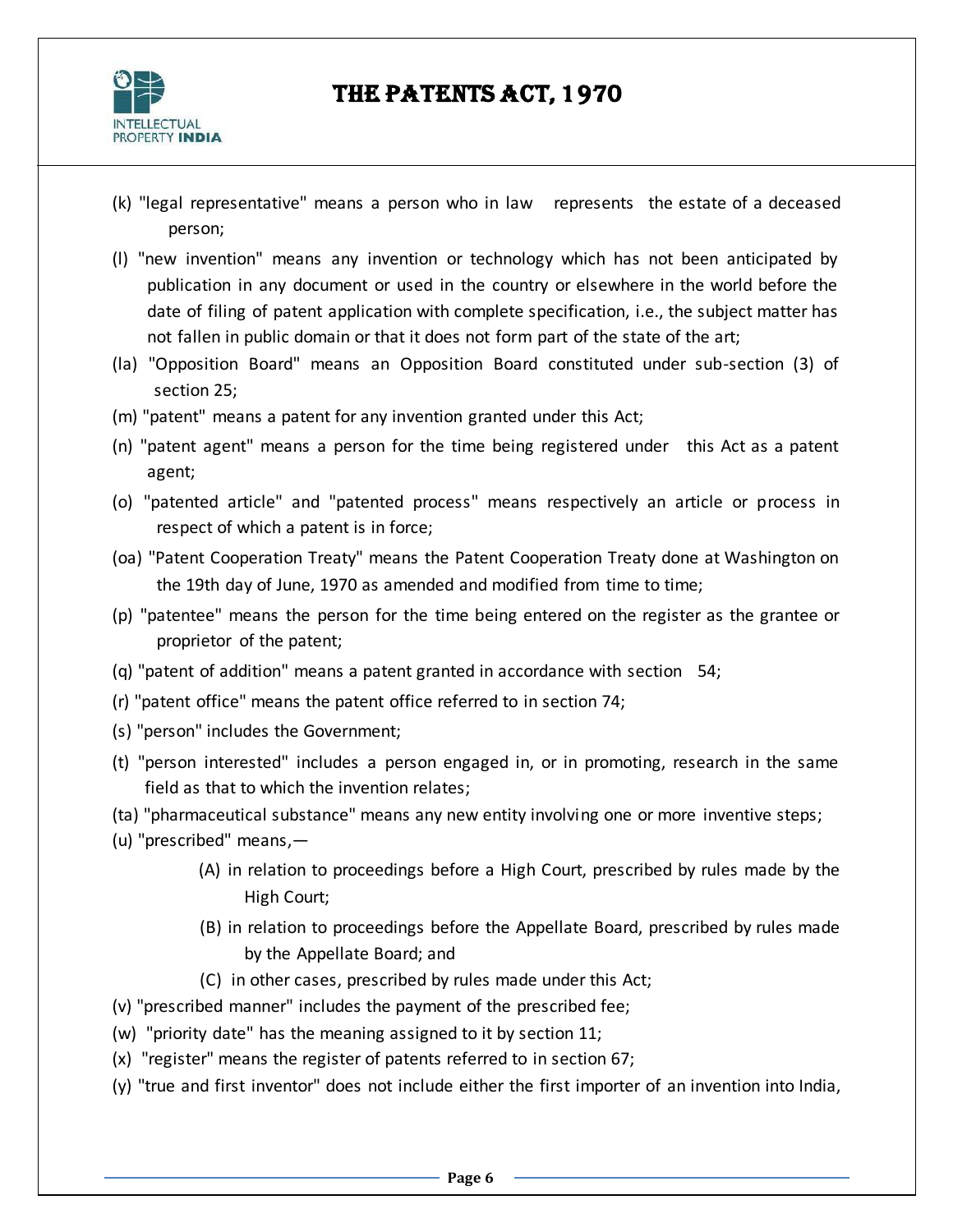

or a person to whom an invention is first communicated from outside India.

- (2) In this Act, unless the context otherwise requires, any reference—
	- (a) to the Controller shall be construed as including a reference to any officer discharging the functions of the Controller in pursuance of section 73;
	- (b) to the patent office shall be construed as including a reference to any branch office of the patent office.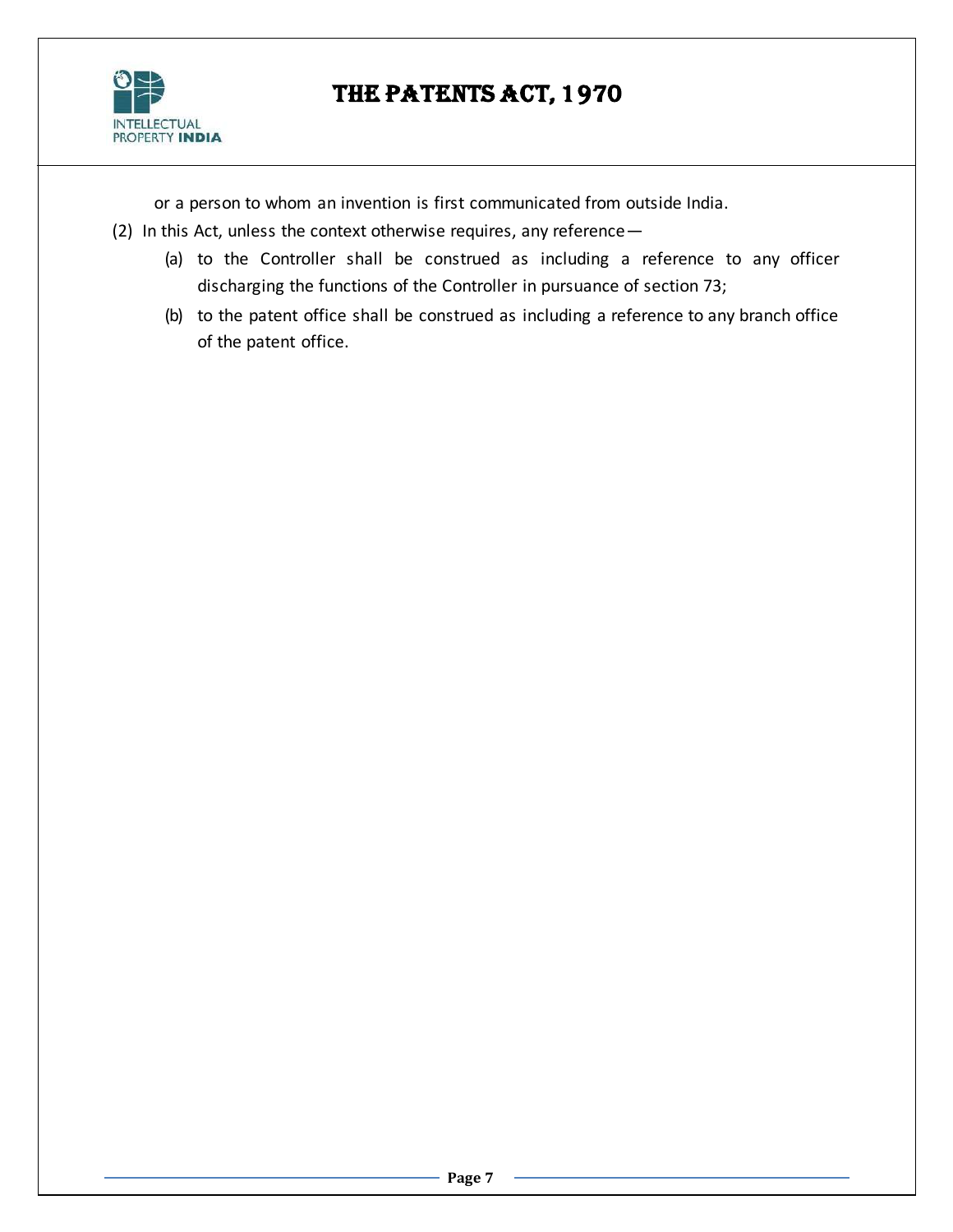

#### CHAPTER II

#### **INVENTIONS NOT PATENTABLE**

- **3. What are not inventions.**—The following are not inventions within the meaning of this Act,—
	- (a) an invention which is frivolous or which claims anything obviously contrary to well established natural laws;
	- (b) an invention the primary or intended use or commercial exploitation of which could be contrary to public order or morality or which causes serious prejudice to human, animal or plant life or health or to the environment;
	- (c)the mere discovery of a scientific principle or the formulation of an abstract theory or discovery of any living thing or non-living substance occurring in nature;
	- (d) the mere discovery of a new form of a known substance which does not result in the enhancement of the known efficacy of that substance or the mere discovery of any new property or new use for a known substance or of the mere use of a known process, machine or apparatus unless such known process results in a new product or employs at least one new reactant.
		- *Explanation.***—**For the purposes of this clause, salts, esters, ethers, polymorphs, metabolites, pure form, particle size, isomers, mixtures of isomers, complexes, combinations and other derivatives of known substance shall be considered to be the same substance, unless they differ significantly in properties with regard to efficacy;
	- (e) a substance obtained by a mere admixture resulting only in the aggregation of the properties of the components thereof or a process for producing such substance;
	- (f) the mere arrangement or re-arrangement or duplication of known devices each functioning independently of one another in a known way;
	- (g) Omitted by the *Patents (Amendment) Act,* 2002
	- (h) a method of agriculture or horticulture;
	- (i) any process for the medicinal, surgical, curative, prophylactic diagnostic, therapeutic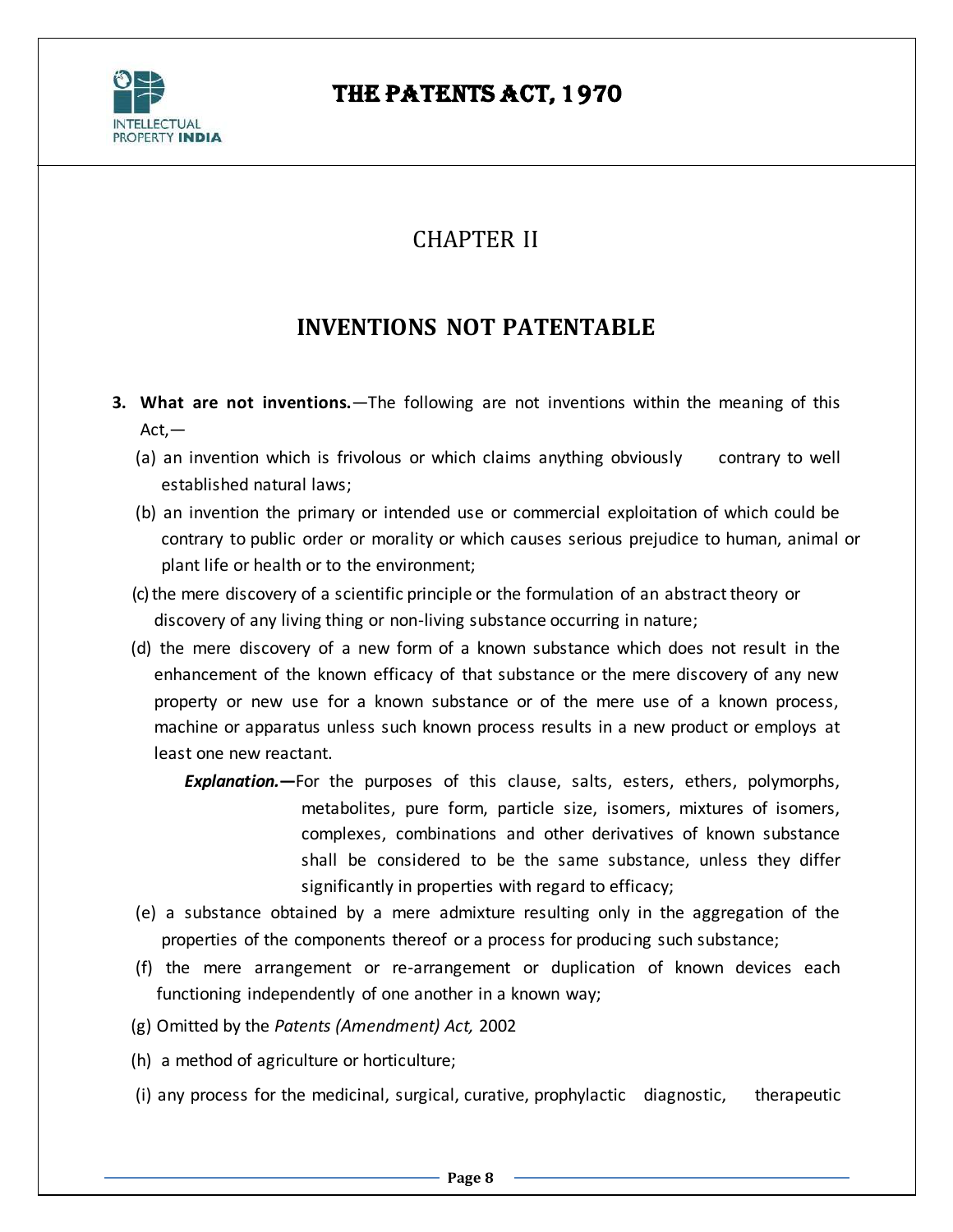

or other treatment of human beings or any process for a similar treatment of animals to render them free of disease or to increase their economic value or that of their products.

- (j) plants and animals in whole or any part thereof other than micro organisms but including seeds, varieties and species and essentially biological processes for production or propagation of plants and animals;
- (k) a mathematical or business method or a computer programme *per se* or algorithms;
- (l) a literary, dramatic, musical or artistic work or any other aesthetic creation whatsoever including cinematographic works and television productions;
- (m) a mere scheme or rule or method of performing mental act or method of playing game;
- (n) a presentation of information;
- (o) topography of integrated circuits;
- (p) an invention which in effect, is traditional knowledge or which is an aggregation or duplication of known properties of traditionally known component or components.
- **4. Inventions relating to atomic energy not patentable.—**No patent shall be granted in respect of an invention relating to atomic energy falling within sub section (1) of section 20 of the Atomic Energy Act, 1962 (33 of 1962).

**5. Inventions where only methods or processes of manufacture patentable:** [Omitted by the *Patents (Amendment) Act,* 2005]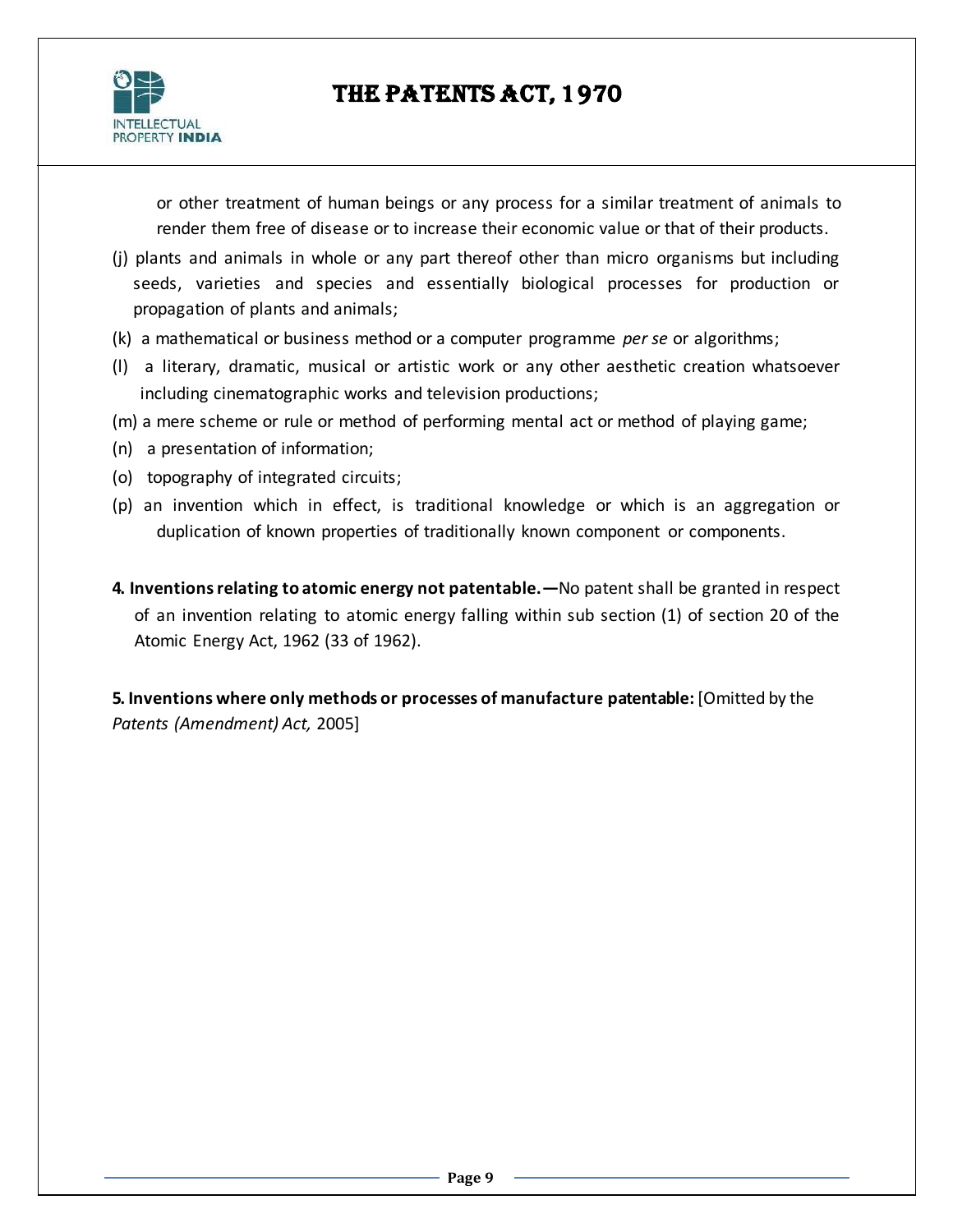

#### CHAPTER III

#### **APPLICATIONS FOR PATENTS**

- **6. Persons entitled to apply for patents**—(1) Subject to the provisions contained in section 134, an application for a patent for an invention may be made by any of the following persons, that is to say,—
	- (a) by any person claiming to be the true and first inventor of the invention;
	- (b) by any person being the assignee of the person claiming to be the true and first inventor in respect of the right to make such an application;
	- (c) by the legal representative of any deceased person who immediately before his death was entitled to make such an application.
- (2) An application under sub-section (1) may be made by any of the persons referred to therein either alone or jointly with any other person.
- **7. Form of application.**—(1) Every application for a patent shall be for one invention only and shall be made in the prescribed form and filed in the patent office.
- (1A) Every international application under the Patent Cooperation Treaty for a patent, as may be filed designating India shall be deemed to be an application under this Act, if a corresponding application has also been filed before the Controller in India.
- (1B) The filing date of an application referred to in sub-section (1A) and its complete specification processed by the patent office as designated office or elected office shall be the international filing date accorded under the Patent Cooperation Treaty.
- (2) Where the application is made by virtue of an assignment of the right to apply for a patent for the invention, there shall be furnished with the application, or within such period as may be prescribed after the filing of the application, proof of the right to make the application.
- (3) Every application under this section shall state that the applicant is in possession of the invention and shall name the person claiming to be the true and first inventor; and where the person so claiming is not the applicant or one of the applicants, the application shall contain a declaration that the applicant believes the person so named to be the true and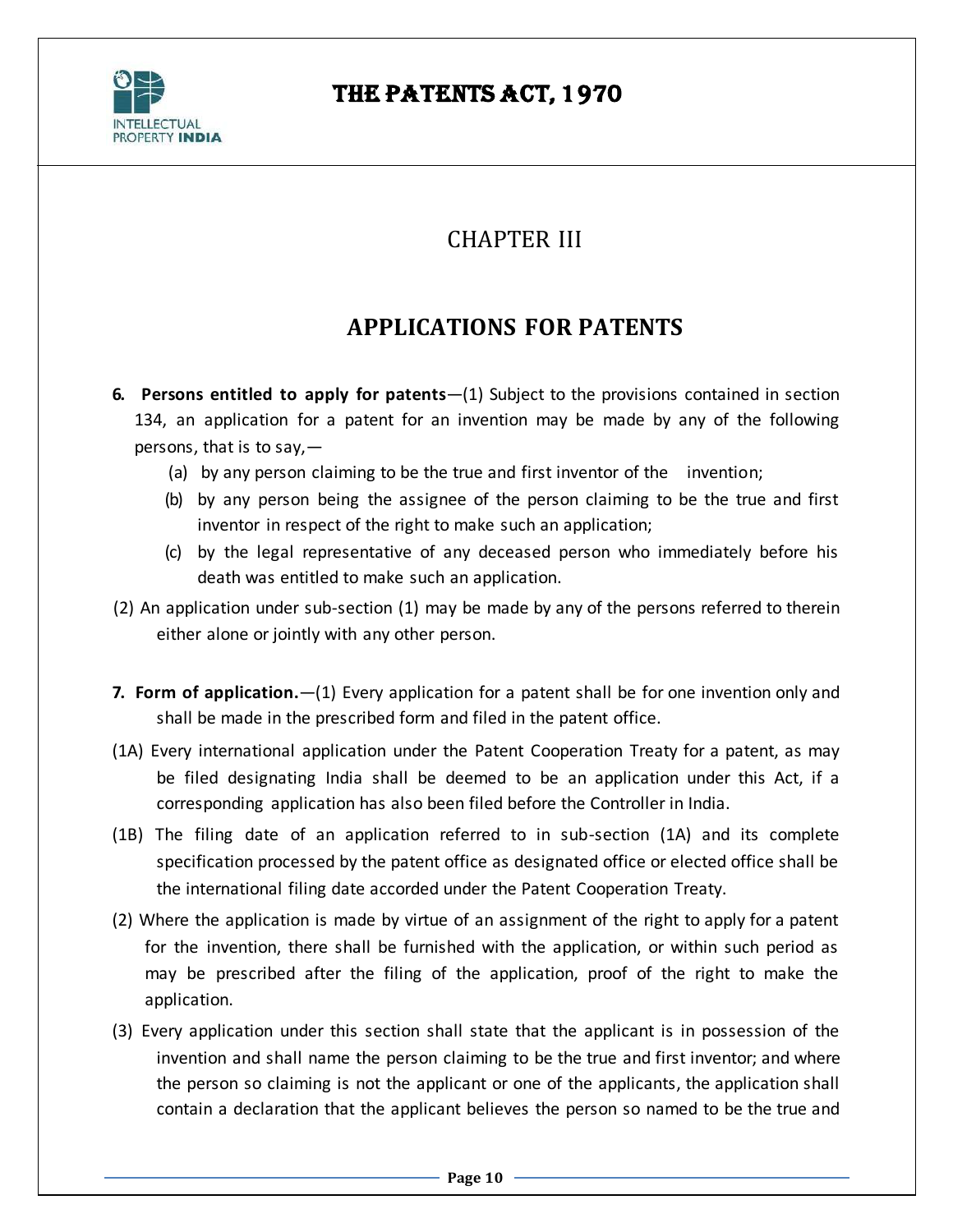

first inventor.

- (4) Every such application (not being a convention application or an application filed under the Patent Cooperation Treaty designating India) shall be accompanied by a provisional or a complete specification.
- **8. Information and undertaking regarding foreign applications.**—(1) Where an applicant for a patent under this Act is prosecuting either alone or jointly with any other person an application for a patent in any country outside India in respect of the same or substantially the same invention, or where to his knowledge such an application is being prosecuted by some person through whom he claims or by some person deriving title from him, he shall file along with his application or subsequently within the prescribed period as the Controller may allow—
	- (a) a statement setting out detailed particulars of such application; and
	- (b) an undertaking that, up to the date of grant of patent in India, he would keep the Controller informed in writing, from time to time, of detailed particulars as required under clause (a) in respect of every other application relating to the same or substantially the same invention, if any, filed in any country outside India subsequently to the filing of the statement referred to in the aforesaid clause, within the prescribed time.
- (2) At any time after an application for patent is filed in India and till the grant of a patent or refusal to grant of a patent made thereon, the Controller may also require the applicant to furnish details, as may be prescribed, relating to the processing of the application in a country outside India, and in that event the applicant shall furnish to the Controller information available to him within such period as may be prescribed.
- **9. Provisional and complete specifications.**—(1) Where an application for a patent (not being a convention application or an application filed under the Patent Cooperation Treaty designating India) is accompanied by a provisional specification, a complete specification shall be filed within twelve months from the date of filing of the application, and if the complete specification is not so filed, the application shall be deemed to be abandoned.
- (2) Where two or more applications in the name of the same applicant are accompanied by provisional specifications in respect of inventions which are cognate or of which one is a modification of another and the Controller is of opinion that the whole of such inventions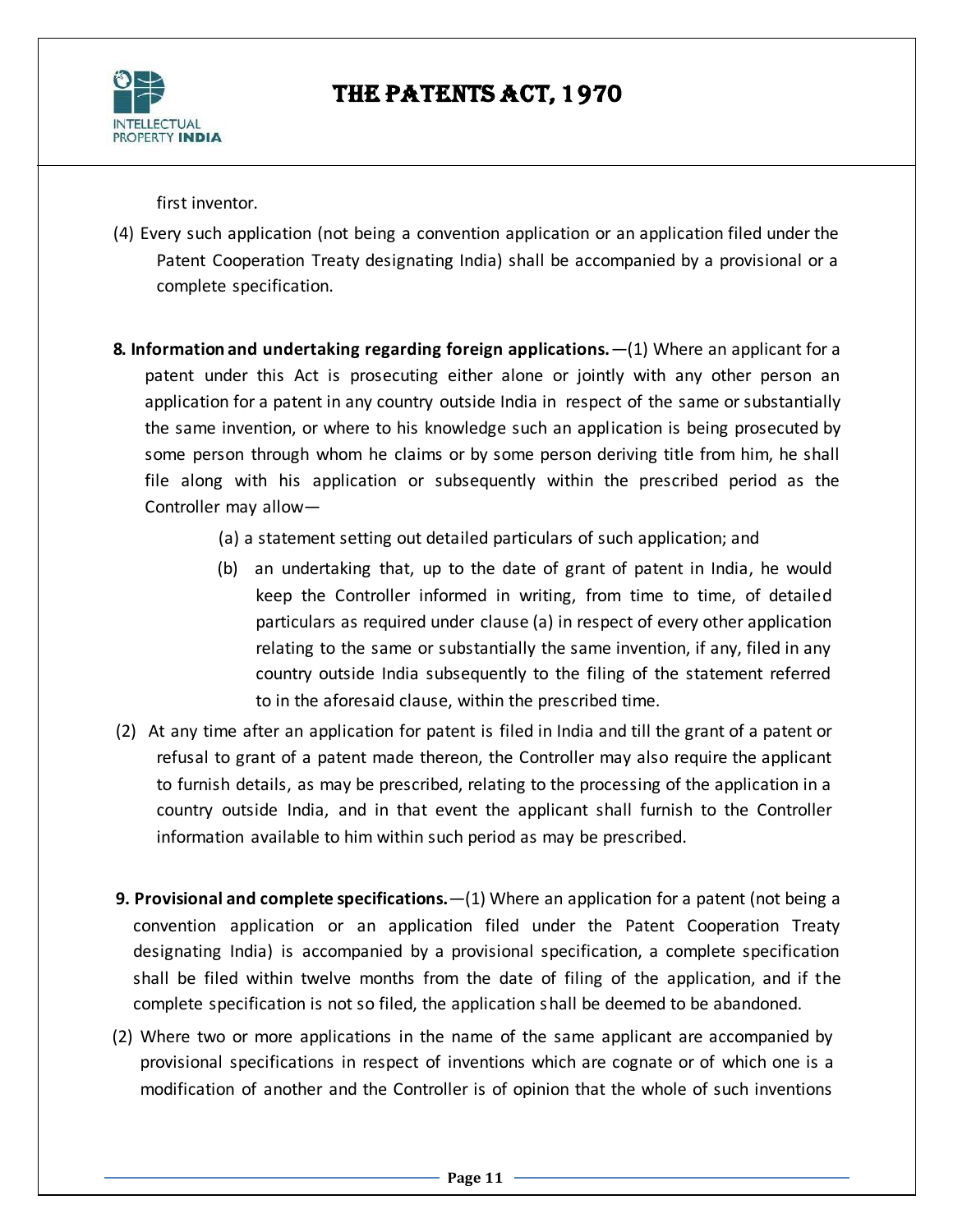

are such as to constitute a single invention and may properly be included in one patent, he may allow one complete specification to be filed in respect of all such provisional specifications.

Provided that the period of time specified under sub-section (1) shall be reckoned from the date of filing of the earliest provisional specification.

- (3) Where an application for a patent (not being a convention application or an application filed under the Patent Cooperation Treaty designating India) is accompanied by a specification purporting to be a complete specification, the Controller may, if the applicant be requests at any time within twelve months from the date of filing of the application, direct that such specification shall be treated, for the purposes of this Act, as a provisional specification and proceed with the application accordingly.
- (4) Where a complete specification has been filed in pursuance of an application for a patent accompanied by a provisional specification or by a specification treated by virtue of a direction under sub-section (3) as a provisional specification, the Controller may, if the applicant so requests at any time before grant of patent, cancel the provisional specification and post-date the application to the date of filing of the complete specification.
- **10. Contents of specifications.—**(1) Every specification, whether provisional or complete, shall describe the invention and shall begin with a title sufficiently indicating the subject-matter to which the invention relates.
- (2) Subject to any rules that may be made in this behalf under this Act, drawings may, and shall, if the Controller so requires, be supplied for the purposes of any specification, whether complete or provisional; and any drawings so supplied shall, unless the Controller otherwise directs be deemed to form part of the specification, and references in this Act to a specification shall be construed accordingly.
- (3) If, in any particular case, the Controller considers that an application should be further supplemented by a model or sample of anything illustrating the invention or alleged to constitute an invention, such model or sample as he may require shall be furnished before the application is found in order for grant of a patent, but such model or sample shall not be deemed to form part of the specification.
- (4) Every complete specification shall—
	- (a) fully and particularly describe the invention and its operation or use and the method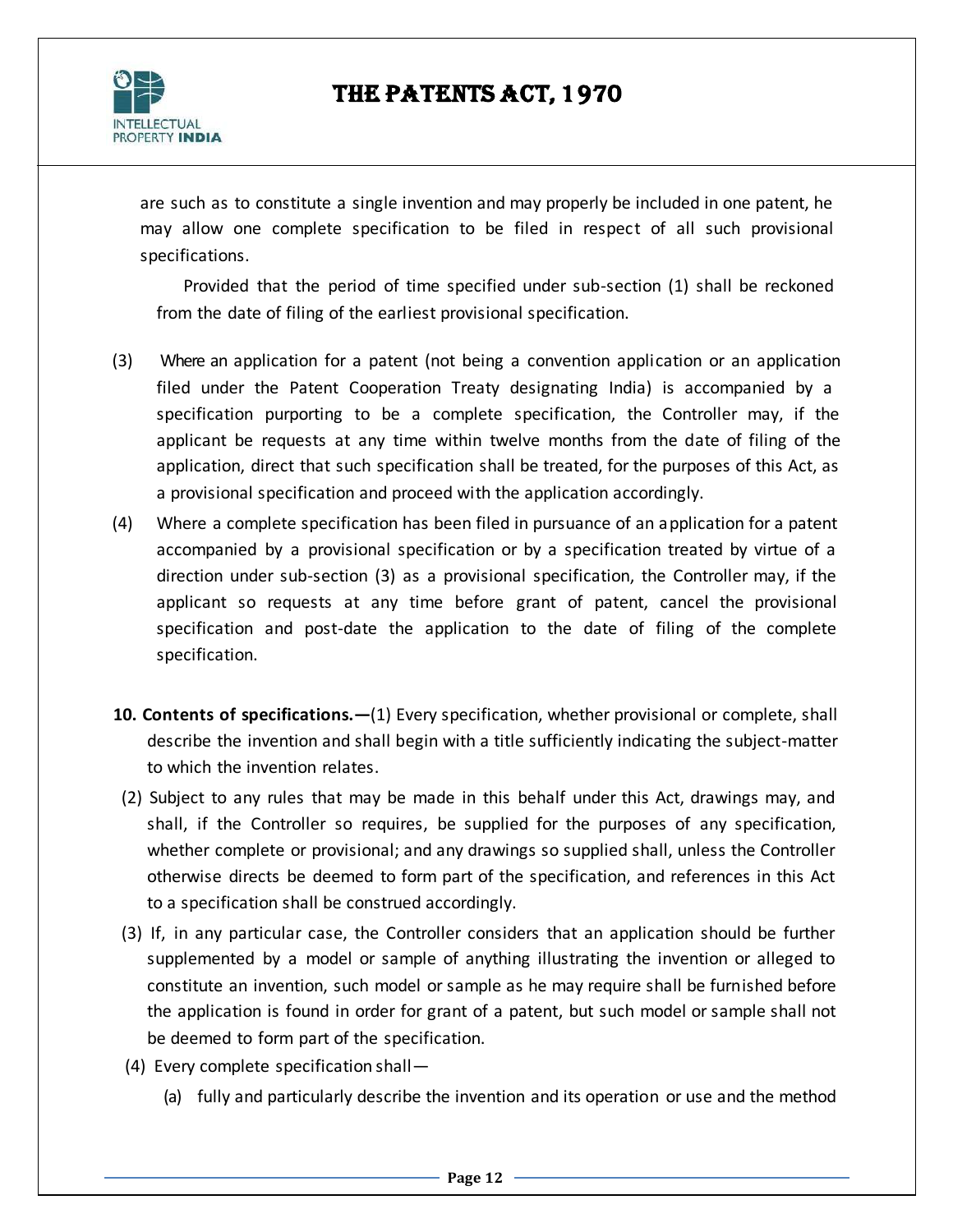

by which it is to be performed;

- (b) disclose the best method of performing the invention which is known to the applicant and for which he is entitled to claim protection; and
- (c) end with a claim or claims defining the scope of the invention for which protection is claimed;
- (d) be accompanied by an abstract to provide technical information on the invention:

Provided that—

- (i) the Controller may amend the abstract for providing better information to third parties; and
- (ii) if the applicant mentions a biological material in the specification which may not be described in such a way as to satisfy clauses (a) and (b), and if such material is not available to the public, the application shall be completed by depositing the material to an international depository authority under the Budapest Treaty and by fulfilling the following conditions, namely:—
	- (A) the deposit of the material shall be made not later than the date of filing the patent application in India and a reference thereof shall be made in the specification within the prescribed period;
	- (B) all the available characteristics of the material required for it to be correctly identified or indicated are included in the specification including the name, address of the depository institution and the date and number of the deposit of the material at the institution;
		- (C) access to the material is available in the depository institution only after the date of the application of patent in India or if a priority is claimed after the date of the priority;
	- (D) disclose the source and geographical origin of the biological material in the specification, when used in an invention.
- (4A) In case of an international application designating' India, the title, description, drawings, abstract and claims filed with the application shall be taken as the complete specification for the purposes of this Act.
- (5) The claim or claims of a complete specification shall relate to a single invention, or to a group of inventions linked so as to form a single inventive concept, shall be clear and succinct and shall be fairly based on the matter disclosed in the specification.
- (6) A declaration as to the inventor ship of the invention shall, in such cases as may be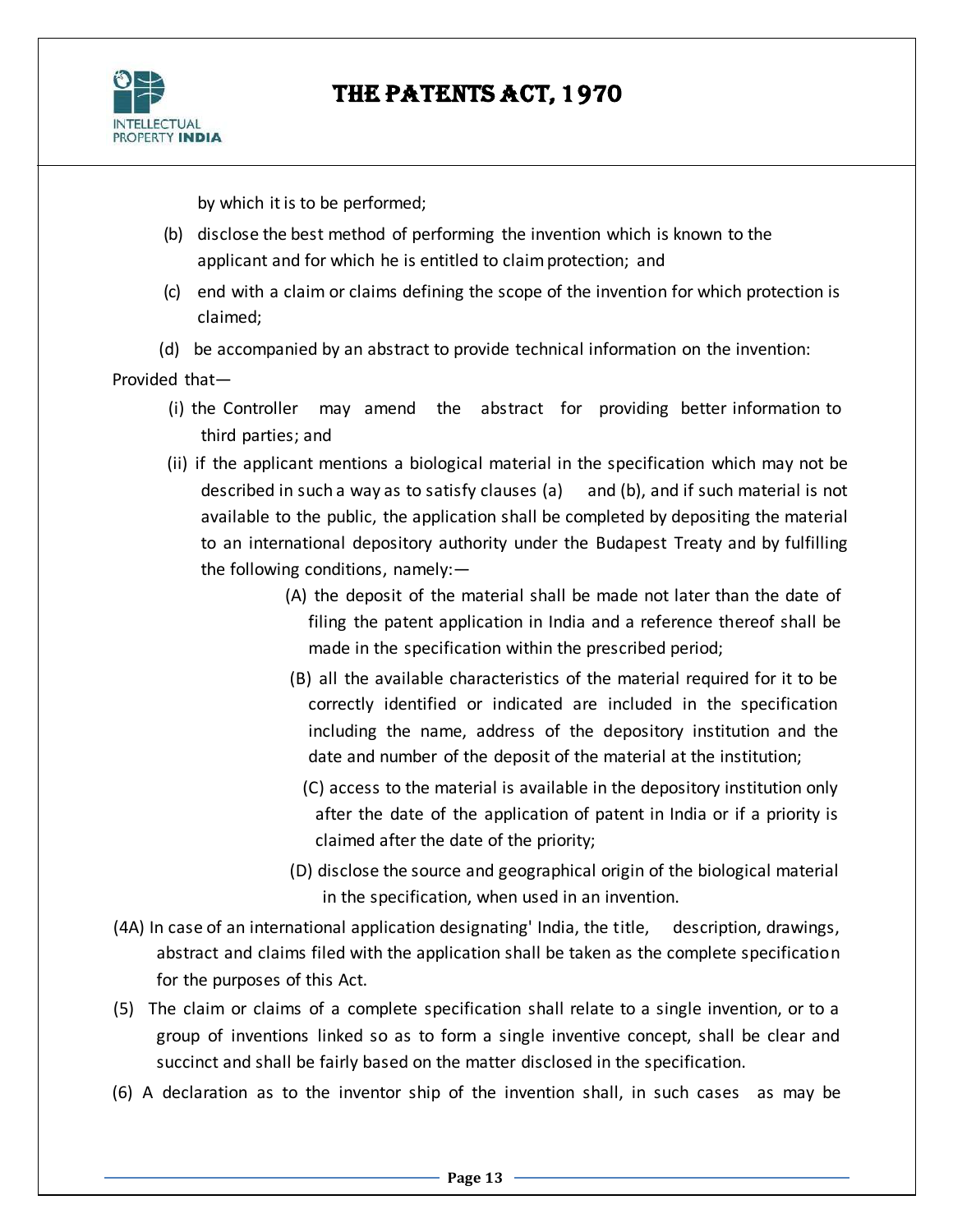

prescribed, be furnished in the prescribed form with the complete specification or within such period as may be prescribed after the filing of that specification.

- (7) Subject to the foregoing provisions of this section, a complete specification filed after a provisional specification may include claims in respect of developments of, or additions to, the invention which was described in the provisional specification, being developments or additions in respect of which the applicant would be entitled under the provisions of section 6 to make a separate application for a patent.
- **11. Priority dates of claims of a complete specification.—**(1) There shall be a priority date for each claim of a complete specification.

#### (2) Where a complete specification is filed in pursuance of a single application accompanied by—

- (a) a provisional specification; or
- (b) a specification which is treated by virtue of a direction under subsection (3) of section 9 as a provisional specification,

and the claim is fairly based on the matter disclosed in the specification referred to in clause (a) or clause (b), the priority date of that claim shall be the date of the filing of the relevant specification.

- (3) Where the complete specification is filed or proceeded with in pursuance of two or more applications accompanied by such specifications as are mentioned in sub-section (2) and the claim is fairly based on the matter disclosed—
	- (a) in one of those specifications, the priority date of that claim shall be the date of the filing of the application accompanied by that specification;
	- (b) partly in one and partly in another, the priority date of that claim shall be the date of the filing of the application accompanied by the specification of the later date.
- (3A) Where a complete specification based on a previously filed application in India has been filed within twelve months from the date of that application and the claim is fairly based on the matter disclosed in the previously filed application, the priority date of that claim shall be the date of the previously filed application in which the matter was first disclosed.
- (4) Where the complete specification has been filed in pursuance of a further application made by virtue of sub-section (1) of section 16 and the claim is fairly based on the matter disclosed in any of the earlier specifications, provisional or complete, as the case may be, the priority date of that claim shall be the date of the filing of that specification in which the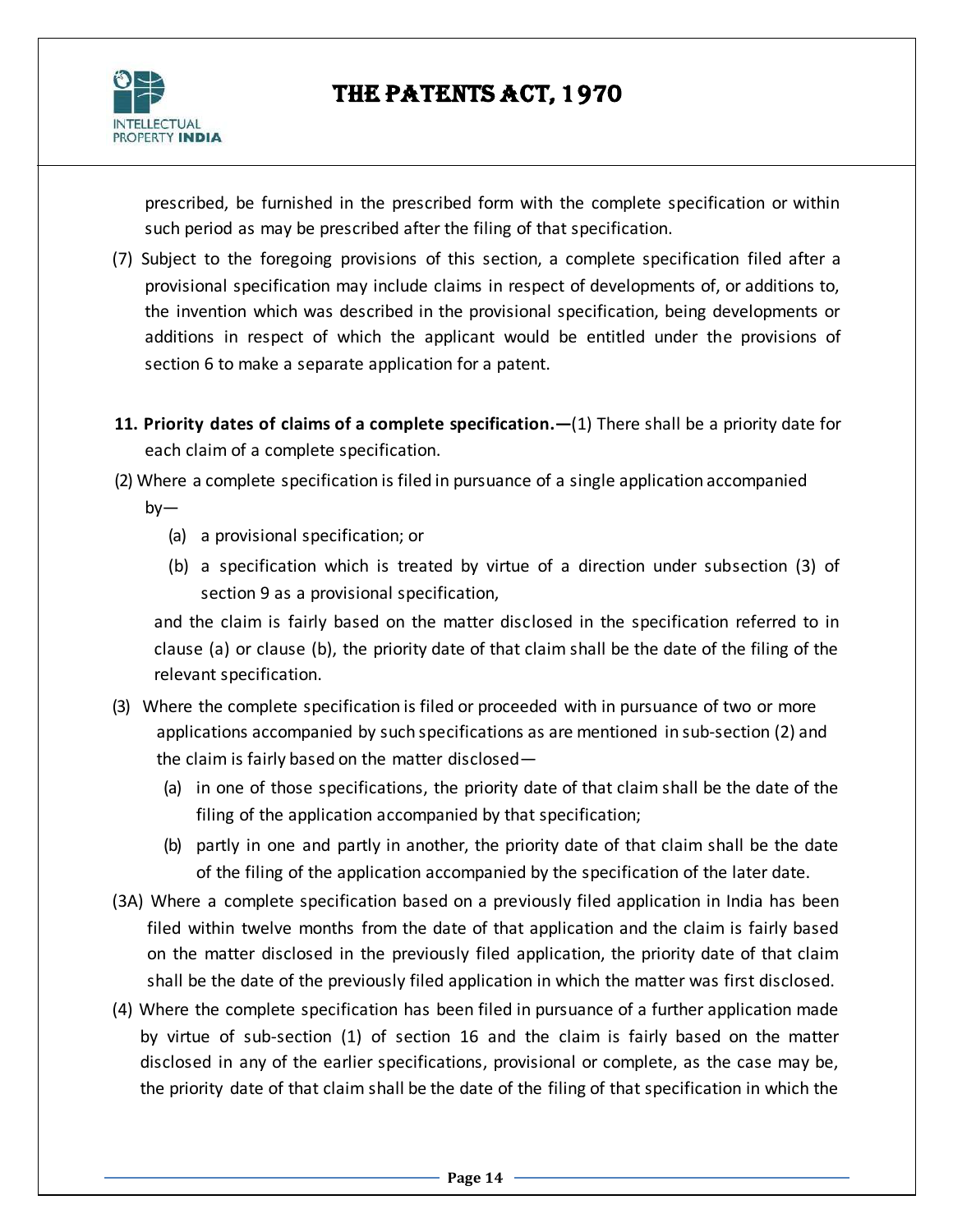

matter was first disclosed.

- (5) Where, under the foregoing provisions of this section, any claim of a complete specification would, but for the provisions of this sub-section, have two or more priority dates, the priority date of that claim shall be the earlier or earliest of those dates.
- (6) In any case to which sub-sections (2), (3), (3A), (4) and (5) do not apply, the priority date of a claim shall, subject to the provisions of section 137, be the date of filing of the complete specification.
- (7)The reference to the date of the filing of the application or of the complete specification in this section shall, in cases where there has been a post-dating under section 9 or section 17 or, as the case may be, an ante-dating under section 16, be a reference to the date as so post-dated or ante-dated.
- (8)A claim in a complete specification of a patent shall not be invalid by reason only of  $-$ 
	- (a) the publication or use of the invention so far as claimed in that claim on or after the priority date of such claim; or
	- (b) the grant of another patent which claims the invention, so far as claimed in the first mentioned claim, in a claim of the same or a later priority date.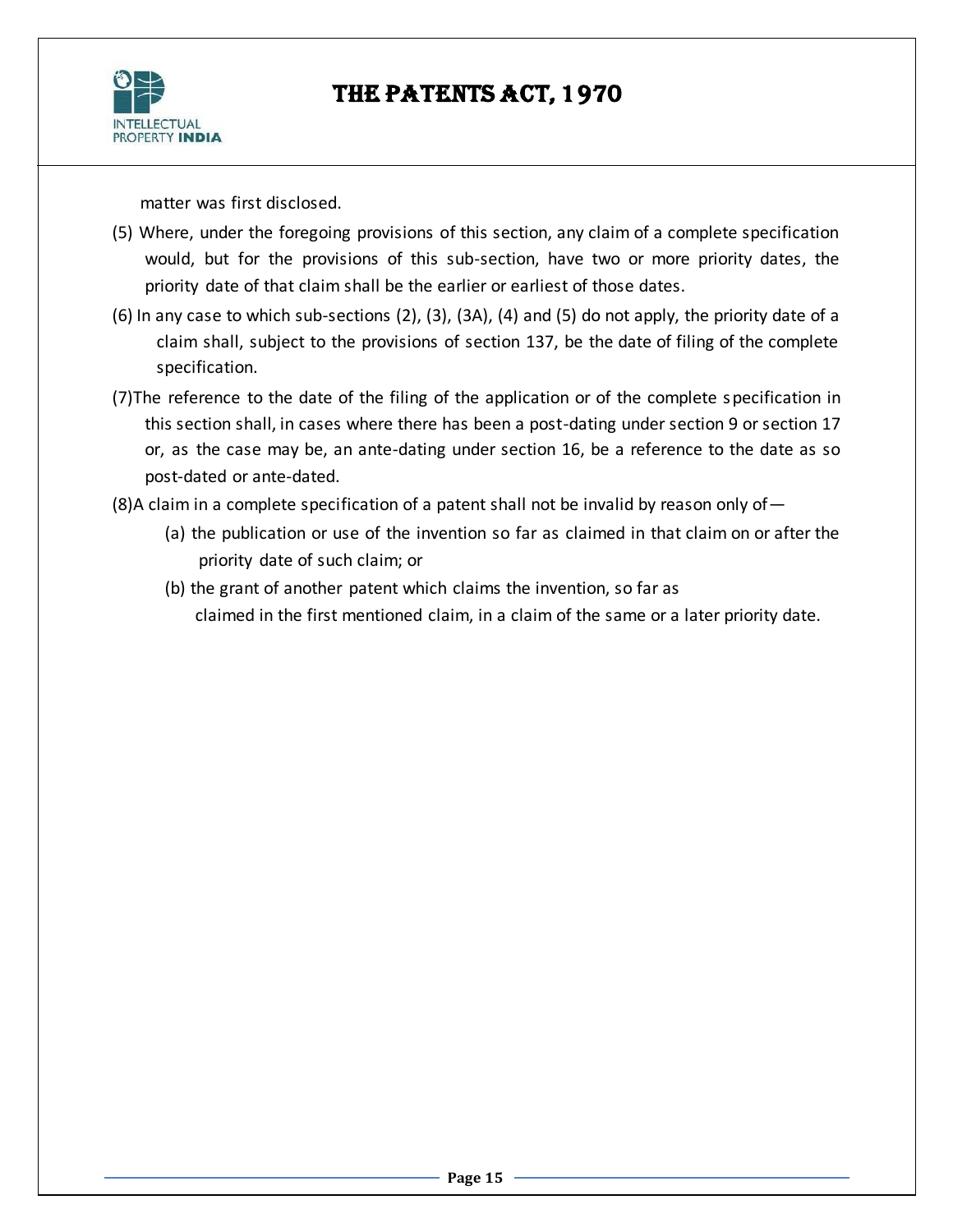

#### CHAPTER IV

## **PUBLICATION AND EXAMINATION OF APPLICATIONS**

- **11A. Publication of applications**.—(1) Save as otherwise provided, no application for patent shall ordinarily be open to the public for such period as may be prescribed.
	- (2) The applicant may, in the prescribed manner, request the Controller to publish his application at any time before the expiry of the period prescribed under subsection (1) and subject to the provisions of sub-section (3), the Controller shall publish such application as soon as possible.
- (3) Every application for a patent shall, on the expiry of the period specified under sub-section (1), be published, except in cases where the application—
	- (a) in which secrecy direction is imposed under section 35; or
	- (b) has been abandoned under sub-section (1) of section 9; or
	- (c) has been withdrawn three months prior to the period specified under sub-section (1).
- (4) In case a secrecy direction has been given in respect of an application under section 35, then it shall be published after the expiry of the period prescribed under sub-section (1) or when the secrecy direction has ceased to operate, whichever is later.
- (5) The publication, of every application under this section shall include the particulars of the date of application, number of application, name and address of the applicant identifying the application and an abstract.
- (6) Upon publication of an application for a patent under this section—
	- (a) the depository institution shall make the biological material mentioned in the specification available to the public;
	- (b) the patent office may, on payment of such fee as may be prescribed, make the specification and drawings, if any, of such application available to the public.
- (7) On and from the date of publication of the application for patent and until the date of grant of a patent in respect of such application, the applicant shall have the like privileges and rights as if a patent for the invention had been granted on the date of publication of the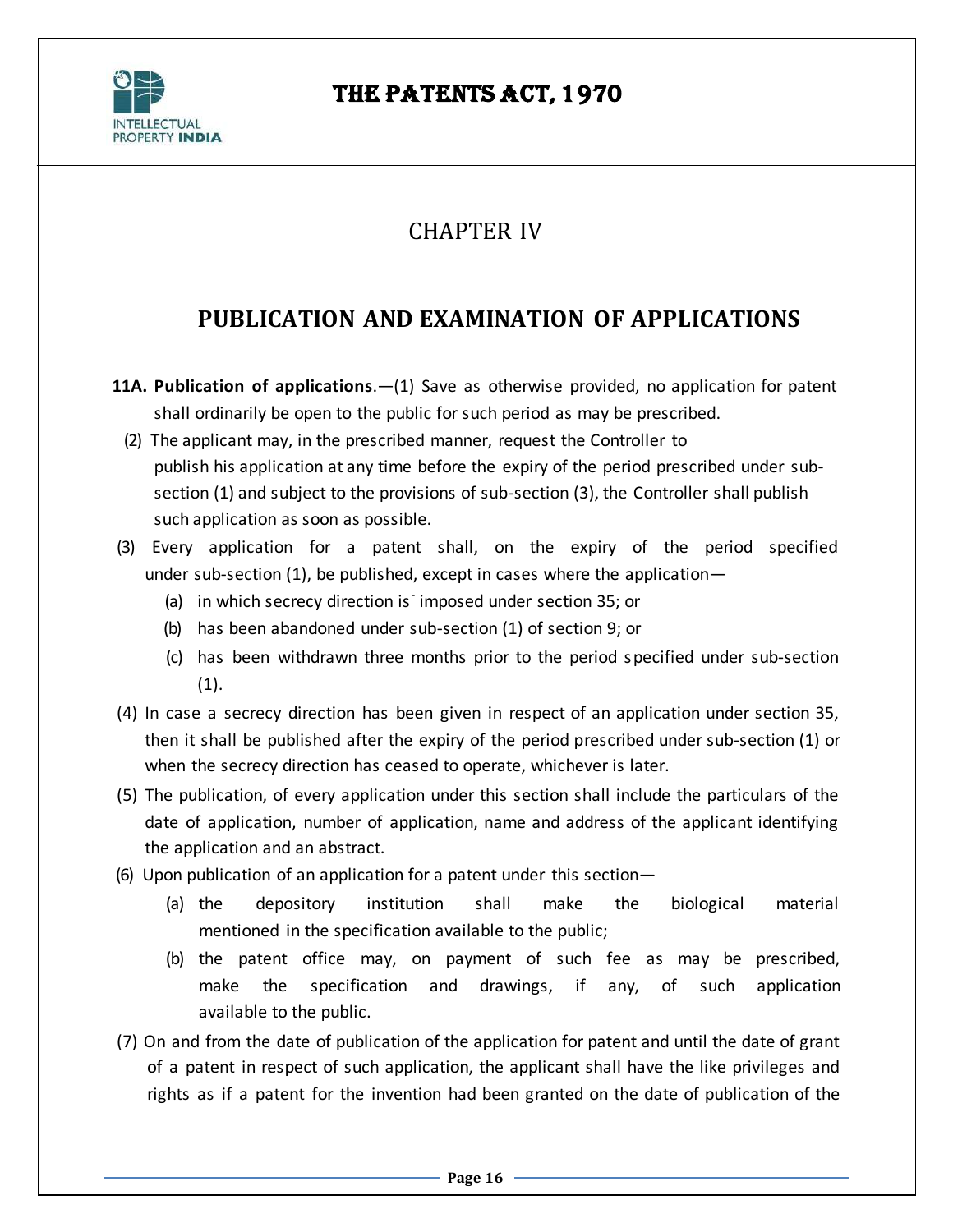

#### application:

Provided that the applicant shall not be entitled to institute any proceedings for infringement until the patent has been granted:

Provided further that the rights of a patentee in respect of applications made under sub-section (2) of section 5 before the 1st day of January, 2005 shall accrue from the date of grant of the patent:

Provided also that after a patent is granted in respect of applications made under sub-section (2) of section 5, the patent-holder shall only be entitled to receive reasonable royalty from such enterprises which have made significant investment and were producing and marketing the concerned product prior to the 1st day of January, 2005 and which continue to manufacture the product covered by the patent on the date of grant of the patent and no infringement proceedings shall be instituted against such enterprises.

- **11B. Request for examination.**—(1) No application for a patent shall be examined unless the applicant or any other interested person makes a request in the prescribed manner for such examination within the prescribed period.
	- (2) Omitted by the *Patents (Amendment) Act,* 2005
	- (3) In case of an application in respect of a claim for a patent filed under sub-section (2) of section 5 before the 1st day of January, 2005 a request for its examination shall be made in the prescribed manner and within the prescribed period by the applicant or any other interested person.
	- (4) In case the applicant or any other interested person does not make a request for examination of the application for a patent within the period as specified under subsection (1) or sub-section (3), the application shall be treated as withdrawn by the applicant:

Provided that—

(i) the applicant may, at any time after filing the application but before the grant of a patent, withdraw the application by making a request in the prescribed manner; and (ii) in a case where secrecy direction has been issued under section 35, the request for examination may be made within the prescribed period from the date of revocation of the secrecy direction.

**12. Examination of application.**—(1) When a request for examination has been made in respect of an application for a patent in the prescribed manner under sub-section (1) or sub-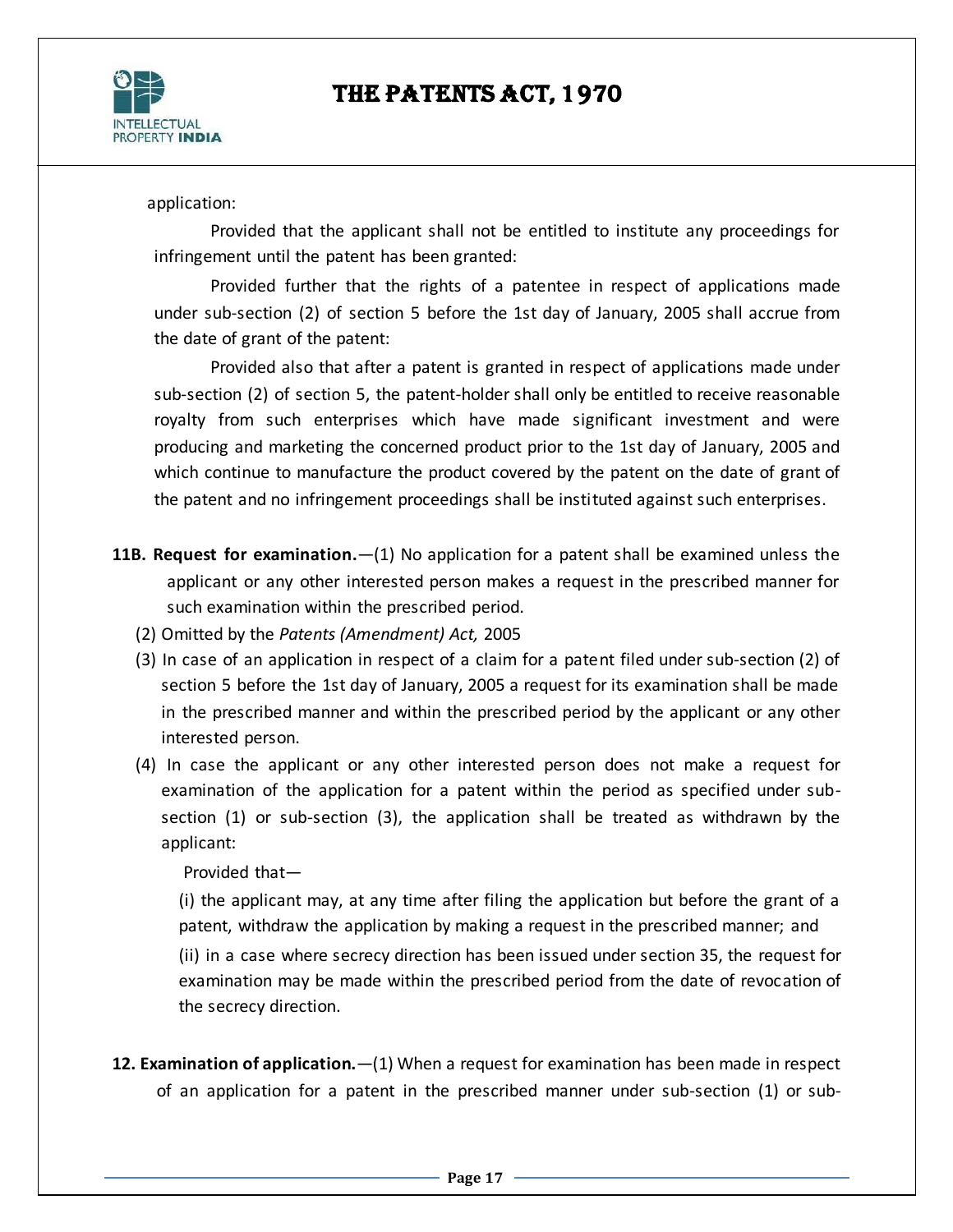

section (3) of section 11B, the application and specification and other documents related thereto shall be referred at the earliest by the Controller to an examiner for making a report to him in respect of the following matters, namely:—

- (a) whether the application and the specification and other documents relating thereto are in accordance with the requirements of this Act and of any rules made thereunder;
- (b) whether there is any lawful ground of objection to the grant of the patent under this Act in pursuance of the application;
- (c) the result of investigations made under section 13; and
- (d) any other matter which may be prescribed.
- (2) The examiner to whom the application and the specification and other documents relating thereto are referred under sub-section (1) shall ordinarily make the report to the Controller within such period as may be prescribed.
- **13. Search for anticipation by previous publication and by prior claim.** (1) The examiner to whom an application for a patent is referred under section 12 shall make investigation for the purpose of ascertaining whether the invention so far as claimed in any claim of the complete specification—
	- (a) has been anticipated by publication before the date of filing of the applicant's complete specification in any specification filed in pursuance of an application for a patent made in India and dated on or after the 1st day of January, 1912;
	- (b) is claimed in any claim of any other complete specification published on or after the date of filing of the applicant's complete specification, being a specification filed in pursuance of an application for a patent made in India and dated before or claiming the priority date earlier than that date.
- (2) The examiner shall, in addition, make such investigation for the purpose of ascertaining whether the invention, so far as claimed in any claim of the complete specification, has been anticipated by publication in India or elsewhere in any document other than those mentioned in sub-section (1) before the date of filing of the applicant's complete specification.
- (3) Where a complete specification is amended under the provisions of this Act before the grant of patent, the amended specification shall be examined and investigated in like manner as the original specification.
- (4) The examination and investigations required under section 12 and this section shall not be deemed in any way to warrant the validity of any patent, and no liability shall be incurred by the Central Government or any officer thereof by reason of, or in connection with, any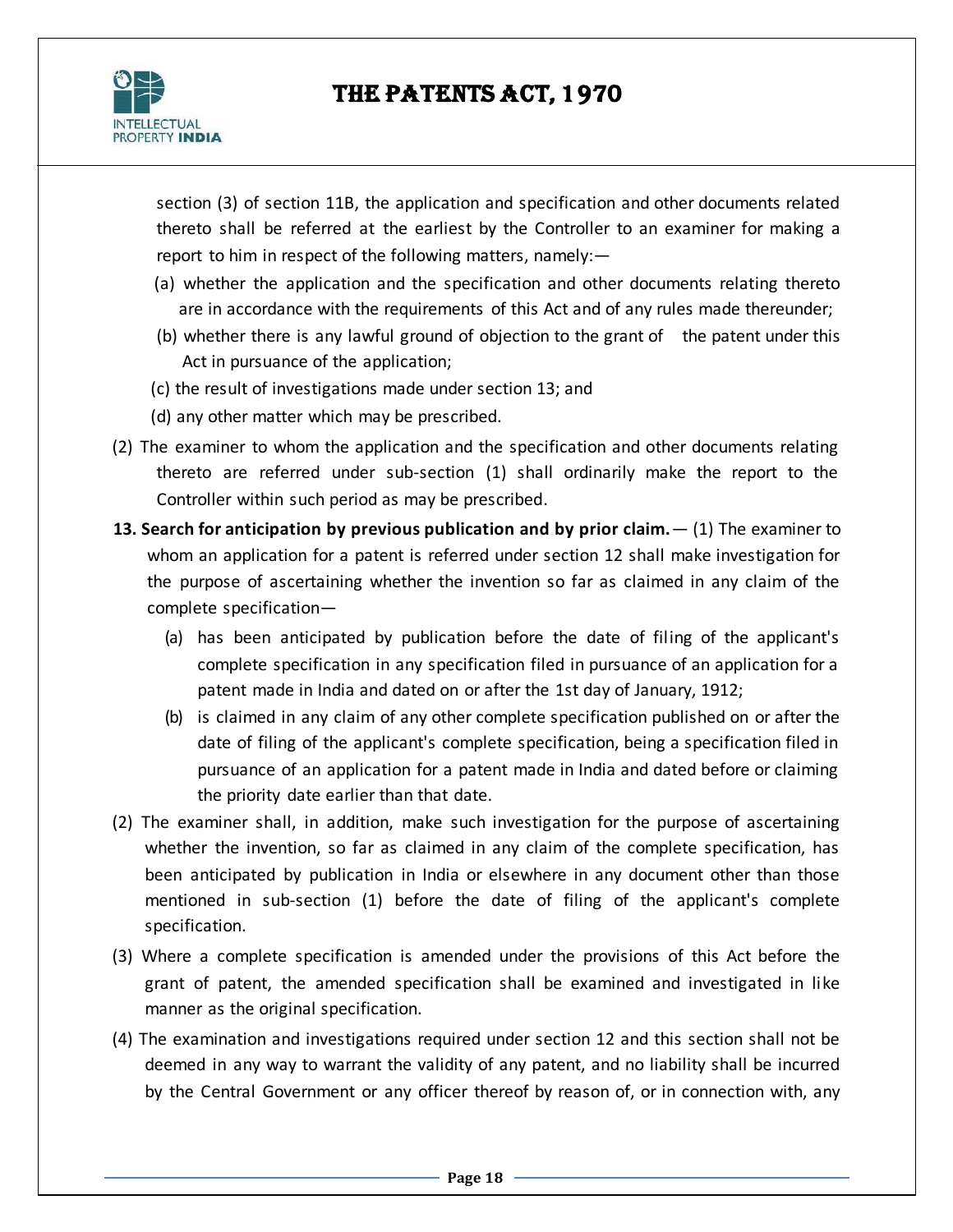

such examination or investigation or any report or other proceedings consequent thereon.

- **14. Consideration of the report of examiner by Controller.**—Where, in respect of an application for a patent, the report of the examiner received by the Controller is adverse to the applicant or requires any amendment of the application, the specification or other documents to ensure compliance with the provisions of this Act or of the rules made thereunder, the Controller, before proceeding to dispose of the application in accordance with the provisions hereinafter appearing, shall communicate as expeditiously as possible the gist of the objections to the applicant and shall, if so required by the applicant within the prescribed period, give him an opportunity of being heard.
- **15. Power of Controller to refuse or require amended applications, etc., in certain case.** Where the Controller is satisfied that the application or any specification or any other document filed in pursuance thereof does not comply with the requirements of this Act or of any rules made thereunder, the Controller may refuse the application or may require the application, specification or the other documents, as the case may be, to be amended to his satisfaction before he proceeds with the application and refuse the application on failure to do so.
- **16. Power of Controller to make orders respecting division of application.**—(1) A person who has made an application for a patent under this Act may, at any time before the grant of the patent, if he so desires, or with a view to remedy the objection raised by the Controller on the ground that the claims of the complete specification relate to more than one invention, file a further application in respect of an invention disclosed in the provisional or complete specification already filed in respect of the first mentioned application.
- (2) The further application under sub-section (1) shall be accompanied by a complete specification, but such complete specification shall not include any matter not in substance disclosed in the complete specification filed in pursuance of the first mentioned application.
- (3) The Controller may require such amendment of the complete specification filed in pursuance of either the original or the further application as may be necessary to ensure that neither of the said complete specifications includes a claim for any matter claimed in the other.

 *Explanation.*—For the purposes of this Act, the further application and the complete specification accompanying it shall be deemed to have been filed on the date on which the first mentioned application had been filed, and the further application shall be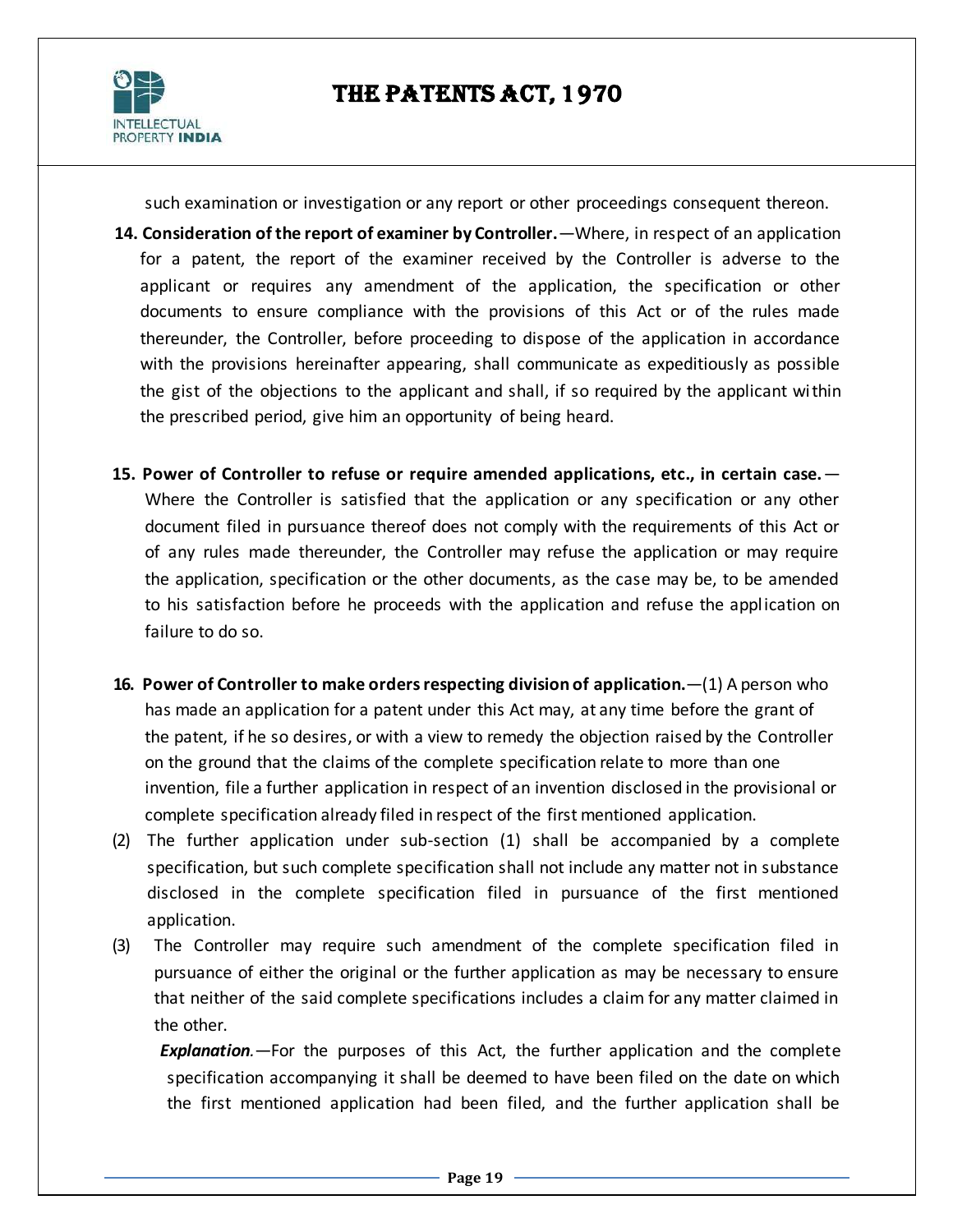

proceeded with as a substantive application and be examined when the request for examination is filed within the prescribed period.

**17. Power of Controller to make orders respecting dating of application.—** (1) Subject to the provisions of section 9, at any time after the filing of an application and before the grant of the patent under this Act, the Controller may, at the request of the -applicant made in the prescribed manner, direct that the application shall be post-dated to such date as may be specified in the request, and proceed with the application accordingly:

 Provided that no application shall be post-dated under this sub-section to a date later than six months from the date on which it was actually made or would, but for the provisions of this sub-section, be deemed to have been made.

- (2) Where an application or specification (including drawings) or any other document is required to be amended under section 15, the application or specification or other document shall, if the Controller so directs, be deemed to have been made on the date on which the requirement is complied with or where the application or specification or other document is returned to the applicant on the date on which it is re-filed after complying with the requirement.
- **18. Powers of Controller in cases of anticipation.**—(1) Where it appears to the Controller that the invention so far as claimed in any claim of the complete specification has been anticipated in the manner referred to in clause (a) of sub section (1) or sub-section (2) of section 13, he may refuse the application unless the applicant—
	- (a) shows to the satisfaction of the Controller that the priority date of the claim of his complete specification is not later than the date on which the relevant document was published; or
	- (b) amends his complete specification to the satisfaction of the Controller.
- *(2)* If it appears to the Controller that the invention is claimed in a claim of any other complete specification referred to in clause (b) of sub-section (1) of section 13, he may, subject to the provisions hereinafter contained, direct that a reference to that other specification shall be inserted by way of notice to the public in the applicant's complete specification unless within such time as may be prescribed,—
	- (a) the applicant shows to the satisfaction of the Controller that the priority date of his claim is not later than the priority date of the claim of the said other specification; or
	- (b) the complete specification is amended to the satisfaction of the Controller.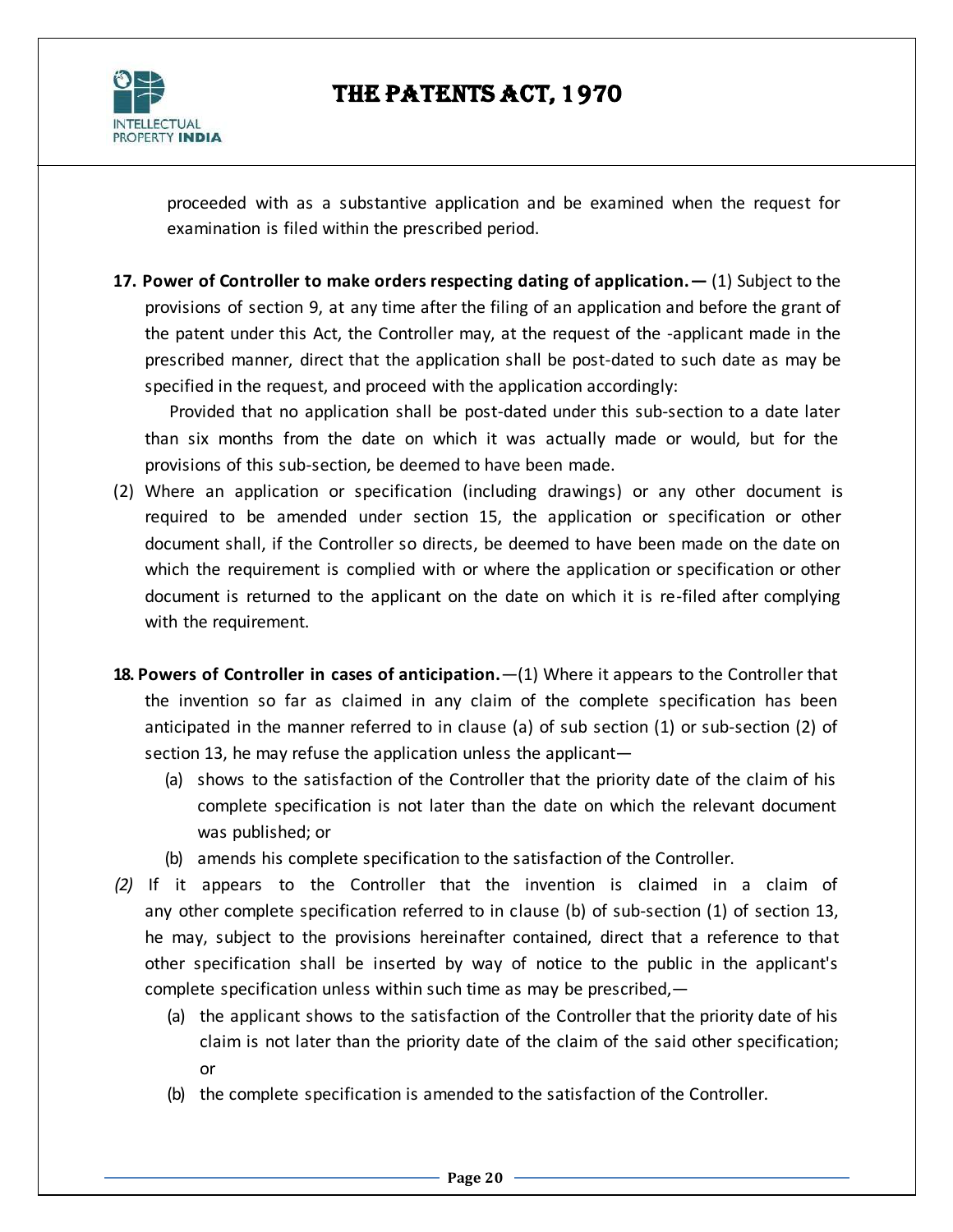

- (3) If it appears to the Controller, as a result of an investigation under section 13 or otherwise,—
	- (a) that the invention so far as claimed in any claim of the applicant's complete specification has been claimed in any other complete specification referred to in clause (a) of sub-section (1) of section 13; and
	- (b) that such other complete specification was published on or after the priority date of the applicant's claim,

then, unless it is shown to the satisfaction of the Controller that the priority date of the applicant's claim is not later than the priority date of the claim of that specification, the provisions of sub-section (2) shall apply thereto in the same manner as they apply to a specification published on or after the date of filing of the applicant's complete specification.

(4)Omitted by the *Patents (Amendment) Act,* 2005

- **19. Powers of Controller in case of potential infringement.**—(1) If, in consequence of the investigations required under this Act, it appears to the Controller that an invention in respect of which an application for a patent has been made cannot be performed without substantial risk of infringement of a claim of any other patent, he may direct that a reference to that other patent shall be inserted in the applicant's complete specification by way of notice to the public, unless within such time as may be prescribed—
	- (a) the applicant shows to the satisfaction of the Controller that there are reasonable grounds for contesting the validity of the said claim of the other patent; or
- (b) the complete specification is amended to the satisfaction of the Controller.
- (2) Where, after a reference to another patent has been inserted in a complete specification in pursuance of a direction under sub-section  $(1)$ —
	- (a) that other patent is revoked or otherwise ceases to be in force; or
	- (b) the specification of that other patent is amended by the deletion of the relevant claim; or
	- (c) it is found, in proceedings before the court or the Controller, that the relevant claim of that other patent is invalid or is not infringed by any working of the applicant's invention,

the Controller may, on the application of the applicant, delete the reference to that other patent.

#### **20. Powers of Controller to make orders regarding substitution of applicants, etc.—**(1) If the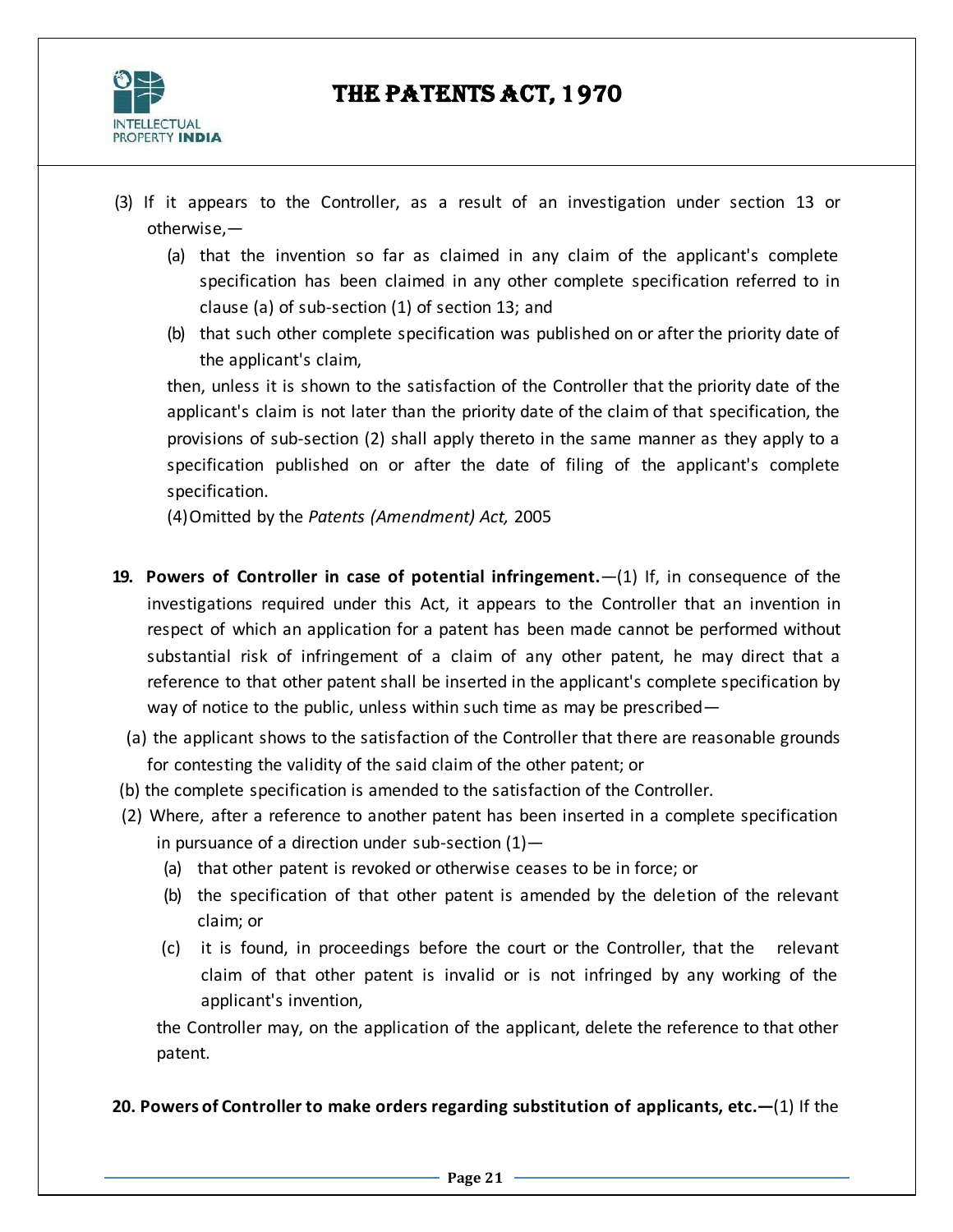

Controller is satisfied, on a claim made in the prescribed manner at any time before a patent has been granted, that by virtue of any assignment or agreement in writing made by the applicant or one of the applicants for the patent or by operation of law, the claimant would, if the patent were then granted, be entitled thereto or to the interest of the applicant therein, or to an undivided share of the patent or of that interest, the Controller may, subject to the provisions of this section, direct that the application shall proceed in the name of the claimant or in the names of the claimants and the applicant or the other joint applicant or applicants, accordingly as the case may require.

- (2) No such direction as aforesaid shall be given by virtue of any assignment or agreement made by one of two or more joint applicants for a patent except with the cons ent of the other joint applicant or applicants.
- (3) No such direction as aforesaid shall be given by virtue of any assignment or agreement for the assignment of the benefit of an invention unless—
	- (a) the invention is identified therein by reference to the number of the application for the patent; or
	- (b) there is produced to the Controller an acknowledgement by the person by whom the assignment or agreement was made that the assignment or agreement relates to the invention in respect of which that application is made; or
	- (c) the rights of the claimant in respect of the invention have been finally established by the decision of a court; or
	- (d) the Controller gives directions for enabling the application to proceed or for regulating the manner in which it should be proceeded with under sub-section (5).
- (4) Where one of two or more joint applicants for a patent dies at any time before the patent has been granted, the Controller may, upon a request in that behalf made by the survivor or survivors, and with the consent of the legal representative of the deceased, direct that the application shall proceed in the name of the survivor or survivors alone.
- (5) If any dispute arises between joint applicants for a patent whether or in what manner the application should be proceeded with, the Controller may, upon application made to him in the prescribed manner by any of the parties, and after giving to all parties concerned an opportunity to be heard, give such directions as he thinks fit for enabling the application to proceed in the name of one or more of the parties alone or for regulating the manner in which it should be proceeded with, or for both those purposes, as the case may require.
- **21. Time for putting application in order for grant**.—(1) An application for a patent shall be deemed to have been abandoned unless, Within such period as may be prescribed, the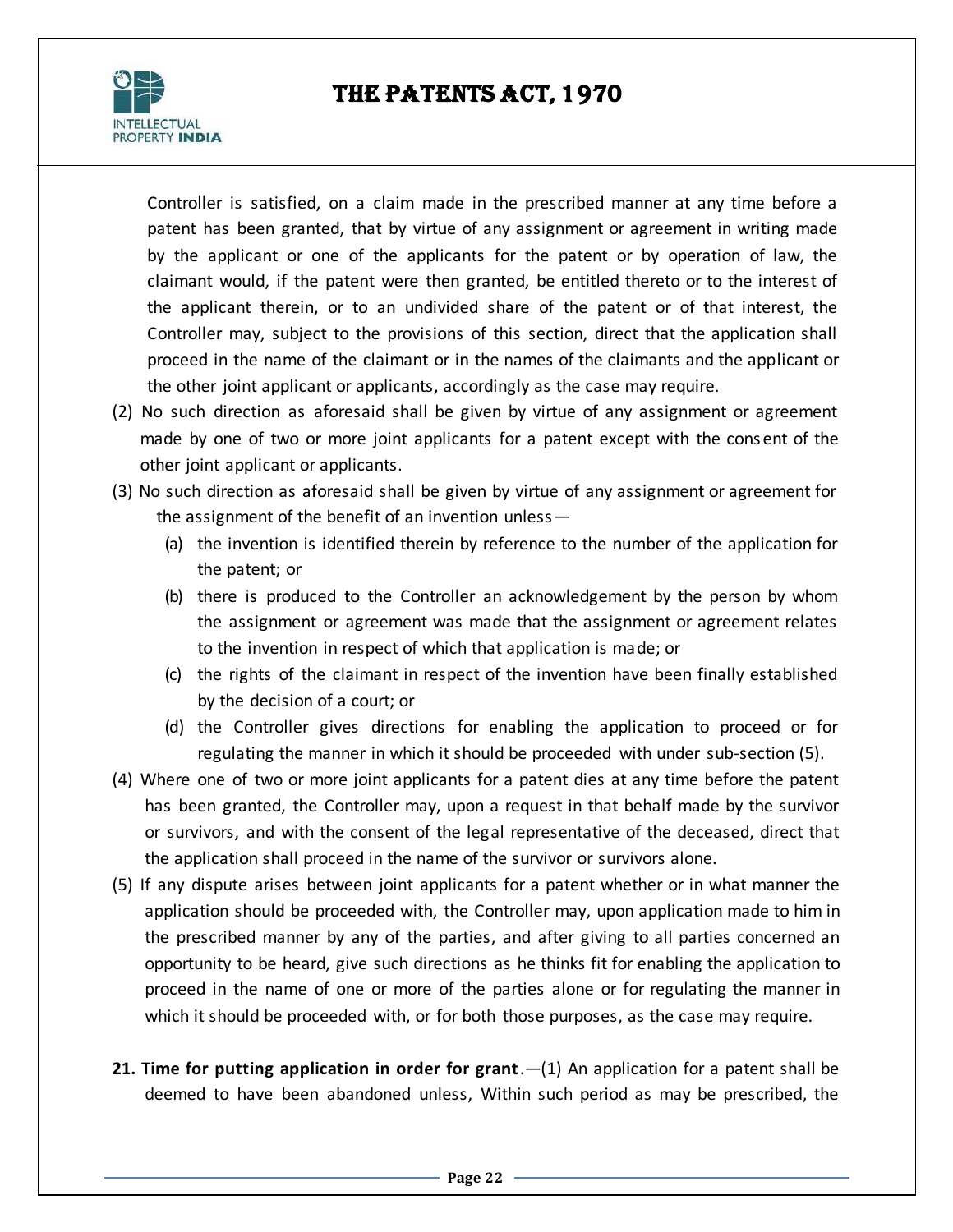

applicant has complied with all the requirements imposed on him by or under this Act, whether in connection with the complete specification or otherwise in relation to the application from the date on which the first statement of objections to the application or complete specification or other documents related thereto is forwarded to the applicant by the Controller.

 *Explanation.*—Where the application for a patent or any specification or, in the case of a convention application or an application filed under the Patent Cooperation Treaty designating India any document filed as part of the application has been returned to the applicant by the Controller in the course of the proceedings, the applicant shall not be deemed to have complied with such requirements unless and until he has re-filed it or the applicant proves to the satisfaction of the Controller that for the reasons beyond his control such document could not be re-filed.

(2) If at the expiration of the period as prescribed under sub section  $(1)$ ,  $-$ 

- (a) an appeal to the High Court is pending in respect of the application for the patent for the main invention; or
- (b) in the case of an application for a patent of addition, an appeal to the High Court is pending in respect of either that application or the application for the main invention, the time within which the requirements of the Controller shall be complied with shall, on an application made by the applicant before the expiration of the period as prescribed under sub-section (1), be extended until such date as the High Court may determine.
- (3) If the time within which the appeal mentioned in sub-section (2) may be instituted has not expired, the Controller may extend the period as prescribed under subsection (1), to such further period as he may determine:

Provided that if an appeal has been filed during the said further period, and the High Court has granted any extension of time for complying with the requirements of the Controller, then the requirements may be complied with within the time granted by the Court.

**22. Acceptance of complete specification.-** [Omitted by the *Patents (Amendment) Act,* 2005]

- **23. Advertisement of acceptance of complete specification.-** [Omitted by the *Patents (Amendment) Act,* 2005]
- **24. Effect of acceptance of complete specification.-**[Omitted by the *Patents (Amendment) Act,* 2005]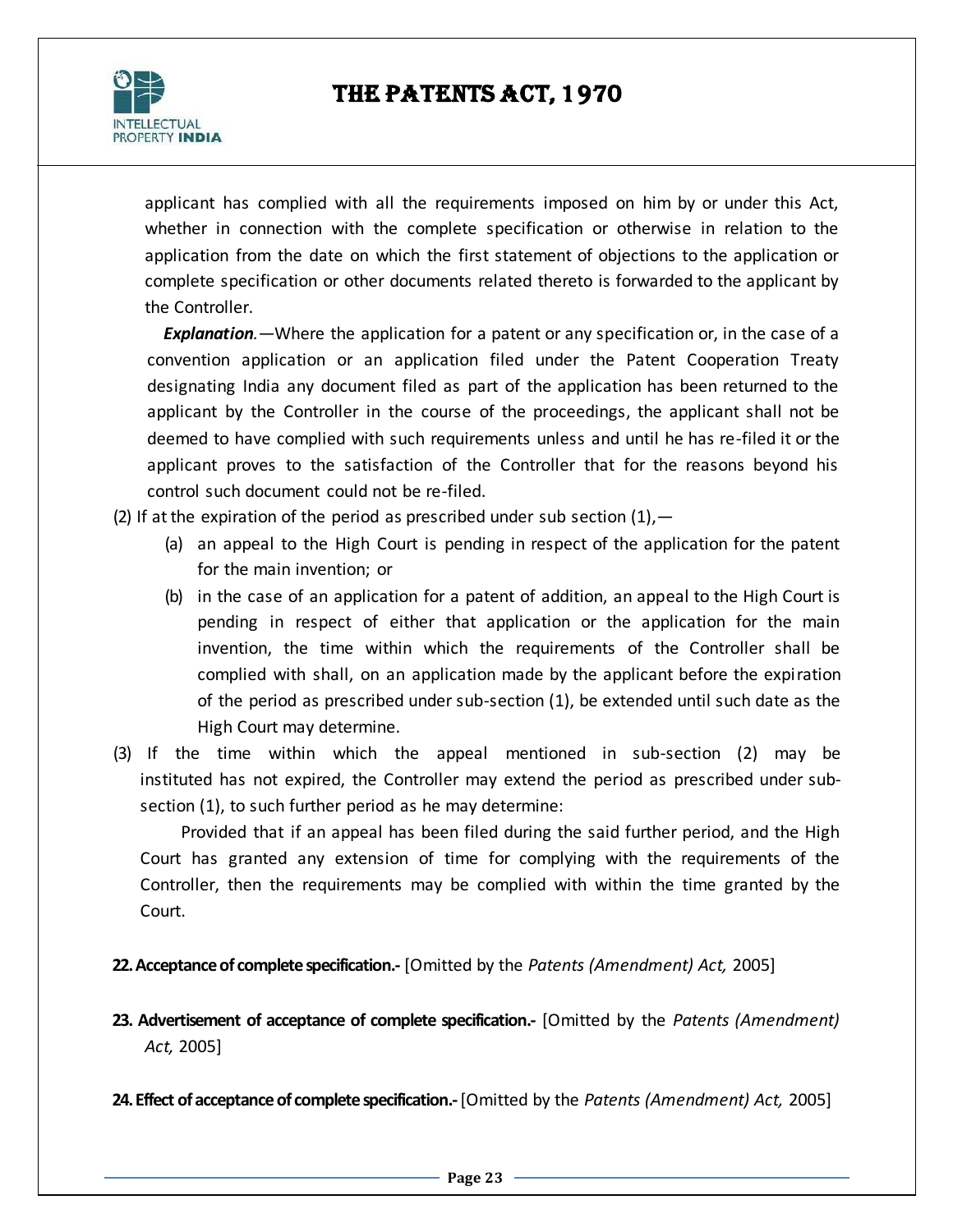

# CHAPTER IV A (Omitted)

#### **EXCLUSIVE MARKETING RIGHTS**

- **24A**. **Application for grant of exclusive rights.-** [Omitted by the *Patents (Amendment) Act,*  2005]
- **24B. Grant of exclusive rights**.- [Omitted by the *Patents (Amendment) Act,* 2005]
- **24C. Compulsory licences.** [Omitted by the *Patents (Amendment) Act,* 2005]
- **24D. Special provision for selling or distribution.-** [Omitted by the *Patents (Amendment) Act,*  2005]
- *24E. Suits relating to infringements.-* [Omitted by the *Patents (Amendment) Act,* 2005]
- *24F. Central Government and its officers not to be liable.-* [Omitted by the *Patents (Amendment) Act,* 2005]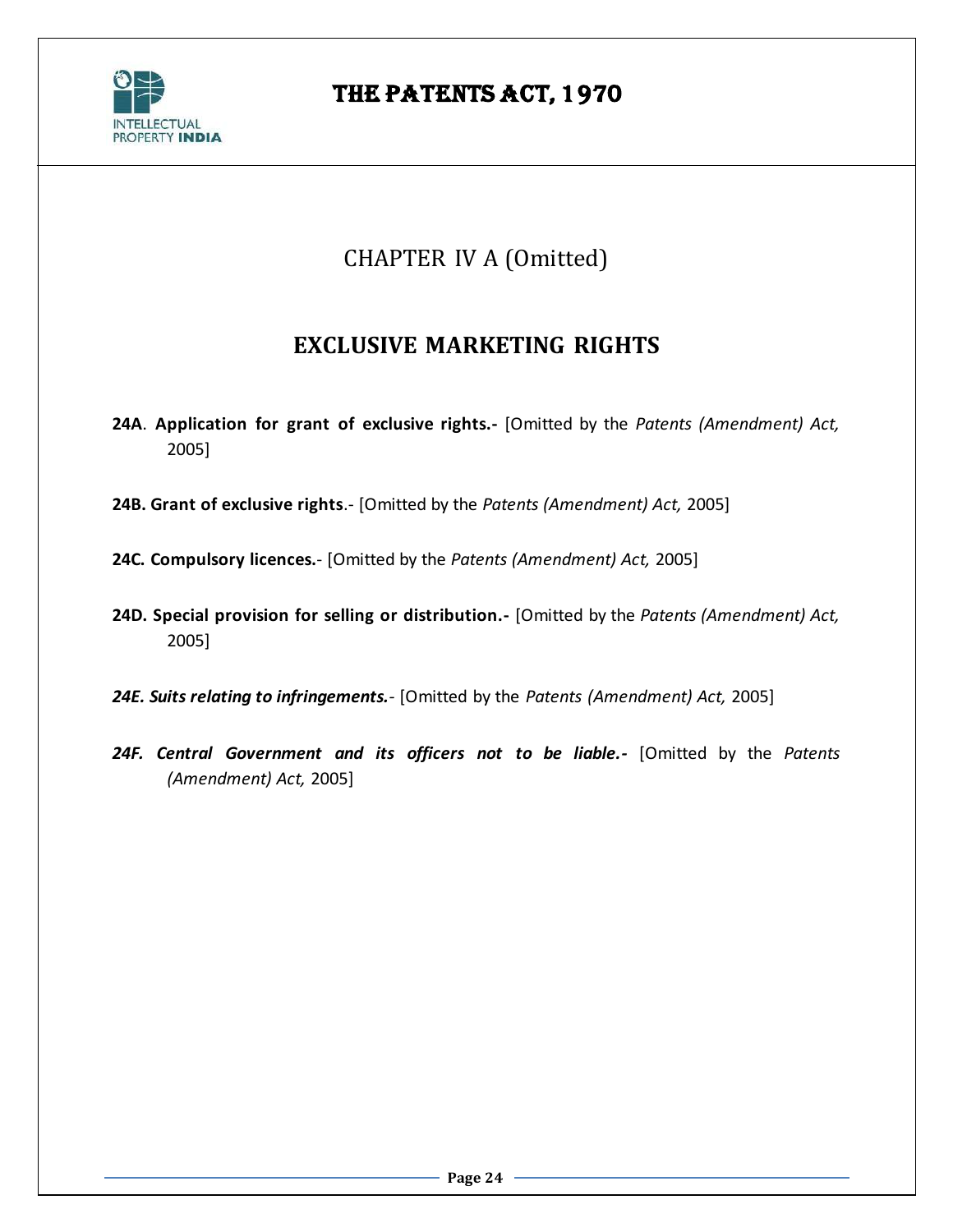

# CHAPTER V

# **OPPOSITION PROCEEDINGS TO GRANT OF PATENTS**

- **25. Opposition to the patent.**—(1) Where an application for a patent has been published but a patent has not been granted, any person may, in writing, represent by way of opposition to the Controller against the grant of patent on the ground—
- (a) that the applicant for the patent or the person under or through whom he claims, wrongfully obtained the invention or any part thereof from him or from a person under or through whom he claims;
- (b) that the invention so far as claimed in any claim of the complete specification has been published before the priority date of the claim—
	- (i) in any specification filed in pursuance of an application for a patent made in India on or after the 1st day of January, 1912; or
	- (ii) in India or elsewhere, in any other document:

Provided that the ground specified in sub-clause (ii) shall not be available where such publication does not constitute an anticipation of the invention by virtue of sub-section (2) or subsection (3) of section 29;

- (c) that the invention so far as claimed in any claim of the complete specification is claimed in a claim of a complete specification published on or after priority date of the applicant's claim and filed in pursuance of an application for a patent in India, being a claim of which the priority date is earlier than that of the applicant's claim;
- (d) that the invention so far as claimed in any claim of the complete specification was publicly known or publicly used in India before the priority date of that claim.

 *Explanation.*—For the purposes of this clause, an invention relating to a process for which a patent is claimed shall be deemed to have been publicly known or publicly used in India before the priority date of the claim if a product made by that process had already been imported into India before that date except where such importation has been for the purpose of reasonable trial or experiment only;

(e) that the invention so far as claimed in any claim of the complete specification is obvious and clearly does not involve any inventive step, having regard to the matter published as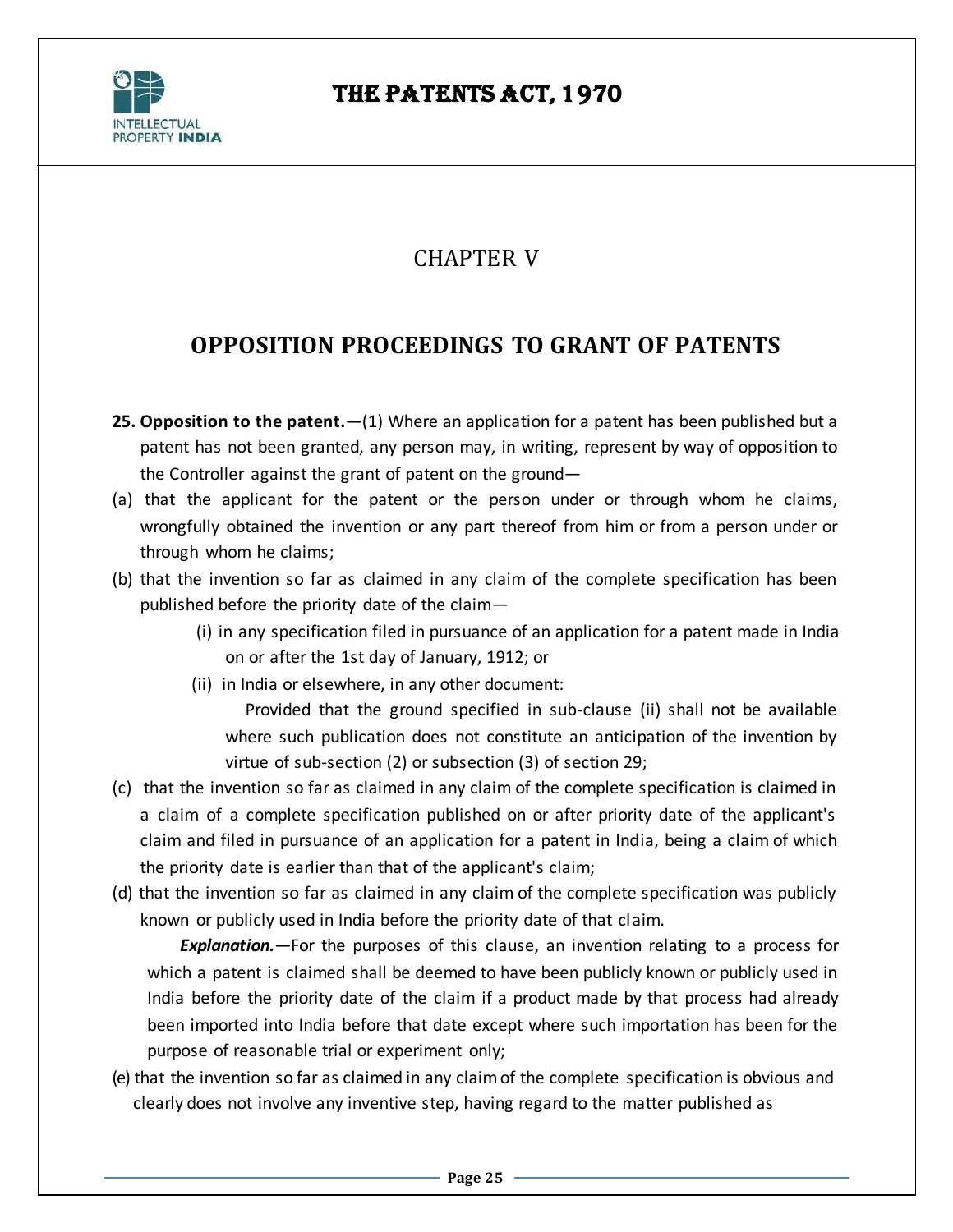

mentioned in clause (b) or having regard to what was used in India before the priority date of the applicant's claim;

- (f) that the subject of any claim of the complete specification is not an invention within the meaning of this Act, or is not patentable under this Act;
- (g) that the complete specification does not sufficiently and clearly describe the invention or the method by which it is to be performed;
- (h) that the applicant has failed to disclose to the Controller the information required by section 8 or has furnished the information which in any material particular was false to his knowledge;
- (i) that in the case of a convention application, the application was not made within twelve months from the date of the first application for protection for the invention made in a convention country by the applicant or a person from whom he derives title;
- (j) that the complete specification does not disclose or wrongly mentions the source or geographical origin of biological material used for the invention;
- (k) that the invention so far as claimed in any claim of the complete specification is anticipated having regard to the knowledge, oral or otherwise, available within any local or indigenous community in India or elsewhere,

but on no other ground, and the Controller shall, if requested by such person for being heard, hear him and dispose of such representation in such manner and within such period as may be prescribed.

- (2) At any time after the grant of patent but before the expiry of a period of one year from the date of publication of grant of a patent, any person interested may give notice of opposition to the Controller in the prescribed manner on any of the following grounds, namely:—
	- (a) that the patentee or the person under or through whom he claims, wrongfully obtained the invention or any part thereof from him or from a person under or through whom he claims;
	- (b) that the invention so far as claimed in any claim of the complete specification has been published before the priority date of the claim—
		- (i) in any specification filed in pursuance of an application for a patent made in India on or after the 1st day of January, 1912; or
		- (ii) in India or elsewhere, in any other document:

 Provided that the ground specified in sub-clause (ii) shall not be available where such publication does not constitute an anticipation of the invention by virtue of sub-section (2) or sub-section (3) of section 29;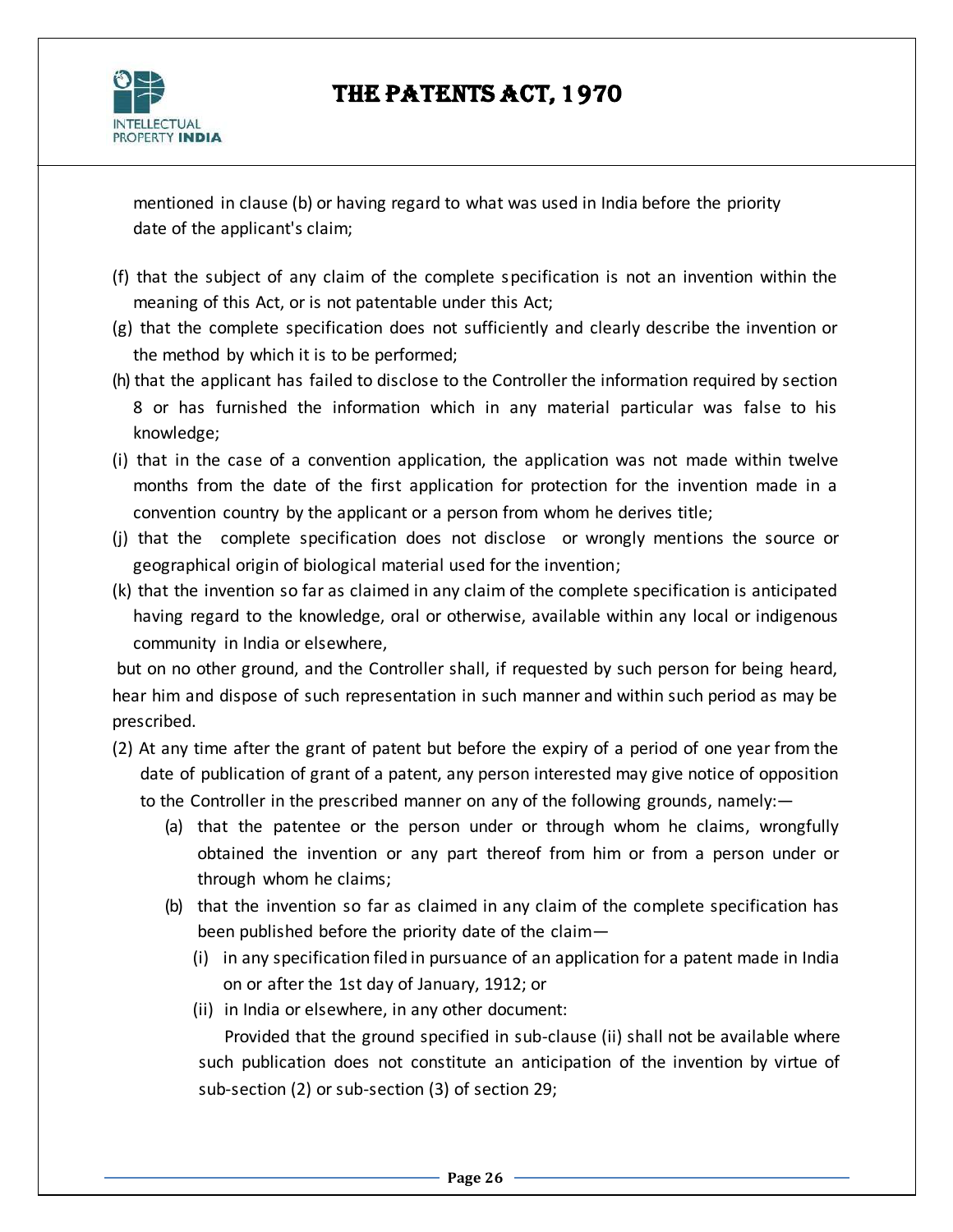

- (c) that the invention so far as claimed in any claim of the complete specification is claimed in a claim of a complete specification published on or after the priority date of the claim of the patentee and filed in pursuance of an application for a patent in India, being a claim of which the priority date is earlier than that of the claim of the patentee;
- (d) that the invention so far as claimed in any claim of the complete specification was publicly known or publicly used in India before the priority date of that claim.

*Explanation.*—For the purposes of this clause, an invention relating to a process for which a patent is granted shall be deemed to have been publicly known or publicly used in India before the priority date of the claim if a product made by that process had already been imported into India before that date except where such importation has been for the purpose of reasonable trial or experiment only;

- (e) that the invention so far as claimed in any claim of the complete specification is obvious and clearly does not involve any inventive step, having regard to the matter published as mentioned in clause (b) or having regard to what was used in India before the priority date of the claim;
- (f) that the subject of any claim of the complete specification is not an invention within the meaning of this Act, or is not patentable under this Act;
- (g) that the complete specification does not sufficiently and clearly describe the invention or the method by which it is to be performed;
- (h) that the patentee has failed to disclose to the Controller the information required by section 8 or has furnished the information which in any material particular was false to his knowledge;
- (i) that in the case of a patent granted on a convention application, the application for patent was not made within twelve months from the date of the first application for protection for the invention made in a convention country or in India by the patentee or a person from whom he derives title;
- (j) that the complete specification does not disclose or wrongly mentions the source and geographical origin of biological material used for the invention;
- (k) that the invention so far as claimed in any claim of the complete specification was anticipated having regard to the knowledge, oral or otherwise, available within any local or indigenous community in India or elsewhere,

but on no other ground.

(3) (a) Where any such notice of opposition is duly given under sub- section (2), the Controller shall notify the patentee.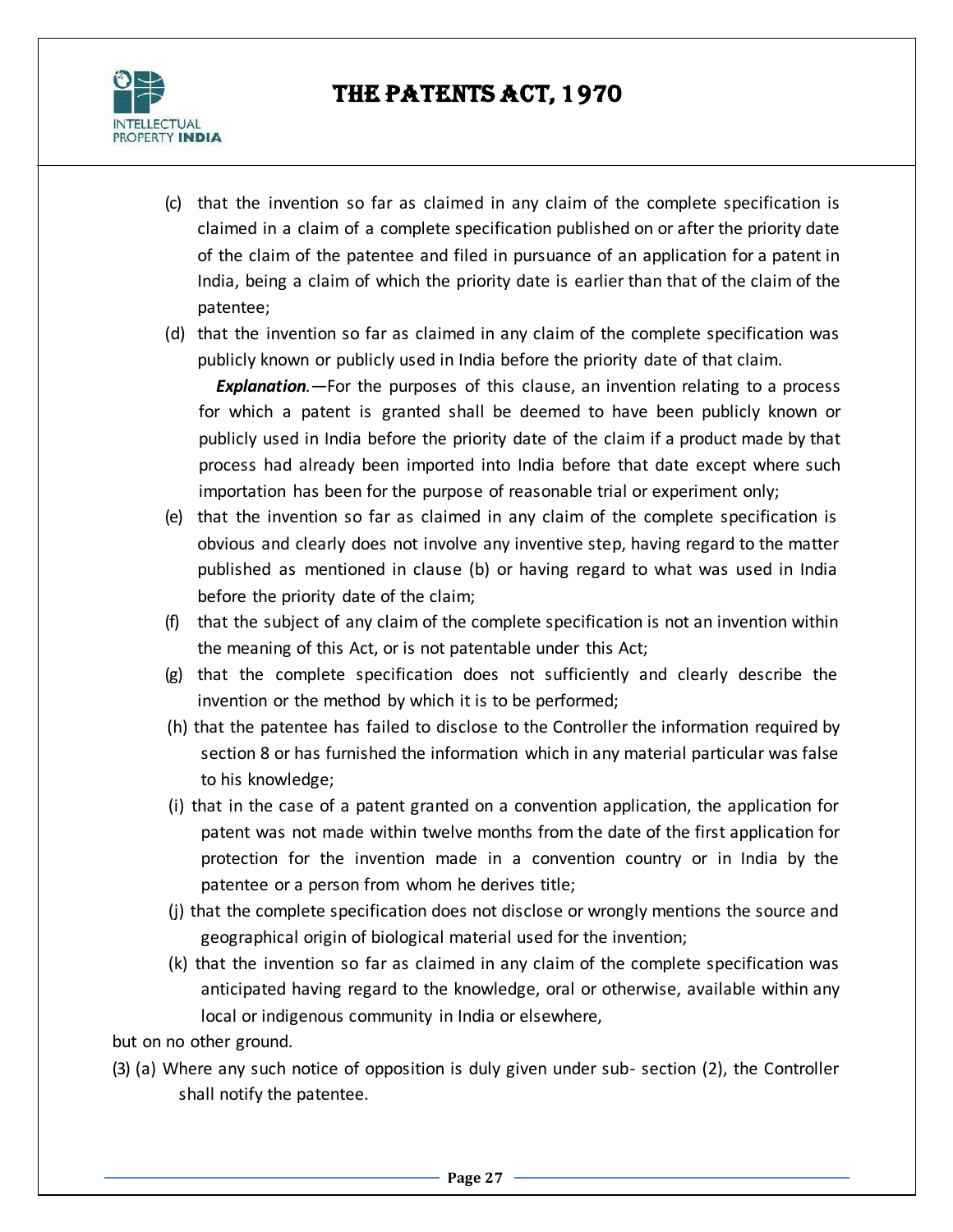

- (b) On receipt of such notice of opposition, the Controller shall, by order in writing, constitute a Board to be known as the Opposition Board consisting of such officers as he may determine and refer such notice of opposition along with the documents to that Board for examination and submission of its recommendations to the Controller.
- (c) Every Opposition Board constituted under clause (b) shall conduct the examination in accordance with such procedure as may be prescribed.
- (4) On receipt of the recommendation of the Opposition Board and after giving the patentee and the opponent an opportunity of being heard, the Controller shall order either to maintain or to amend or to revoke the patent.
- (5) While passing an order under sub-section (4) in respect of the ground mentioned in clause (d) or clause (e) of sub-section (2), the Controller shall not take into account any personal document or secret trial or secret use.
- (6) In case the Controller issues an order under sub-section (4) that the patent shall be maintained subject to amendment of the specification or any other document, the patent shall stand amended accordingly.
- **26. In cases of "obtaining" Controller may treat the patent as the patent of opponent.**—(1) Where in any opposition proceeding under this Act the Controller finds that—
	- (a) the invention, so far as claimed in any claim of the complete specification, was obtained from the opponent in the manner set out in clause (a) of sub-section (2) of section 25 and revokes the patent on that ground, he may, on request by such opponent made in the prescribed manner, direct that the patent shall stand amended in the name of the opponent;
	- (b) a part of an invention described in the complete specification was so obtained from the opponent, he may pass an order requiring that the specification be amended by the exclusion of that part of the invention.
- (2) Where an opponent has, before the date of the order of the Controller requiring the amendment of a complete specification referred to in clause (b) of sub-section (1), filed an application for a patent for an invention which includes the whole or a part of the invention held to have been obtained from him and such application is pending, the Controller may treat such application and specification in so far as they relate to the invention held to have been obtained from him, as having been filed, for the purposes of this Act relating to the priority dates of claims of the complete specification, on the date on which the corresponding document was or was deemed to have been filed by the patentee in the earlier application but for all other purposes the application of the opponent shall be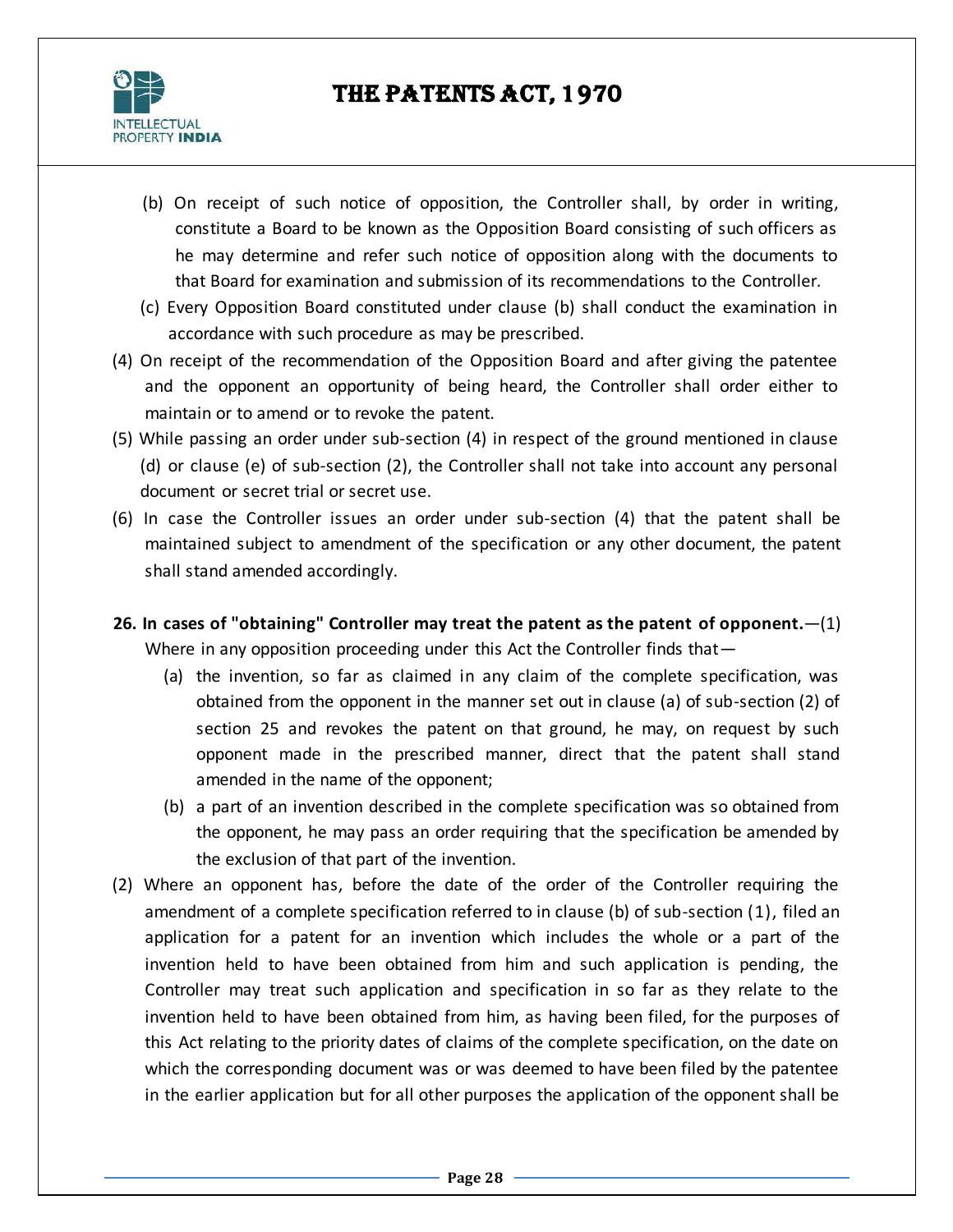

proceeded with as an application for a patent under this Act.

- **27. Refusal to patent without opposition.**—[Omitted by the *Patents (Amendment) Act,* 2005,]
- **28. Mention of inventor as such in patent.**—(1) If the Controller is satisfied, upon a request or claim made in accordance with the provisions of this section,  $-$ 
	- (a) that the person in respect of or by whom the request or claim is made is the inventor of an invention in respect of which application for a patent has been made, or of a substantial part of that invention; and
	- (b) that the application for the patent is a direct consequence of his being the inventor,

the Controller shall, subject to the provisions of this section, cause him to be mentioned as inventor in any patent granted in pursuance of the application in the complete specification and in the register of patents:

 Provided that the mention of any person as inventor under this section shall not confer or derogate from any rights under the patent.

- (2) A request that any person shall be mentioned as aforesaid may be made in the prescribed manner by the applicant for the patent or (where the person alleged to be the inventor is not the applicant or one of the applicants) by the applicant and that person.
- (3) If any person other than a person in respect of whom a request in relation to the application in question has been made under sub-section (2) desires to be mentioned as aforesaid, he may make a claim in the prescribed manner in that behalf.
- (4) A request or claim under the foregoing provisions of this section shall be made before the grant of patent.
- (5) [Omitted by the *Patents (Amendment) Act,* 2005]
- (6) Where a claim is made under sub-section (3), the Controller shall give notice of the claim to every applicant for the patent (not being the claimant) and to any other person whom the Controller may consider to be interested; and before deciding upon any request or claim made under sub-section (2), or subsection (3), the Controller shall, if required, hear the person in respect of or by whom the request or claim is made, and, in the case of a claim under sub-section (3), any person to whom notice of the claim has been given as aforesaid.
- (7) Where any person has been mentioned as inventor in pursuance of this section, any other person who alleges that he ought not to have been so mentioned may at any time apply to the Controller for a certificate to that effect, and the Controller may, after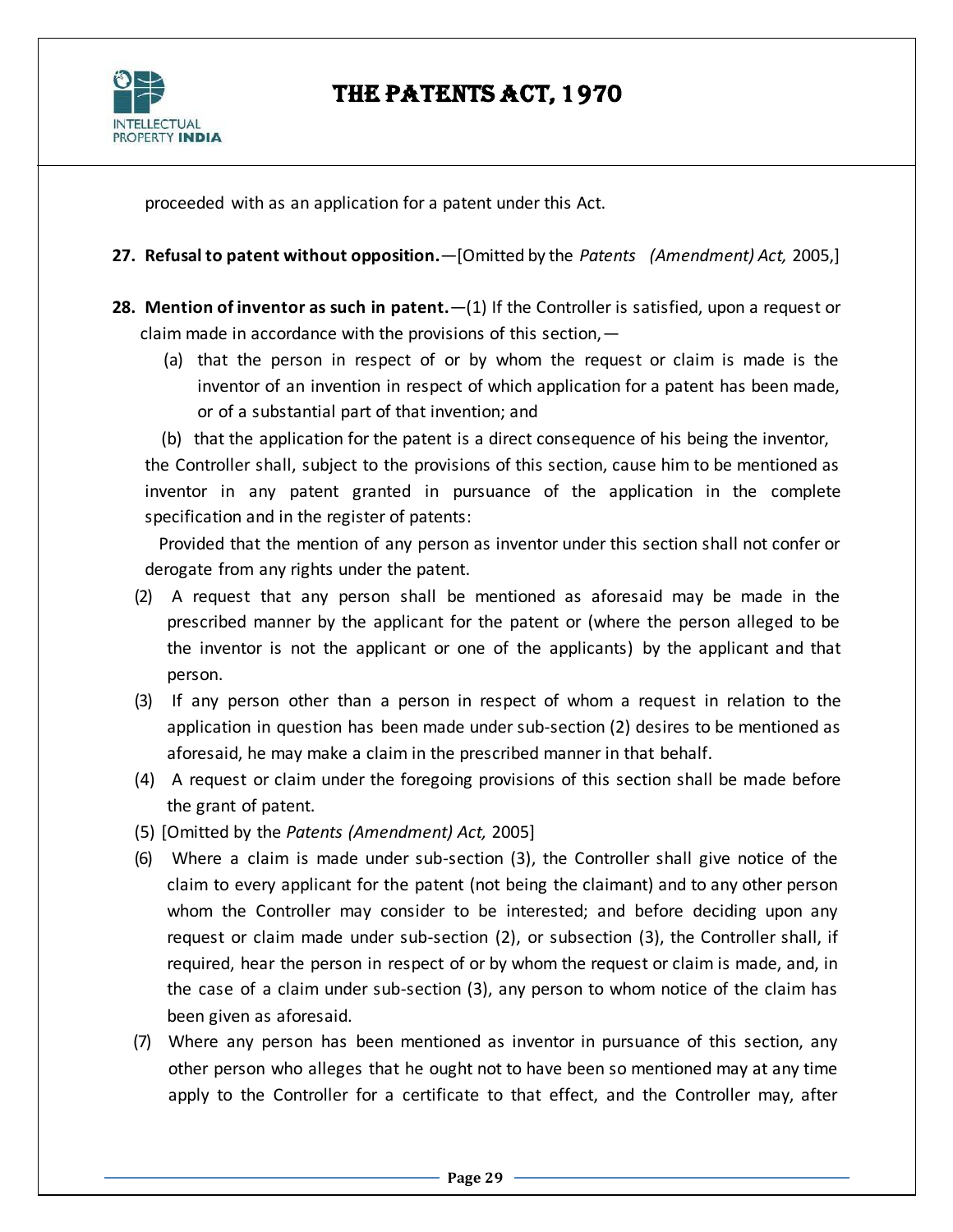

hearing, if required, any person whom he may consider to be interested, issue such a certificate, and if he does so, he shall rectify the specification and the register accordingly.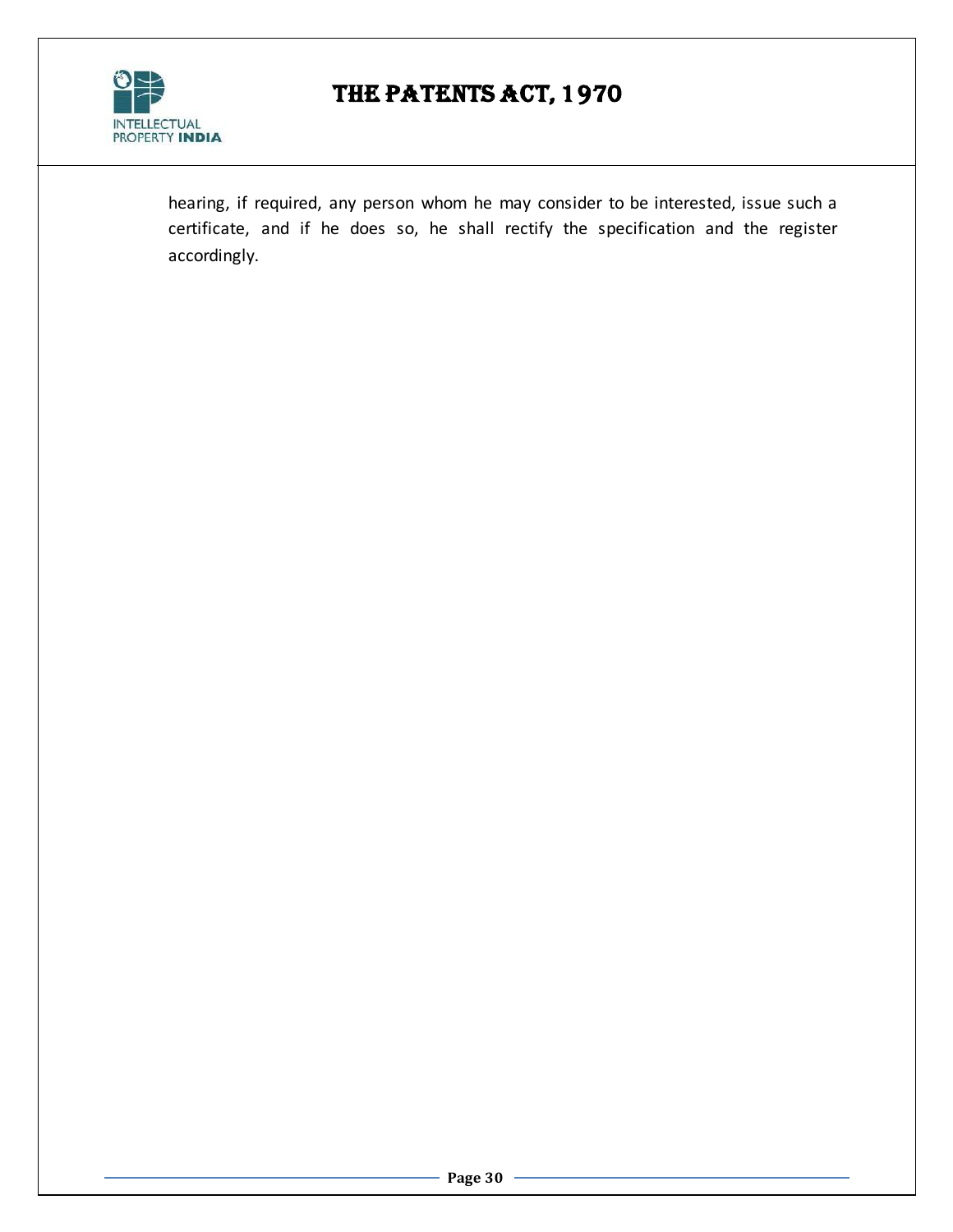

#### CHAPTER VI

#### **ANTICIPATION**

- **29. Anticipation by previous publication.**—(1) An invention claimed in a complete specification shall not be deemed to have been anticipated by reason only that the invention was published in a specification filed in pursuance of an application for a patent made in India and dated before the 1st day of January, 1912.
- (2) Subject as hereinafter provided, an invention claimed in a complete specification shall not be deemed to have been anticipated by reason only that the invention was published before the priority date of the relevant claim of the specification, if the patentee or the applicant for the patent proves  $-$ 
	- (a) that the matter published was obtained from him, or (where he is not himself the true and first inventor) from any person from whom he derives title, and was published without his consent or the consent of any such person; and
	- (b) where the patentee or the applicant for the patent or any person from whom he derives title learned of the publication before the date of the application for the patent, or, in the case of a convention application, before the date of the application for protection in a convention country, that the application or the application in the convention country, as the case may be, was made as soon as reasonably practicable thereafter:

Provided that this sub-section shall not apply if the invention was before the priority date of the claim commercially worked in India, otherwise than for the purpose of reasonable trial, either by the patentee or the applicant for the patent or any person from whom he derives title or by any other person with the consent of the patentee or the applicant for the patent or any person from whom he derives title.

(3) Where a complete specification is filed in pursuance of an application for a patent made by a person being the true and first inventor or deriving title from him, an invention claimed in that specification shall not be deemed to have been anticipated by reason only of any other application for a patent in respect of the same invention made in contravention of the rights of that person, or by reason only that after the date of filing of that other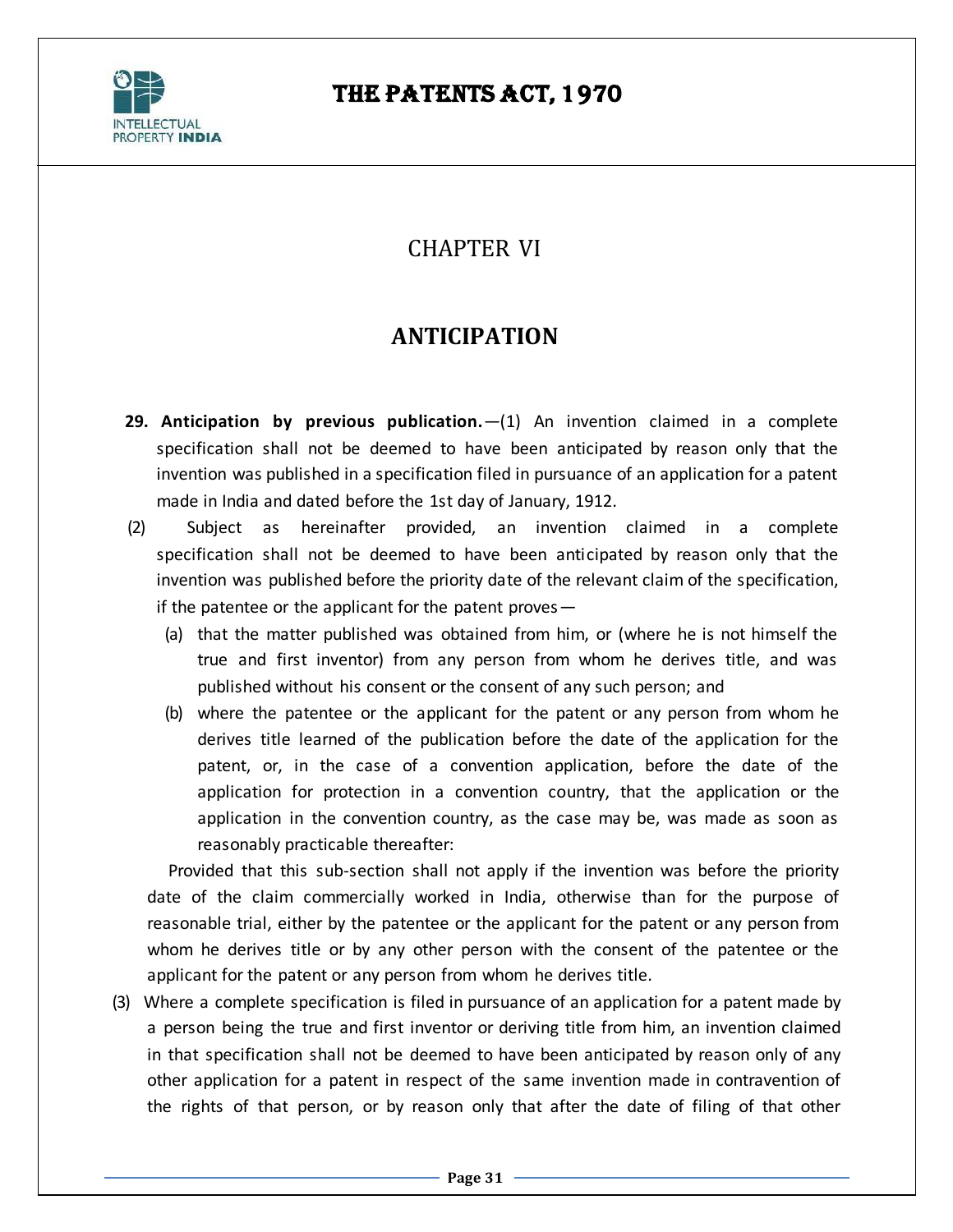

application the invention was used or published, without the consent of that person, by the applicant in respect of that other application, or by any other person in consequence of any disclosure of any invention by that applicant.

- **30. Anticipation by previous communication to Government.**—An invention claimed in a complete specification shall not be deemed to have been anticipated by reason only of the communication of the invention to the Government or to any person authorized by the Government to investigate the invention or its merits, or of anything done, in consequence of such a communication, for the purpose of the investigation.
- **31. Anticipation by public display, etc.**—An invention claimed in a complete specification shall not be deemed to have been anticipated by reason only of—
	- (a) the display of the invention with the consent of the true and first inventor or a person deriving title from him at an industrial or other exhibition to which the provisions of this section have been extended by the Central Government by notification in the Official Gazette, or the use thereof with his consent for the purpose of such an exhibition in the place where it is held; or
	- (b) the publication of any description of the invention in consequence of the display or use of the invention at any such exhibition as aforesaid; or
	- (c) the use of the invention, after it has been displayed or used at any such exhibition as aforesaid and during the period of the exhibition, by any person without the consent of the true and first inventor or a person deriving title from him; or
	- (d) the description of the invention in a paper read by the true and first inventor before a learned society or published with his consent in the transactions of such a society, if the application for the patent is made by the true and first inventor or a person deriving title from him not later than twelve months after the opening of the exhibition or the reading or publication of the paper, as the case may be.
- **32. Anticipation by public working.**—An invention claimed in a complete specification shall not be deemed to have been anticipated by reason only that at any time within one year before the priority date of the relevant claim of the specification, the invention was publicly worked in India—
	- (a) by the patentee or applicant for the patent or any person from whom he derives title; or
	- (b) by any other person with the consent of the patentee or applicant for the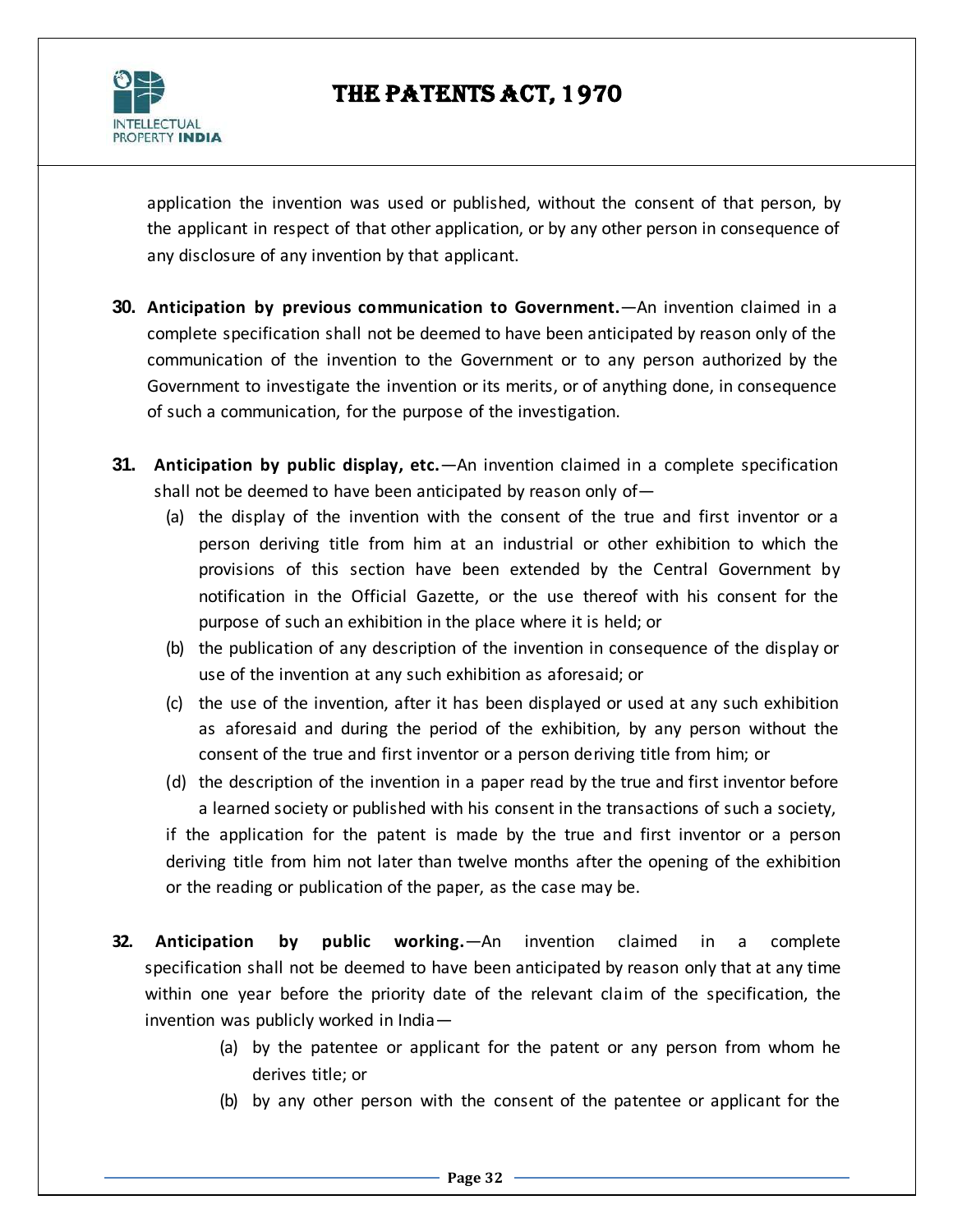

patent or any person from whom he derives title,

if the working was effected for the purpose of reasonable trial only and if it was reasonably necessary, having regard to the nature of the invention, that the working for that purpose should be effected in public.

#### **33**. **Anticipation by use and publication after provisional Specification.—**

- (1) Where a complete specification is filed or proceeded with in pursuance of an application which was accompanied by a provisional specification or where a complete specification filed along with an application is treated by virtue of a direction under sub-section (3) of section 9 as a provisional specification, then, notwithstanding anything contained in this Act, the Controller shall not refuse to grant the patent, and the patent shall not be revoked or invalidated, by reason only that any matter described in the provisional specification or in the specification treated as aforesaid as a provisional specification was used in India or published in India or elsewhere at any time after the date of the filing of that specification.
- (2) Where a complete specification is filed in pursuance of a convention application, then, notwithstanding anything contained in this Act, the Controller shall not refuse to grant the patent, and the patent shall not be revoked or invalidated, by reason only that any matter disclosed in any application for protection in a convention country upon which the convention application is rounded was used in India or published in India or elsewhere at any time after the date of that application for protection.
- **34. No anticipation if circumstances are only as described in sections 29, 30, 31 and 32.** Notwithstanding anything contained in this Act, the Controller shall not refuse to grant a patent, and a patent shall not be revoked or invalidated by reason only of any circumstances which, by virtue of section 29 or section 30 or section 31 or section 32, do not constitute an anticipation of the invention claimed in the specification.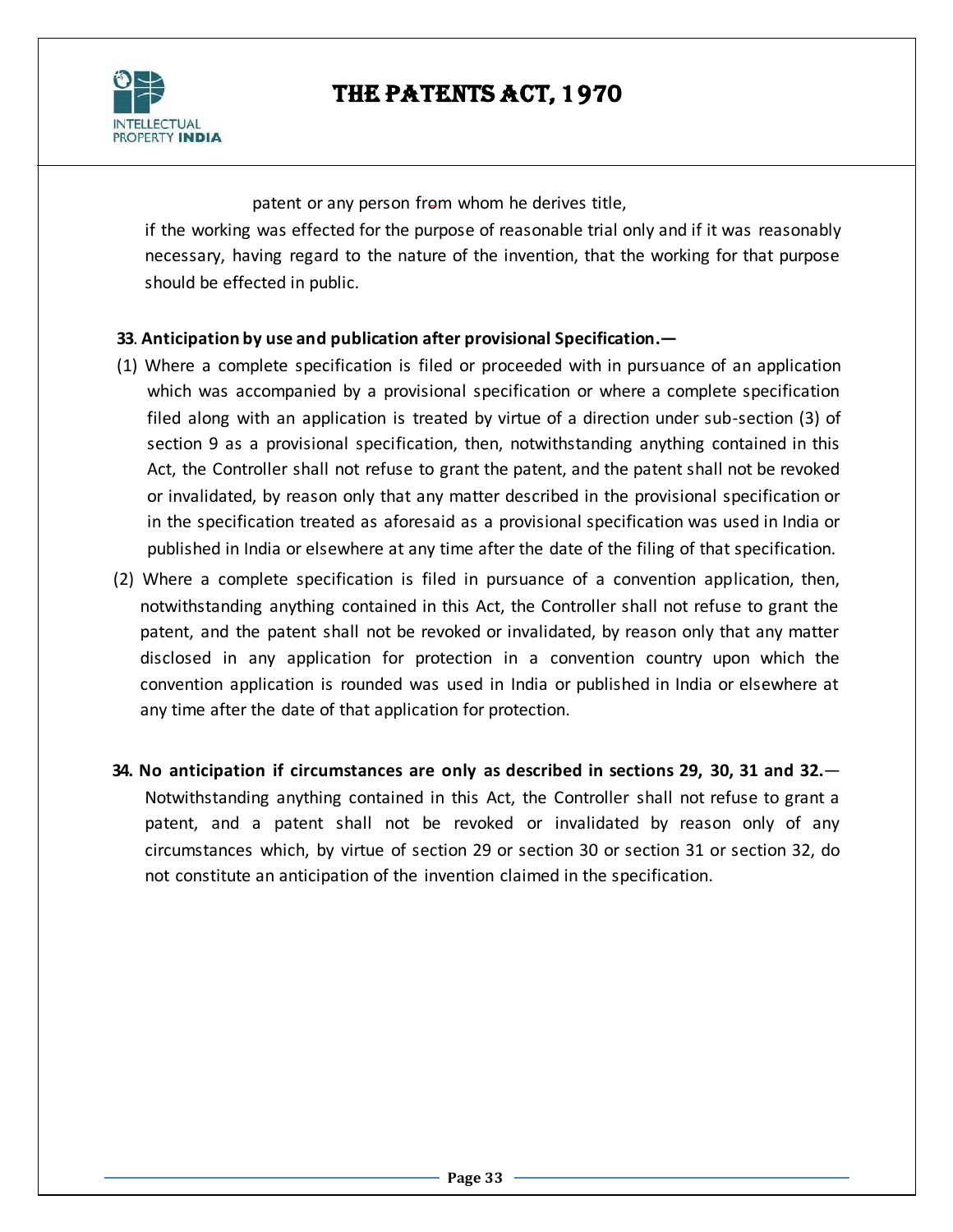

#### CHAPTER VII

## **PROVISIONS FOR SECRECY OF CERTAIN INVENTIONS**

- **35. Secrecy directions relating to inventions relevant for defence purposes.**—(1) Where, in respect of an application made before or after the commencement of this Act for a patent, it appears to the Controller that the invention is one of a class notified to him by the Central Government as relevant for defence purposes, or, where otherwise the invention appears to him to be so relevant, he may give directions for prohibiting or restricting the publication of information with respect to the invention or the communication of such information.
- (2) Where the Controller gives any such directions as are referred to in subsection (1), he shall give notice of the application and of the directions to the Central Government, and the Central Government shall, upon receipt of such notice, consider whether the publication of the invention would be prejudicial to the defence of India, and if upon such consideration, it appears to it that the publication of the invention would not so prejudice, give notice to the Controller to that effect, who shall thereupon revoke the directions and notify the applicant accordingly.
- (3) Without prejudice to the provisions contained in sub-section (1), where the Central Government is of opinion that an invention in respect of which the Controller has not given any directions under sub-section (1), is relevant for defence purposes, it may at any time before grant of patent notify the Controller to that effect, and thereupon the provisions of that sub-section shall apply as if the invention where one of the class notified by the Central Government, and accordingly the Controller shall give notice to the Central Government of the directions issued by him.
- **36. Secrecy directions to be periodically reviewed.**—(1) The question whether an invention in respect of which directions have been given under section 35 continues to be relevant for defence purposes shall be reconsidered by the Central Government at intervals of six months or on a request made by the applicant which is found to be reasonable by the Controller and if, on such reconsideration it appears to the Central Government that the publication of the invention would no longer be prejudicial to the defence of India or in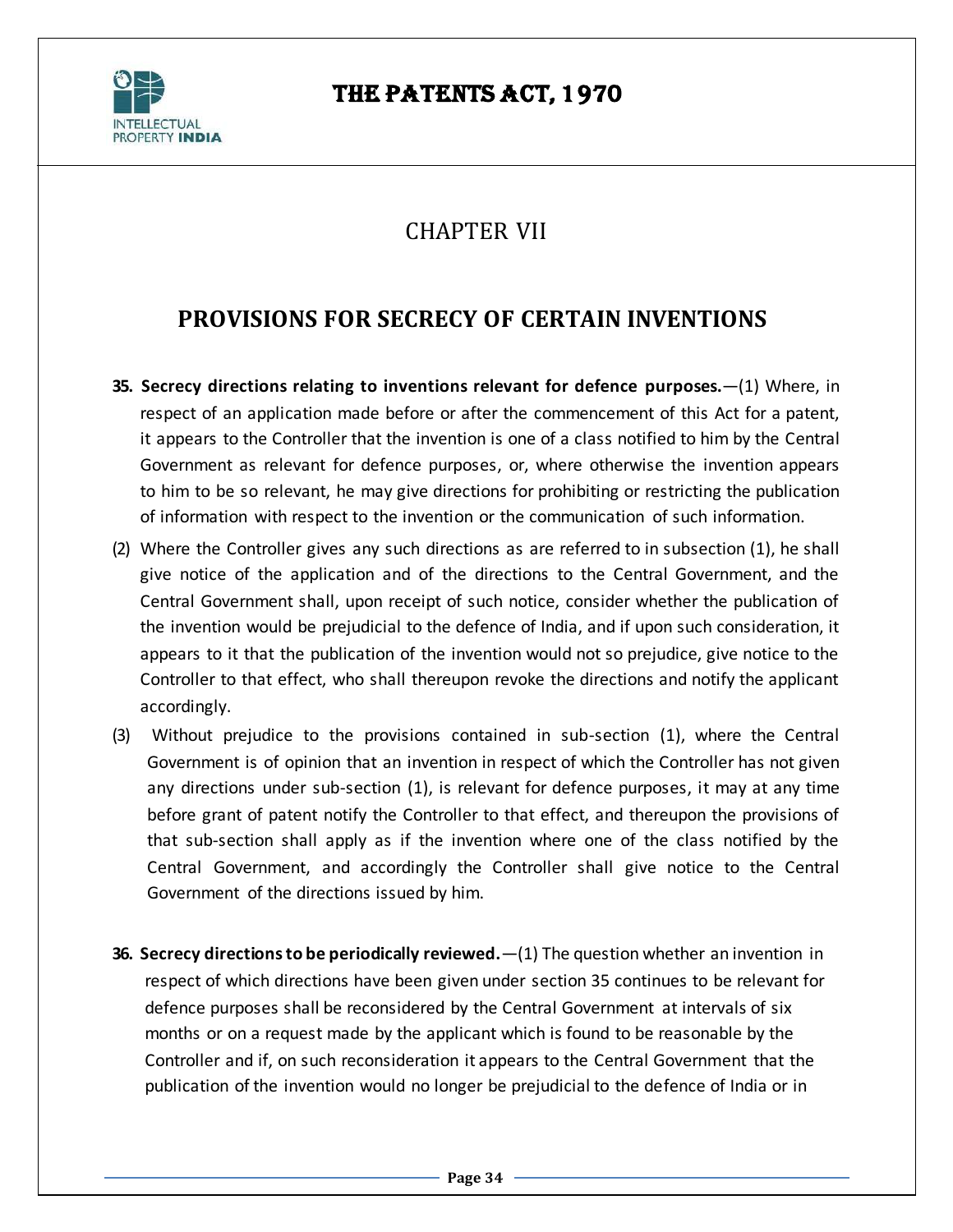

case of an application filed by a foreign applicant it is found that the invention is published outside India it shall forthwith give notice to the Controller to revoke the direction and the Controllers shall thereupon revoke the directions previously given by him.

- (2) The result of every re-consideration under sub-section (1), shall be communicated to the applicant within such time and in such manner as may be prescribed.
- **37. Consequences of secrecy directions.**—(1) So long as any directions under section 35 are in force in respect of an application—
	- (a) the Controller shall not pass an order refusing to grant the same; and
	- (b) notwithstanding anything contained in this Act, no appeal shall lie from any order of the Controller passed in respect thereof:

 Provided that the application may, subject to the directions, proceed up to the stage of grant of the patent, but the application and the specification found to be in order for grant of the patent shall not be published, and no patent shall be granted in pursuance of that application.

- (2) Where a complete specification filed in pursuance of an application for a patent for an invention in respect of which directions have been given under section 35 is found to be in order for grant of the patent during the continuance in force of the directions, then—
	- (a) if, during the continuance in force of the directions, any use of the invention is made by or on behalf of, or to the order of the Government, the provisions of sections 100,101 and 103 shall apply in relation to that use as if the patent had been granted for the invention; and
	- (b) if it appears to the Central Government that the applicant for the patent has suffered hardship by reason of the continuance in force of the directions, the Central Government may make to him such payment (if any) by way of solatium as appears to the Central Government to be reasonable having regard to the novelty and utility of the invention and the purpose for which it is designed, and to any other relevant circumstances.
- (3) Where a patent is granted in pursuance of an application in respect of which directions have been given under section 35, no renewal fee shall be payable in respect of any period during which those directions were in force.
- **38. Revocation of secrecy directions and extension of time.**—When any direction given under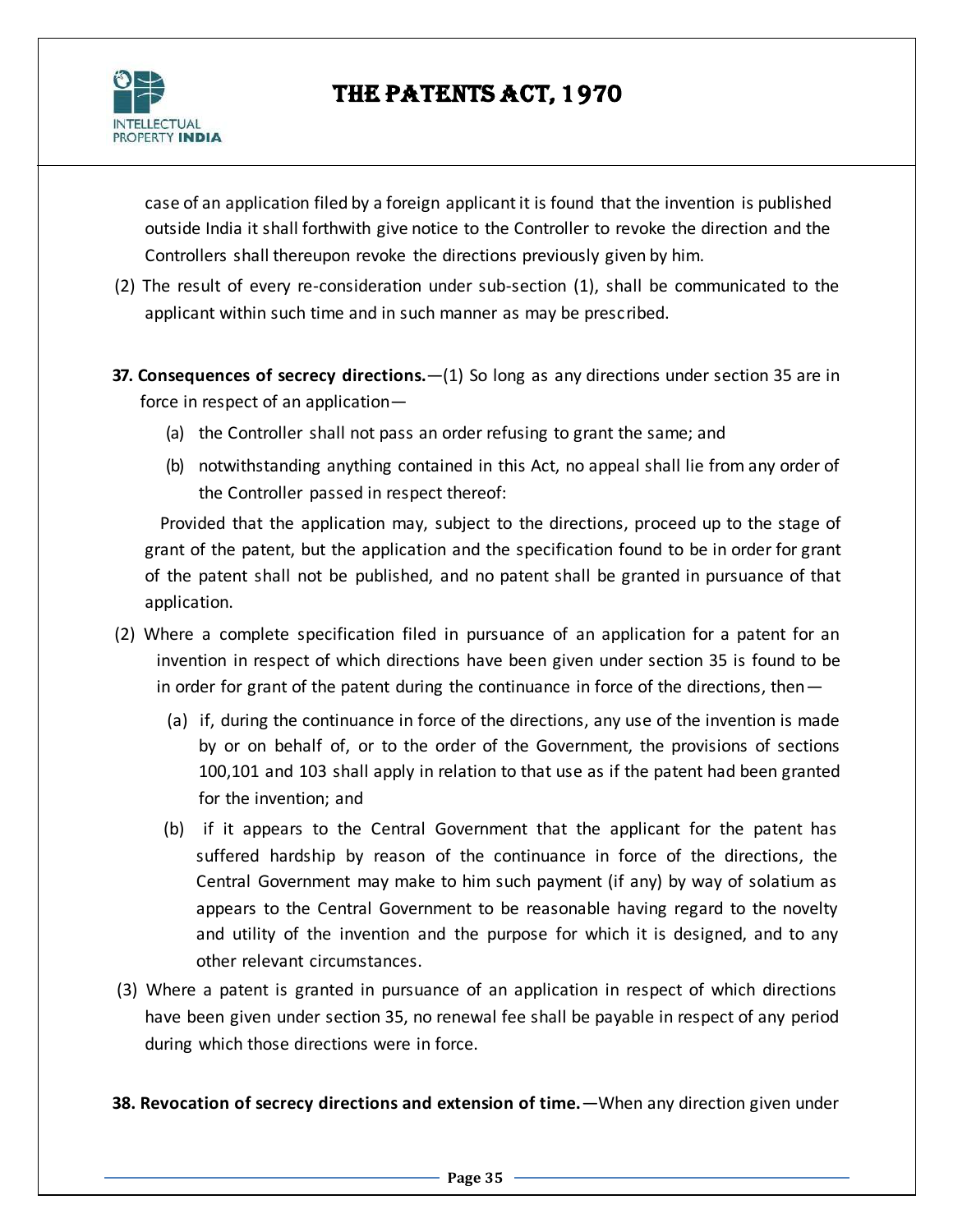

section 35 is revoked by the Controller, then, notwithstanding any provision of this Act specifying the time within which any step should be taken or any act done in connection with an application for the patent, the Controller may, subject to such conditions, if any, as he thinks fit to impose, extend the time for doing anything required or authorised to be done by or under this Act in connection with the application whether or not that time has previously expired.

- **39. Residents not to apply for patents outside India without prior permission.**—(1) No person resident in India shall, except under the authority of a written permit sought in the manner prescribed and granted by or on behalf of the Controller, make or cause to be made any application outside India for the grant of a patent for an invention unless—
	- (a) an application for a patent for the same invention has been made in India, not less than six weeks before the application outside India; and
	- (b) either no direction has been given under sub-section (1) of section 35 in relation to the application in India, or all such directions have been revoked.
- (2) The Controller shall dispose of every such application within such period as may be prescribed:

Provided that if the invention is relevant for defence purpose or atomic energy, the Controller shall not grant permit without the prior consent of the Central Government.

- (3) This section shall not apply in relation to an invention for which an application for protection has first been filed in a country outside India by a person resident outside India.
- **40. Liability for contravention of section 35 or section 39.**—Without prejudice to the provisions contained in Chapter XX, if in respect of an application for a patent any person contravenes any direction as to secrecy given by the Controller under section 35 or makes or causes to be made an application for grant of a patent outside India in contravention of section 39 the application for patent under this Act shall be deemed to have been abandoned and the patent granted, if any, shall be liable to be revoked under section 64.
- **41. Finality of orders of Controller and Central Government.—**All orders of the Controller giving directions as to secrecy as well as all orders of the Central Government under this Chapter shall be final and shall not be called in question in any court on any ground whatsoever.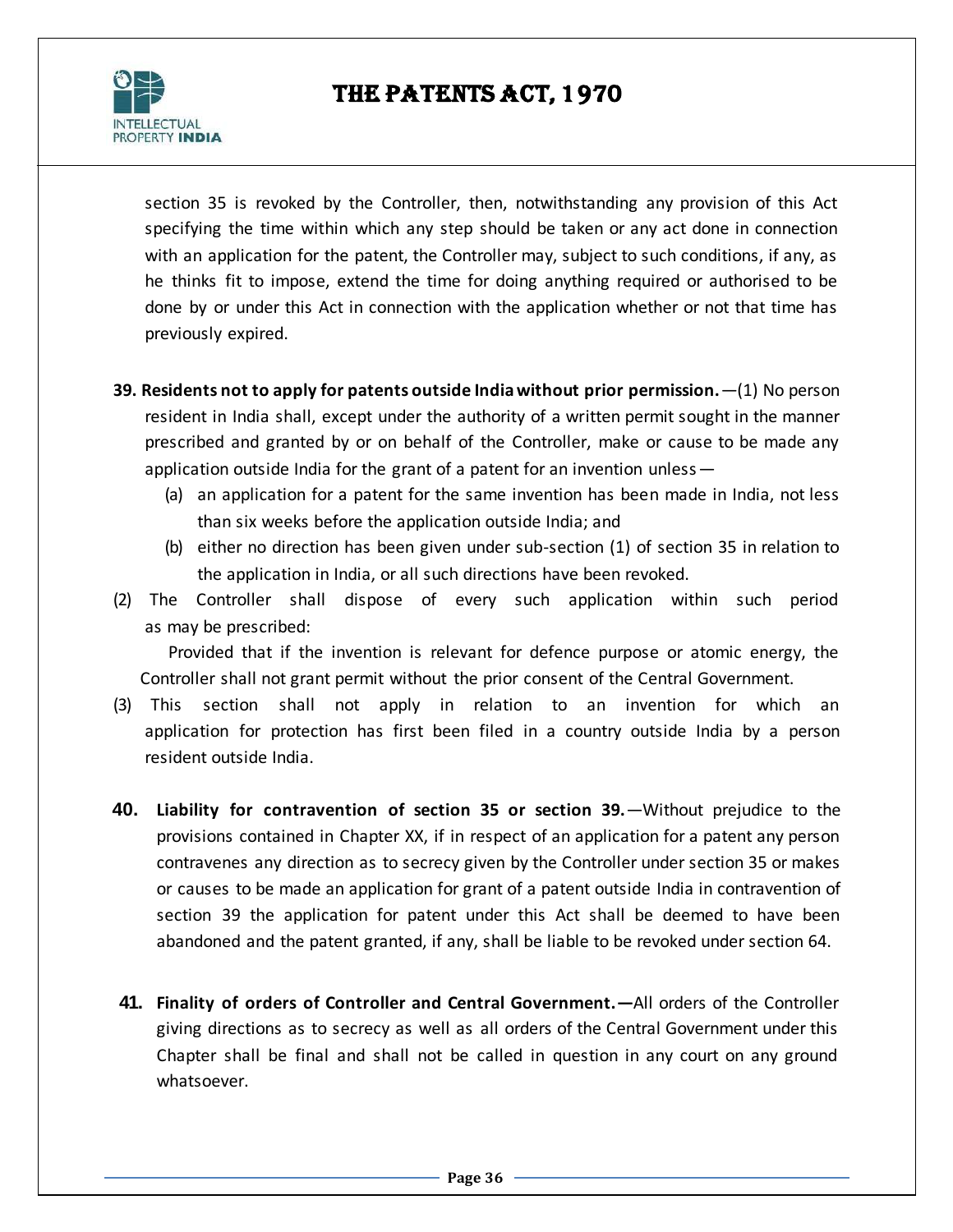

**42. Savings respecting disclosure to Government.**—Nothing in this Act shall be held to prevent the disclosure by the Controller of information concerning an application for a patent or a specification filed in pursuance thereof to the Central Government for the purpose of the application or specification being examined for considering whether an order under this Chapter should be made or whether an order so made should be revoked.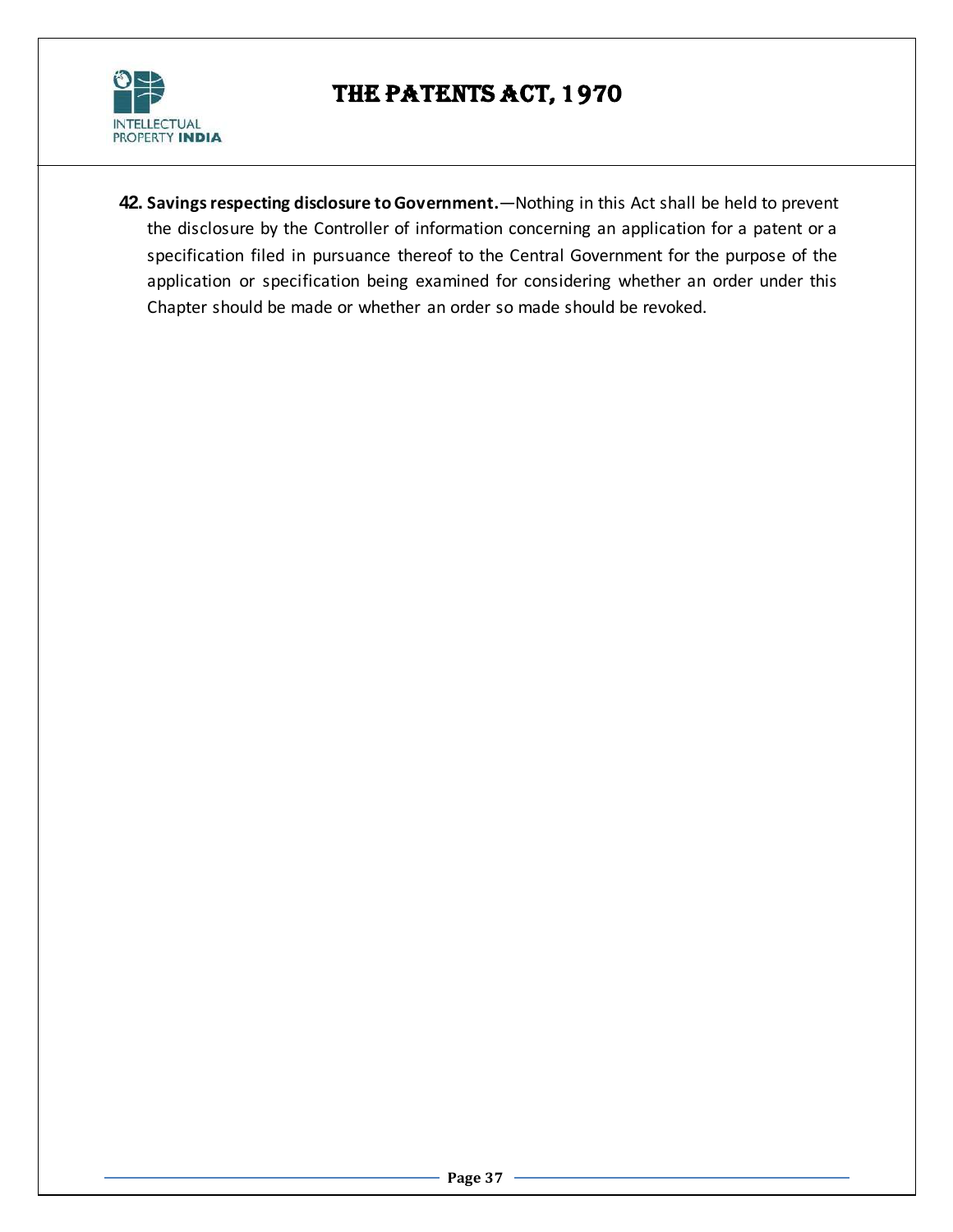

### CHAPTER VIII

#### **GRANT OF PATENTS AND RIGHTS CONFERRED THEREBY**

**43. Grant of patents.**—(1) Where an application for a patent has been found to be in order for grant of the patent and either—

- (a) the application has not been refused by the Controller by virtue of any power vested in him by this Act; or
- (b) the application has not been found to be in contravention of any of the provisions of this Act,

the patent shall be granted as expeditiously as possible to the applicant or, in the case of a joint application, to the applicants jointly, with the seal of the patent office and the date on which the patent is granted shall be entered in the register.

- (2) On the grant of patent, the Controller shall publish the fact that the patent has been granted and thereupon the application, specification and other documents related thereto shall be open for public inspection.
- **44. Amendment of patent granted to deceased applicant.**—Where, at any time after a patent has been granted in pursuance of an application under this Act, the Controller is satisfied that the person to whom the patent was granted had died, or, in the case of a body corporate, had ceased to exist, before the patent was granted, the Controller may amend the patent by substituting for the name of that person the name of the person to whom the patent ought to have been granted, and the patent shall have effect, and shall be deemed always to have had effect, accordingly.
- **45. Date of patent.**—(1) Subject to the other provisions contained in this Act, every patent shall be dated as of the date on which the application for patent was filed.
- (2) The date of every patent shall be entered in the register.
- (3) Notwithstanding anything contained in this section, no suit or other proceeding shall be commenced or prosecuted in respect of an infringement committed before the date of publication of the application.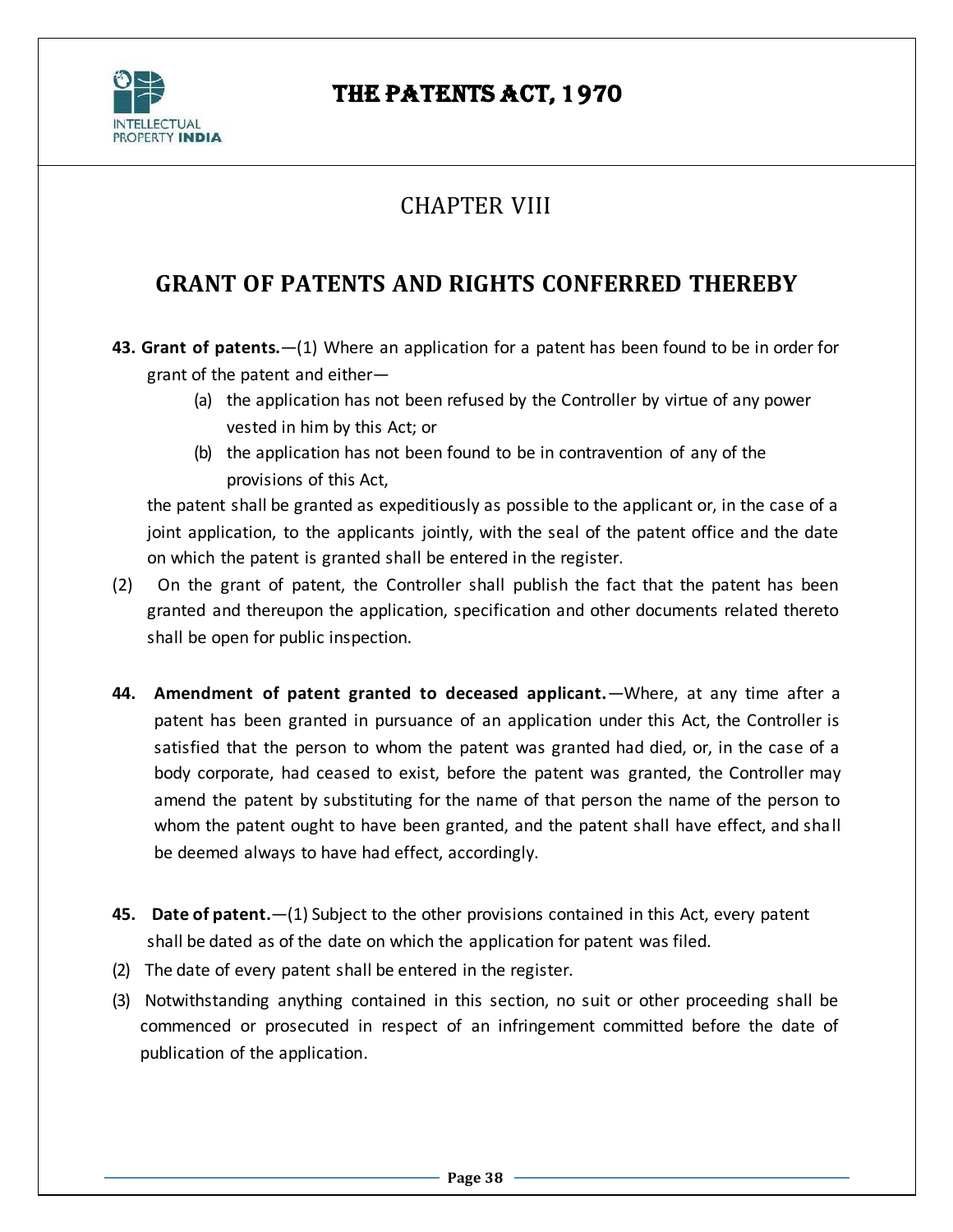

- **46. Form, extent and effect of patent.**—(1) Every patent shall be in the prescribed form and shall have effect throughout India.
- (2) A patent shall be granted for one invention only:

Provided that it shall not be competent for any person in a suit or other proceeding to take any objection to a patent on the ground that it has been granted for more than one invention.

- **47. Grant of patents to be subject to certain conditions.**—The grant of a patent under this Act shall be subject to the condition that—
	- (1) any machine, apparatus or other article in respect of which the patent is granted or any article made by using a process in respect of which the patent is granted, may be imported or made by or on behalf of the Government for the purpose merely of its own use;
	- (2) any process in respect of which the patent is granted may be used by or on behalf of the Government for the purpose merely of its own use;
	- (3) any machine, apparatus or other article in respect of which the patent is granted or any article made by the use of the process in respect of which the patent is granted, may be made or used, and any process in respect of which the patent is granted may be used, by any person, for the purpose merely of experiment or research including the imparting of instructions to pupils; and
	- (4) in the case of a patent in respect of any medicine or drug, the medicine or drug may be imported by the Government for the purpose merely of its own use or for distribution in any dispensary, hospital or other medical institution maintained by or on behalf of the Government or any other dispensary, hospital or other medical institution which the Central Government may, having regard to the public service that such dispensary, hospital or medical institution renders, specify in this behalf by notification in the Official Gazette.
- **48. Rights of patentees.**—Subject to the other provisions contained in this Act and the conditions specified in section 47, a patent granted under this Act shall confer upon the patentee—
	- (a) where the subject matter of the patent is a product, the exclusive right to prevent third parties, who do not have his consent, from the act of making, using, offering for sale, selling or importing for those purposes that product in India;
	- (b) where the subject matter of the patent is a process, the exclusive right to prevent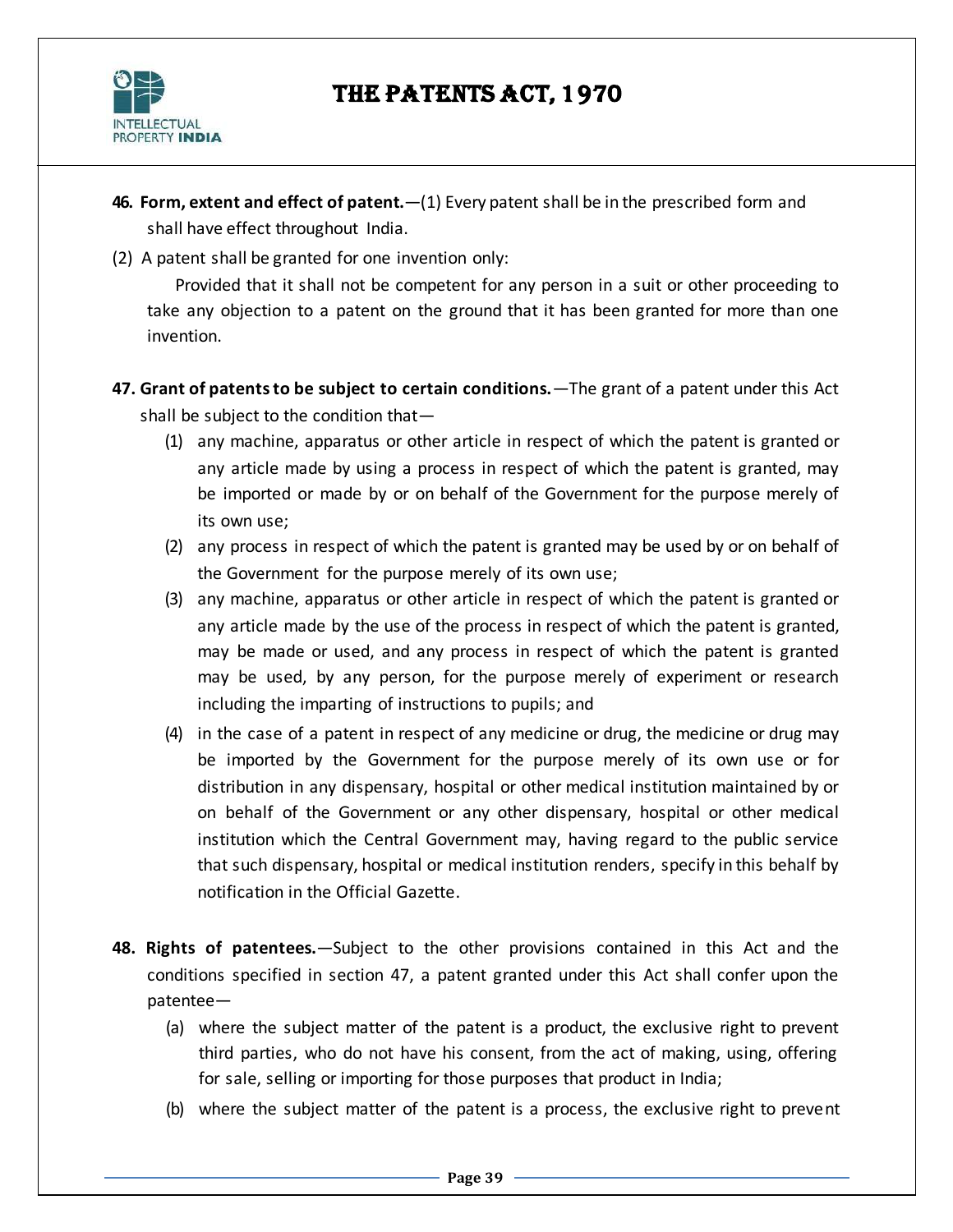



third parties, who do not have his consent, from the act of using that process, and from the act of using, offering for sale, selling or importing for those purposes the product obtained directly by that process in India:

- **49. Patent rights not infringed when used on foreign vessels etc., temporarily or accidentally in India.**—(1) Where a vessel or aircraft registered in a foreign country or a land vehicle owned by a person ordinarily resident in such country comes into India (including the territorial waters thereof) temporarily or accidentally only, the rights conferred by a patent for an invention shall not be deemed to be infringed by the use of the invention—
	- (a) in the body of the vessel or in the machinery, tackle, apparatus or other accessories thereof, so far as the invention is used on board the vessel and for its actual needs only; or
	- (b) in the construction or working of the aircraft or land vehicle or of the accessories thereof,

as the case may be.

- (2) This section shall not extend to vessels, aircrafts or land vehicles owned by persons ordinarily resident in a foreign country the laws of which do not confer corresponding rights with respect to the use of inventions in vessels, aircraft or land vehicles owned by persons ordinarily resident in India while in the ports or within the territorial waters of that foreign country or otherwise within the jurisdiction of its courts.
- **50. Rights of co-owners of patents.**—(1) Where a patent is granted to two or more persons, each of those persons shall, unless an agreement to the contrary is in force, be entitled to an equal undivided share in the patent.
- (2) Subject to the provisions contained in this section and in section 51, where two or more persons are registered as grantee or proprietor of a patent, then, unless an agreement to the contrary is in force, each of those persons shall be entitled, by himself or his agents, to rights conferred by section 48 for his own benefit without accounting to the other person or persons.
- (3) Subject to the provisions contained in this section and in section 51 and to any agreement for the time being in force, where two or more persons are registered as grantee or proprietor of a patent, then, a licence under the patent shall not be granted and share in the patent shall not be assigned by one of such persons except with the consent of the other person or persons.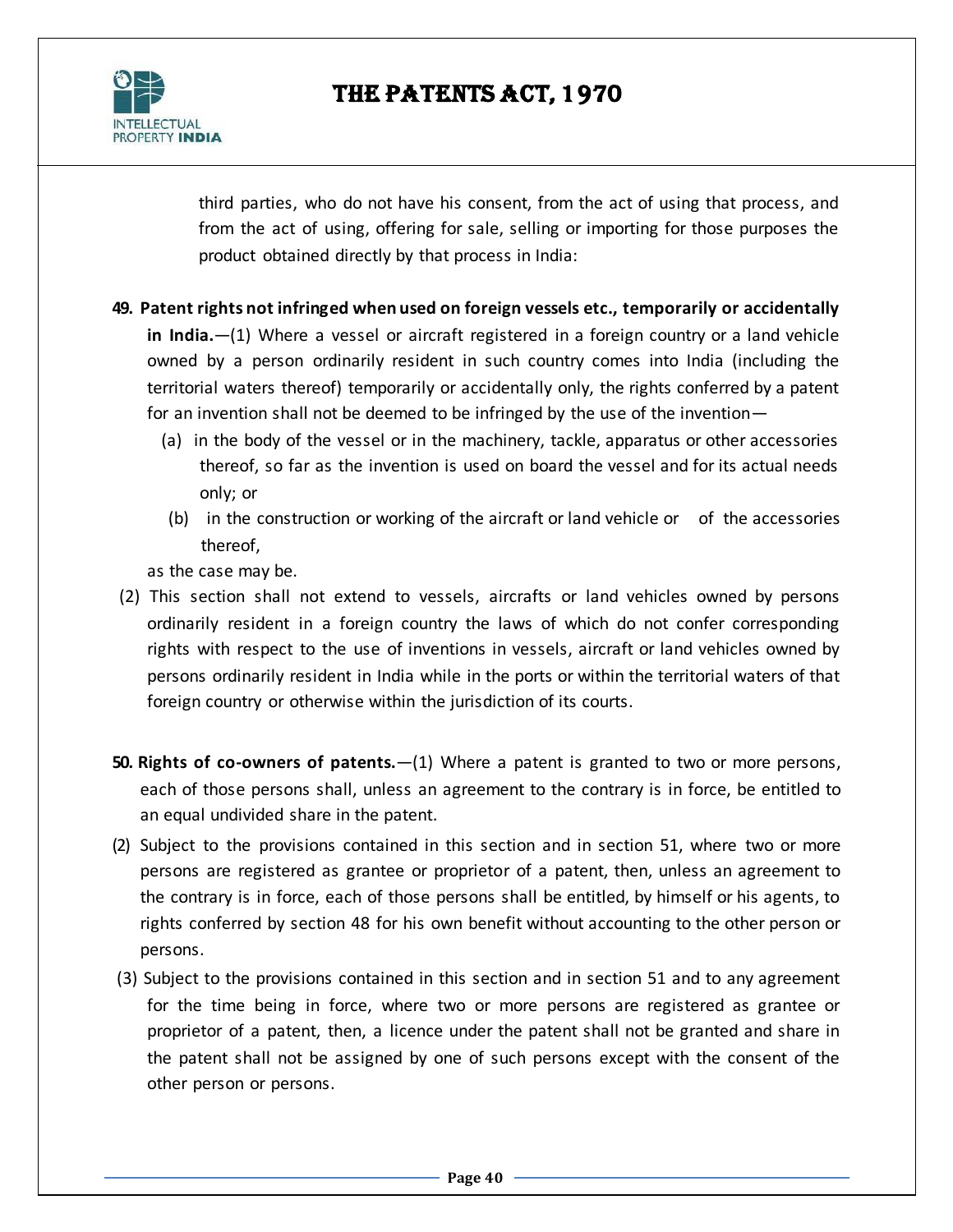

- (4) Where a patented article is sold by one of two or more persons registered as grantee or proprietor of a patent, the purchaser and any person claiming through him shall be entitled to deal with the article in the same manner as if the article had been sold by a sole patentee.
- (5) Subject to the provisions contained in this section, the rules of law applicable to the ownership and devolution of movable property generally shall apply in relation to patents; and nothing contained in sub-section (1) or subsection (2) shall affect the mutual rights or obligations of trustees or of the legal representatives of a deceased person or their rights or obligations as such.
- (6) Nothing in this section shall affect the rights of the assignees of a partial interest in a patent created before the commencement of this Act.
- **51. Power of Controller to give directions to co-owners.**—(1) Where two or more persons are registered as grantee or proprietor of a patent, the Controller may, upon application made to him in the prescribed manner by any of those persons, give such directions in accordance with the application as to the sale or lease of the patent or any interest therein, the grant of licenses under the patent, or the exercise of any right under section 50 in relation thereto, as he thinks fit.
- (2) If any person registered as grantee or proprietor of a patent fails to execute any instrument or to do any other thing required for the carrying out of any direction given under this section within fourteen days after being requested in writing so to do by any of the other persons so registered, the Controller may, upon application made to him in the prescribed manner by any such other person, give directions empowering any person to execute that instrument or to do that thing in the name and on behalf of the person in default.
- (3) Before giving any directions in pursuance of an application under this section, the Controller shall give an opportunity to be heard—
	- (a) in the case of an application under sub-section (1) to the other person or persons registered as grantee or proprietor of the patent;
	- (b) in the case of an application under sub-section (2), to the person in default.
- (4) No direction shall be given under this section so as to affect the mutual rights or obligations of trustees or of the legal representatives of a deceased person or of their rights or obligations as such, or which is inconsistent with the terms of any agreement between persons registered as grantee or proprietor of the patent.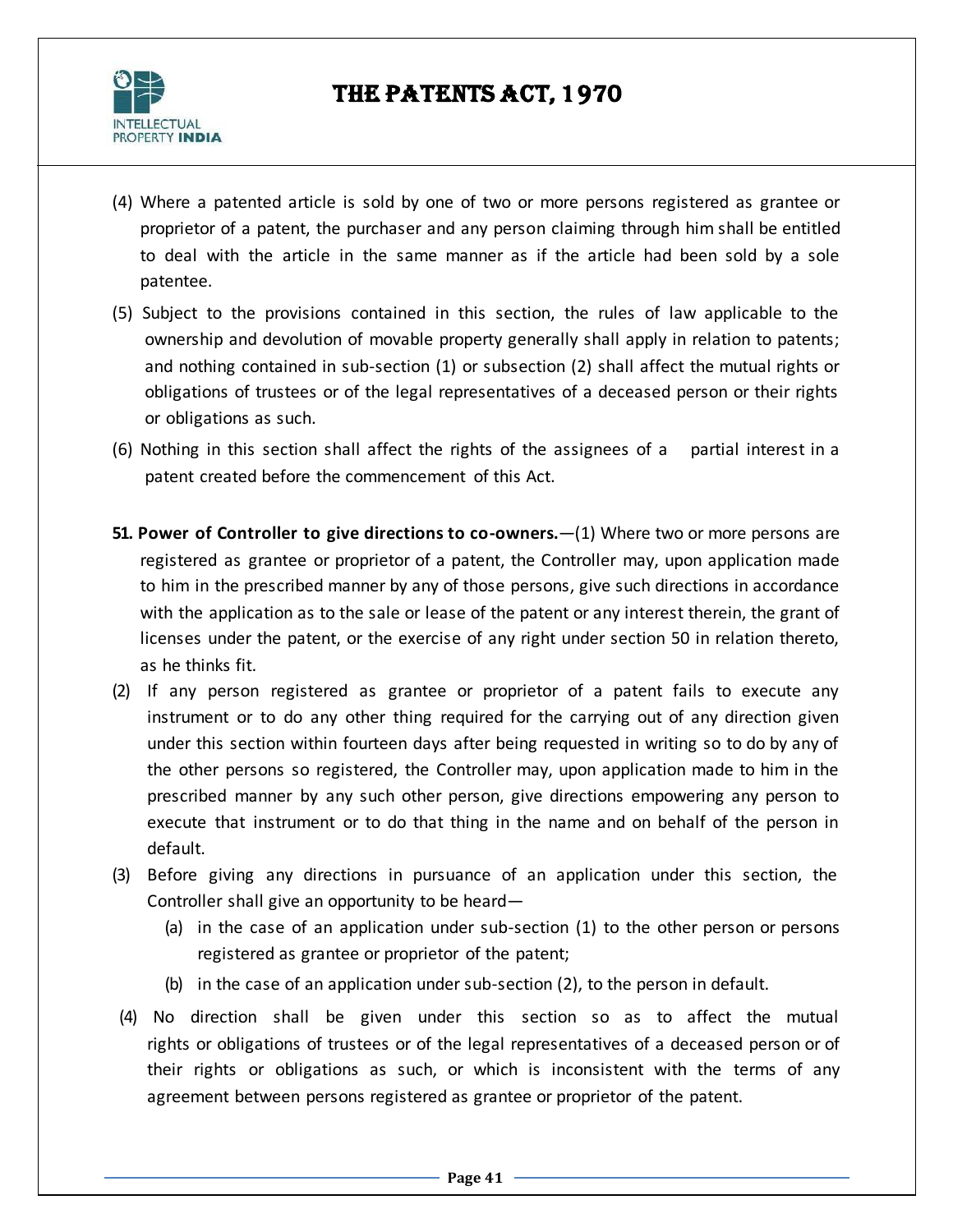

- **52. Grant of patent to true and first inventor where it has been obtained by another in fraud of him.**—(1) Where the patent has been revoked under section 64 on the ground that the patent was obtained wrongfully and in contravention of the rights of the petitioner or any person under or through whom he claims, or, where in a petition for revocation, the Appellate Board or court, instead of revoking the patent, directs the complete specification to be amended by the exclusion of a claim or claims in consequence of a finding that the invention covered by such claim or claims had been obtained from the petitioner, the Appellate Board or court may, by order passed in the same proceeding, permit the grant to the petitioner of the whole or such part of the invention which the Appellate Board or court finds has been wrongfully obtained by the patentee, in lieu of the patent so revoked or is excluded by amendment.
- (2) Where any such order is passed, the Controller shall, on request by the petitioner made in the prescribed manner grant to him—
	- (i) in cases where the Appellate Board or court permits the whole of the patent to be granted, a new patent bearing the same date and number as the patent revoked;
	- (ii) in cases where the Appellate Board or court permits a part only of the patent to be granted, a new patent for such part bearing the same date as the patent revoked and numbered in such manner as may be prescribed:

Provided that the Controller may, as a condition of such grant, require the petitioner to file a new and complete specification to the satisfaction of the Controller describing and claiming that part of the invention for which the patent is to be granted.

- (4) No suit shall be brought for any infringement of a patent granted under this section committed before the actual date on which such patent was granted.
- **53. Term of patent.**—*(1)* Subject to the provisions of this Act, the term of every patent granted, after the commencement of the Patents (Amendment) Act, 2002, and the term of every patent which has not expired and has not ceased to have effect, on the date of such commencement, under this Act, shall be twenty years from the date of filing of the application for the patent.

*Explanation.*—For the purposes of this sub-section, the term of patent in case of International applications filed under the Patent Cooperation Treaty designating India, shall be twenty years from the international filing date accorded under the Patent Cooperation Treaty.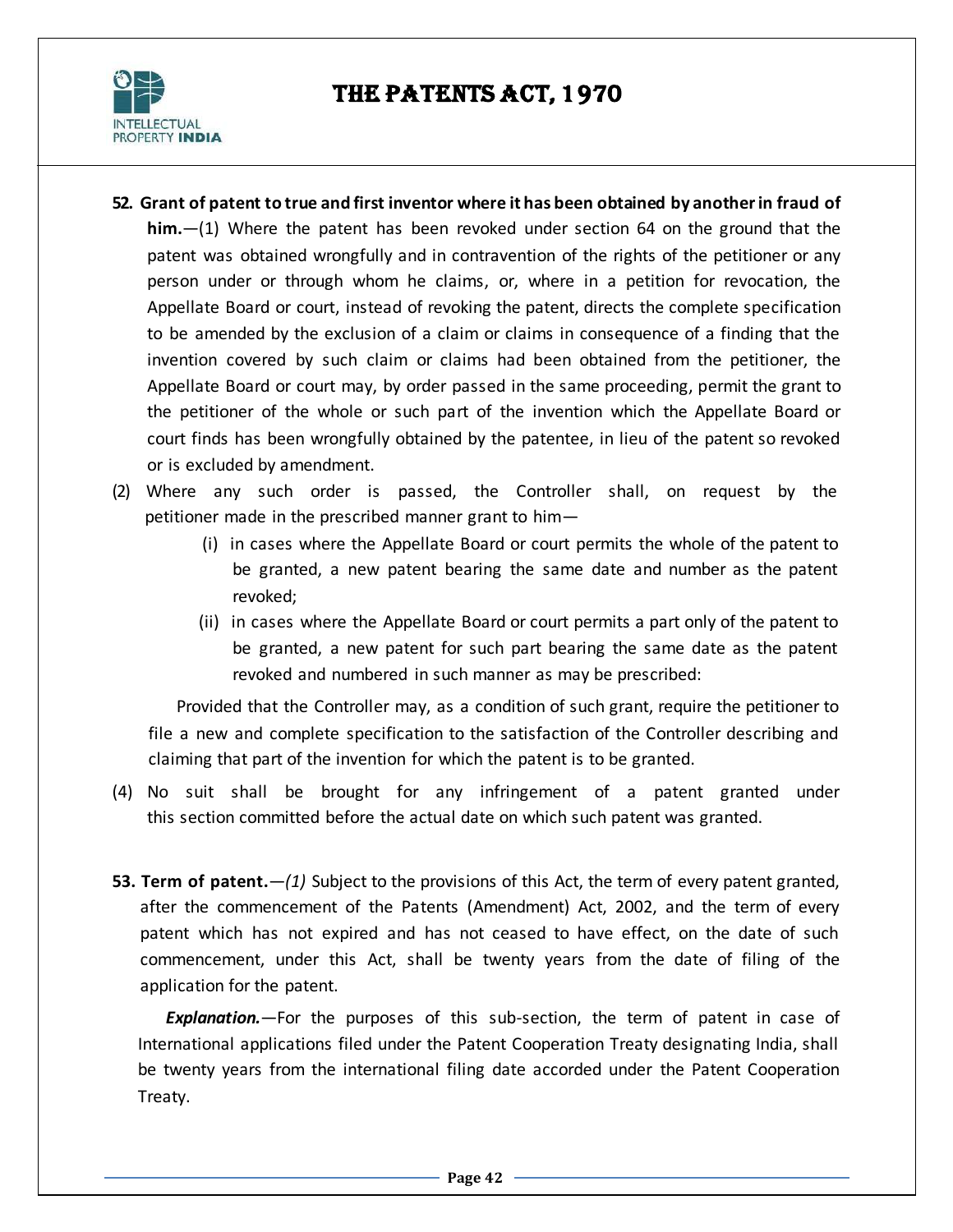

- (2) A patent shall cease to have effect notwithstanding anything therein or in this Act on the expiration of the period prescribed for the payment of any renewal fee, if that fee is not paid within the prescribed period or within such extended period as may be prescribed.
- (3) [Omitted by the *Patents (Amendment) Act,* 2005]
- *(4*) Notwithstanding anything contained in any other law for the time being in force, on cessation of the patent right due to non-payment of renewal fee or on expiry of the term of patent, the subject matter covered by the said patent shall not be entitled to any protection.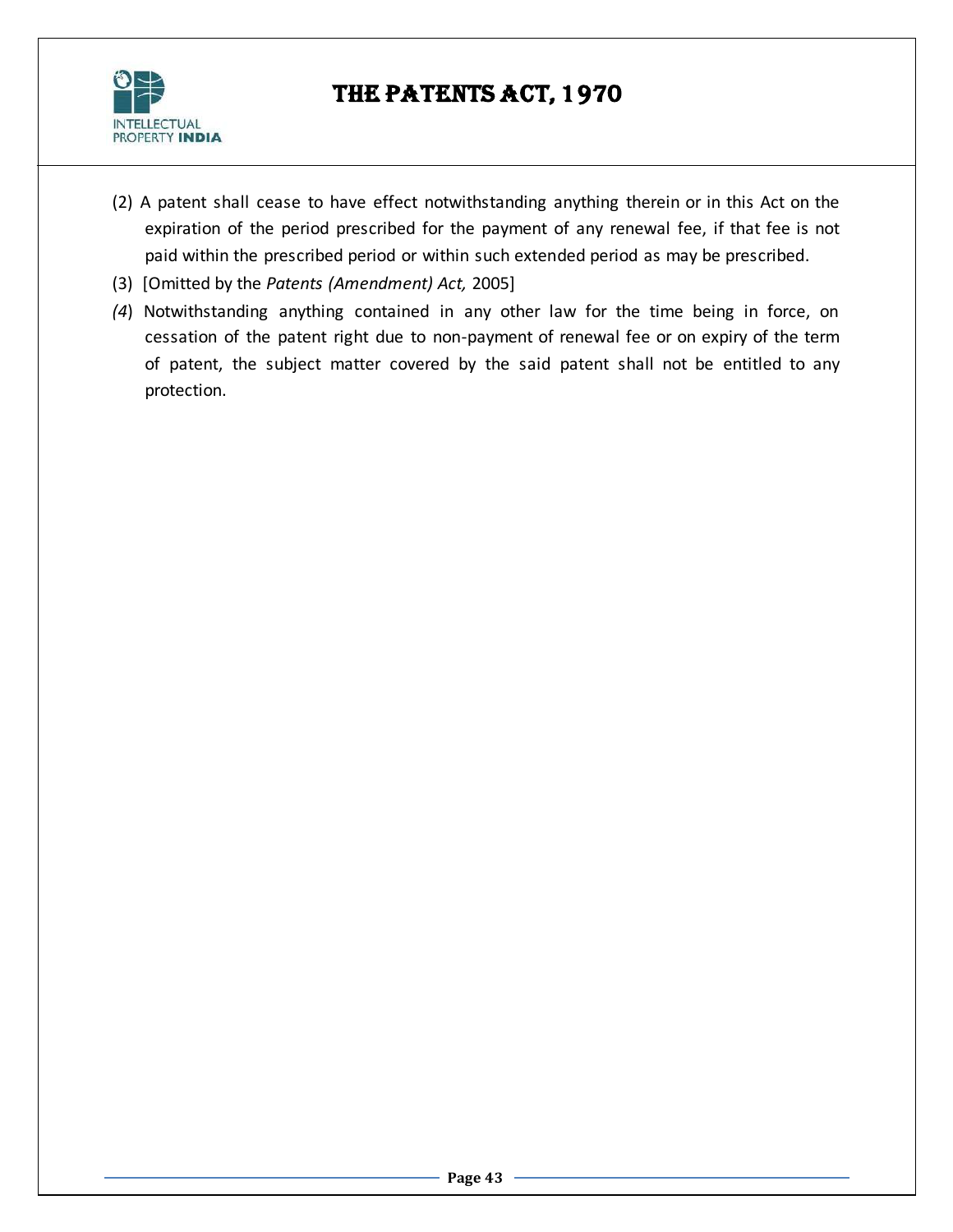

#### CHAPTER IX

#### **PATENTS OF ADDITION**

- **54. Patents of addition.—**(1)Subject to the provisions contained in this section, where an application is made for a patent in respect of any improvement in or modification of an invention described or disclosed in the complete specification filed therefor (in this Act referred to as the "main invention") and the applicant also applies or has applied for a patent for that invention or is the patentee in respect thereof, the Controller may, if the applicant so requests, grant the patent for the improvement or modification as a patent of addition.
- (2) Subject to the provisions contained in this section, where an invention, being an improvement in or modification of another invention, is the subject of an independent patent and the patentee in respect of that patent is also the patentee in respect of the patent for the main invention, the Controller may, if the patentee so requests, by order, revoke the patent for the improvement or modification and grant to the patentee a patent of addition in respect thereof, bearing the same date as the date of the patent so revoked.
- (3) A patent shall not be granted as a patent of addition unless the date of filing of the application was the same as or later than the date of filing of the application in respect of the main invention.
- (4) A patent of addition shall not be granted before grant of the patent for the main invention.
- **55. Term of patents of addition.**—(1) A patent of addition shall be granted for a term equal to that of the patent for the main invention, or so much thereof as has not expired, and shall remain in force during that term or until the previous cesser of the patent for the main invention and no longer:

Provided that if the patent for the main invention is revoked under this Act, the court, or, as the case may be, the Controller, on request made to him by the patentee in the prescribed manner, may order that the patent of addition shall become an independent patent for the remainder of the term for the patent for the main invention and thereupon the patent shall continue in force as an independent patent accordingly.

(2) No renewal fees shall be payable in respect of a patent of addition, but, if any such patent becomes an independent patent under sub-section (1) the same fees shall thereafter be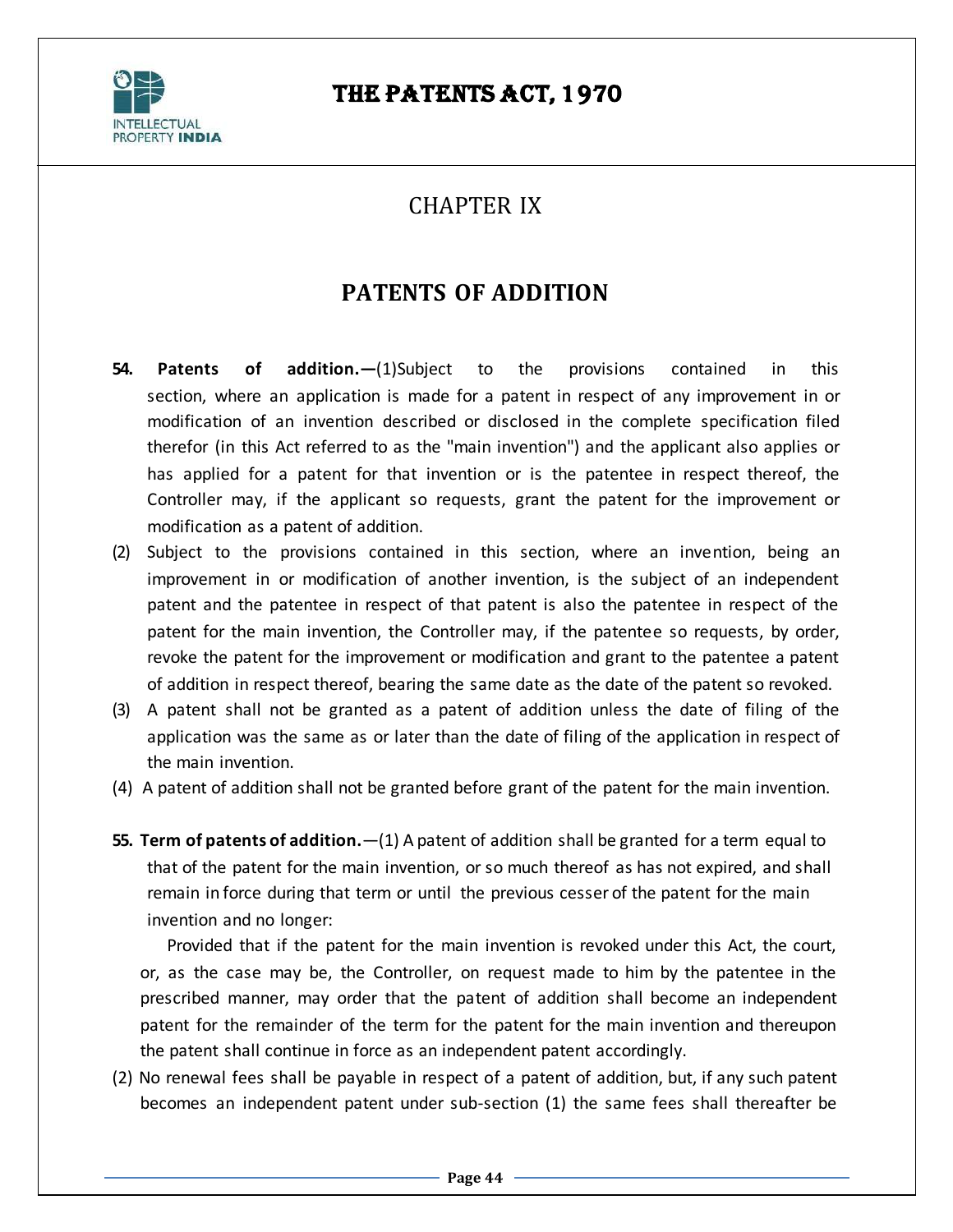

payable, upon the same dates, as if the patent had been originally granted as an independent patent.

- **56. Validity of patents of addition.**—(1) The grant of a patent of addition shall not be refused, and a patent granted as a patent of addition shall not be revoked or invalidated, on the ground only that the invention claimed in the complete specification does not involve any inventive step having regard to any publication or use of—
	- (a) the main invention described in the complete specification relating thereto; or
	- (b) any improvement in or modification of the main invention described in the complete specification of a patent of addition to the patent for the main invention or of an application for such a patent of addition,

and the validity of a patent of addition shall not be questioned on the ground that the invention ought to have been the subject of an independent patent.

(2) For the removal of doubts it is hereby declared that in determining the novelty of the invention claimed in the complete specification filed in pursuance of an application for a patent of addition regard shall be had also to the complete specification in which the main invention is described.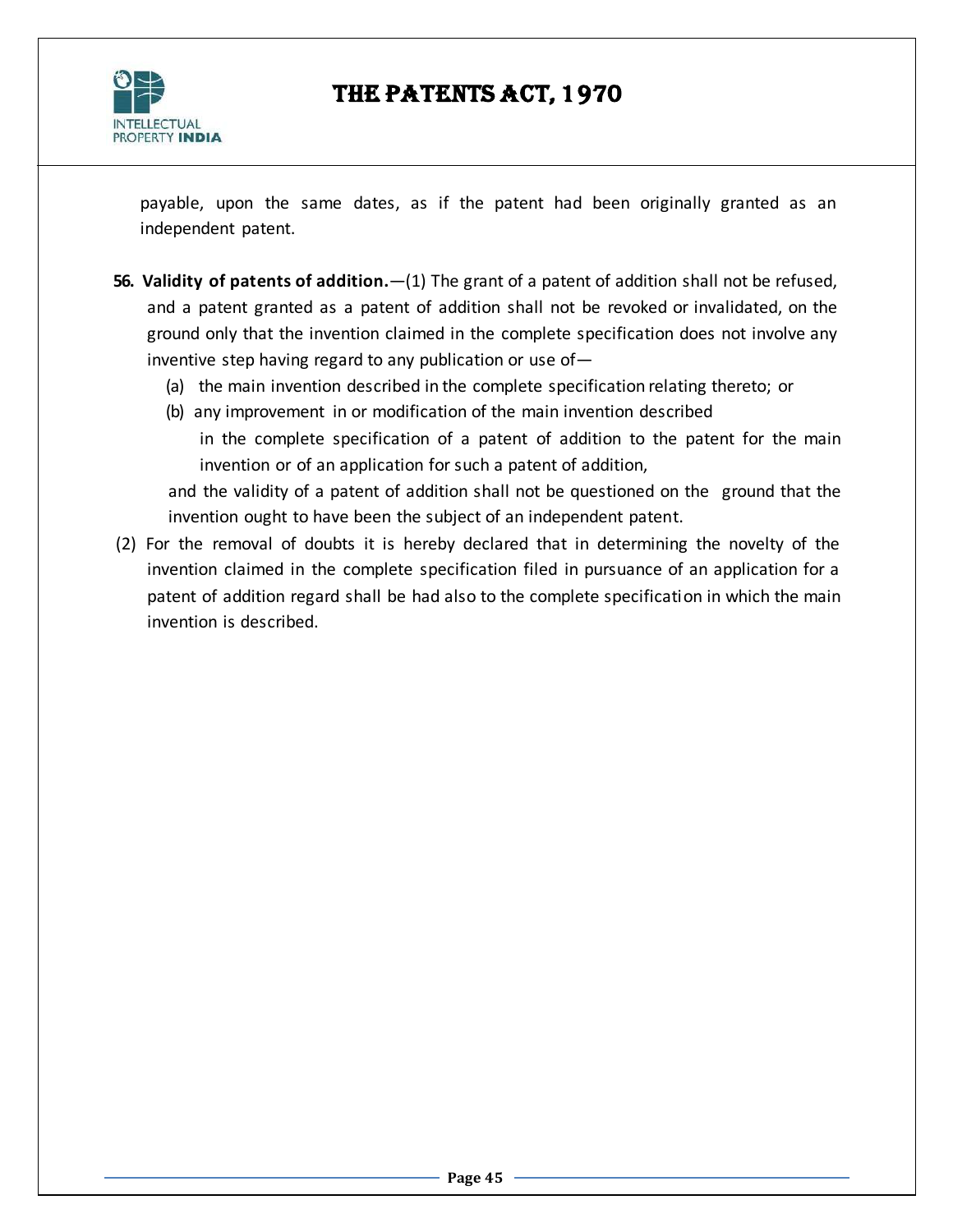



#### CHAPTER X

#### **AMENDMENT OF APPLICATIONS AND SPECIFICATIONS**

**57. Amendment of application and specification or any document relating thereto before Controller.**—(1) Subject to the provisions of section 59, the Controller may, upon application made under this section in the prescribed manner by an applicant for a patent or by a patentee, allow the application for the patent or the complete specification or any document relating thereto to be amended subject to such conditions, if any, as the Controller thinks fit:

Provided that the Controller shall not pass any order allowing or refusing an application to amend an application for a patent or a specification or any document relating thereto under this section while any suit before a court for the infringement of the patent or any proceeding before the High Court for the revocation of the patent is pending, whether the suit or proceeding commenced before or after the filing of the application to amend.

- (2) Every application for leave to amend an application for a patent or a complete specification or any document relating thereto under this section shall state the nature of the proposed amendment, and shall give full particulars of the reasons for which the application is made.
- (3) Any application for leave to amend an application for a patent or a complete specification or a document related thereto under this section made after the grant of patent and the nature of the proposed amendment may be published.
- (4) Where an application is published under sub-section (3), any person interested may, within the prescribed period after the publication thereof, give notice to the Controller of opposition thereto; and where such a notice is given within the period aforesaid, the Controller shall notify the person by whom the application under this section is made and shall give to that person and to the opponent an opportunity to be heard before he decides the case.
- (5) An amendment under this section of a complete specification may be, or include, an amendment of the priority date of a claim.
- (6) The provisions of this section shall be without prejudice to the right of an applicant for a patent to amend his specification or any other document related thereto to comply with the directions of the Controller issued before the grant of a patent.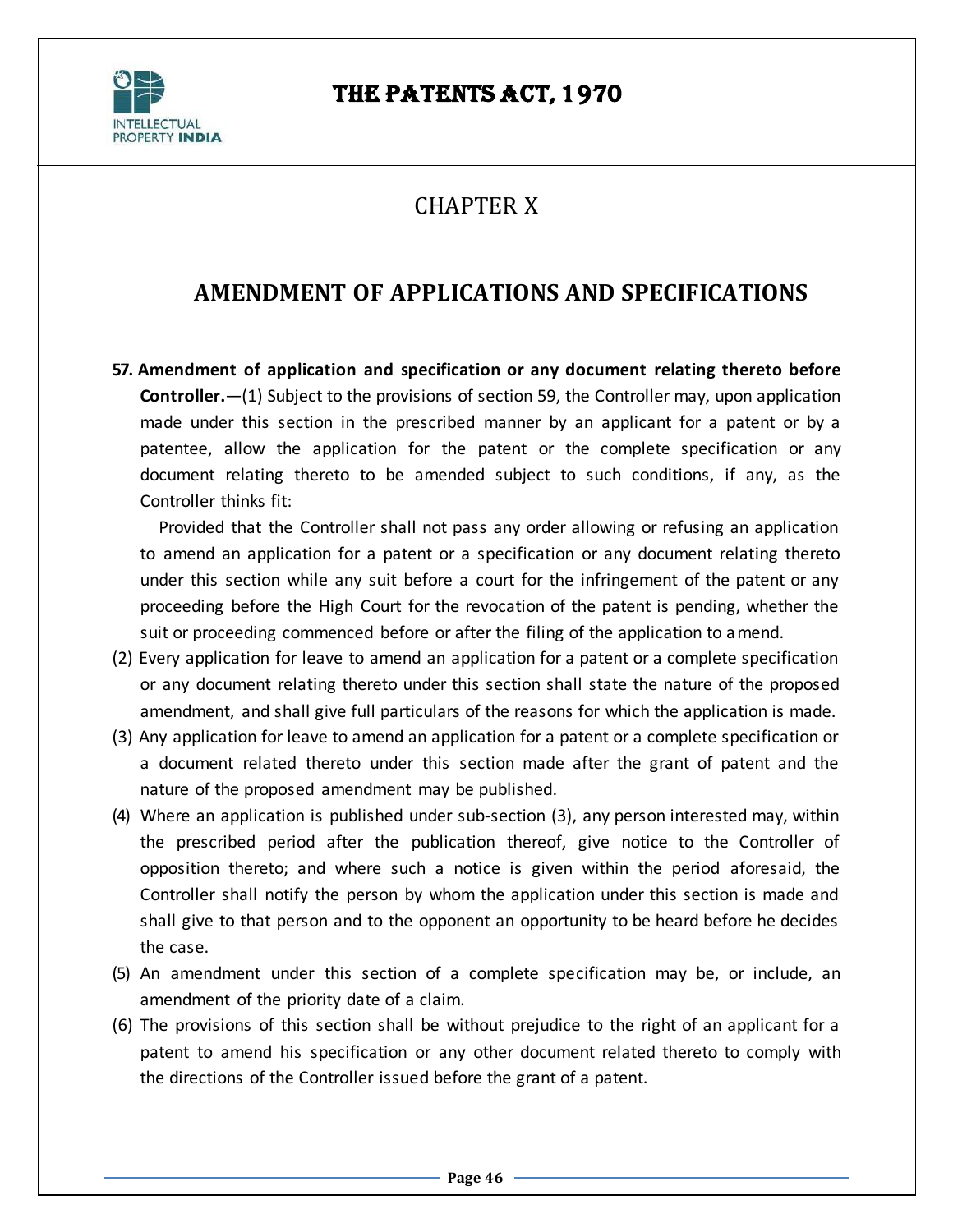

- **58. Amendment of specification before Appellate Board or High Court.** (1) In any proceeding before the Appellate Board or the High Court for the revocation of a patent, the Appellate Board or the High Court, as the case may be, may, subject to the provisions contained in section 59, allow the patentee to amend his complete specification in such manner and subject to such terms as to costs, advertisement or otherwise, as the Appellate Board or the High Court may think fit, and if, in any proceedings for revocation the Appellate Board or the High Court decides that the patent is invalid, it may allow the specification to be amended under this section instead of revoking the patent.
- (2) Where an application for an order under this section is made to the Appellate Board or the High Court, the applicant shall give notice of the application to the Controller, and the Controller shall be entitled to appear and be heard, and shall appear if so directed by the Appellate Board or the High Court.
- (3) Copies of all orders of the Appellate Board or the High Court allowing the patentee to amend the specification shall be transmitted by the Appellate Board or the High Court to the Controller who shall, on receipt thereof, cause an entry thereof and reference thereto to be made in the register.
- **59. Supplementary provisions as to amendment of application or specification.**—*( 1)*No amendment of an application for a patent or a complete specification or any document relating thereto shall be made except by way of disclaimer, correction or explanation, and no amendment thereof shall be allowed, except for the purpose of incorporation of actual fact, and no amendment of a complete specification shall be allowed, the effect of which would be that the specification as amended would claim or describe matter not in substance disclosed or shown in the specification before the amendment, or that any claim of the specification as amended would not fall wholly within the scope of a claim of the specification before the amendment.
- (2) Where after the date of grant of patent any amendment of the specification or any other documents related thereto is allowed by the Controller or by the Appellate Board or the High Court, as the case may be,  $-$ 
	- (a) the amendment shall for all purposes be deemed to form part of the specification along with other documents related thereto;
	- (b) the fact that the specification or any other documents related thereto has been amended shall be published as expeditiously as possible; and
	- (c) the right of the applicant or patentee to make amendment shall not be called in question except on the ground of fraud.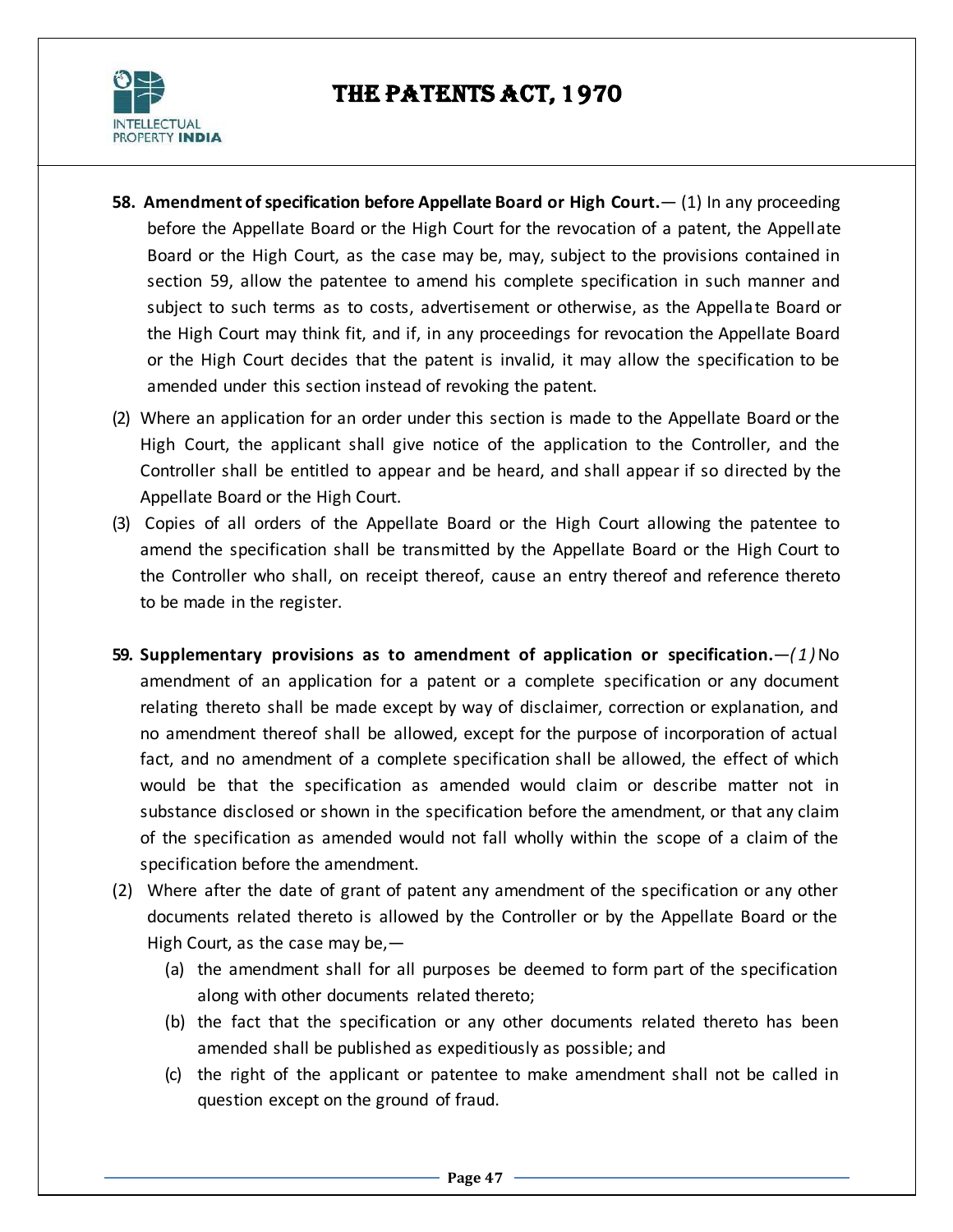

(3) In construing the specification as amended, reference may be made to the specification as originally accepted.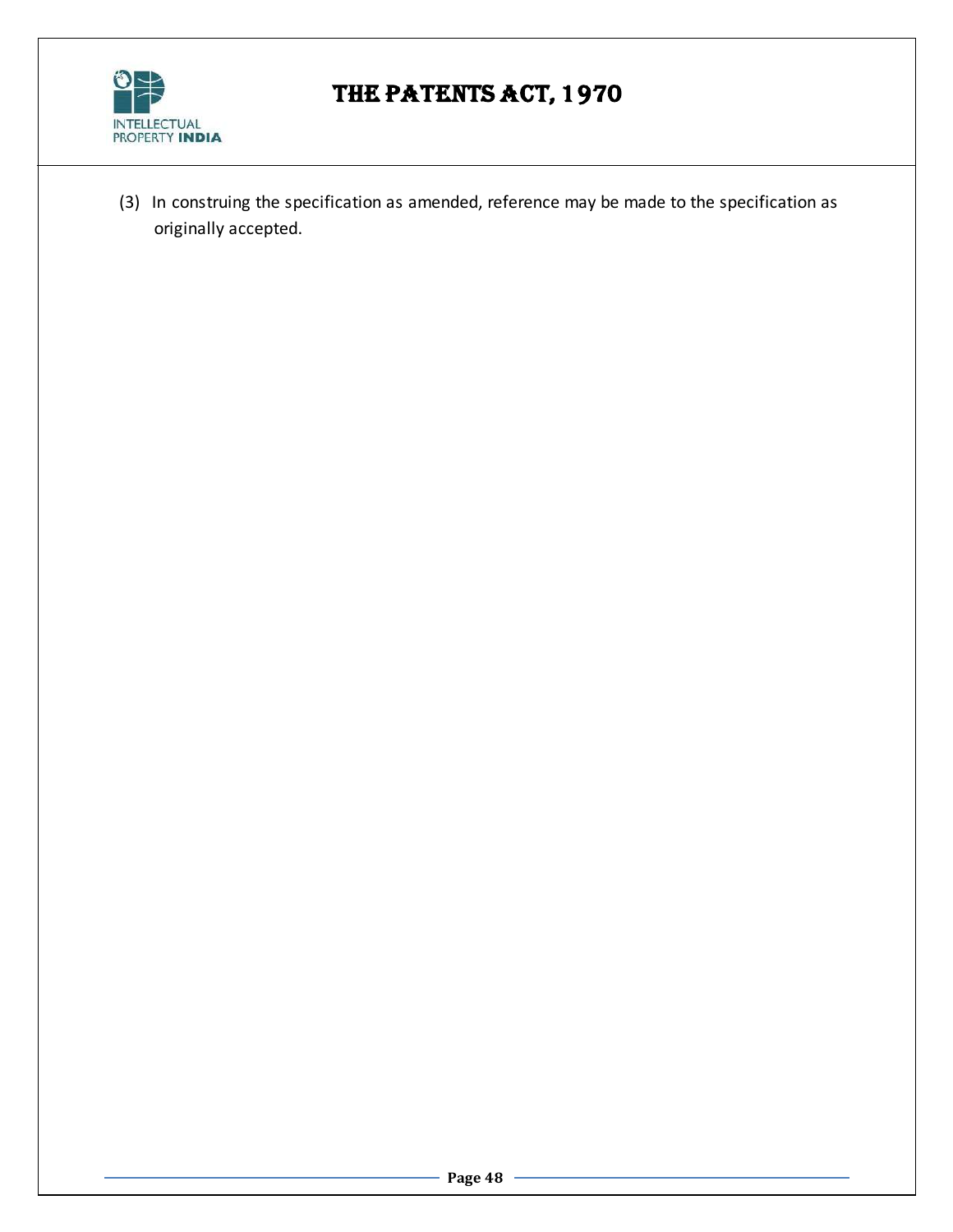

#### CHAPTER XI

#### **RESTORATION OF LAPSED PATENTS**

- **60. Applications for restorations of lapsed patents.**—(1) Where a patent has ceased to have effect by reason of failure to pay any renewal fee within the period prescribed under section 53 or within such period as may be allowed under sub-section (4) of section 142, the patentee or his legal representative, and where the patent was held by two or more persons jointly, then, with the leave of the Controller, one or more of them without joining the others, may, within eighteen months from the date on which the patent ceased to have effect, make an application for the restoration of the patent.
- (2) [Omitted by the *Patents (Amendment) Act,* 2002]
- (3) An application under this section shall contain a statement, verified in the prescribed manner, fully setting out the circumstances which led to the failure to pay the prescribed fee, and the Controller may require from the applicant such further evidence as he may think necessary.
- **61. Procedure for disposal of applications for restoration of lapsed patents.**—(1) If, after hearing the applicant in cases where the Applicant so desires or the Controller thinks fit, the Controller is *prima facie* satisfied that the failure to pay the renewal fee was unintentional and that there has been no undue delay in the making of the application, he shall publish the application in the prescribed manner; and within the prescribed period any person interested may give notice to the Controller of opposition thereto on either or both of the following grounds, that is to say,  $-$ 
	- (a) that the failure to pay the renewal fee was not unintentional; or
	- (b) that there has been undue delay in the making of the application.
- (2) If notice of opposition is given within the period aforesaid, the Controller shall notify the applicant, and shall give to him and to the opponent an opportunity to be heard before he decides the case.
- (3) If no notice of opposition is given within the period aforesaid or if in the case of opposition, the decision of the Controller is in favour of the applicant, the Controller shall, upon payment of any unpaid renewal fee and such additional fee as may be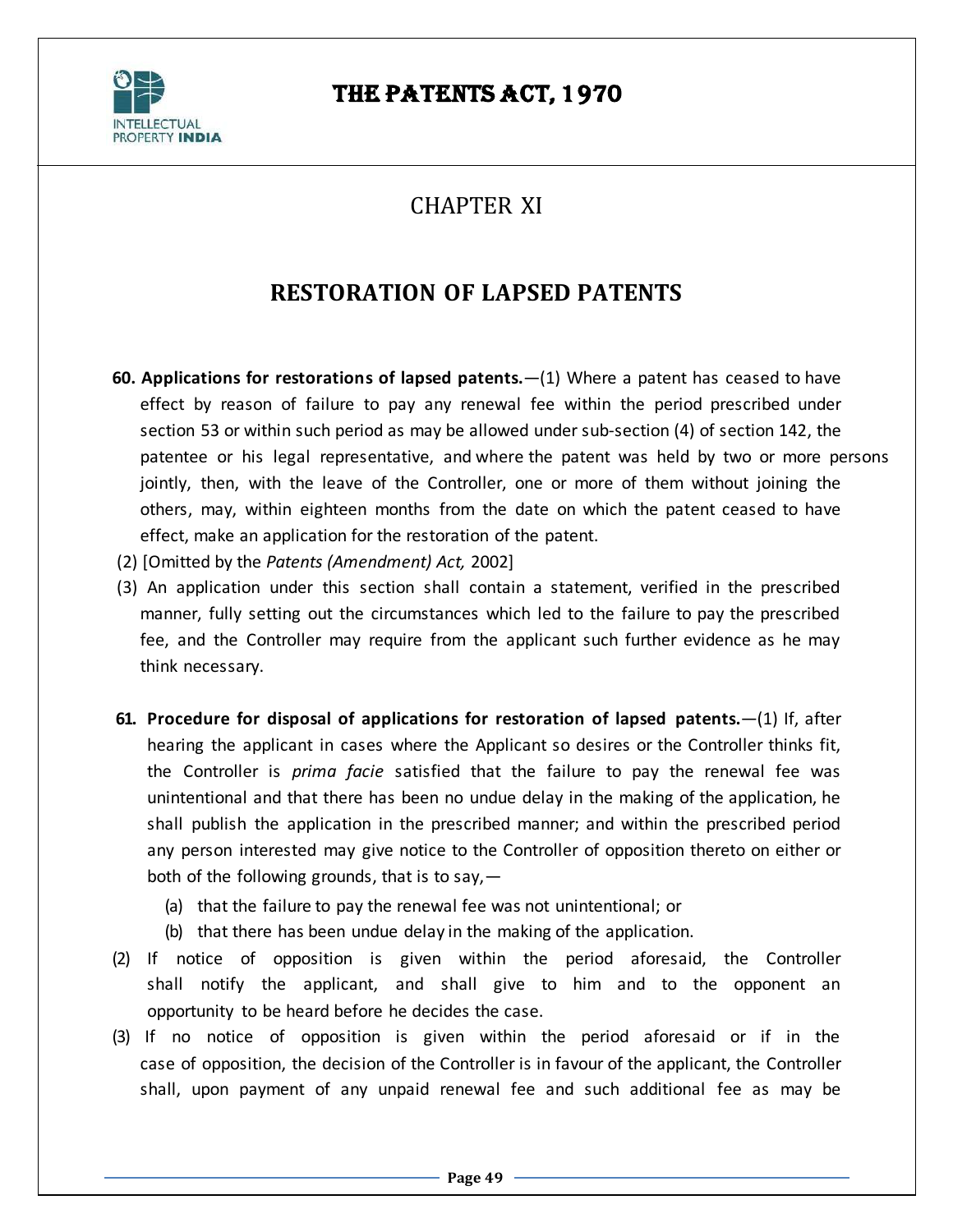

prescribed, restore the patent and any patent of addition specified in the application which has ceased to have effect on the cesser of that patent.

- (4) The Controller may, if he thinks fit as a condition of restoring the patent, require that an entry shall be made in the register of any document or matter which, under the provisions of this Act, has to be entered in the register but which has not been so entered.
- **62. Rights of patentees of lapsed patents which have been restored.**—(1) Where a patent is restored, the rights of the patentee shall be subject to such provisions as may be prescribed and to such other provisions as the Controller thinks fit to impose for the protection or compensation of persons who may have begun to avail themselves of, or have taken definite steps by contract or otherwise to avail themselves of, the patented invention between the date when the patent ceased to have effect and the date of publication of the application for restoration of the patent under this Chapter.
- (2) No suit or other proceeding shall be commenced or prosecuted in respect of an infringement of a patent committed between the date on which the patent ceased to have effect and the date of the publication of the application for restoration of the patent.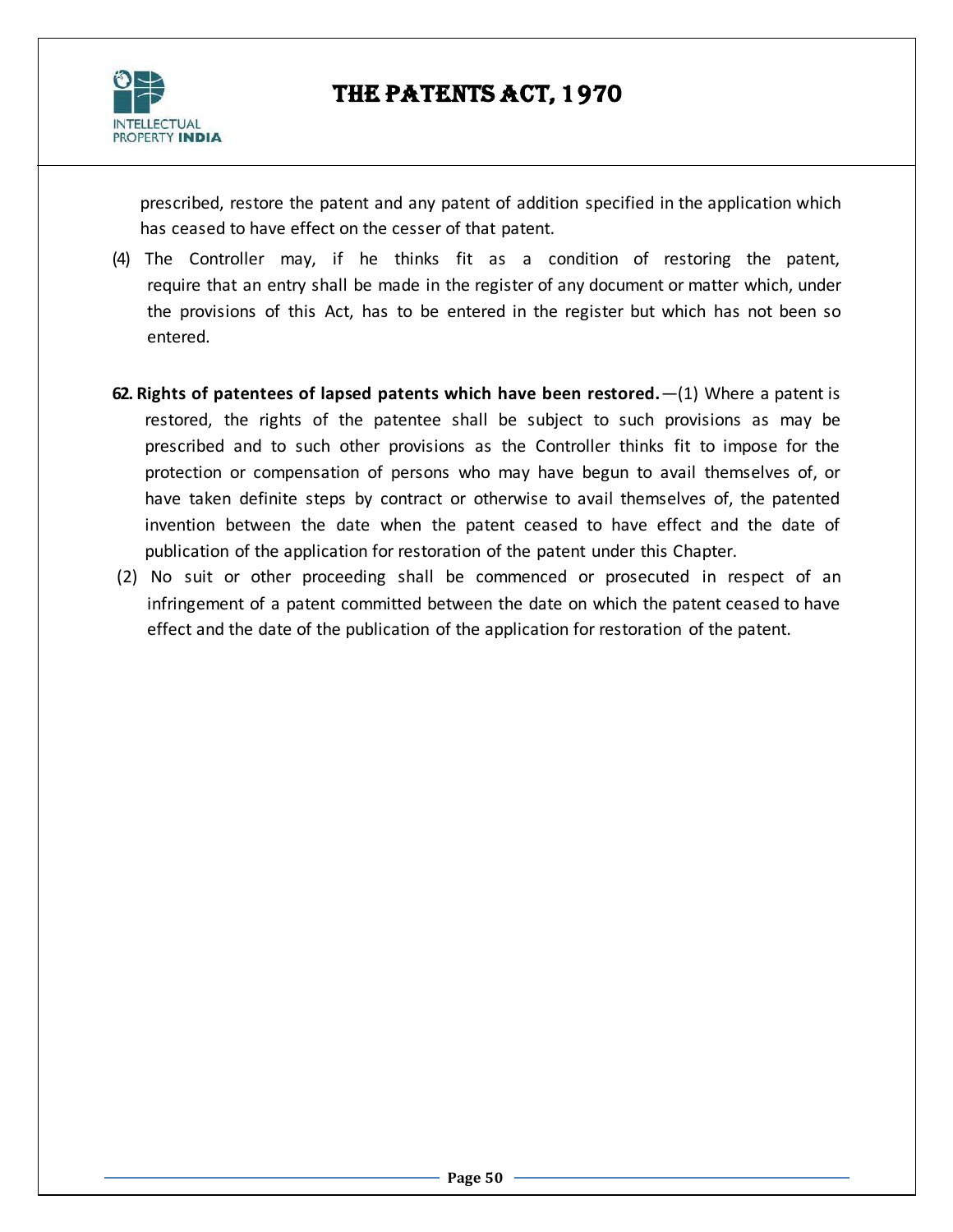

#### CHAPTER XII

#### **SURRENDER AND REVOCATION OF PATENTS**

- **63. Surrender of patents.**—(1) A patentee may, at any time by giving notice in the prescribed manner to the Controller, offer to surrender his patent.
- (2) Where such an offer is made, the Controller shall publish the offer in the prescribed manner, and also notify every person other than the patentee whose name appears in the register as having an interest in the patent.
- (3) Any person interested may, within the prescribed period after such publication, give notice to the Controller of opposition to the surrender, and where any such notice is given the Controller shall notify the patentee.
- (4) If the Controller is satisfied after hearing the patentee and any opponent, if desirous of being heard, that the patent may properly be surrendered, he may accept the offer and, by order, revoke the patent.
- **64. Revocation of patents.**—(1) Subject to the provisions contained in this Act, a patent, whether granted before or after the commencement of this Act, may, be revoked on a petition of any person interested or of the Central Government by the Appellate Board or on a counter-claim in a suit for infringement of the patent by the High Court on any of the following grounds, that is to say—
	- (a) that the invention, so far as claimed in any claim of the complete specification, was claimed in a valid claim of earlier priority date contained in the complete specification of another patent granted in India;
	- (b) that the patent was granted on the application of a person not entitled under the provisions of this Act to apply therefor:
	- (c) that the patent was obtained wrongfully in contravention of the rights of the petitioner or any person under or through whom he claims;
	- (d) that the subject of any claim of the complete specification is not an invention within the meaning of this Act;
	- (e) that the invention so far as claimed in any claim of the complete specification is not new, having regard to what was publicly known or publicly used in India before the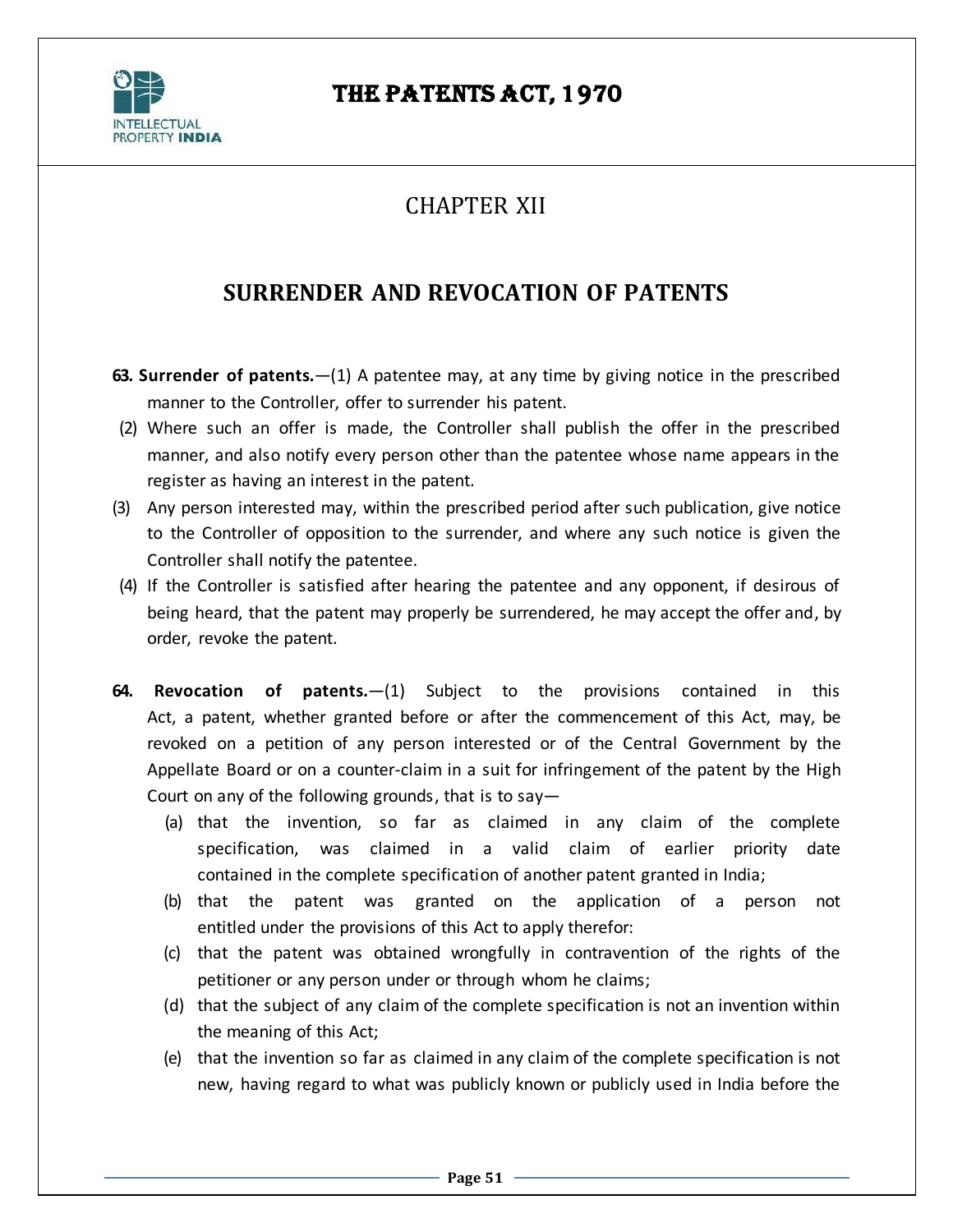

priority date of the claim or to what was published in India or elsewhere in any of the, documents referred to in section 13:

- (f) that the invention so far as claimed in any claim of the complete specification is obvious or does not involve any inventive step, having regard to what was publicly known or publicly used in India or what was published in India or elsewhere before the priority date of the claim:
- (g) that the invention, so far as claimed in any claim of the complete specification, is not useful;
- (h) that the complete specification does not sufficiently and fairly describe the invention and the method by which it is to be performed, that is to say, that the description of the method or the instructions for the working of the invention as contained in the complete specification are not by themselves sufficient to enable a person in India possessing average skill in, and average knowledge of, the art to which the invention relates, to work the invention, or that it does not disclose the best method of performing it which was known to the applicant for the patent and for which he was entitled to claim protection;
- (i) that the scope of any claim of the complete specification is not sufficiently and clearly defined or that any claim of the complete specification is not fairly based on the matter disclosed in the specification;
- (j) that the patent was obtained on a false suggestion or representation;
- (k) that the subject of any claim of the complete specification is not patentable under this Act;
- (l) that the invention so far as claimed in any claim of the complete specification was secretly used in India, otherwise than as mentioned in sub-section (3), before the priority date of the claim;
- (m) that the applicant for the patent has failed to disclose *to the* Controller the information required by section 8 or has furnished information which in any material particular was false to his knowledge;
- (n) that the applicant contravened any direction for secrecy passed under section 35 or made or caused to be made an application for the grant of a patent outside India in contravention of section 39;
- (o) that leave to amend the complete specification under section 57 or section 58 was obtained by fraud.
- (p) that the complete specification does not disclose or wrongly mentions the source or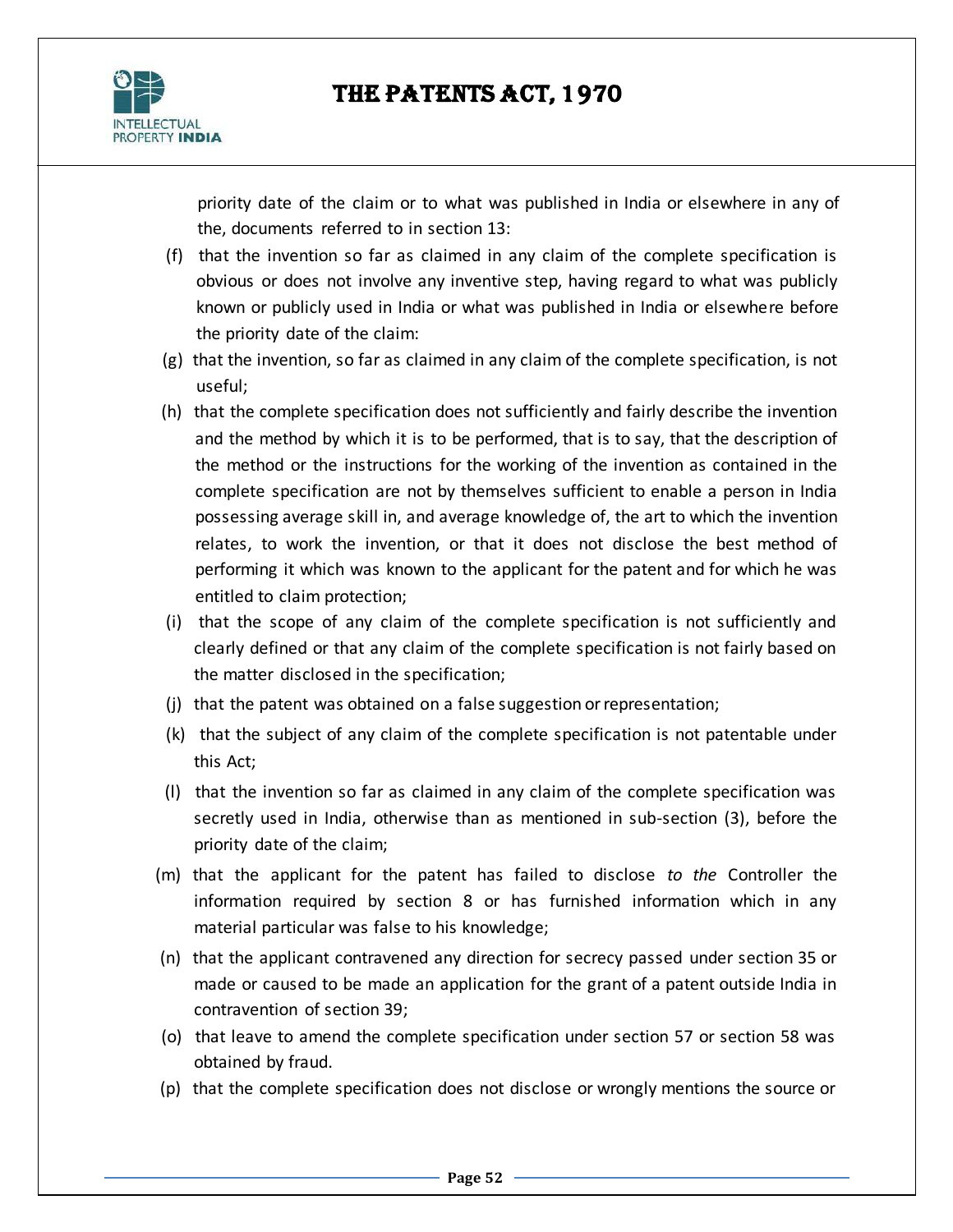

geographical origin of biological material used for the invention;

- (q) that the invention so far as claimed in any claim of the complete specification was anticipated having regard to the knowledge, oral or otherwise, available within any local or indigenous community in India or elsewhere.
- (2) For the purposes of clauses (e) and (f) of sub-section  $(1)$ -,
	- (a) no account shall be taken of personal document or secret trial or secret use; and
	- (b) where the patent is for a process or for a product as made by a process described or claimed, the importation into India of the product made abroad by that process shall constitute knowledge or use in India of the invention on the date of the importation, except where such importation has been for the purpose of reasonable trial or experiment only.
- (3) For the purpose of clause (1) of sub-section (1), no account shall be taken of any use of the invention—
	- (a) for the purpose of reasonable trial or experiment only; or
	- (b) by the Government or by any person authorised by the Government or by a Government undertaking, in consequence of the applicant for the patent or any person from whom he derives title having communicated or disclosed the invention directly or indirectly to the Government or person authorised as aforesaid or to the Government undertaking; or
	- (c) by any other person, in consequence of the applicant for the patent or any person from whom he derives title having communicated or disclosed the invention, and without the consent or acquiescence of the applicant or of any person from whom he derives title.
- (4) Without prejudice to the provisions contained in sub-section (1), a patent may be revoked by the High Court on the petition of the Central Government, if the High Court is satisfied that the patentee has without reasonable cause failed to comply with the request of the Central Government to make, use or exercise the patented invention for the purposes of Government within the meaning of section 99 upon reasonable terms.
- (5) A notice of any petition for revocation of a patent under this section shall be served on all persons appearing from the register to be proprietors of that patent or to have shares or interests therein and it shall not be necessary to serve a notice on any other person.
- **65. Revocation of patent or amendment of complete specification on directions from Government in cases relating to atomic energy.** — (1) Where at any time after grant of a patent, the Central Government is satisfied that a patent is for an invention relating to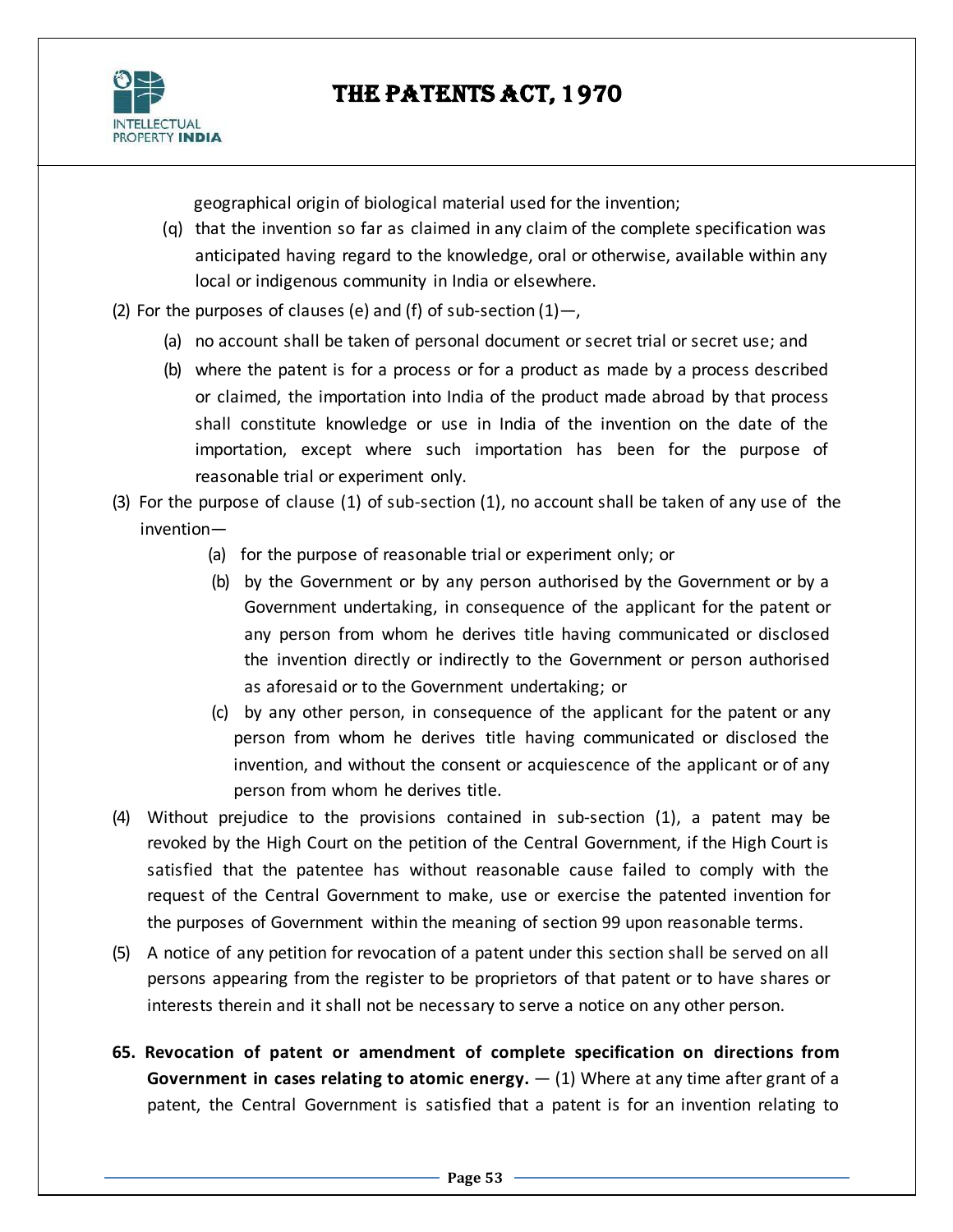

atomic energy for which no patent can be granted under sub-section (1) of section 20 of the Atomic Energy Act, 1962 (33 of 1962), it may direct the Controller to revoke the patent, and thereupon the Controller, after giving notice, to the patentee and every other person whose name has been entered in the register as having an interest in the patent, and after giving them an opportunity of being heard, may revoke the patent.

- (2) In any proceedings under sub-section (1), the Controller may allow the patentee to amend the complete specification in such manner as he considers necessary instead of revoking the patent.
- **66. Revocation of patent in public interest.**—Where the Central Government is of opinion that a patent or the mode in which it is exercised is mischievous to the State or generally prejudicial to the public, it may, after giving the patentee an opportunity to be heard, make a declaration to that effect in the Official Gazette and thereupon the patent shall be deemed to be revoked.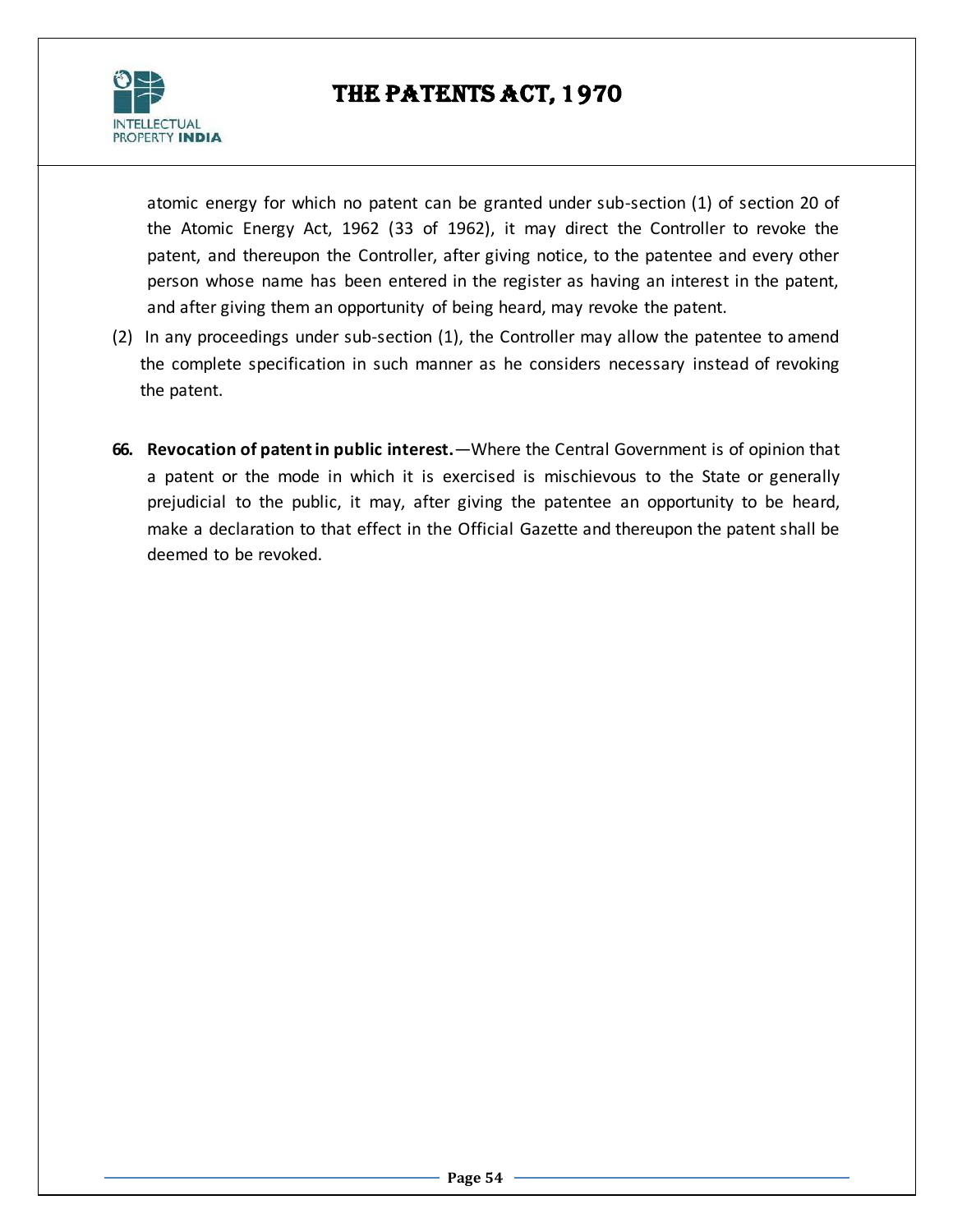

## CHAPTER XIII

# **REGISTER OF PATENTS**

**67. Register of patents and particulars to be entered therein.**—(1) There shall be kept at the patent office a register of patents, wherein shall be entered—

- (a) the names and addresses of grantees of patents;
- (b) notifications of assignments, extension, and revocations of patents; and
- (c) particulars of such other matters affecting the validity or proprietorship of patents as may be prescribed.
- (2) No notice of any trust, whether express, implied or constructive, shall be entered in the register, and the Controller shall not be affected by any such notice.
- (3) Subject to the superintendence and directions of the Central Government, the register shall be kept under the control and management of the Controller.
- (4) Notwithstanding anything contained in sub-section (1), it shall be lawful for the Controller to keep the register of patents or any part thereof in computer floppies, diskettes or any other electronic form subject to such safeguards as may be prescribed.
- (5) Notwithstanding anything contained in the Indian Evidence Act, 1872 (1 of 1872), a copy of, or extracts from, the register of patents, certified to be a true copy under the hand of the Controller or any officer duly authorised by the Controller in this behalf shall, in all legal proceedings, be admissible in evidence.
- (6) In the event the register is kept wholly or partly in computer floppies, diskettes or any other electronic form,—
	- (a) reference in this Act to an entry in the register shall be deemed to include reference to a record of particulars kept in computer floppies, diskettes or any other electronic form and comprising the register or part of the register;
	- (b) references in this Act to particulars being registered or entered in the register shall be deemed to include references to the keeping of record of those particulars comprising the register or part of the register in computer floppies, diskettes or any other electronic form; and
	- (c) references in this Act to the rectification of the register are to be read as including references to the rectification of the record of particulars kept in computer floppies,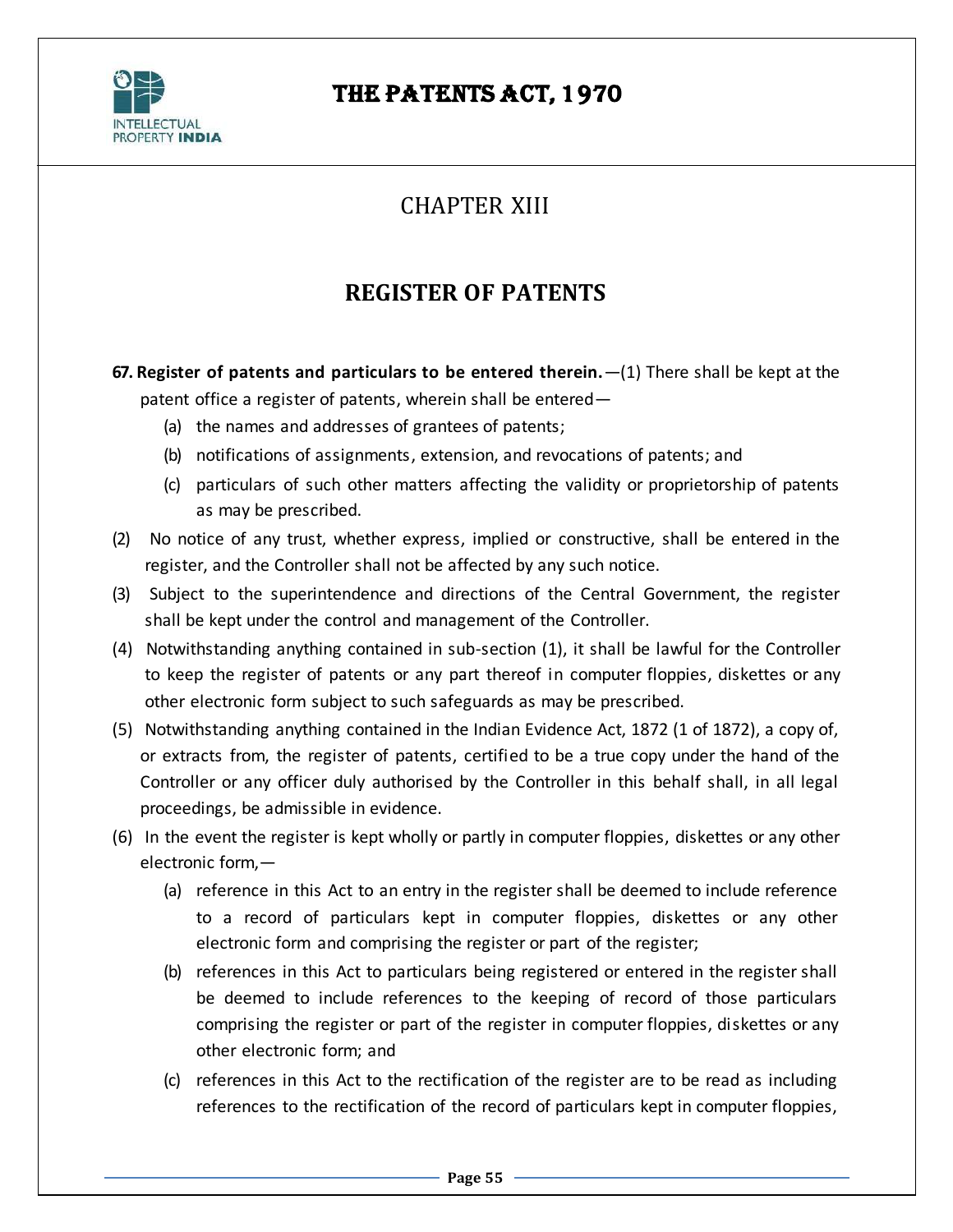

diskettes or any other electronic form and comprising the register or part of the register.

- **68. Assignments, etc., not to be valid unless in writing and duly executed.**—An assignment of a patent or of a share in a patent, a mortgage, licence or the creation of any other interest in a patent shall not be valid unless the same were in writing and the agreement between the parties concerned is reduced to the form of a document embodying all the terms and conditions governing their rights and obligations and duly executed.
- **69. Registration of assignments, transmissions, etc.**—(1) Where any person becomes entitled by assignment, transmission or operation of law to a patent or to a share in a patent or becomes entitled as a mortgagee, licensee or otherwise to any other interest in a patent, he shall apply in writing in the prescribed manner to the Controller for the registration of his title or, as the case may be, of notice of his interest in the register.
- (2) Without prejudice to the provisions of sub-section (1), an application for the registration of the title of any person becoming entitled by assignment to a patent or a share in a patent or becoming entitled by virtue of a mortgage, licence or other instrument to any other interest in a patent may be made in the prescribed manner by the assignor, mortgagor, licensor or other party to that instrument, as the case may be.
- (3) Where an application is made under this section for the registration of the title of any person the Controller shall, upon proof to title of his satisfaction,—
	- (a) where that person is entitled to a patent or a share in a patent, register him in the register as proprietor or co-proprietor of the patent, and enter in the register particulars of the instrument or even by which he derives title; or
	- (b) where that person is entitled to any other interest in the patent, enter in the register notice of his interest, with particulars of the instrument, if any, creating it:

Provided that if there is any dispute between the parties whether the assignment, mortgage, licence, transmission, operation of law or any other such transaction has validly vested in such person a title to the patent or any share or interest therein, the Controller may refuse to take any action under clause (a) or, as the case may be, under clause (b), until the rights of the parties have been determined by a competent court.

(4) There shall be supplied to the Controller in the prescribed manner for being filed in the patent office copies of all agreements, licences and other documents affecting the title to any patent or any licence thereunder authenticated in the prescribed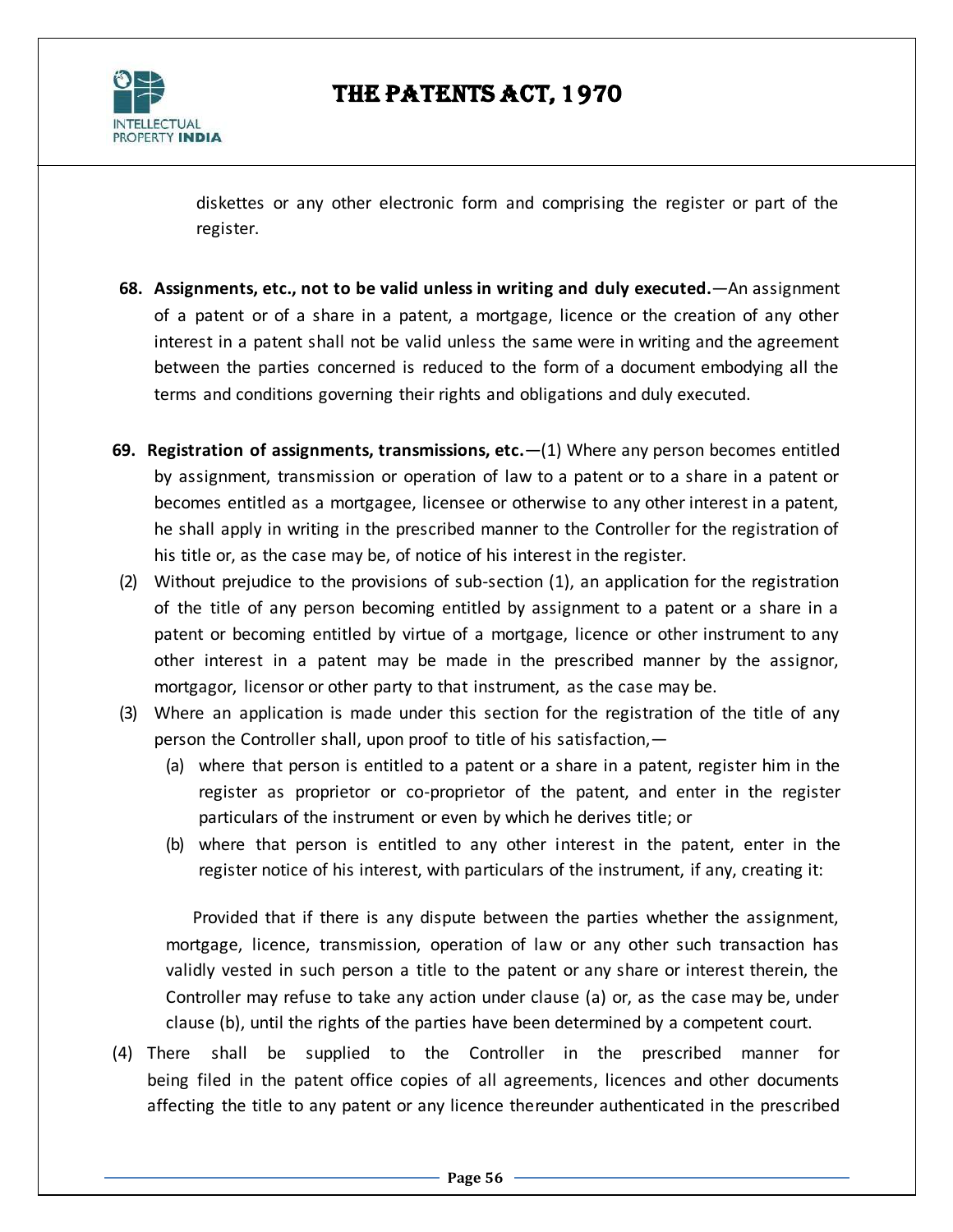

manner and also such other documents as may be prescribed relevant to the subject matter:

Provided that in the case of a licence granted under a patent, the Controller shall, if so requested by the patentee or licensee, take steps for securing that the terms of the licence are not disclosed to any person except under the order of a court.

- (5) Except for the purposes of an application under sub-section (1) or of an application to rectify the register, a document in respect of which no entry has been made in the register under sub-section (3) shall not be admitted by the Controller or by any court as evidence of the title of any person to a patent or to a share or interest therein unless the Controller or the court, for reasons to be recorded in writing, otherwise directs.
- **70. Power of registered grantee or proprietor to deal with patent.**—Subject to the provisions contained in this Act relating to co-ownership of patents and subject also to any rights vested in any other person of which notice is entered in the register, the person or persons registered as grantee or proprietor of a patent shall have power to assign, grant licences under, or otherwise deal with, the patent and to give effectual receipts for any consideration for any such assignment, licence or dealing:

Provided that any equities in respect of the patent may be enforced in like manner as in respect of any other movable property.

**71. Rectification of register by Appellate Board.**—(1) The Appellate Board may, on the application of any person aggrieved—

- (a) by the absence or omission from the register of any entry; or
- (b) by any entry made in the register without sufficient cause; or
- (c) by any entry wrongly remaining on the register; or
- (d) by any error or defect in any entry in the register,

make such order for the making, variation or deletion, of any entry therein as it may think fit.

- (2) In any proceeding under this section the Appellate Board may decide any question that may be necessary or expedient to decide in connection with the rectification of the register.
- (3) Notice of any application to the Appellate Board under this section shall be given in the prescribed manner to the Controller who shall be entitled to appear and be heard on the application, and shall appear if so directed by the Board.
- (4) Any order of the Appellate Board under this section rectifying the register shall direct that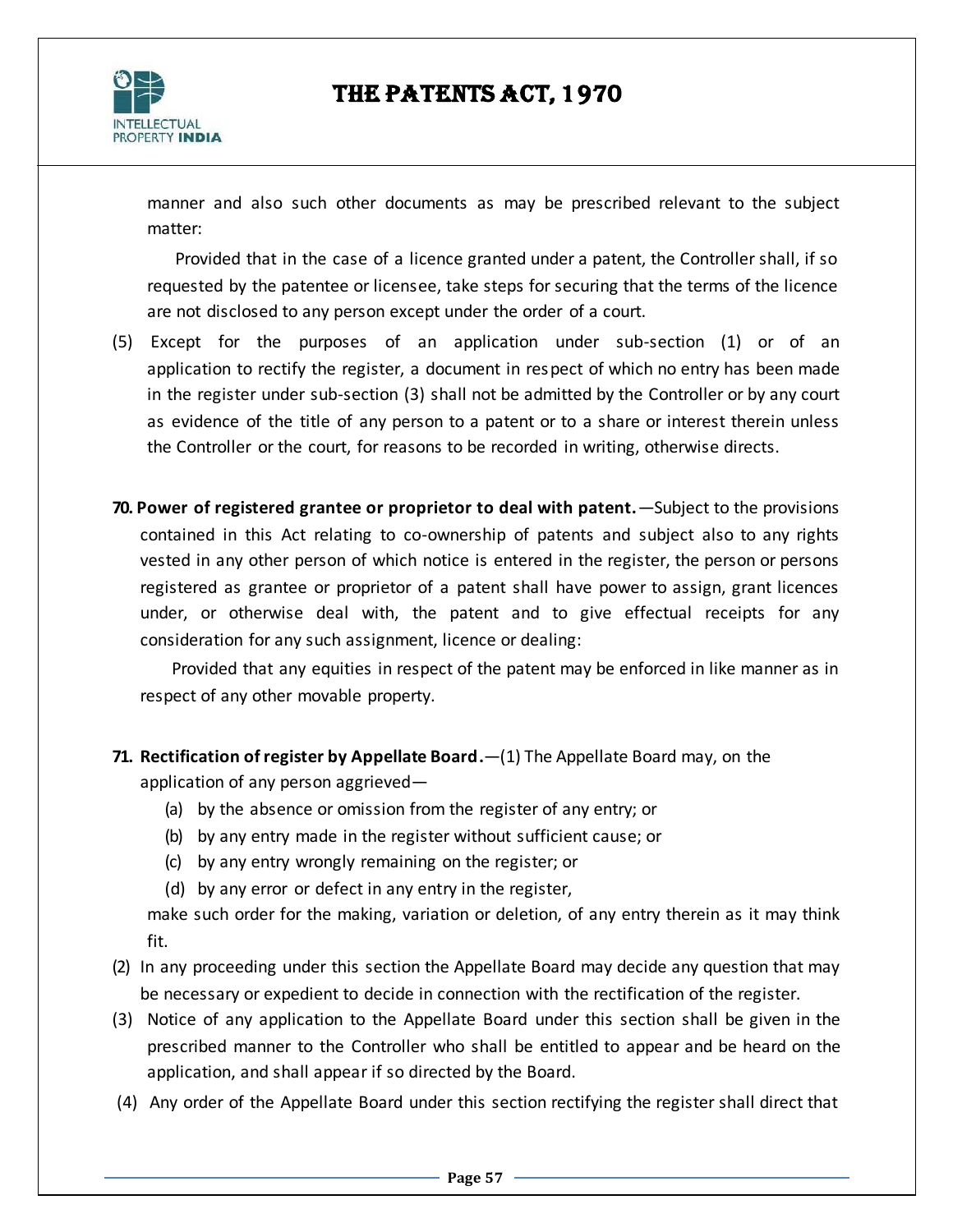

notice of the rectification shall be served upon the Controller in the prescribed manner who shall upon receipt of such notice rectify the register accordingly.

- **72. Register to be open for inspection.**—(1) Subject to the provisions contained in this Act and any rules made thereunder, the register shall at all convenient times be open to inspection by the public; and certified copies, sealed with the seal of the patent office, of any entry in the register shall be given to any person requiring them on payment of the prescribed fee.
- (2) The register shall be *prima facie* evidence of any matters required or authorised by or under this Act to be entered therein.
- (3) If the record of particulars is kept in computer floppies or diskettes or in any other electronic form, sub-sections (1) and (2) shall be deemed to have been complied with if the public is given access to such computer floppies, diskettes or any other electronic form or printouts of such record of particulars for inspection.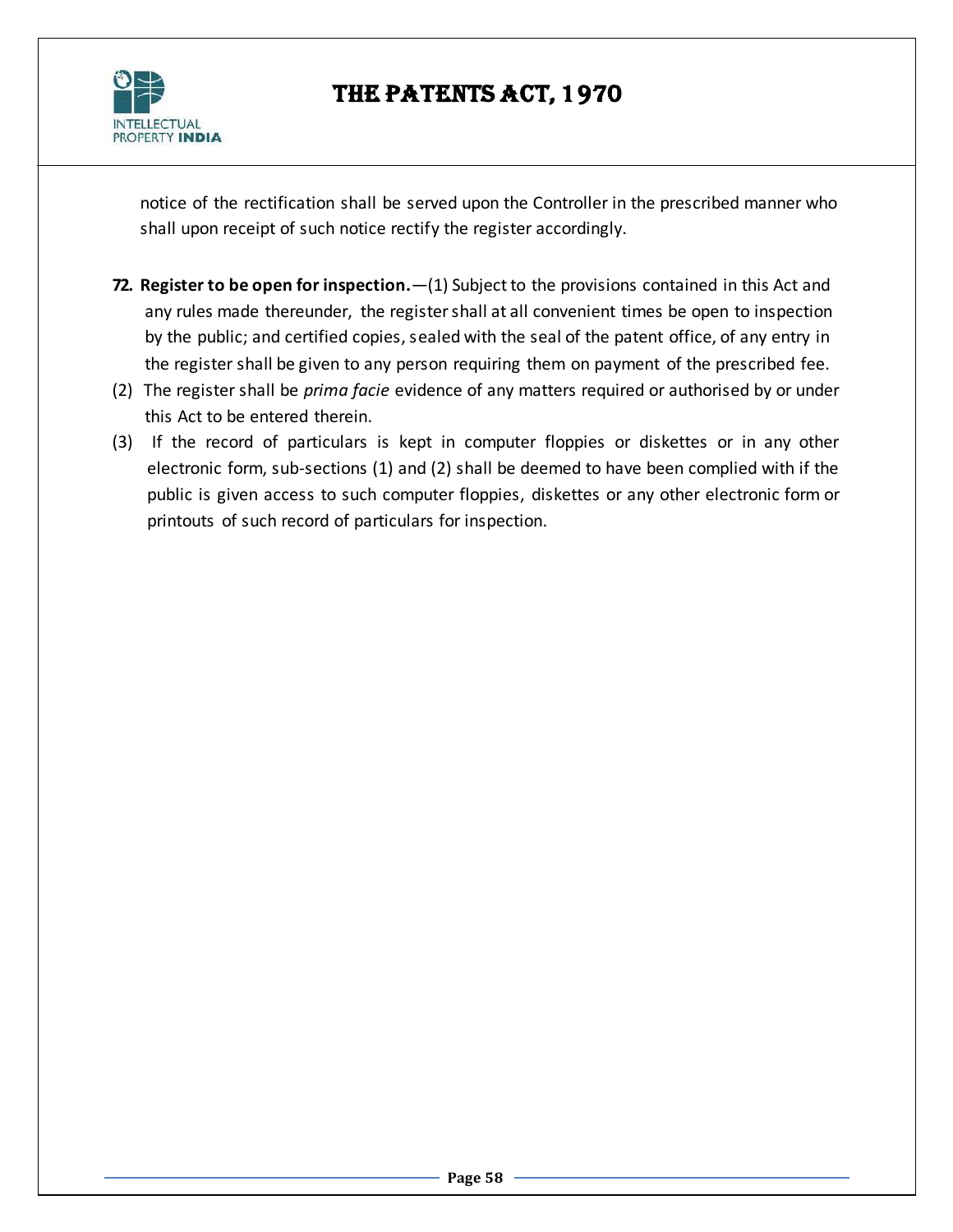



#### CHAPTER XIV

#### **PATENT OFFICE AND ITS ESTABLISHMENT**

- **73. Controller and other officers.—**(1) The Controller General of Patents, Designs and Trade Marks appointed under sub-section (1) of section 3 of the Trade Marks Act, 1999 (47 of 1999), shall be the Controller of Patents for the purposes of this Act.
- (2) For the purposes of this Act, the Central Government may appoint as many examiners and other officers and with such designations as it thinks fit.
- (3) Subject to the provisions of this Act, the officers appointed under subsection (2) shall discharge under the superintendence and directions of the Controller such functions of the Controller under this Act as he may, from time to time by general or special order in writing, authorise them to discharge.
- (4) Without prejudice to the generality of the provisions of sub-section (3), the Controller may, by order in writing and for reasons to be recorded therein withdraw any matter pending before an officer appointed under sub-section (2) and deal with such matter himself either *de novo* or from the stage it was so withdrawn or transfer the same to another officer appointed under sub-section (2) who may, subject to special directions in the order of transfer, proceed with the matter either *de novo* or from the stage it was so transferred.
- **74**. **Patent office and its branches.**—(1) For the purposes of this Act, there shall be an office which shall be known as the patent office.
- *(2)* The Central Government may, by notification in the Official Gazette, specify the name of the Patent Office.
- (3) The head office of the patent office shall be at such place as the Central Government may specify, and for the purpose of facilitating the registration of patents there may be established, at such other places as the Central Government may think fit, branch offices of the patent office.
- (4) There shall be a seal of the patent office.
- **75. Restriction on employees of patent office** as **to right or interest in patents.**—All officers and employees of the patent office shall be incapable, during the period for which they hold their appointments, to acquire or take, directly or indirectly, except by inheritance or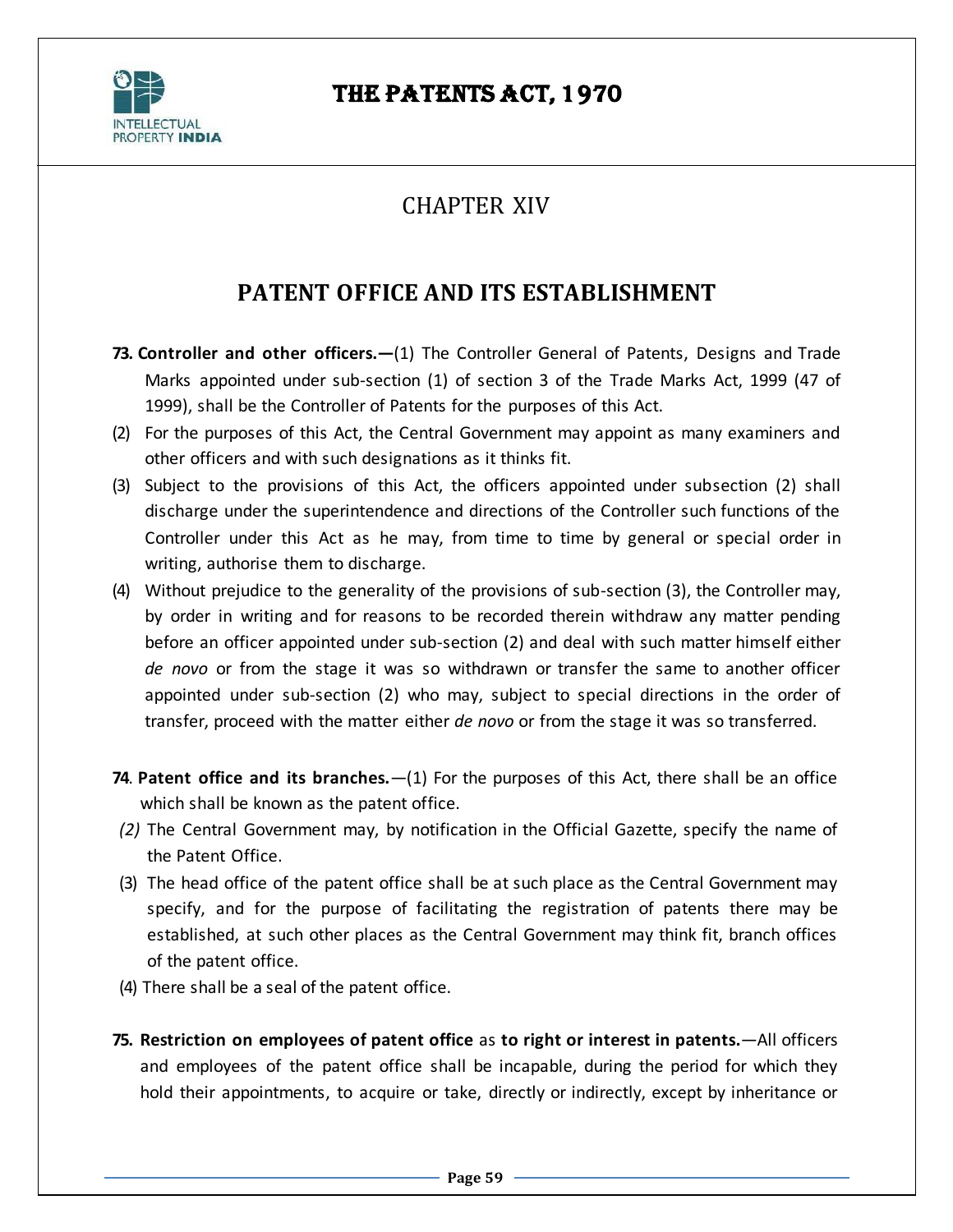

bequest, any right or interest in any patent issued by that office.

- **76. Officers and employees not to furnish information, etc.**—An officer or employee in the patent office shall not, except when required or authorised by this Act or under a direction in writing of the Central Government or Appellate Board or the Controller or by order of a court,—
	- (a) furnish information on a matter which is being, or has been, dealt with under this Act ; or
	- (b) prepare or assist in the preparation of a document required or permitted by or under this Act , to be lodged in the patent office; or
	- (c) conduct a search in the records of the patent office.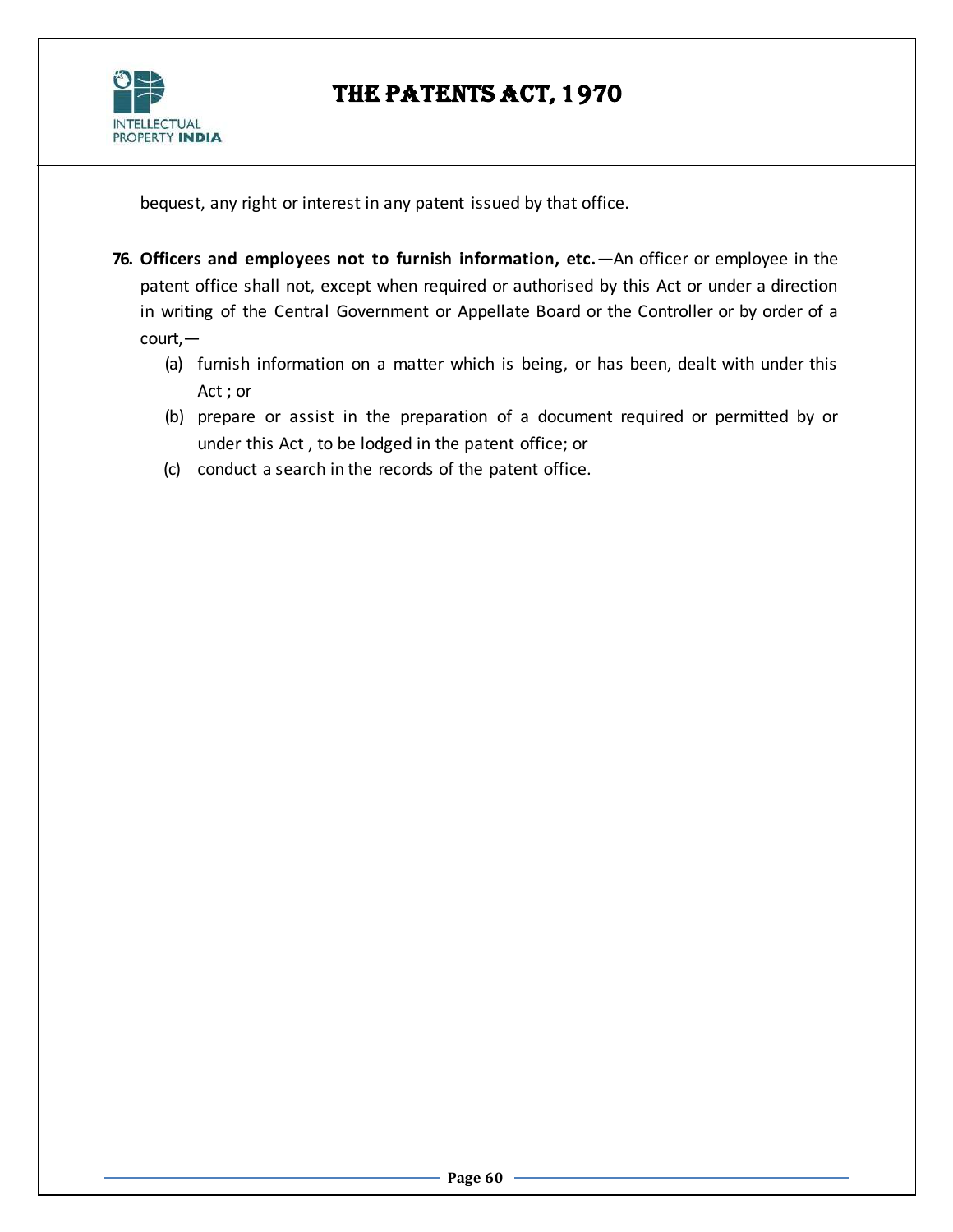

#### CHAPTER XV

### **POWERS OF CONTROLLER GENERALLY**

**77. Controller to have certain powers of** a **civil court.**—(1) Subject to any rules made in this behalf, the Controller in any proceedings before him under this Act shall have the powers of a civil court while trying a suit under the Code of Civil Procedure, 1908 (5 of 1908), in respect of the following matters, namely:—

- (a) summoning and enforcing the attendance of any person and examining him on oath;
- (b) requiring the discovery and production of any document;
- (c) receiving evidence on affidavits;
- (d) issuing commissions for the examination of witnesses or documents;
- (e) awarding costs;
- (f) reviewing his own decision on application made within the prescribed time and in the prescribed manner;
- (g) setting aside an order passed *ex- parte* on application made within the prescribed time and in the prescribed manner;
- (h) any other matter which may be prescribed.
- (2) Any order for costs awarded by the Controller in exercise of the powers conferred upon him under sub-section (1) shall be executable as a decree of a civil court.
- **78. Power of Controller to correct clerical errors etc.**—(1) Without prejudice to the provisions contained in sections 57 and 59 as regards amendment of applications for patents or complete specifications or other documents related thereto and subject to the provisions of section 44, the Controller may, in accordance with the provisions of this section, correct any clerical error in any patent or in any specification or other document filed in pursuance of such application or in any application for a patent or any clerical error in any matter which is entered in the register.
- (2) A correction may be made in pursuance of this section either upon a request in writing made by any person interested and accompanied by the prescribed fee, or without such a request.
- (3) Where the Controller proposes to make any such correction as aforesaid otherwise than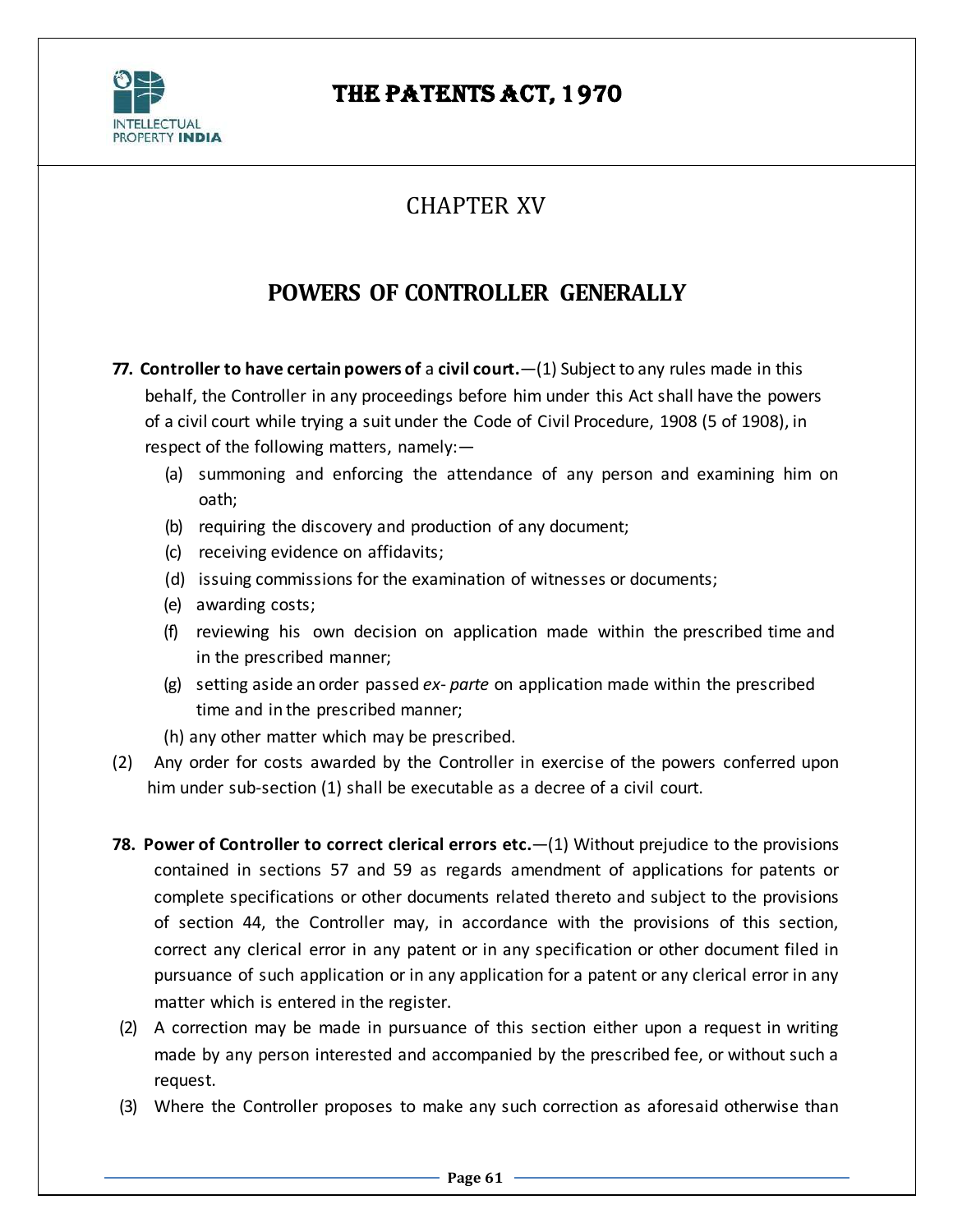

in pursuance of a request made under this section, he shall give notice of the proposal to the patentee or the applicant for the patent, as the case may be, and to any other person who appears to him to be concerned, and shall give them an opportunity to be heard before making the correction.

- (4) Where a request is made under this section for the correction of any error in a patent or application for a patent or any document filed in pursuance of such an application, and it appears to the Controller that the correction would materially alter the meaning or scope of the document to which the request relates and ought not to be made without notice to persons affected thereby, he shall require notice of the nature of the proposed correction to be published in the prescribed manner.
- (5) Within the prescribed time after any such publication as aforesaid any person interested may give notice to the Controller of opposition to the request, and, where such notice of opposition is given, the Controller shall give notice thereof to the person by whom the request was made, and shall give to him and to the opponent an opportunity to be heard before he decides the case.
- **79. Evidence how to be given and powers of Controller in respect thereof.** Subject to any rules made in this behalf, in any proceeding under this Act before the Controller, evidence shall be given by affidavit in the absence of directions by the Controller to the contrary, but in any case in which the Controller thinks it right so to do, he may take oral evidence in lieu of, or in addition to, evidence by an affidavit, or may allow any party to be cross-examined on the contents of his affidavit.
- **80. Exercise of discretionary powers by Controller.**—Without prejudice to any provision contained in this Act requiring the Controller to hear any party to the proceedings thereunder or to give any such party an opportunity to be heard, the Controller shall give to any applicant for a patent, or for amendment of a specification (if within the prescribed time the applicant so requires) an opportunity to be heard before exercising adversely to the applicant any discretion vested in the Controller by or under this Act.

Provided that the party desiring a hearing makes the request for such hearing to the Controller at least ten days in advance of the expiry of the time-limit specified in respect of the proceeding.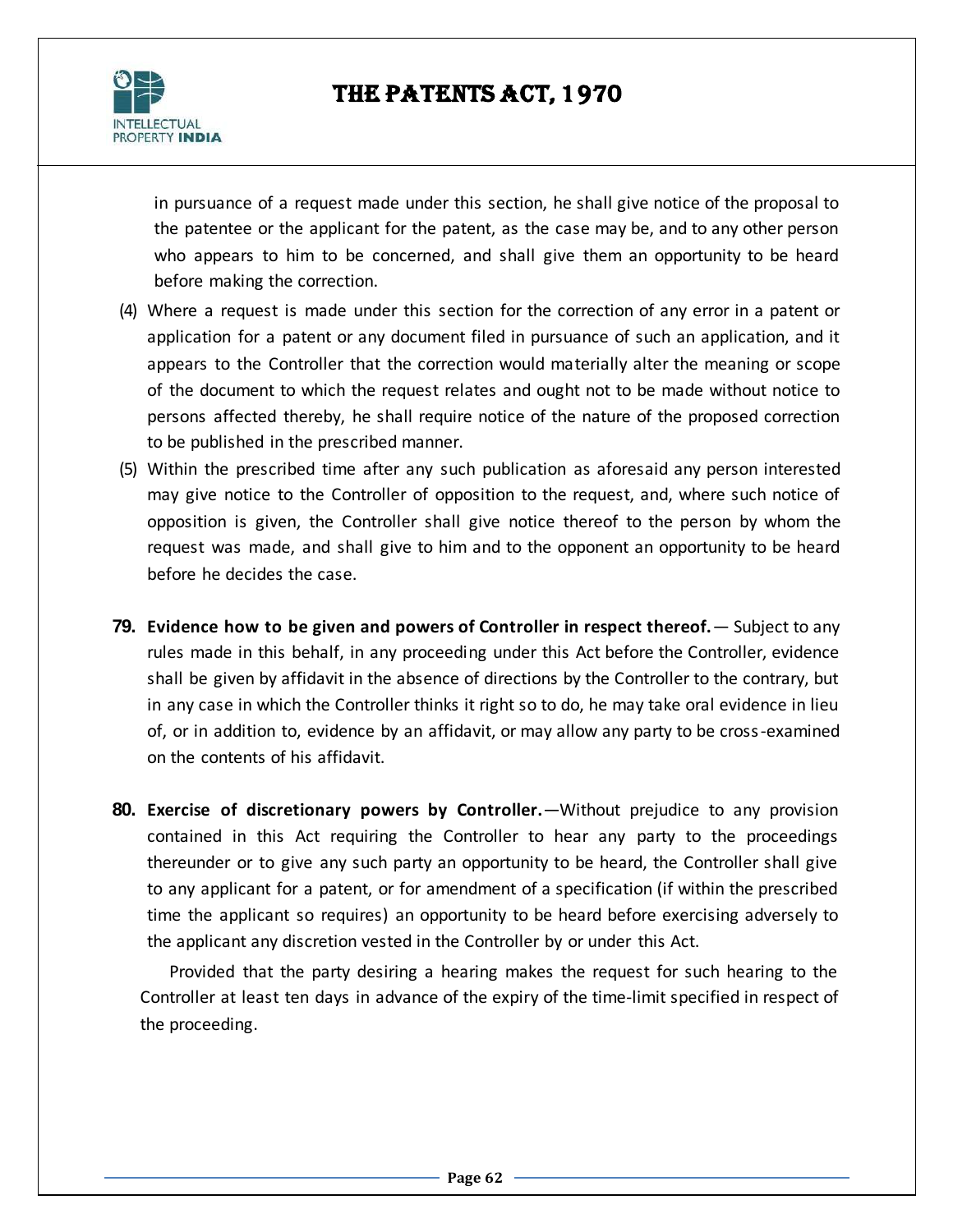

**81. Disposal by Controller of applications for extension of time.**—Where under the provisions of this Act or the rules made thereunder the Controller may extend the time for doing any act, nothing in this Act shall be deemed to require him to give notice to or hear the party interested in opposing the extension, nor shall any appeal lie from any order of the Controller granting such extension.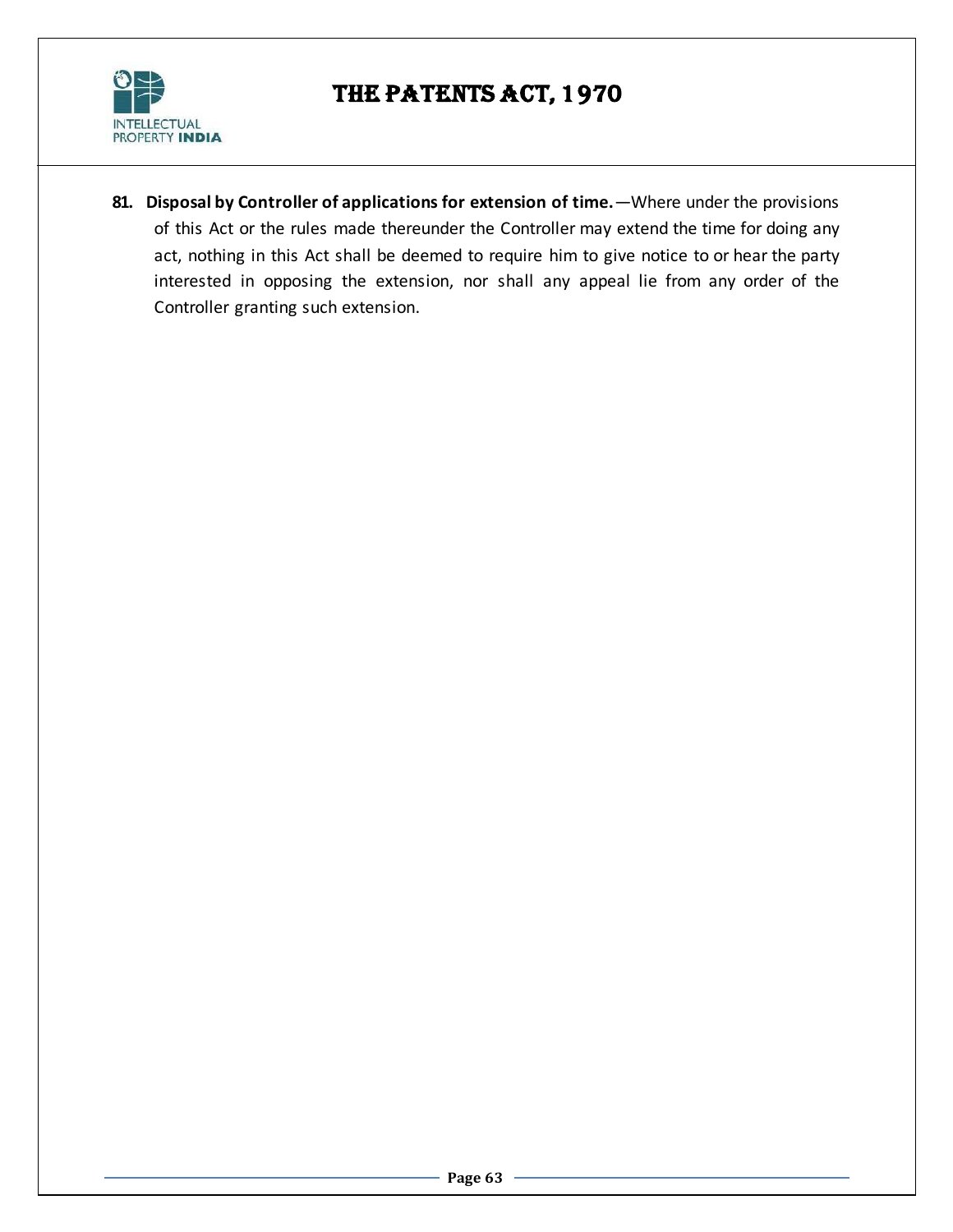

### CHAPTER XVI

# **WORKING OF PATENTS, COMPULSORY LICENCES AND REVOCATION**

**82. Definition of "patented articles" and "patentee".**—In this Chapter, unless the context otherwise requires,—

- (a) "patented article" includes any article made by a patented process; and
- (b) "patentee" includes an exclusive licensee.
- **83. General principles applicable to working of patented inventions.**—Without prejudice to the other provisions contained in this Act, in exercising the powers conferred by this Chapter, regard shall be had to the following general considerations, namely;—
	- (a) that patents are granted to encourage inventions and to secure that the inventions are worked in India on a commercial scale and to the fullest extent that is reasonably practicable without undue delay;
	- (b) that they are not granted merely to enable patentees to enjoy a monopoly for the importation of the patented article;
	- (c) that the protection and enforcement of patent rights contribute to the promotion of technological innovation and to the transfer and dissemination of technology, to the mutual advantage of producers and users of technological knowledge and in a manner conducive to social and economic welfare, and to a balance of rights and obligations;
	- (d) that patents granted do not impede protection of public health and nutrition and should act as instrument to promote public interest specially in sectors of vital importance for socio-economic and technological development of India;
	- (e) that patents granted do not in any way prohibit Central Government in taking measures to protect public health;
	- (f) that the patent right is not abused by the patentee or person deriving title or interest on patent from the patentee, and the patentee or a person deriving title or interest on patent from the patentee does not resort to practices which unreasonably restrain trade or adversely affect the international transfer of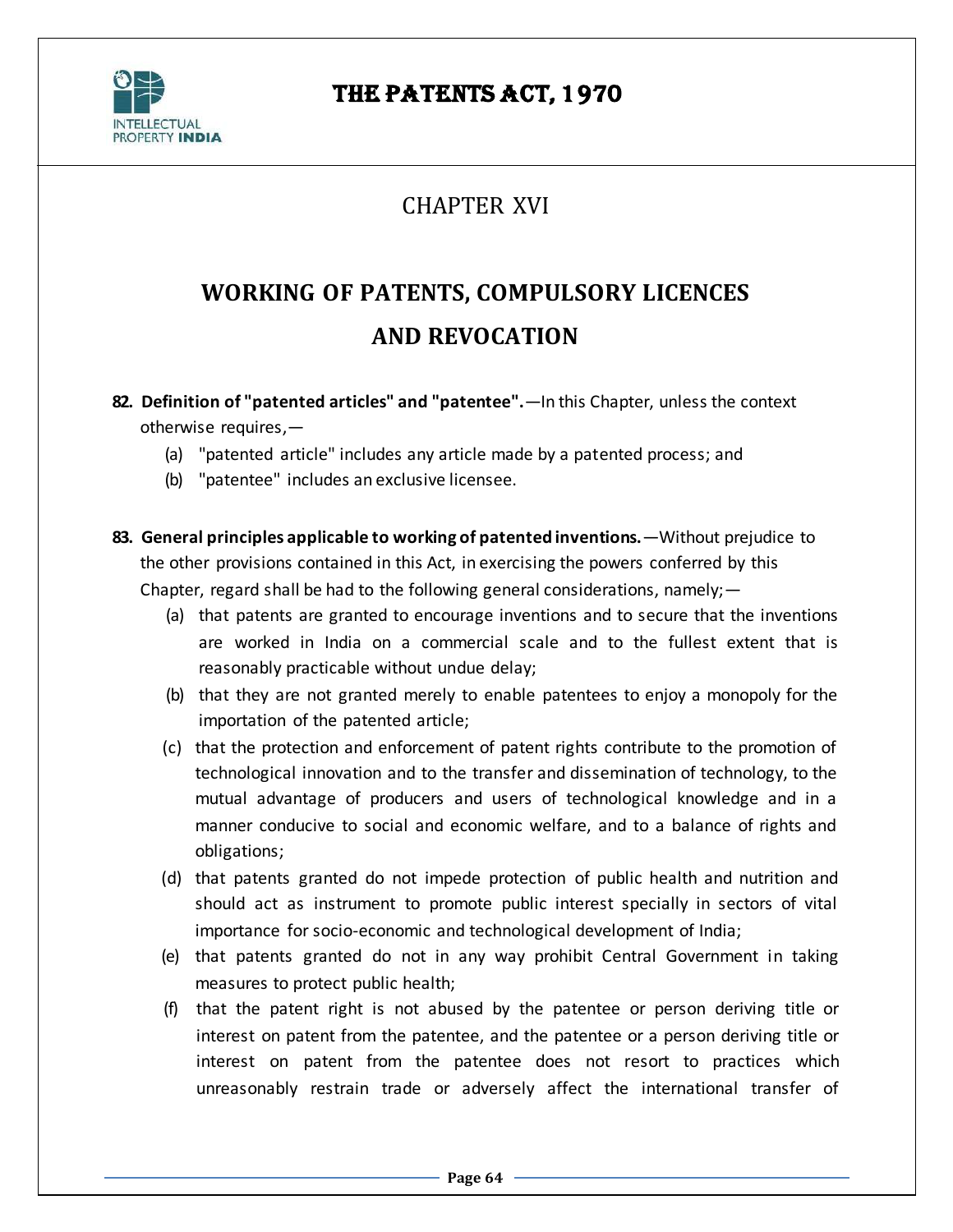

technology; and

- (g) that patents are granted to make the benefit of the patented invention available at reasonably affordable prices to the public.
- **84. Compulsory licences**.—(1) At any time after the expiration of three years from the date of the grant of a patent, any person interested may make an application to the Controller for grant of compulsory licence on patent on any of the following grounds, namely: —
	- (a) that the reasonable requirements of the public with respect to the patented invention have not been satisfied,or
	- (b) that the patented invention is not available to the public at a reasonably affordable price, or
	- (c) that the patented invention is not worked in the territory of India.
	- (2) An application under this section may be made by any person notwithstanding that he is already the holder of a licence under the patent and no person shall be estopped from alleging that the reasonable requirements of the public with respect to the patented invention are not satisfied or that the patented invention is not worked in the territory of India or that the patented invention is not available to the public at a reasonably affordable price by reason of any admission made by him, whether in such a licence or otherwise or by reason of his having accepted such a licence.
	- (3) Every application under sub-section (1) shall contain a statement setting out the nature of the applicant's interest together with such particulars as may be prescribed and the facts upon which the application is based.
	- (4) The Controller, if satisfied that the reasonable requirements of the public with respect to the patented invention have not been satisfied or that the patented invention is not worked in the territory of India or that the patented invention is not available to the public at a reasonably affordable price, may grant a licence upon such terms as he may deem fit.
	- (5) Where the Controller directs the patentee to grant a licence he may, as incidental thereto, exercise the powers set out in section 88.
	- (6) In considering the application field under this section, the Controller shall take into account,—
		- (i) the nature of the invention, the time which has elapsed since the sealing of the patent and the measures already taken by the patentee or any licensee to make full use of the invention;
		- (ii) the ability of the applicant to work the invention to the public advantage;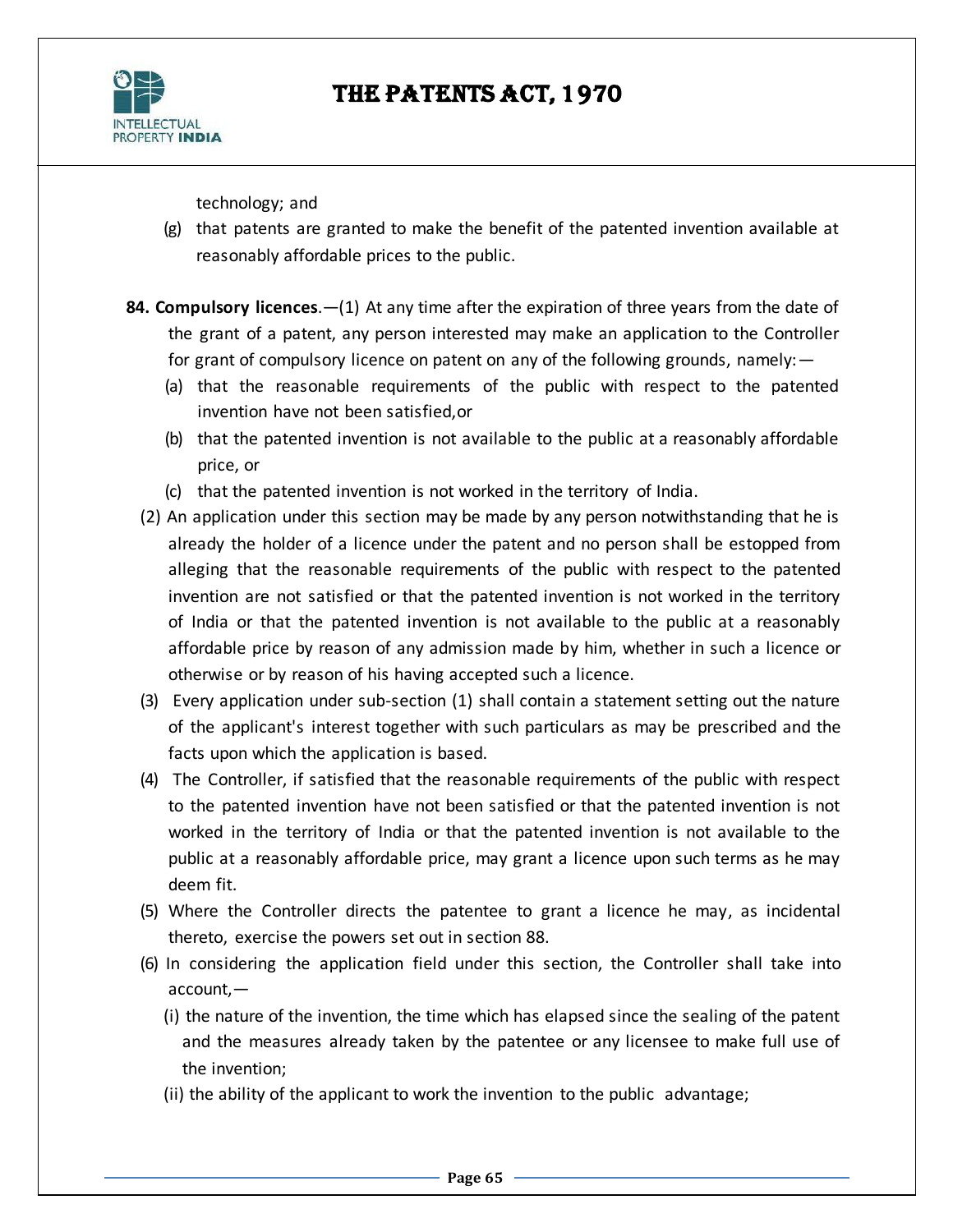

- (iii) the capacity of the applicant to undertake the risk in providing capital and working the invention, if the application were granted;
- (iv) as to whether the applicant has made efforts to obtain a licence from the patentee on reasonable terms and conditions and such efforts have not been successful within a reasonable period as the Controller may deem fit:

 Provided that this clause shall not be applicable in case of national emergency or other circumstances of extreme urgency or in case of public non-commercial use or on establishment of a ground of anticompetitive practices adopted by the patentee,

but shall not be required to take into account matters subsequent to the making of the application.

*Explanation.*—For the purposes of clause (iv), "reasonable period" shall be construed as a period not ordinarily exceeding a period of six months.

- (7) For the purposes of this Chapter, the reasonable requirements of the public shall be deemed not to have been satisfied—
	- (a) if, by reason of the refusal of the patentee to grant a licence or licences on reasonable terms,—
		- (i) an existing trade or industry or the development thereof or the establishment of any new trade or industry in India or the trade or industry of any person or class of persons trading or manufacturing in India is prejudiced; or
		- (ii) the demand for the patented article has not been met to an adequate extent or on reasonable terms; or
		- (iii) a market for export of the patented article manufactured in India is not being supplied or developed; or
		- (iv) the establishment or development of commercial activities in India is prejudiced; or
	- (b) if, by reason of conditions imposed by the patentee upon the grant of licences under the patent or upon the purchase, hire or use of the patented article or process, the manufacture, use or sale of materials not protected by the patent, or the establishment or development of any trade or industry in India, is prejudiced; or
	- (c) if the patentee imposes a condition upon the grant of licences under the patent to provide exclusive grant back, prevention to challenges to the validity of patent or coercive package licensing; or
	- (d) if the patented invention is not being worked in the territory of India on a commercial scale to an adequate extent or is not being so worked to the fullest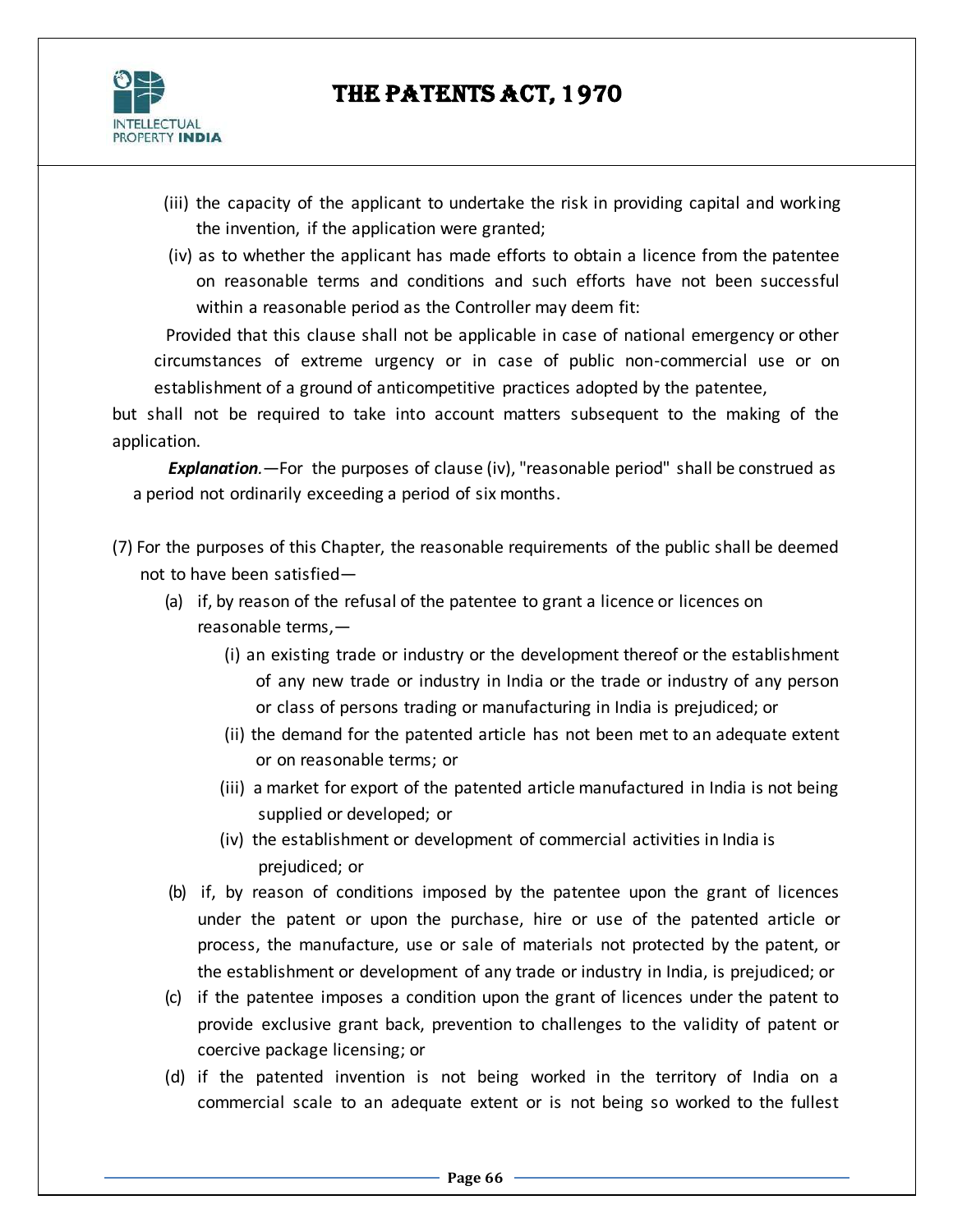

extent that is reasonably practicable; or

- (e) if the working of the patented invention in the territory of India on a commercial scale is being prevented or hindered by the importation from abroad of the patented article by—
	- (i) the patentee or persons claiming under him or
	- (ii) persons directly or indirectly purchasing from him; or
	- (iii) other persons against whom the patentee is not taking or has not taken proceedings for infringement.
- **85. Revocation of patents by the Controller for non-working.**—(1) Where, in respect of a patent, a compulsory licence has been granted, the Central Government or any person interested may, after the expiration of two years from the date of the order granting the first compulsory licence, apply to the Controller for an order revoking the patent on the ground that the patented invention has not been worked in the territory of India or that reasonable requirements of the public with respect to the patented invention has not been satisfied or that the patented invention is not available to the public at a reasonably affordable price.
- (2) Every application under sub-section (1) shall contain such particulars as may be prescribed, the facts upon which the application is based, and, in the case of an application other than by the Central Government, shall also set out the nature of the applicant's interest.
- (3) The Controller, if satisfied that the reasonable requirements of the public with respect to the patented invention have not been satisfied or that patented invention has not been worked in the territory of India or that the patented invention is not available to the public at a reasonably affordable price, may make an order revoking the patent.
- (4) Every application under sub-section (1) shall ordinarily be decided within one year of its being presented to the Controller.
- **86**. **Power of Controller to adjourn applications for compulsory licences, etc., in certain cases.**—(1) Where an application under section 84 or section 85, as the case may be, is made on the grounds that the patented invention has not been worked in the territory of India or on the ground mentioned in clause (d) of sub-section (7) of section 84 and the Controller is satisfied that the time which has elapsed since the sealing of the patent has for any reason been insufficient to enable the invention to be worked on a commercial scale to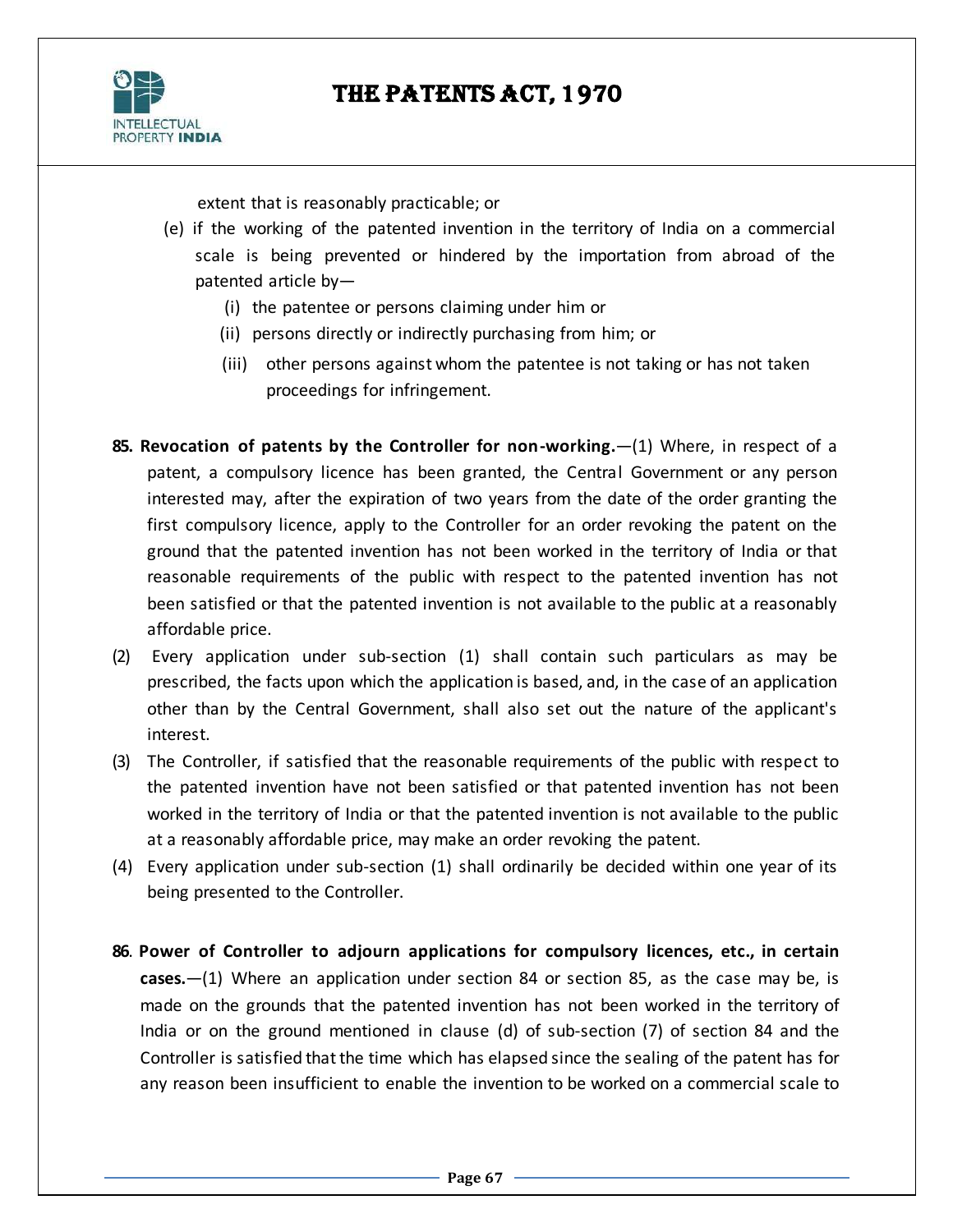



an adequate extent or to enable the invention to be so worked to the fullest extent that is reasonably practicable, he may, by order, adjourn the further hearing of the application for such period not exceeding twelve months in the aggregate as appears to him to be sufficient for the invention to be so worked:

Provided that in any case where the patentee establishes that the reason why a patented invention could not be worked as aforesaid before the date of the application was due to any State or Central Act or any rule or regulation made thereunder or any order of the Government imposed otherwise than by way of a condition for the working of the invention in the territory of India or for the disposal of the patented articles or of the articles made by the process or by the use of the patented plant, machinery, or apparatus, then, the period of adjournment ordered under this sub-section shall be reckoned from the date on which the period during which the working of the invention was prevented by such Act, rule or regulation or order of Government as computed from the date of the application, expires.

- (2) No adjournment under sub-section (1) shall be ordered unless the Controller is satisfied that the patentee has taken with promptitude adequate or reasonable steps to start the working of the invention in the territory of India on a commercial scale and to an adequate extent.
- **87. Procedure for dealing with applications under sections 84 and 85.** (1) Where the Controller is satisfied, upon consideration of an application under section 84, Or section 85, that a *prima facie* case has been made out for the making of an order, he shall direct the applicant to serve copies of the application upon the patentee and any other person appearing from the register to be interested in the patent in respect of which the application is made, and shall publish the application in the official journal.
- (2) The patentee or any other person desiring to oppose the application may, within such time as may be prescribed or within such further time as the Controller may on application (made either before or after the expiration of the prescribed time) allow, give to the Controller notice of opposition.
- (3) Any such notice of opposition shall contain a statement setting out the grounds on which the application is opposed.
- (4) Where any such notice of opposition is duly given, the Controller shall notify the applicant, and shall give to the applicant and the opponent an opportunity to be heard before deciding the case,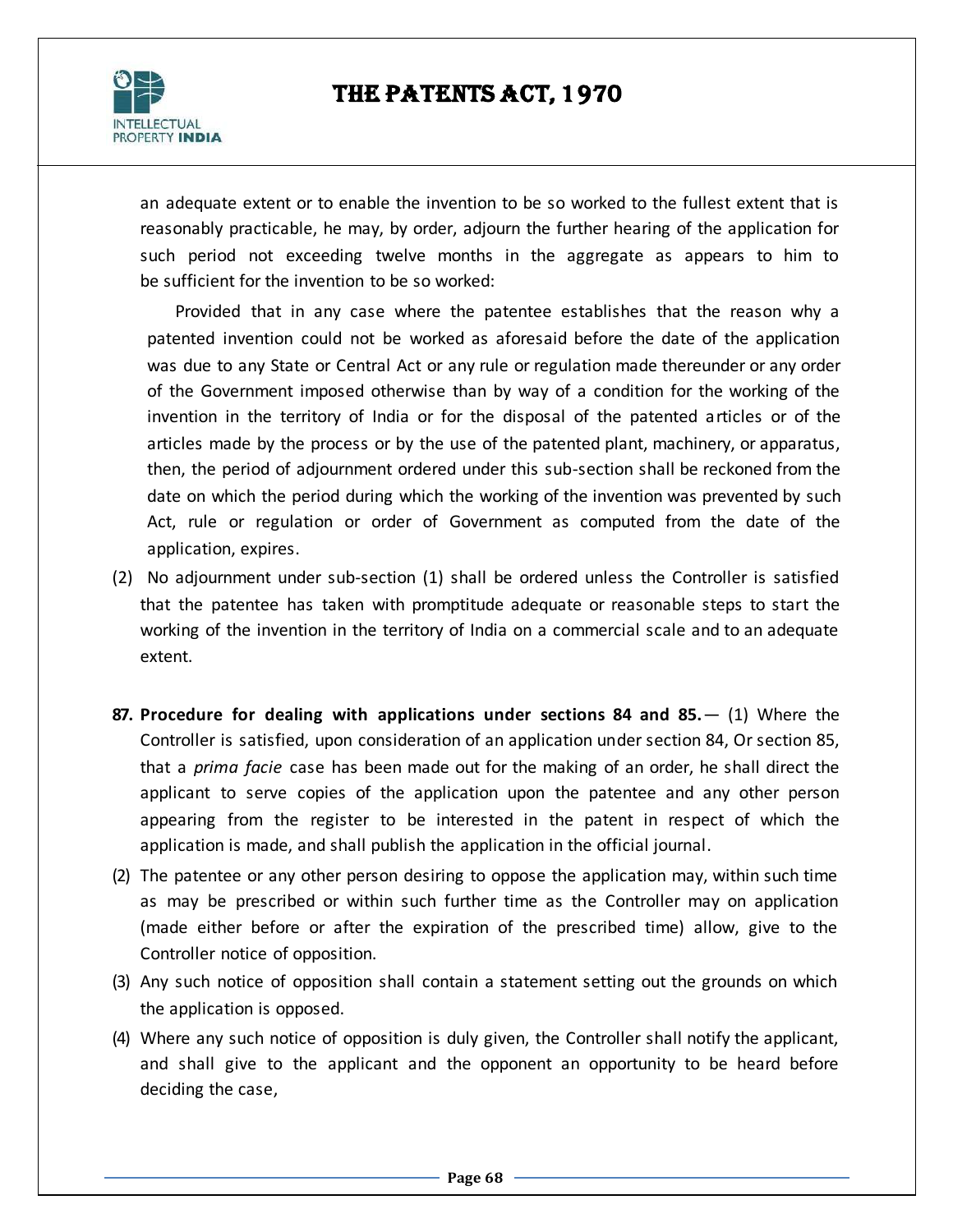

- **88. Powers of Controller in granting compulsory licences.**—(1) Where the Controller is satisfied on an application made under section 84 that the manufacture, use or sale of materials not protected by the patent is prejudiced by reason of conditions imposed by the patentee upon the grant of licences under the patent, or upon the purchase, hire or use of the patented article or process, he may, subject to the provisions of that section, order the grant of licences under the patent to such customers of the applicant as he thinks fit as well as to the applicant.
- (2) Where an application under section 84 is made by a person being the holder of a licence under the patent, the Controller may, if he makes an order for the grant of a licence to the applicant, order the existing licence to be cancelled, or may, if he thinks fit, instead of making an order for the grant of a licence to the applicant, order the existing licence to be amended.
- (3) Where two or more patents are held by the same patentee and an applicant for a compulsory licence establishes that the reasonable requirements of the public have not been satisfied with respect to some only of the said patents, then, if the Controller is satisfied that the applicant cannot efficiently or satisfactorily work the licence granted to him under those patents without infringing the other patents held by the patentee and if those patents involve important technical advancement of considerable economic significance in relation to the other patents, he may, by order, direct the grant of a licence in respect of the other patents also to enable the licensee to work the patent or patents in regard to which a licence is granted under section 84.
- (4) Where the terms and conditions of a licence have been settled by the Controller, the licensee may, at any time after he has worked the invention on a commercial scale for a period of not less than twelve months, make an application to the Controller for the revision of the terms and conditions on the ground that the terms and conditions settled have proved to be more onerous than originally expected and that in consequence thereof the licensee is unable to work the invention except at a loss:

Provided that no such application shall be entertained a second time.

- **89. General purposes for granting compulsory licences**.—The powers of the Controller upon an application made under section 84 shall be exercised with a view to securing the following general purposes, that is to say,  $-$ 
	- (a) that patented inventions are worked on a commercial scale in the territory of India without undue delay and to the fullest extent that is reasonably practicable;
	- (b) that the interests of any person for the time being working or developing an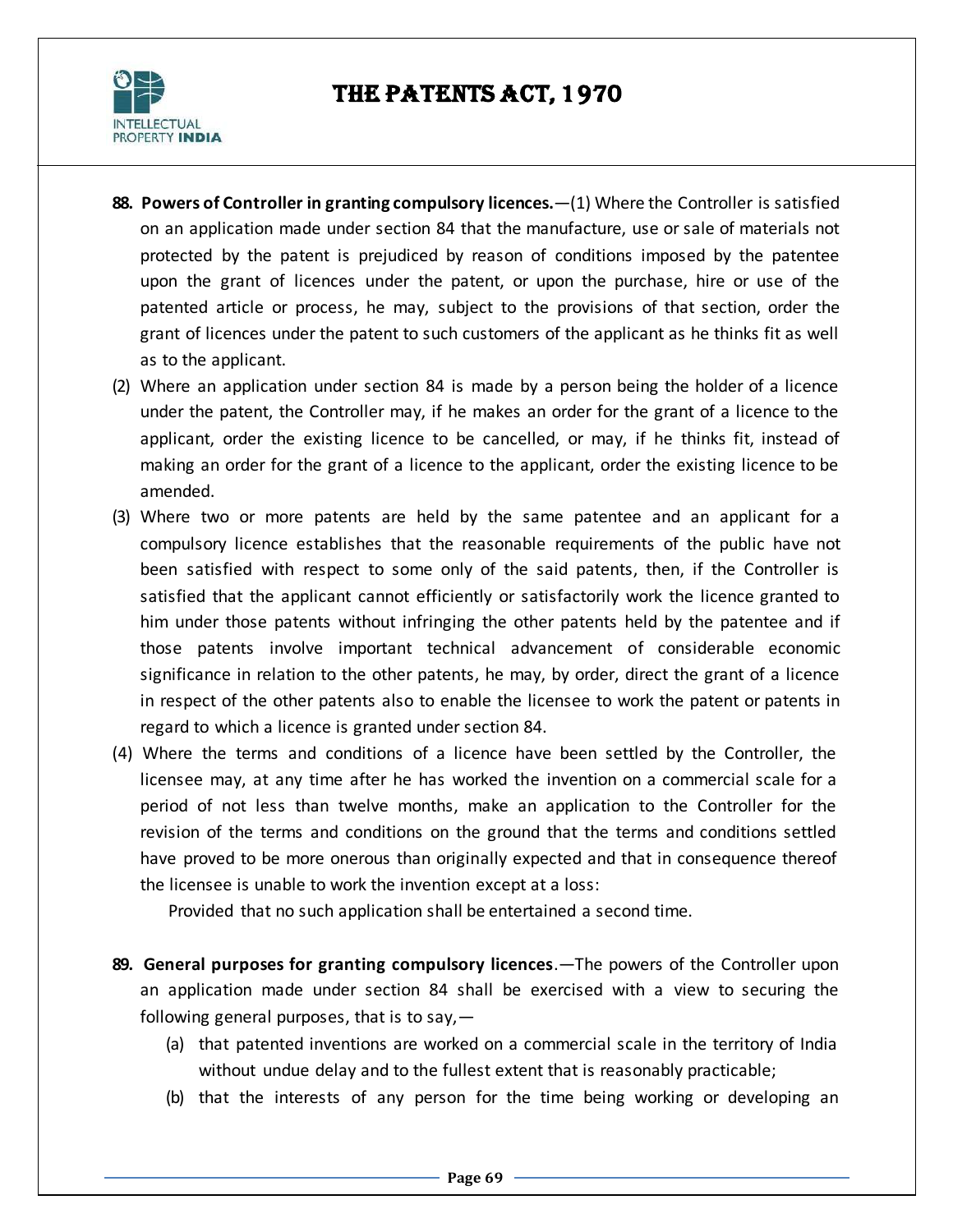

invention in the territory of India under the protection of a patent are not unfairly prejudiced.

- **90. Terms and conditions of compulsory licences.—**(1) In settling the terms and conditions of a licence under section 84, the Controller shall endeavour to secure—
	- (i) that the royalty and other remuneration, if any, reserved to the patentee or other person beneficially entitled to the patent, is reasonable, having regard to the nature of the invention, the expenditure incurred by the patentee in making the invention or in developing it and obtaining a patent and keeping it in force and other relevant factors;
	- (ii) that the patented invention is worked to the fullest extent by the person to whom the licence is granted and with reasonable profit to him;
	- (iii) that the patented articles are made available to the public at reasonably affordable prices;
	- (iv) that the licence granted is a non-exclusive licence;
	- (v) that the right of the licensee is non-assignable;
	- (vi) that the licence is for the balance term of the patent unless a shorter term is consistent with public interest;
	- (vii) that the licence is granted with a predominant purpose of supply in the Indian market and that the licensee may also export the patented product if need be in accordance with the provisions of sub-clause (iii) of clause (a) of sub-section (7) of section 84;
	- (viii) that in the case of semi-conductor technology, the licence granted is to work the invention for public non-commercial use;
	- (ix) that in case the licence is granted to remedy a practice etermined after judicial or administrative process to be anti-competitive, the licensee shall be permitted to export the patented product, if need be.
- (2) No licence granted by the Controller shall authorise the licensee to import the patented article or an article or substance made by a patented process from abroad where such importation would, but for such authorisation, constitute an infringement of the rights of the patentee.
- (3) Notwithstanding anything contained in sub-section (2), the Central Government may, if in its opinion it is necessary so to do, in the public interest,direct the Controller at any time to authorise any licensee in respect of a patent to import the patented article or an article or substance made by a patented process from abroad (subject to such conditions as it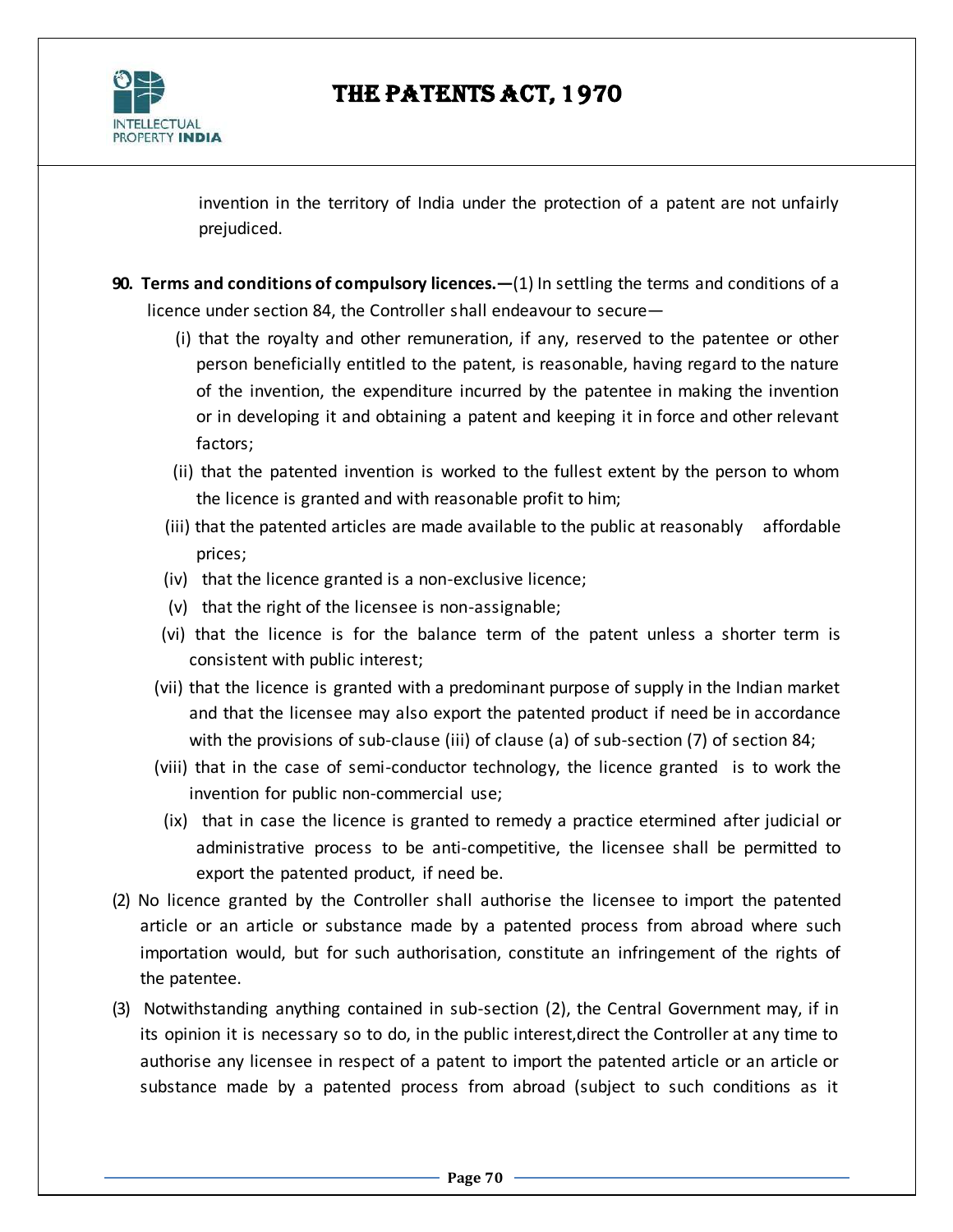

considers necessary to impose relating among other matters to the royalty and other remuneration, if any, payable to the patentee, the quantum of import, the sale price of the imported article and the period of importation), and thereupon the Controller shall give effect to the directions.

- **91. Licensing of related patents.**—(1) Notwithstanding anything contained in the other provisions of this Chapter, at any time after the sealing of a patent, any person who has the right to work any other patented invention either as patentee or as licensee thereof, exclusive or otherwise, may apply to the Controller for the grant of a licence of the first mentioned patent on the ground that he is prevented or hindered without such licence from working the other invention efficiently or to the best advantage possible.
- (2) No order under sub-section (1) shall be made unless the Controller is satisfied—
	- (i) that the applicant is able and willing to grant, or procure the grant to the patentee and his licensees if they so desire, of a licence in respect of the other invention on reasonable terms; and
	- (ii) that the other invention has made a substantial contribution to the establishment or development of commercial or industrial activities in the territory of India.
- (3) When the Controller is satisfied that the conditions mentioned in sub-section (1) have been established by the applicant, he may make an order on such terms as he thinks fit granting a licence under the first mentioned patent and a similar order under the other patent if so requested by the proprietor of the first mentioned patent or his licensee:

Provided that the licence granted by the Controller shall be non-assignable except with the assignment of the respective patents.

- (4) The provisions of sections 87, 88, 89 and 90 shall apply to licences granted under this section as they apply to licences granted under section 84.
- **92. Special provision for compulsory licences on notifications by Central Government.**—(1) If the Central Government is satisfied, in respect of any patent in force in circumstances of national emergency or in circumstances of extreme urgency or in case of public noncommercial use, that it is necessary that compulsory licenses should be granted at any time after the sealing thereof to work the invention, it may make a declaration to that effect, by notification in the Official Gazette, and thereupon the following provisions shall have effect, that is to say—
	- (i) the Controller shall on application made at any time after the notification by any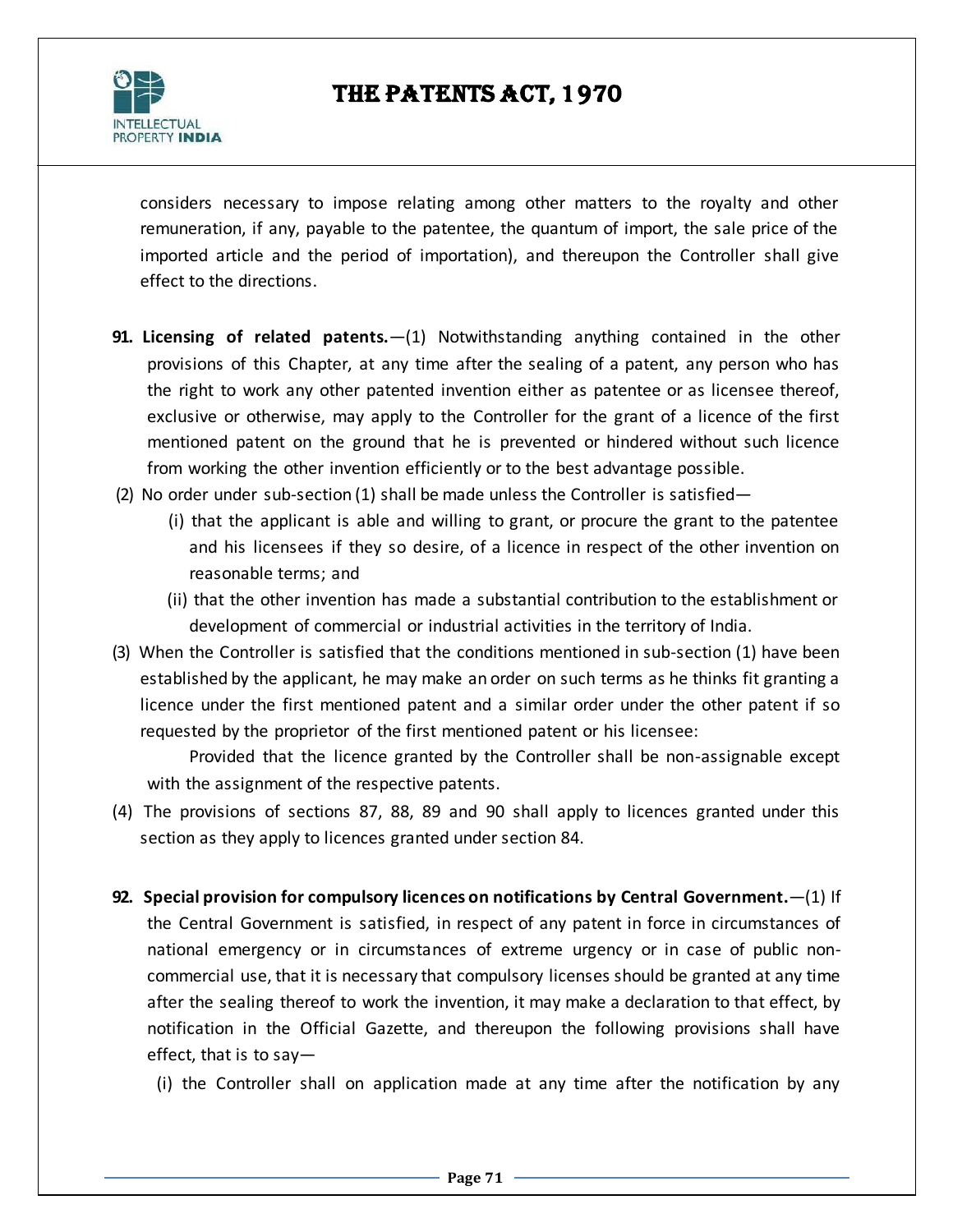

person interested, grant to the applicant a licence under the patent on such terms and conditions as he thinks fit;

- (ii) in settling the terms and conditions of a licence granted under this section, the Controller shall endeavour to secure that the articles manufactured under the patent shall be available to the public at the lowest prices consistent with the patentees deriving a reasonable advantage from their patent rights.
- (2) The provisions of sections 83, 87, 88, 89 and 90 shall apply in relation to the grant of licences under this section as they apply in relation to the grant of licences under section 84.
- (3) Notwithstanding anything contained in sub-section (2), where the Controller is satisfied on consideration of the application referred to in clause (i) of sub-section (1) that it is necessary in—
	- (i) a circumstance of national emergency; or
	- (ii) a circumstance of extreme urgency; or
	- (iii) a case of public non-commercial use,

which may arise or is required, as the case may be, including public health crises, relating to Acquired Immuno Deficiency Syndrome, Human Immuno Deficiency Virus, tuberculosis, malaria or other epidemics, he shall not apply any procedure specified in section 87 in relation to that application for grant of licence under this section:

Provided that the Controller shall, as soon as may be practicable, inform the patentee of the patent relating to the application for such non-application of section 87.

- **92A. Compulsory licence for export of patented pharmaceutical products in certain exceptional circumstances.**—(1) Compulsory licence shall be available for manufacture and export of patented pharmaceutical products to any country having insufficient or no manufacturing capacity in the pharmaceutical sector for the concerned product to address public health problems, provided compulsory licence has been granted by such country or such country has, by notification or otherwise, allowed importation of the patented pharmaceutical products from India.
	- (2) The Controller shall, on receipt of an application in the prescribed manner, grant a compulsory licence solely for manufacture and export of the concerned pharmaceutical product to such country under such terms and conditions as may be specified and published by him.
	- (3) The provisions of sub-sections (1) and (2) shall be without prejudice to the extent to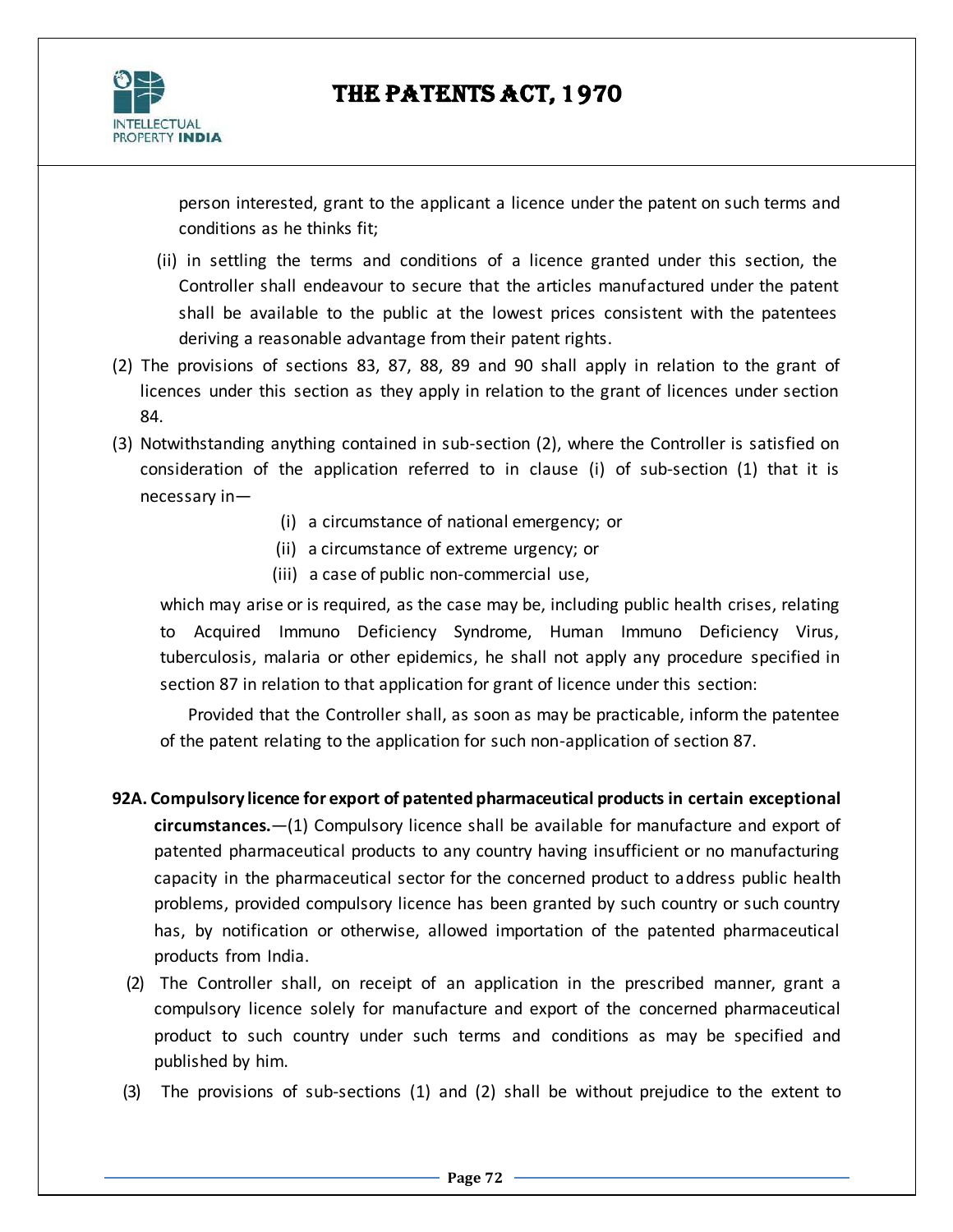

which pharmaceutical products produced under a compulsory license can be exported under any other provision of this Act.

*Explanation.*—For the purposes of this section, 'pharmaceutical products' means any patented product, or product manufactured through a patented process, of the pharmaceutical sector needed to address public health problems and shall be inclusive of ingredients necessary for their manufacture and diagnostic kits required for their use.

- **93. Order for licence to operate as a deed between parties concerned.**—Any order for the grant of a licence under this Chapter shall operate as if it were a deed granting a licence executed by the patentee and all other necessary parties embodying the terms and conditions, if any, settled by the Controller.
- **94. Termination of compulsory licence.—(**1) On an application made by the patentee or any other person deriving title or interest in the patent, a compulsory licence granted under section 84 may be terminated by the controller, if and when the circumstances that gave rise to the grant thereof no longer exist and such circumstances are unlikely to recur:

 Provided that the holder of the compulsory licence shall have the right to object to such termination.

(2) While considering an application under section (1), the Controller shall take into account that the interest of the person who had previously been granted the licence is not unduly prejudiced.

**95-98.** [Omitted by the *Patents (Amendment) Act,* 2002]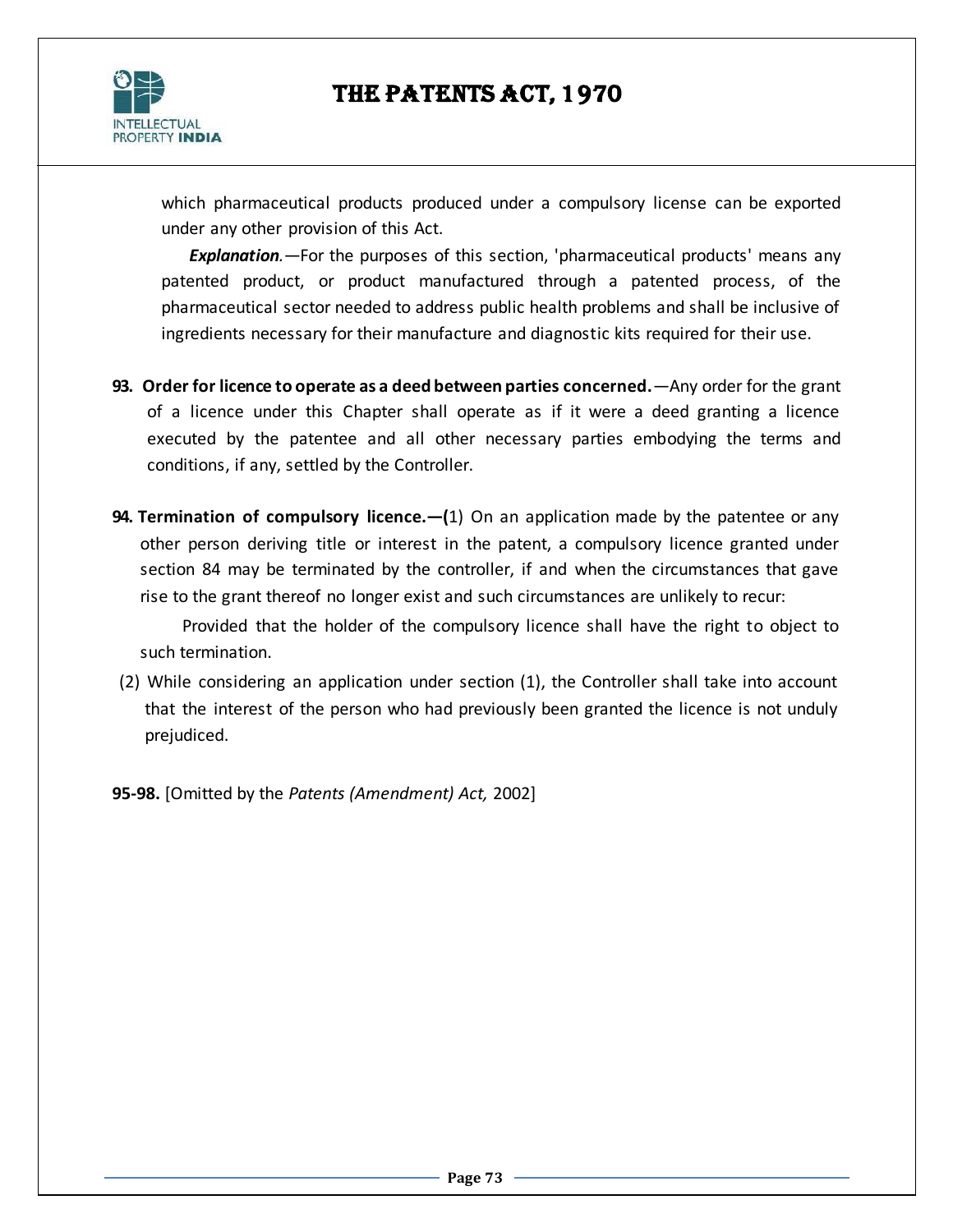



#### CHAPTER XVII

# **USE OF INVENTIONS FOR PURPOSES OF GOVERNMENT AND ACQUISITION OF INVENTIONS BY CENTRAL GOVERNMENT**

- **99. Meaning of use of invention for purposes of Government.**—(1) For the purposes of this Chapter, an invention is said to be used for the purposes of Government if it is made, used, exercised or vended for the purposes of the Central Government, a State Government or a Government undertaking.
- (2) [Omitted by the *Patents (Amendment) Act,* 2002]
- (3) Nothing contained in this Chapter shall apply in respect of any such importation, making or using of any machine, apparatus or other article or of any such using of any process or of any such importation, using or distribution of any medicine or drug, as may be made by virtue of one or more of the conditions specified in section 47.
- **100. Power of Central Government to use inventions for purposes of Government.**—(1) Notwithstanding anything contained in this Act, at any time after an application for a patent has been filed at the patent office or a patent has been granted, the Central Government and any person authorised in writing by it, may use the invention for the purposes of Government in accordance with the provisions of this Chapter.
- (2) Where an invention has, before the priority date of the relevant claim of the complete specification, been duly recorded in a document, or tested or tried, by or on behalf of the Government or a Government undertaking, otherwise than in consequence of the communication of the invention directly or indirectly by the patentee or by a person from whom he derives title, any use of the invention by the Central Government or any person authorised in writing by it for the purposes of Government may be made free of any royalty or other remuneration to the patentee.
- (3) If and so far as the invention has not been so recorded or tried or tested as aforesaid, any use of the invention made by the Central Government or any person authorised by it under sub-section (1), at any time after grant of the patent or in consequence of any such communication as aforesaid, shall be made upon terms as may be agreed upon either before or after the use, between the Central Government or any person authorised under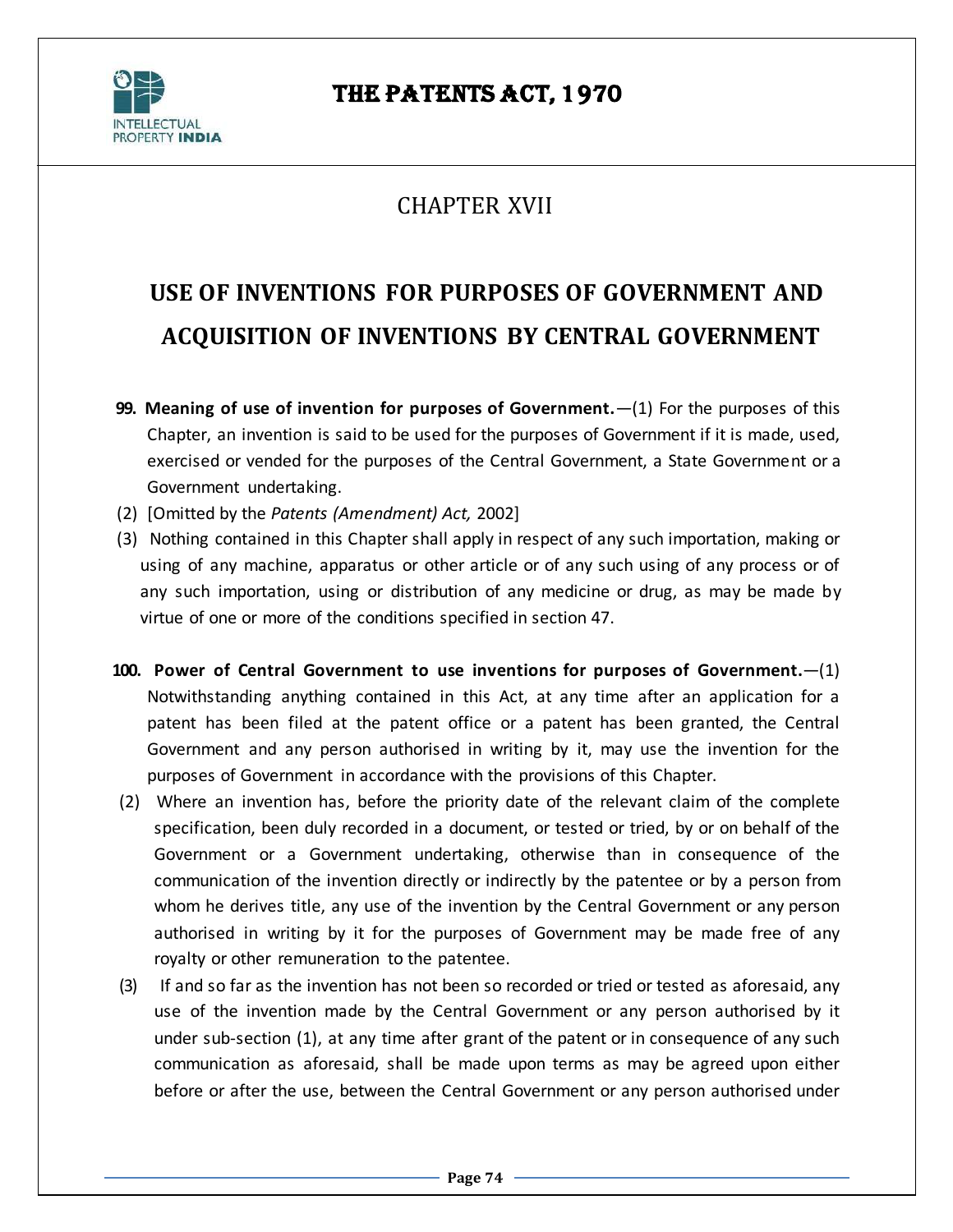

sub-section (1) and the patentee, or, as may in default of agreement be determined by the High Court on a reference under section 103:

Provided that in case of any such use of any patent, the patentee shall be paid not more than adequate remuneration in the circumstances of each case, taking into account the economic value of the use of the patent.

- (4) The authorisation by the Central Government in respect of an invention may be given under this section, either before or after the patent is granted and either before or after the acts in respect of which such authorisation is given or done, and may be given to any person whether or not he is authorised directly or indirectly by the applicant or the patentee to make, use, exercise or vend the invention or import the machine, apparatus or other article or medicine or drug covered by such patent.
- (5) Where an invention has been used by or with the authority of the Central Government for the purposes of Government under this section, then, except in case of national emergency or other circumstances of extreme urgency or for noncommercial use, the Government shall notify the patentee as soon as practicable of the fact and furnish him with such information as to the extent of the use of the invention as he may, from time to time, reasonably require; and where the invention has been used for the purposes of a Government undertaking, the Central Government may call for such information as may be necessary for this purpose from such undertaking.
- (6) The right to make, use, exercise and vend an invention for the purposes of Government under sub-section (1) shall include the right to sell on noncommercial basis, the goods have been made in exercise of that right, and a purchaser of goods so sold, and a person claiming through him, shall have the power to deal with the goods as if the Central Government or the person authorised under sub-section (1) were the patentee of the invention.
- (7) Where in respect of a patent which has been the subject of an authorisation under this section, there is an exclusive licensee as is referred to in sub-section (3) of section 101, or where such patent has been assigned to the patentee in consideration of royalties or other benefits determined by reference to the use of the invention (including payments by way of minimum royalty), the notice directed to be given under sub-section (5) shall also be given to such exclusive licensee or assignor, as the case may be, and the reference to the patentee in sub-section (3) shall be deemed to include a reference to such assignor or exclusive licensee.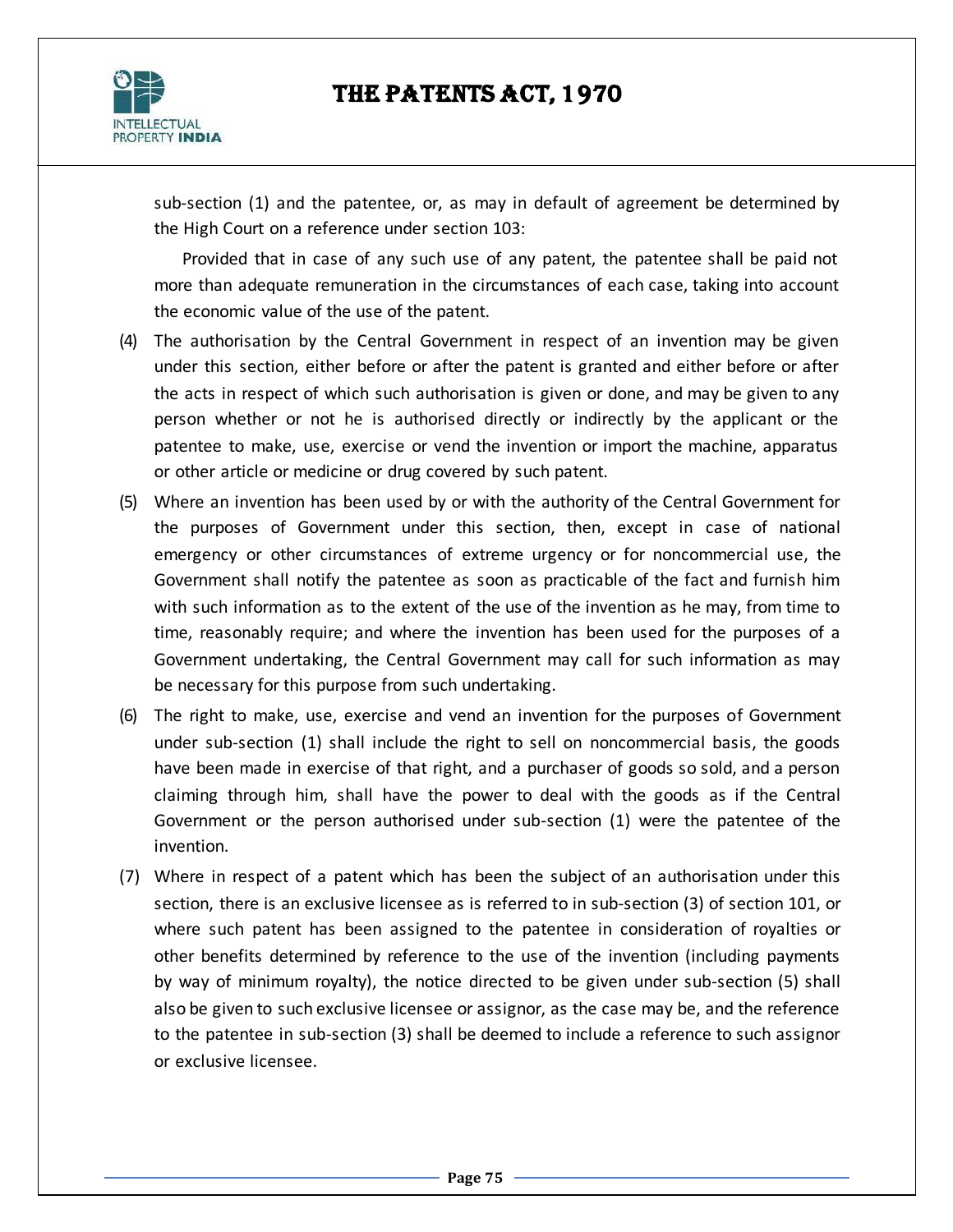

- **101. Rights of third parties in respect of use of invention for purposes of Government.**—(1) In relation to any use of a patented invention, or an invention in respect of which an application for a patent is pending, made for the purposes of Government—
	- (a) by the Central Government or any person authorised by the Central Government under section 100; or
	- (b) by the patentee or applicant for the patent to the order made by the Central Government,

the provisions of any licence, assignment or agreement granted or made, between the patentee or applicant for the patent (or any person who derives title for him or from whom he derives title) and any person other then the Central Government shall be of no effect so far as those provisions—

- (i) restrict or regulate the use for the purposes of Government of the invention, or of any model document or information relating thereto, or
- (ii) provide for the making of payments in respect of any use of the invention or of the model, document or information relating thereto for the purposes of Government ,

and the reproduction or publication of any model or document in connection with the said use for the purposes of Government shall not be deemed to be an infringement of any copyright subsisting in the model or document.

- (2) Where the patent, or the right to apply for or obtain the patent, has been assigned to the patentee in consideration of royalties or other benefits determined by reference to the use of the invention then, in relation to any use of the invention made for the purposes of Government by the patentee to the order of the Central Government, sub-section (3) of section 100 shall have effect as if that use were made by virtue of an authority given under that section; and use of the invention for the purposes of Government by virtue of sub-section (3) of that section shall have effect as if the reference to the patentee included a reference to the assignor of the patent, and any sum payable by virtue of that sub-section shall be divided between the patentee and the assignor in such proportion as may be agreed upon between them or as may in default of agreement be determined by the High Court on a reference under section 103.
- (3) Where by virtue of sub-section (3) of section 100, payments are required to be made by the Central Government or persons authorised under sub-section (1) of that section in respect of the use of an invention for the purposes of Government and where in respect of such patent there is an exclusive licensee authorised under his licence to use the invention for the purposes of Government, such sum shall be shared by the patentee and such licensee in such proportions, if any, as may be agreed upon between them or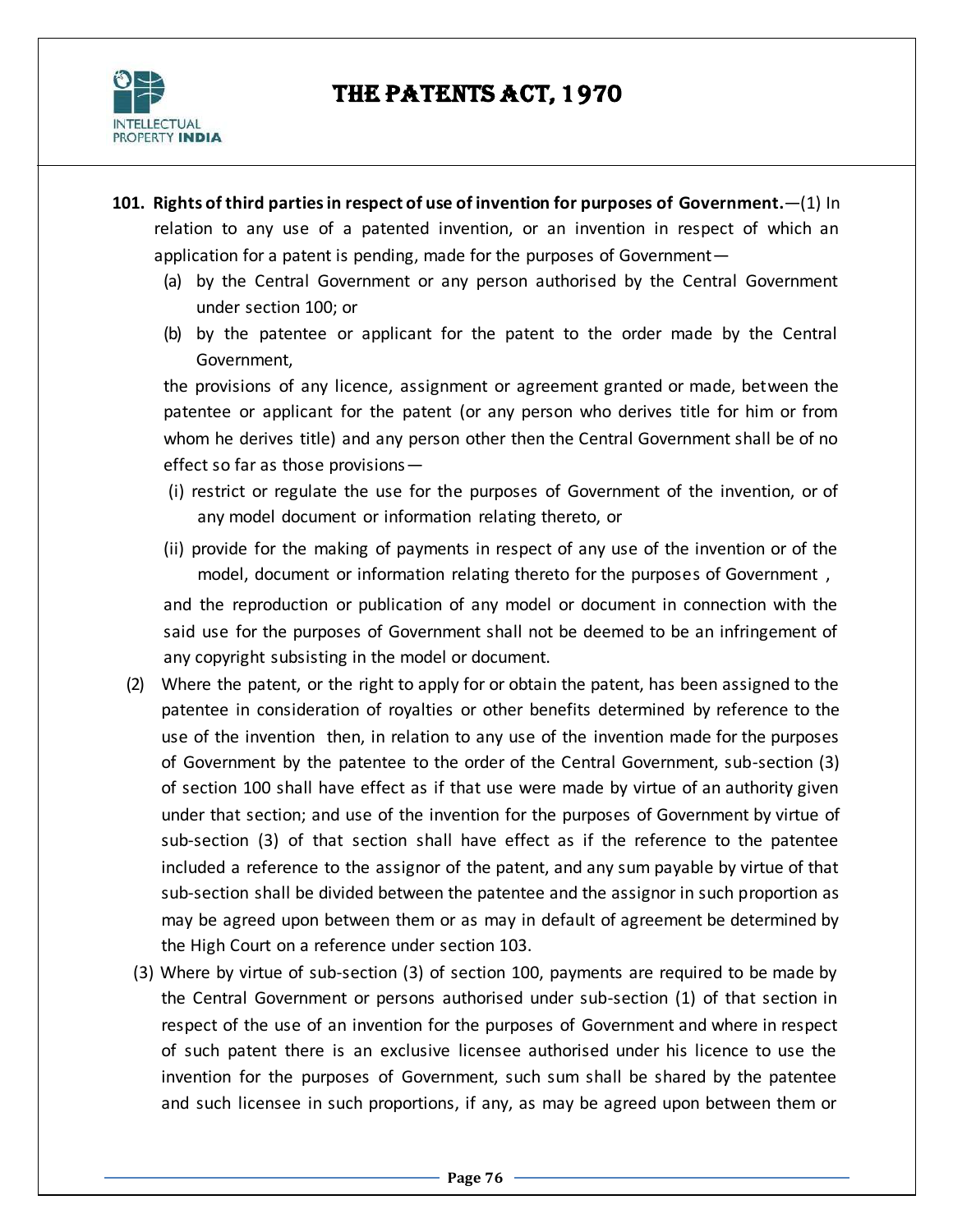

as may in default of agreement be determined by the High Court on a reference under section 103 to be just, having regard to any expenditure incurred by the licensee —

- (a) in developing the said invention; or
- (b) in making payments to the patentees other than royalties or other benefits determined by reference to the use of the invention in consideration of the licence.
- **102. Acquisition of inventions and patents by the Central Government.** (1) The Central Government may, if satisfied that it is necessary that an invention which is the subject of an application for a patent or a patent should be acquired from the applicant or the patentee for a public purpose, publish a notification to that effect in the Official Gazette, and thereupon the invention or patent and all rights in respect of the invention or patent shall, by force of this section, stand transferred to and be vested in the Central Government.
	- (2) Notice of the acquisition shall be given to the applicant, and, where a patent has been granted, to the patentee and other persons, if any, appearing in the register as having an interest in the patent.
	- (3) The Central Government shall pay to the applicant, or, as the case may be, the patentee and other persons appearing on the register as having an interest in the patent such compensation as may be agreed upon between the Central Government and the applicant, or the patentee and other persons; or, as may, in default of agreement, be determined by the High Court on a reference under section 103 to be just having regard to the expenditure incurred in connection with the invention and, in the case of a patent, the term thereof, the period during which and the manner in which it has already been worked (including the profits made during such period by the patentee or by his licensee whether exclusive or otherwise) and other relevant factors.
- **103. Reference to High Court of disputes as to use for purposes of Government.**—(1) Any dispute as to the exercise by the Central Government or a person authorised by it of the powers conferred by section 100, or as to terms for the use of an invention for the purposes of Government thereunder or as to the right of any person to receive any part of a payment made in pursuance of sub-section (3) of that section or as to the amount of compensation payable for the acquisition of an invention or a patent under section 102, may be referred to the High Court by either party to the dispute in such manner as may be prescribed by the rules of the High Court.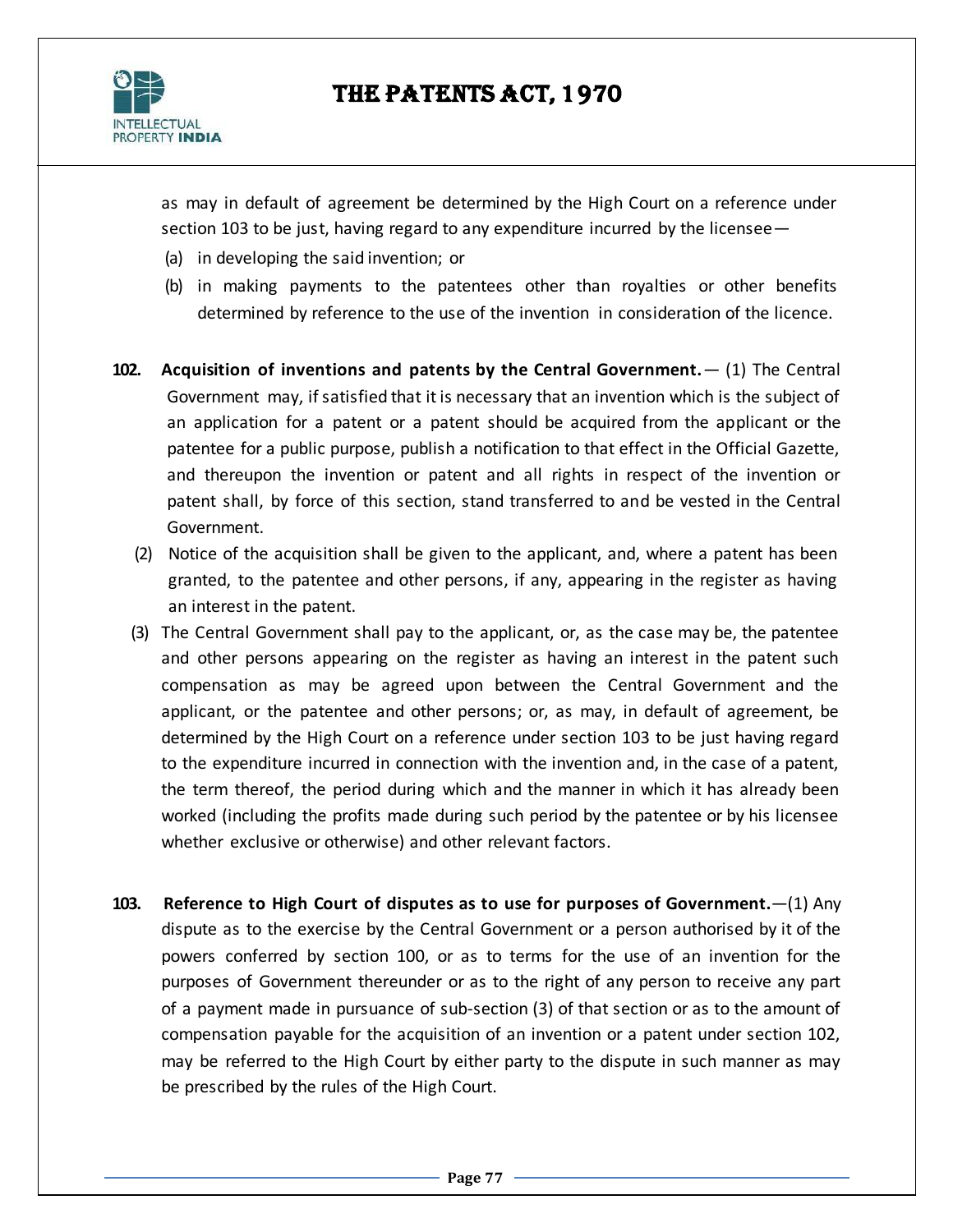

- (2) In any proceedings under this section to which the Central Government is a party, the Central Government may,—
	- (a) if the patentee is a party to the proceedings, petition by way of counter-claim for revocation of the patent on any ground upon which a patent may be revoked under section 64; and
	- (b) whether a patentee is or is not a party to the proceedings, put in issue the validity of the patent without petitioning for its revocation.
- (3) If in such proceedings as aforesaid any question arises whether an invention has been recorded, tested or tried as is mentioned in section 100, and the disclosure of any document regarding the invention, or of any evidence of the test or trial thereof, would, in the opinion of the Central Government, be prejudicial to the public interest, the disclosure may be made confidentially to the advocate of the other party or to an independent expert mutually agreed upon.
- (4) In determining under this section any dispute between the Central Government and any person as to terms for the use of an invention for the purposes of Government, the High Court shall have regard to any benefit or compensation which that person or any person from whom he derives title, may have received, or may be entitled to receive, directly or indirectly in respect of the use of the invention in question for the purposes of Government.
- (5) In any proceedings under this section, the High Court may at any time order the whole proceedings or any question or issue of fact arising therein to be referred to an official referee, commissioner or an arbitrator on such terms as the High Court may direct, and references to the High Court in the foregoing provisions of this section shall be construed accordingly.
- (6) Where the invention claimed in a patent was made by a person who at the time it was made was in the service of the Central Government or of a State Government or was an employee of a Government undertaking and the subject-matter of the invention is certified by the relevant Government or the principal officer of the Government undertaking to be connected with the work done in the course of the normal duties of the Government servant or employee of the Government undertaking, then, notwithstanding anything contained in this section, any dispute of the nature referred to in sub-section (1) relating to the invention shall be disposed of by the Central Government conformably to the provisions of this section so far as may be applicable, but before doing so the Central Government shall give an opportunity to the patentee and such other parties as it considers have an interest in the matter to be heard.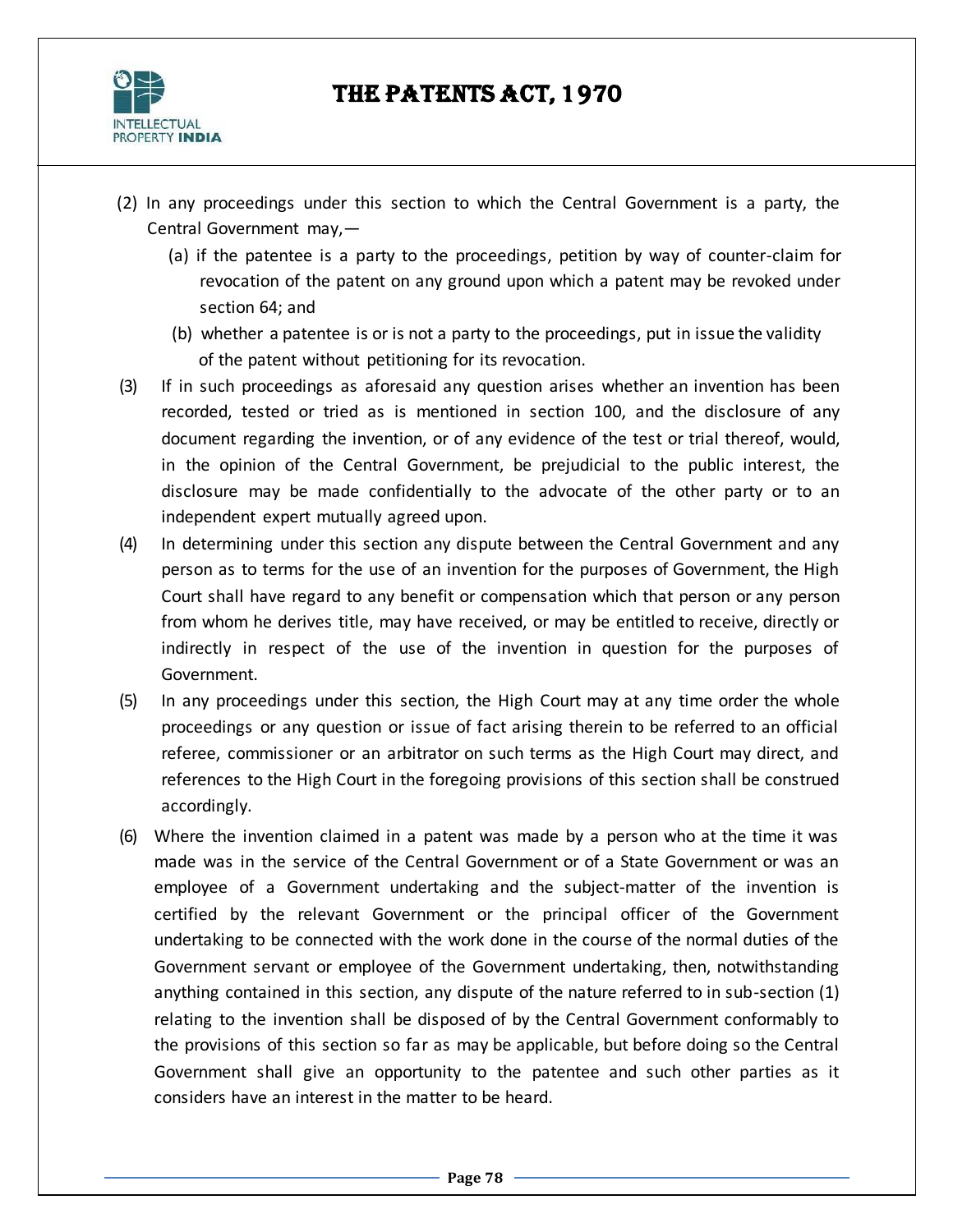

#### CHAPTER XVIII

#### **SUITS CONCERNING INFRINGEMENT OF PATENTS**

**104. Jurisdiction.**—No suit for a declaration under section 105 or for any relief under section 106 or for infringement of a patent shall be instituted in any court inferior to a district court having jurisdiction to try the suit:

Provided that where a counter-claim for revocation of the patent is made by the defendant, the suit, along with the counter-claim, shall be transferred to the High Court for decision.

- **104A. Burden of proof in case of suits concerning infringement.**—(1) In any suit for infringement of a patent, where the subject matter of patent is a process for obtaining a product, the court may direct the defendant to prove that the process used by him to obtain the product, identical to the product of the patented process, is different from the patented process if,—
	- (a) the subject matter of the patent is a process for obtaining a new product; or
	- (b) there is a substantial likelihood that the identical product is made by the process, and the patentee or a person deriving title or interest in the patent from him, has been unable through reasonable efforts to determine the process actually used: Provided that the patentee or a person deriving title or interest in the patent from him first proves that the product is identical to the product directly obtained by the patented process.
- (2) In considering whether a party has discharged the burden imposed upon him by subsection (1), the court shall not require him to disclose any manufacturing or commercial secrets, if it appears to the court that it would be unreasonable to do so.
- **105. Power of court to make declaration as to non-infringement.** (1) Notwithstanding anything contained in section 34 of the Specific Relief Act, 1963 (47 of 1963), any person may institute a suit for a declaration that the use by him of any process, or the making, use or sale of any article by him does not,or would not, constitute an infringement of a claim of a patent against the patentee or the holder of an exclusive licence under the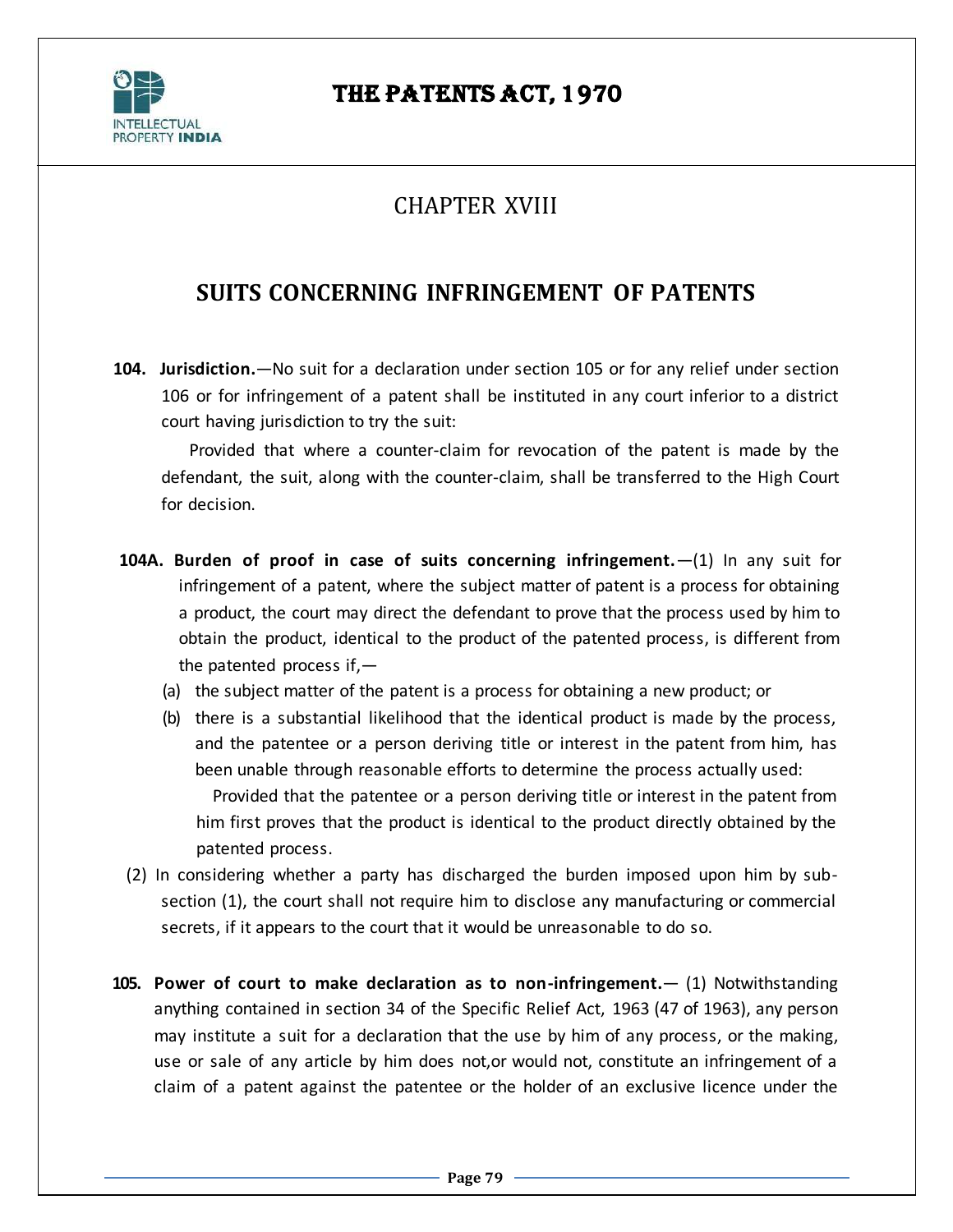

patent, notwithstanding that no assertion to the contrary has been made by the patentee or the licensee,if it is shown—

- (a) that the plaintiff has applied in writing to the patentee or exclusive licensee for a' written acknowledgements to the effect of the declaration claimed and has furnished him with full particulars in writing of the process or article in question; and
- (b) that the patentee or licensee has refused or neglected to give such an acknowledgement.
- (2) The costs of all parties in a suit for a declaration brought by virtue of this section shall, unless for special reasons the court thinks fit to order otherwise, be paid by the plaintiff.
- (3) The validity of a claim of the specification of a patent shall not be called in question in a suit for a declaration brought by virtue of this section, and accordingly the making or refusal of such a declaration in the case of a patent shall not be deemed to imply that the patent is valid or invalid.
- (4) A suit for a declaration may be brought by virtue of this section at any time after the publication of grant of a patent, and references in this section to the patentee shall be construed accordingly.
- **106. Power of court to grant relief in cases of groundless threats of infringement proceedings.**—(1) Where any person (whether entitled to or interested in a patent or an application for patent or not) threatens any other person by circulars or advertisements or by communications, oral or in writing addressed to that or any other person, with proceedings for infringement of a patent, any person aggrieved thereby may bring a suit against him praying for the following reliefs, that is to say—
	- (a) a declaration to the effect that the threats are unjustifiable;
	- (b) an injunction against the continuance of the threats; and
	- (c) such damages, if any, as he has sustained thereby.
	- (2) Unless in such suit the defendant proves that the acts in respect of which the proceedings were threatened constitute or, if done, would constitute, an infringement of a patent or of rights arising from the publication of a complete specification in respect of a claim of the specification not shown by the plaintiff to be invalid the court may grant to the plaintiff all or any of the reliefs prayed for.

*Explanation.*—A mere notification of the existence of a patent does not constitute a threat of proceeding within the meaning of this section.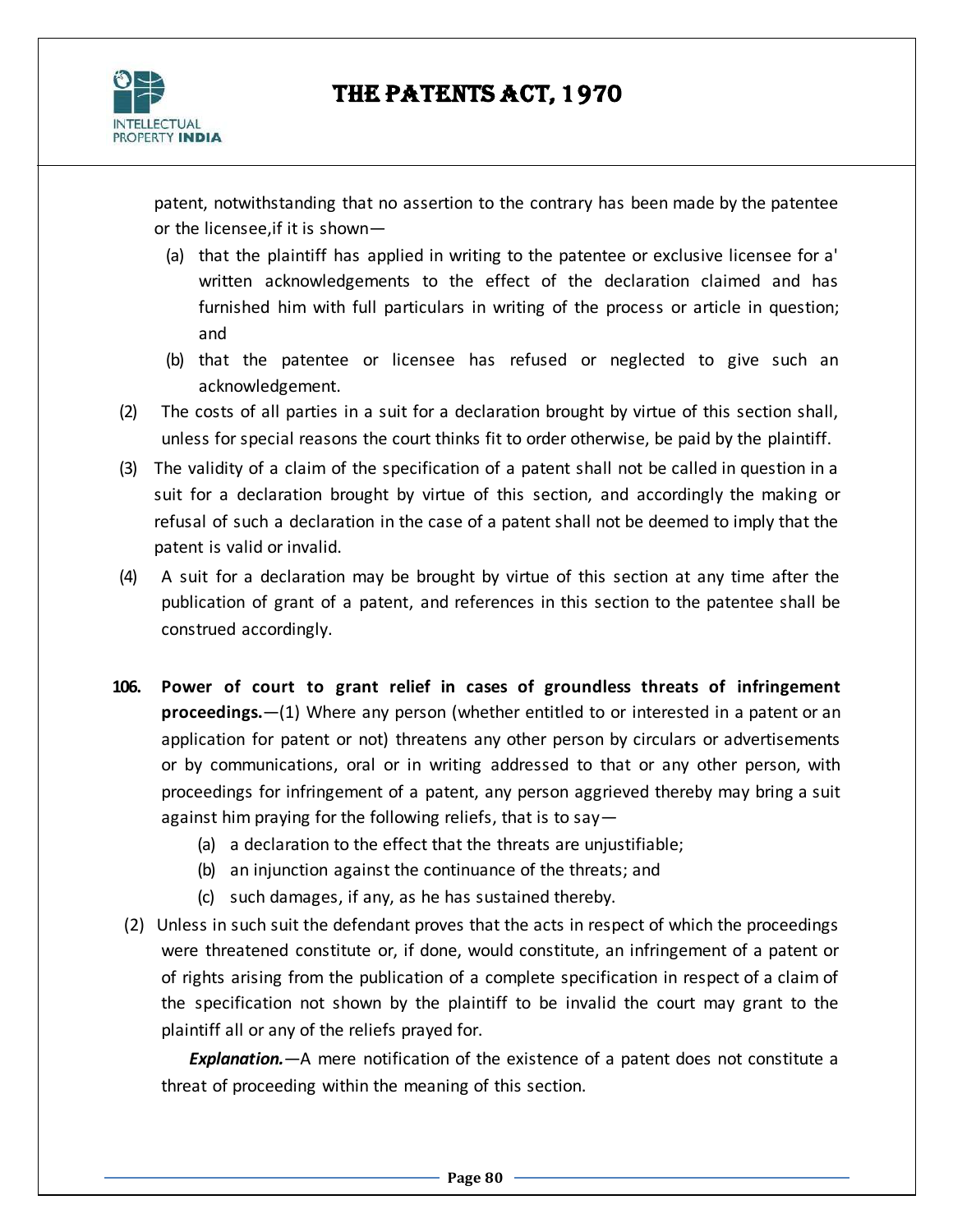

- **107. Defences, etc., in suits for infringement.**—(1) In any suit for infringement of a patent every ground on which it may be revoked under section 64 shall be available as a ground for defence.
- (2) In any suit for infringement of a patent by the making, using or importation of any machine, apparatus of other article or by the using of any process or by the importation, use or distribution or any medicine or drug, it shall be a ground for defence that such making, using, importation or distribution is in accordance with any one or more of the conditions specified in section 47.

**107A. Certain acts not to be considered as infringement.**—For the purposes of this Act,—

- (a) any act of making, constructing, using, selling or importing a patented invention solely for uses reasonably related to the development and submission of information required under any law for the time being in force, in India, or in a country other than India, that regulates the manufacture, construction, use, sale or import of any product;
- (b) importation of patented products by any person from a person who is duly authorised under the law to produce and sell or distribute the product,

shall not be considered as a infringement of patent rights.

- **108. Reliefs in suit for infringement.**—(1) The reliefs which a court may grant in any suit for infringement include an injunction (subject to such terms, if any, as the court thinks fit) and, at the option of the plaintiff, either damages or an account of profits.
	- (2) The court may also order that the goods which are found to be infringing and materials and implements, the predominant use of which is in the creation of infringing goods shall be seized, forfeited or destroyed, as the court deems fit under the circumstances of the case without payment of any compensation.
- **109. Right of exclusive licensee to take proceedings against infringement.**—(1) The holder of an exclusive licence shall have the like right as the patentee to institute a suit in respect of any infringement of the patent committed after the date of the licence, and in awarding damages or an account of profits or granting any other relief in any such suit the court shall take into consideration any loss suffered or likely to be suffered by the exclusive licensee as such or, as the case may be, the profits earned by means of the infringement so far as it constitutes an infringement of the rights of the exclusive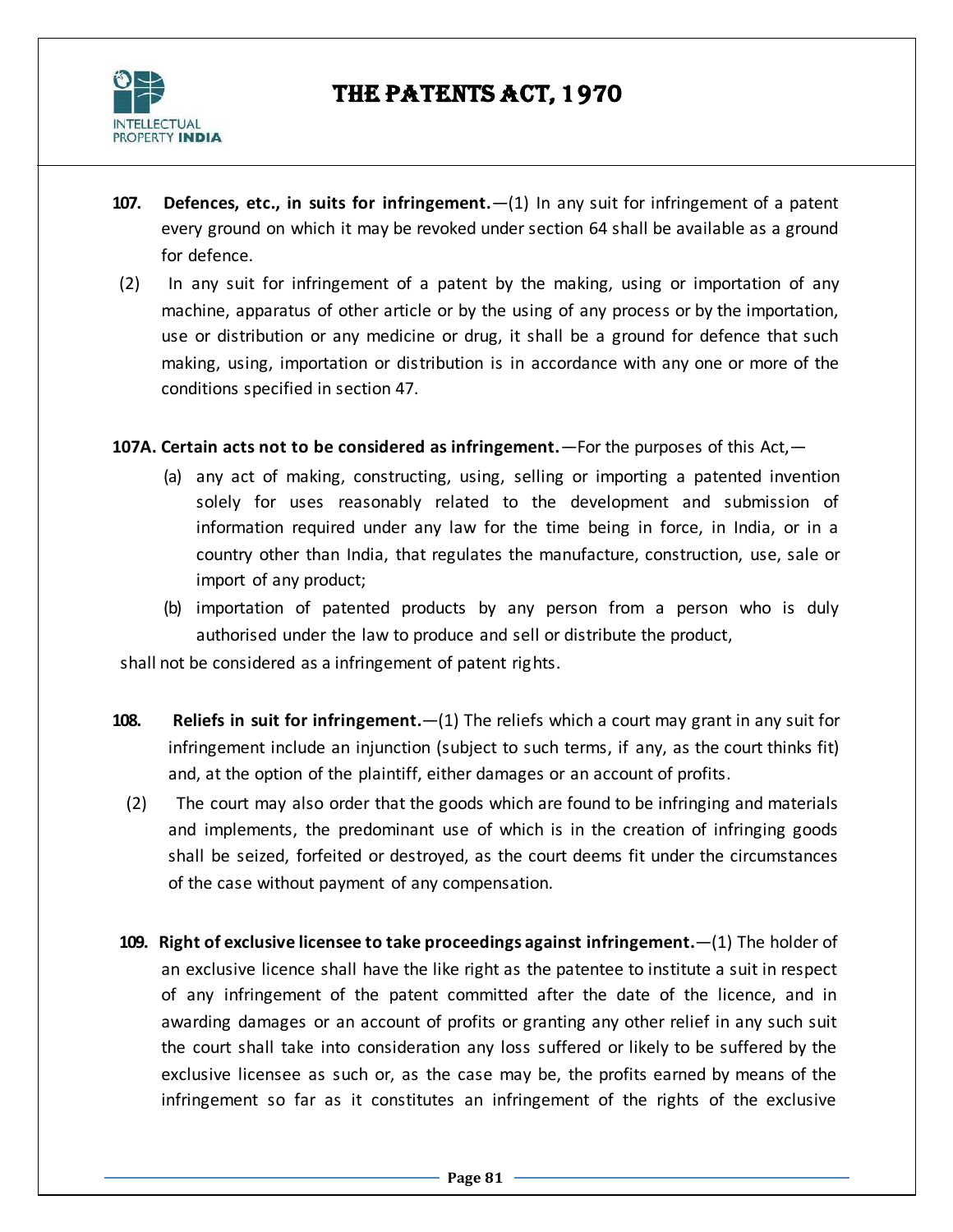

licensee as such.

- (2) In any suit for infringement of a patent by the holder of an exclusive licence under subsection (1), the patentee shall, unless he has joined as a plaintiff in the suit, be added as a defendant, but a patentee so added as defendant shall not be liable for any costs unless he enters an appearance and takes part in the proceedings.
- **110. Right of licensee under section 84 to take proceedings against infringement.**—Any person to whom a licence has been granted under section 84 shall be entitled to call upon the patentee to take proceedings to prevent any infringement of the patent, and, if the patentee refuses or neglects to do so within two months after being so called upon, the licensee may institute proceedings for the infringement in his own name as though he were the patentee, making the patentee a defendant; but a patentee so added as defendant shall not be liable for any costs unless he enters an appearance and takes part in the proceedings.

#### **111. Restriction on power of court to grant damages or account of profits for infringement.**—

(1) In a suit for infringement of patent, damages or an account of profits shall not be granted against the defendant who proves that at the date of the infringement he was not aware and had no reasonable grounds for believing that the patent existed.

*Explanation.*—A person shall not be deemed to have been aware or to have had reasonable grounds for believing that a patent exists by reason only of the application to an article of the word "patent", "patented" or any word or words expressing or implying that a patent has been obtained for the article, unless the number of the patent accompanies the word or words in question.

- (2) In any suit for infringement of a patent the court may, if it thinks fit, refuse to grant any damages or an account of profits in respect of any infringement committed after a failure to pay any renewal fee within the prescribed period and before any extension of that period.
- (3) Where an amendment of a specification by way of disclaimer, correction or explanation has been allowed under this Act after the publication of the specification, no damages or account of profits shall be granted in any proceeding in respect of the use of the invention before the date of the decision allowing the amendment, unless the court is satisfied that the specification as originally published was framed in good faith and with reasonable skill and knowledge.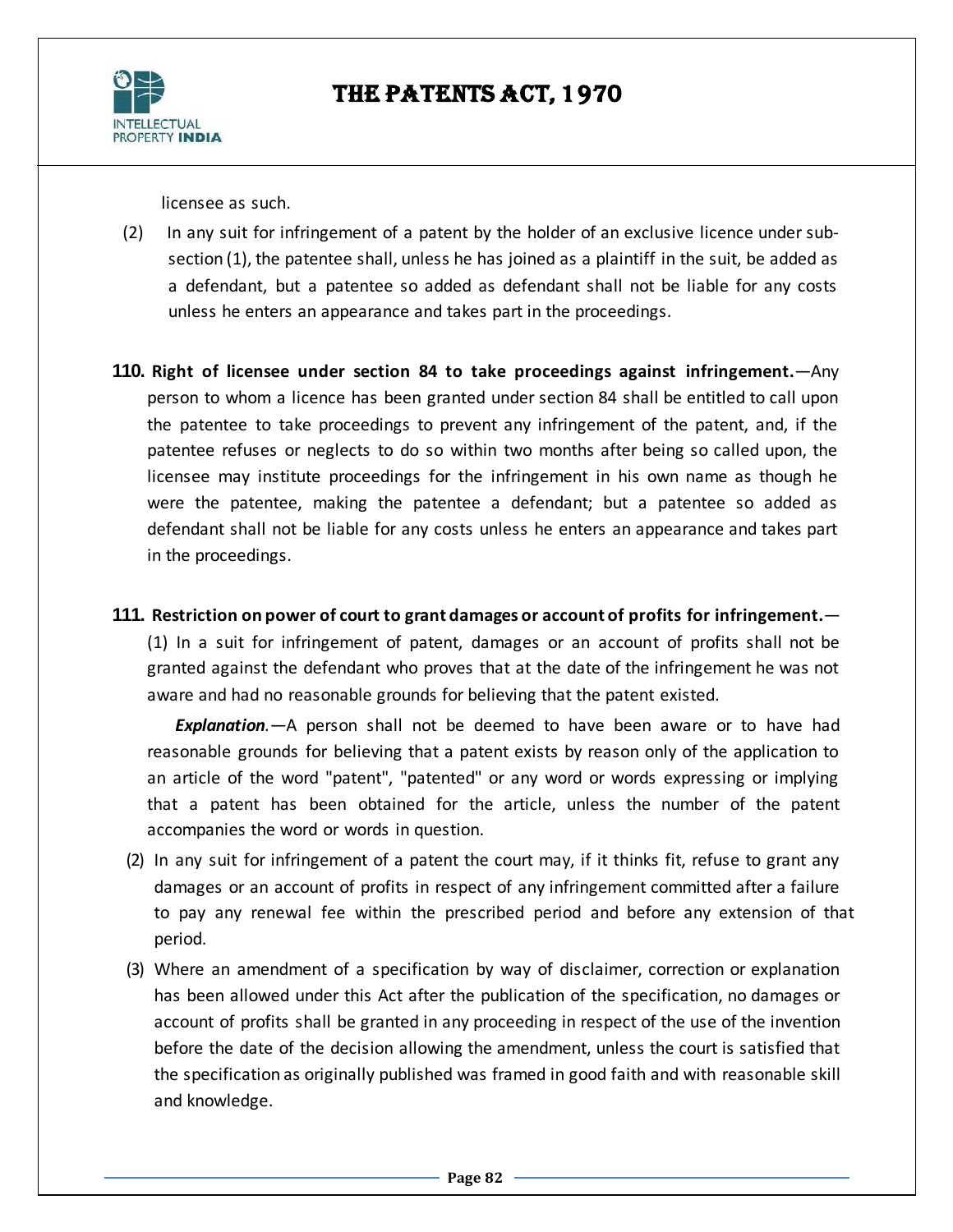

- (4) Nothing in this section shall affect the power of the court to grant an injunction in any suit for infringement of a patent.
- **112. Restriction on power of court to grant injunction in certain cases.—**[Omitted by the *Patents (Amendment) Act,* 2002]
- **113. Certificate of validity of specification and costs of subsequent suits for infringement thereof.**—(1) If in any proceedings before the Appellate Board or a High Court for the revocation of a patent under section 64 and section 104, as the case may be, the validity of any claim of a specification is contested and that claim is found by the Appellate Board or the High Court to be valid, the Appellate Board or the High Court may certify that the validity of that claim was contested in those proceedings and was upheld.
- (2) Where any such certificate has been granted, then, if in any subsequent suit before a court for infringement of that claim of the patent or in any subsequent proceeding for revocation of the patent in so far as it relates to that claim, the patentee or other person relying on the validity of the claim obtains a final order or judgment in his favour, he shall be entitled to an order for the payment of his full costs, charges and expenses of and incidental to any such suit or proceeding properly incurred so far as they concern the claim in respect of which the certificate was granted, unless the court trying the suit or proceeding otherwise directs:

Provided that the costs as specific in this sub-section shall not be ordered when the party disputing the validity of the claim satisfies the court that he was not aware of the grant of the certificate when he raised the dispute and withdrew forthwith such defence when he became aware of such a certificate.

- (3) Nothing contained in this section shall be construed as authorising the courts or the Appellate Board hearing appeals from decrees or orders in suits for infringement or petitions for revocation, as the case may be, to pass orders for costs on the scale referred to therein.
- **114. Relief for infringement of partially valid specification.**—(1) If in proceedings for infringement of a patent it is found that any claim of the specification, being a claim in respect of which infringement is alleged, is valid, but that any other claim is invalid, the court may grant relief in respect of any valid claim which is infringed:

Provided that the court shall not grant relief except by way of injunction save in the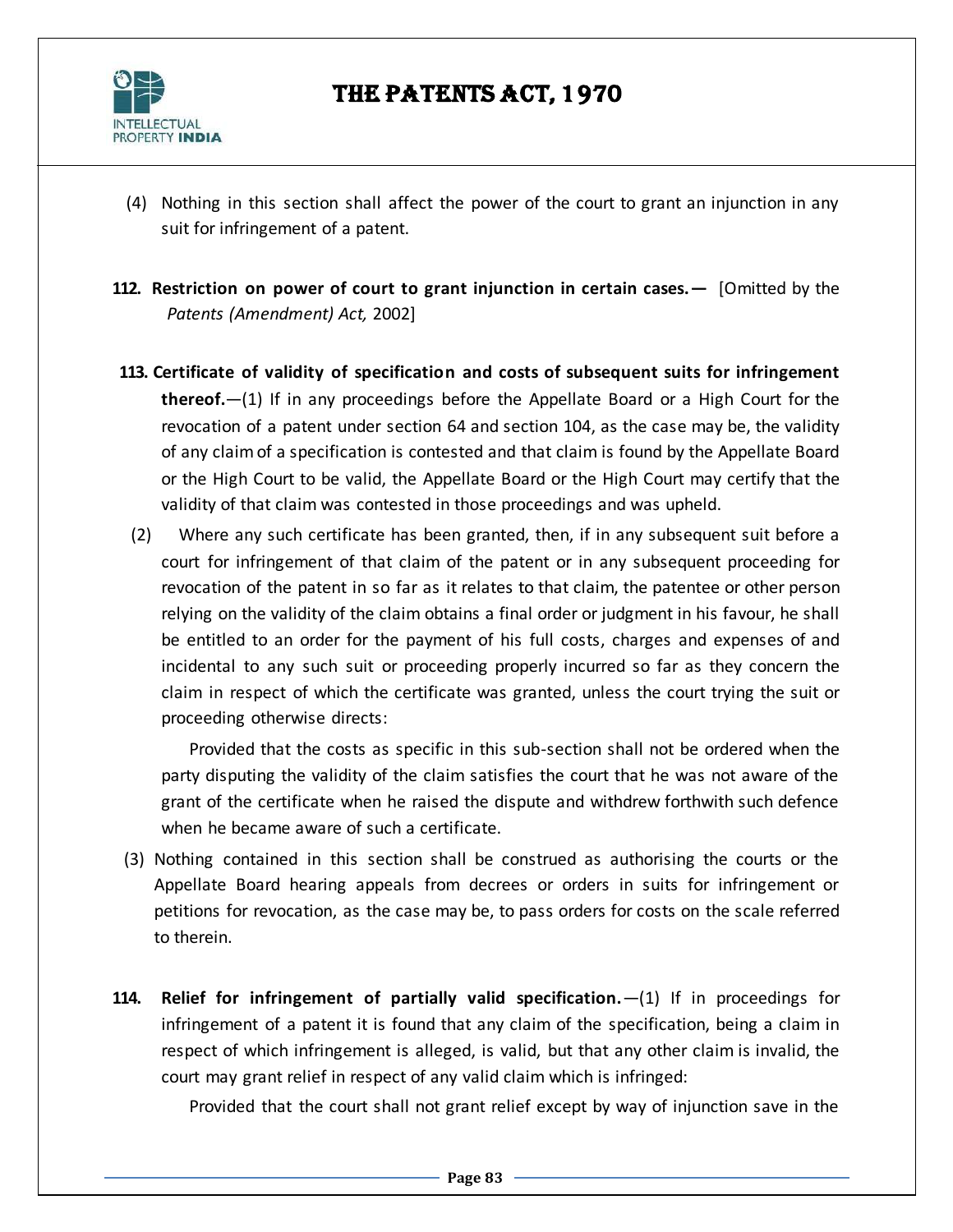

circumstances mentioned in sub-section (2).

- (2) Where the plaintiff proves that the invalid claim was framed in good faith and with reasonable skill and knowledge, the court shall grant relief in respect of any valid claim which is infringed subject to the discretion of the court as to costs and as to the date from which damages or an account of profits should be reckoned, and in exercising such discretion the court may take into consideration the conduct of the parties in inserting such invalid claims in the specification or permitting them to remain there.
- **115. Scientific advisers.**—(1) In any suit for infringement or in any proceeding before a court under this Act, the court may at any time, and whether or not an application has been made by any party for that purpose, appoint an independent scientific adviser, to assist the court or to inquire and report upon any such question of fact or of opinion (not involving a question of interpretation of law) as it may formulate for the purpose.
- (2) The remuneration of the scientific adviser shall be fixed by the court and shall include the costs of making a report and a proper daily fee for any day on which the scientific adviser may be required to attend before the court, and such remuneration shall be defrayed out of moneys provided by Parliament by law for the purpose.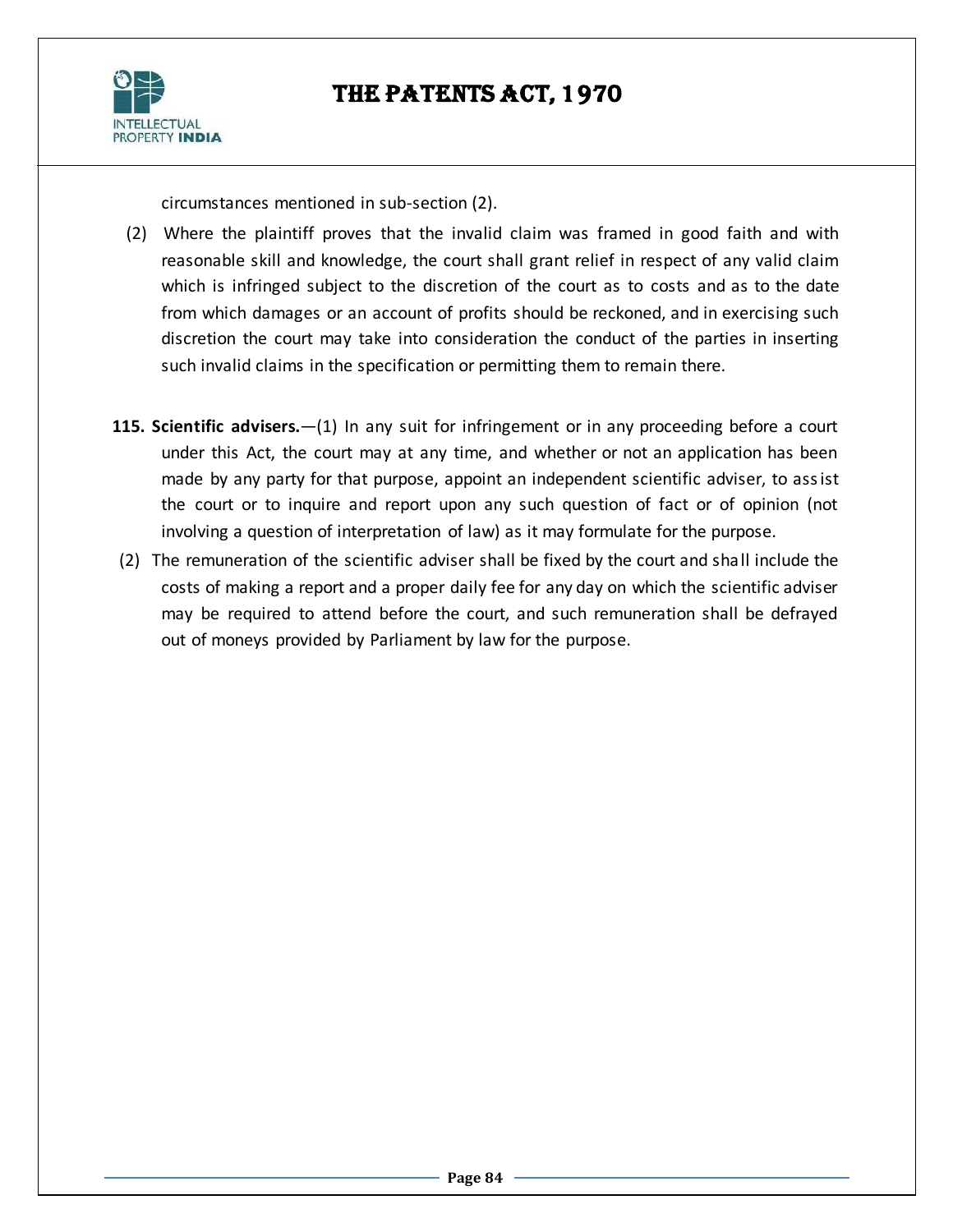

#### CHAPTER XIX

# **APPEALS TO THE APPELLATE BOARD**

**116. Appellate Board.**—(1) Subject to the provisions of this Act, the Appellate Board established under section 83 of the Trade Marks Act, 1999 shall be the Appellate Board for the purposes of this Act and the said Appellate Board shall exercise the jurisdiction, power and authority conferred on it by or under this Act:

Provided that the Technical Member of the Appellate Board for the purposes of this Act shall have the qualifications specified in sub-section (2).

- (2) A person shall not be qualified for appointment as a Technical Member for the purposes of this Act unless he—
	- (a) has, at least five years held the post of Controller under this Act or has exercised the functions of the Controller under this Act for at least five years; or
	- (b) has, for at least ten years functioned as a Registered Patent Agent and possesses a degree in engineering or technology or a masters degree in science from any University established under law for the time being in force or equivalent; or
	- (c) [Omitted by the *Patents (Amendment) Act,* 2005]
- **117. Staff of Appellate Board.**—(1) The Central Government shall determine the nature and categories of the officers and other employees required to assist the Appellate Board in the discharge of its functions under this Act and provide the Appellate Board with such officers and other employees as it may think fit.
	- (2) The salaries and allowances and conditions of service of the officers and other employees of the Appellate Board shall be such as may be prescribed.
	- (3) The officers and other employees of the Appellate Board shall discharge their functions under the general superintendence of the Chairman of the Appellate Board in the manner as may be prescribed.
- **117A. Appeals to Appellate Board.**—(1) Save as otherwise expressly provided in sub-section (2), no appeal shall lie from any decision, order or direction made or issued under this Act by the Central Government, or from any act or order of the Controller for the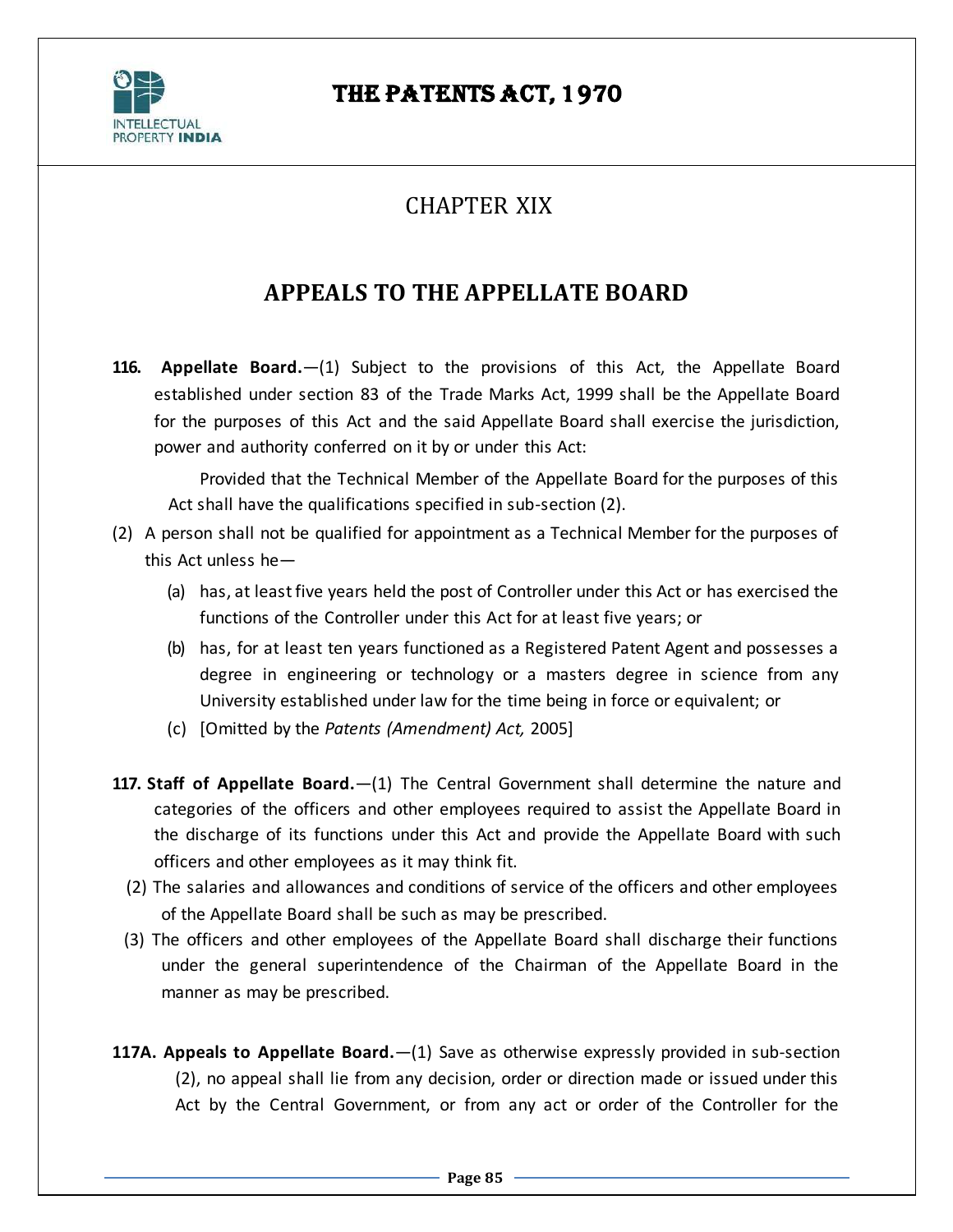

purpose of giving effect to any such decision, order or direction.

- (2) An appeal shall lie to the Appellate Board from any decision, order or direction of the Controller or Central Government under section 15, section 16, section 17, section 18, section 19,section 20, sub-section (4) of section 25, section 28, section 51, section 54, section 57, section 60, section 61, section 63, section 66, sub-section (3) of section 69, section 78, sub-sections (1) to (5) of section 84, section 85, section 88, section 91, section 92 and section 94.
- (3) Every appeal under this section shall be in the prescribed form and shall be verified in such manner as may be prescribed and shall be accompanied by a copy of the decision, order or direction appealed against and by such fees as may be prescribed.
- (4) Every appeal shall be made within three months from the date of the decision, order or direction, as the case may be, of the Controller or the Central Government or within such further time as the Appellate Board may, in accordance with the rules made by it allow.
- **117B. Procedure and powers of Appellate Board.**—The provisions of subsections (2) to (6) of section 84, section 87, section 92, section 95 and section 96 of the Trade Marks Act, 1999 (47 of 1999) shall apply to the Appellate Board in the discharge of its functions under this Act as they apply to it in the discharge of its functions under the Trade Marks Act, 1999.
- **117C. Bar of jurisdiction of courts, etc.**—No court or other authority shall have or, be entitled to, exercise any jurisdiction, powers or authority in relation to the matters referred to in sub-section (2) of section 117A or section 117D.
- **117D. Procedure for application for rectification, etc., before Appellate Board.**—(1) An application for revocation of a patent before the Appellate Board under section 64 and an application for rectification of the register made to the Appellate Board under section 71 shall be in such form as may be prescribed.
- (2) A certified copy of every order or judgment of the Appellate Board relating to a patent under this Act shall be communicated to the Controller by the Board and the Controller shall give effect to the order of the Board and shall, when so directed, amend the entries in, or rectify, the register in accordance with such order.
- **117E. Appearance of Controller in legal proceedings.**—(1) The Controller shall have the right to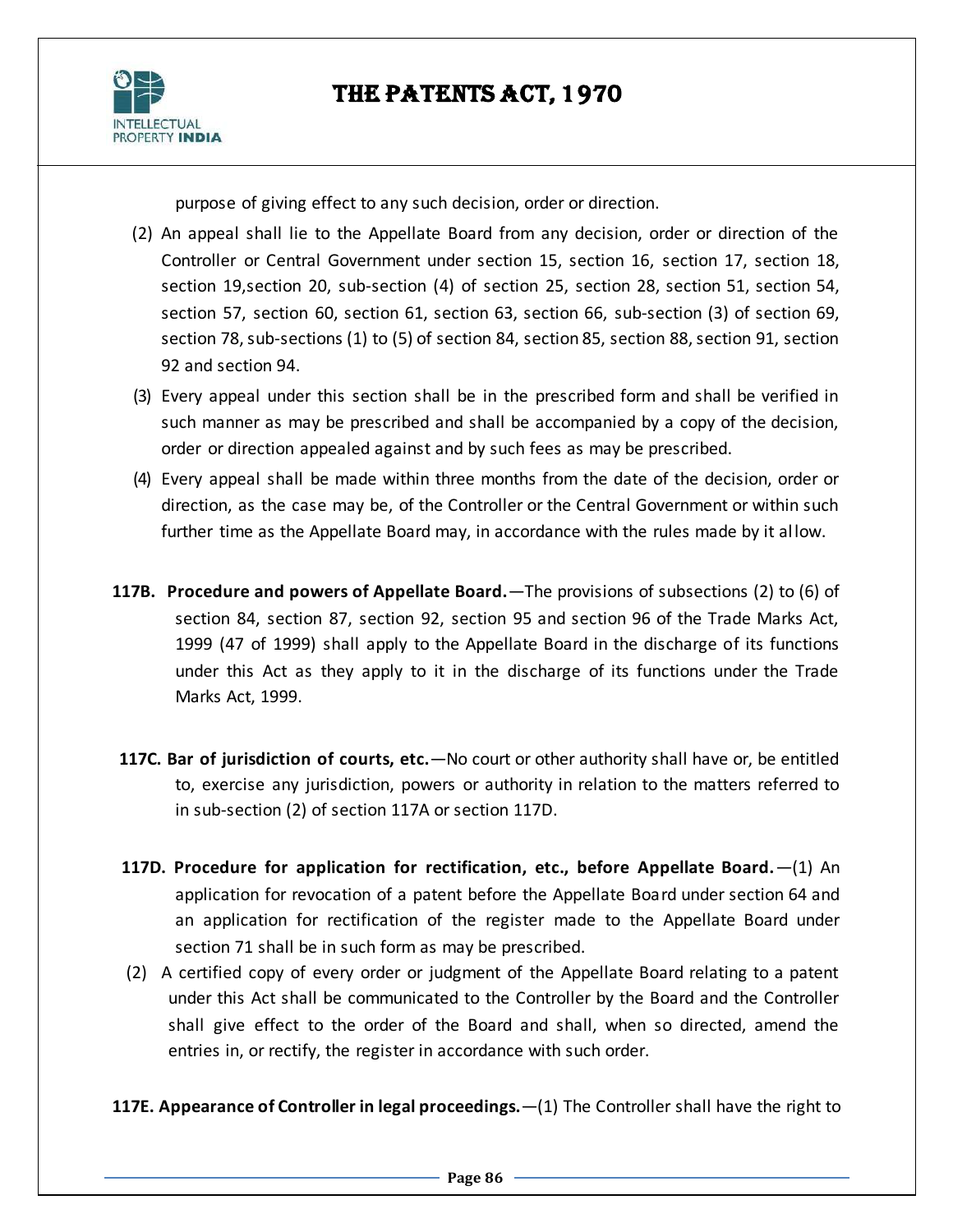

appear and be heard—

- (a) in any legal proceedings before the Appellate Board in which the relief sought includes alteration or rectification of the register or in which any question relating to the practice of the patent office is raised;
- (b) in any appeal to the Appellate Board from an order of the Controller on an application for grant of a patent—
	- (i) which is not opposed, and the application is either refused by the Controller or is accepted by him subject to any amendments, modifications, conditions or limitations, or
	- (ii) which has been opposed and the Controller considers that his appearance is necessary in the public interest,

and the Controller shall appear in any case if so directed by the Appellate Board.

- (2) Unless the Appellate Board otherwise directs, the Controller may, in lieu of appearing, submit a statement in writing signed by him, giving such particulars as he thinks proper of the proceedings before him relating to the matter in issue or of the grounds of any decision given by him or of the practice of the patent office in like cases, or of other matters relevant to the issues and within his knowledge as the Controller may deem it necessary, and such statement shall be evidence in the proceeding.
- **117F. Costs of Controller in proceedings before Appellate Board.**—In all proceedings under this Act before the Appellate Board, the costs of the Controller shall be in the discretion of the Board, but the Controller shall not be ordered to pay the costs of any of the parties.
- **117G. Transfer of pending proceedings to Appellate Board.**—All cases of appeals against any order or decision of the Controller and all cases pertaining to revocation of patent other than on a counter-claim in a suit for infringement and rectification of register pending before any High Court, shall be transferred to the Appellate Board from such date as may be notified by the Central Government in the Official Gazette and the Appellate Board may proceed with the matter either *de novo* or from the stage it was so transferred.
- **117H. Power of Appellate Board to make rules.**—The Appellate Board may make rules consistent with this Act as to the conduct and procedure in respect of all proceedings before it under this Act.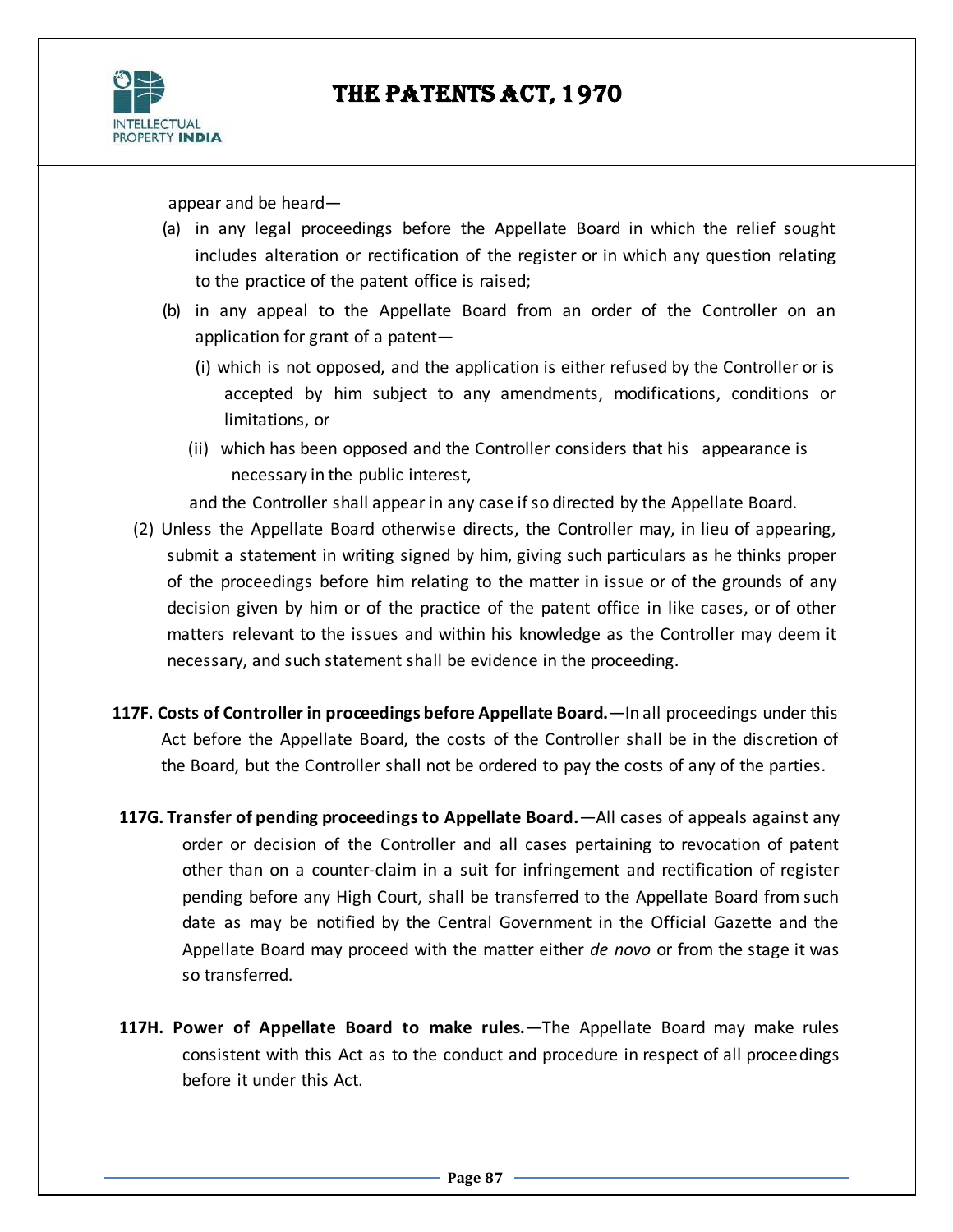

#### CHAPTER XX

#### **PENALTIES**

- **118. Contravention of secrecy provisions relating to certain inventions.**—If any person fails to comply with any direction given under section 35 or makes or causes to be made an application for the grant of a patent in contravention of section 39 he shall be punishable with imprisonment for a' term which may extend to two years, or with fine, or with both.
- **119. Falsification of entries in register, etc.**—If any person makes, or causes to be made, a false entry in any register kept under this Act, or a writing falsely purporting to be a copy of an entry in such a register, or produces or tenders, or causes to be produced or tendered, in evidence any such writing knowing the entry or writing to be false, he shall be punishable with imprisonment for a term which may extend to two years, or with fine, or with both.
- **120. Unauthorised claim of patent rights.**—If any person falsely represents that any article sold by him is patented in India or is the subject of an application for a patent in India, he shall be punishable with fine which may extend to one lakh rupees.

*Explanation 1***.—**For the purposes of this section, a person shall be deemed to represent—

- (a) that an article is patented in India if there is stamped, engraved or impressed on, or otherwise applied to, the article the word "patent" or "patented" or some other word expressing or implying that a patent for the article has been obtained in India;
- (b) that an article is the subject of an application for a patent in India, if there are stamped, engraved or impressed on, or otherwise applied to, the article the words "patent applied for", "patent pending", or some other words implying that an application for a patent for the article has been made in India.

*Explanation 2.***—**The use of words "patent", "patented", "patent applied for", "patent pending" or other words expressing or implying that an article is patented or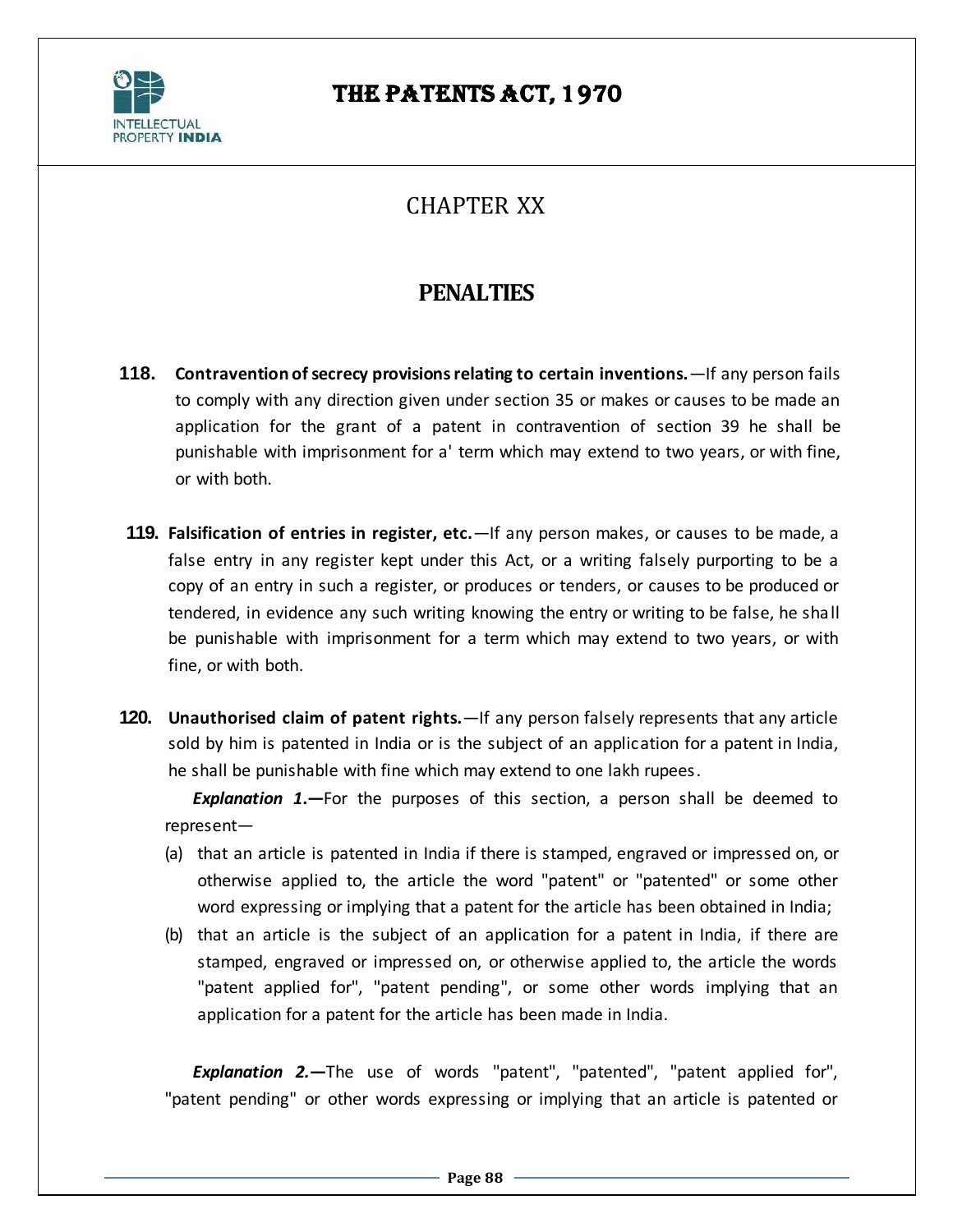

that a patent has been applied for shall be deemed to refer to a patent in force in India, or to a pending application for a patent in India, as the case may be, unless there is an accompanying indication that the patent has been obtained or applied for in any country outside India.

- **121. Wrongful use of words "patent office".**—If any person uses on his place of business or any document issued by him or otherwise the words "patent office" or any other words which would reasonably lead to the belief that his place of business is, or is officially connected with, the patent office, he shall be punishable with imprisonment for a term which may extend to six months, or with fine, or with both.
	- **122. Refusal or failure to supply information.**—(1) If any person refuses or fails to furnish—
		- (a) to the Central Government any information which he is required to furnish under sub-section (5) of section 100;
		- (b) to the Controller any information or statement which he is required to furnish by or under section 146,

he shall be punishable with fine which may extend to ten lakh rupees.

- (2) If any person, being required to furnish any such information as is referred to in subsection (1), furnishes information or statement which is false, and which he either knows or has reason to believe to be false or does not believe to be true, he shall be punishable with imprisonment which may extend to six months, or with fine, or with both.
- **123. Practice by non-registered patent agents.**—If any person contravenes the provisions of section 129, he shall be punishable with fine which may extend to one lakh rupees in the case of a first offence and five lakh rupees in the case of a second or subsequent offence.
- **124. Offences by companies.**—(1) If the person committing an offence under this Act is a company, the company as well as every person in charge of, and responsible to, the company for the conduct of its business at the time of the commission of the offence shall be deemed to be guilty of the offence and shall be liable to be proceeded against and punished accordingly:

Provided that nothing contained in this sub-section shall render any such person liable to any punishment if he proves that the offence was committed without his knowledge or that he exercised all due diligence to prevent the commission of such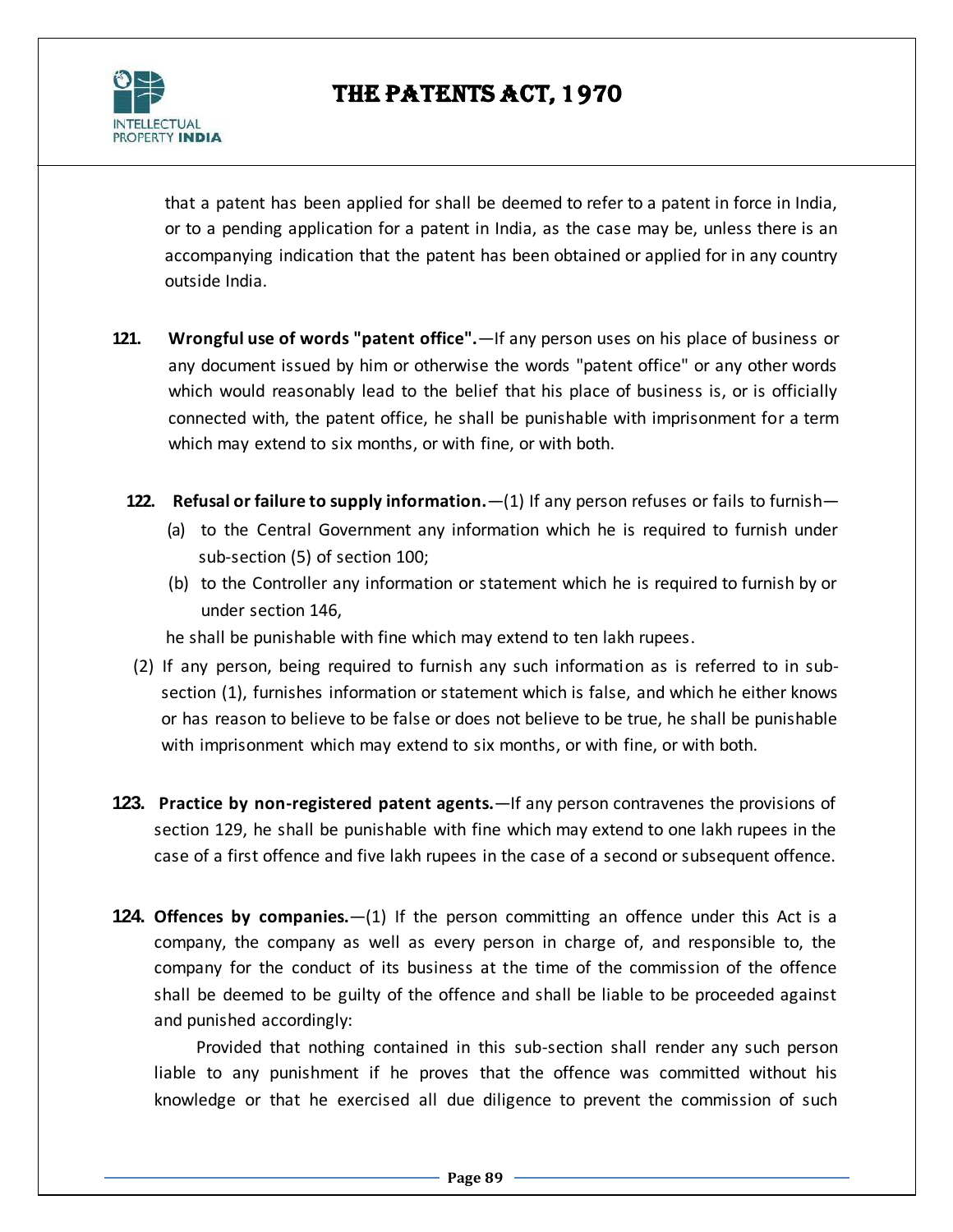

offence.

(2) Notwithstanding anything contained in sub-section (1), where an offence under this Act has been committed by a company and it is proved that the offence has been committed with the consent or connivance of, or that the commission of the offence is attributable to any neglect on the part of any director, manager, secretary or other officer of the company, such director, manager, secretary or other officer shall also be deemed to be guilty of that offence and shall be liable to be proceeded against and punished accordingly.

*Explanation.*—For the purposes of this section,—

- (a) "company" means anybody corporate and includes a firm or other association of individuals; and
- (b) "director", in relation to a firm, means a partner in the firm.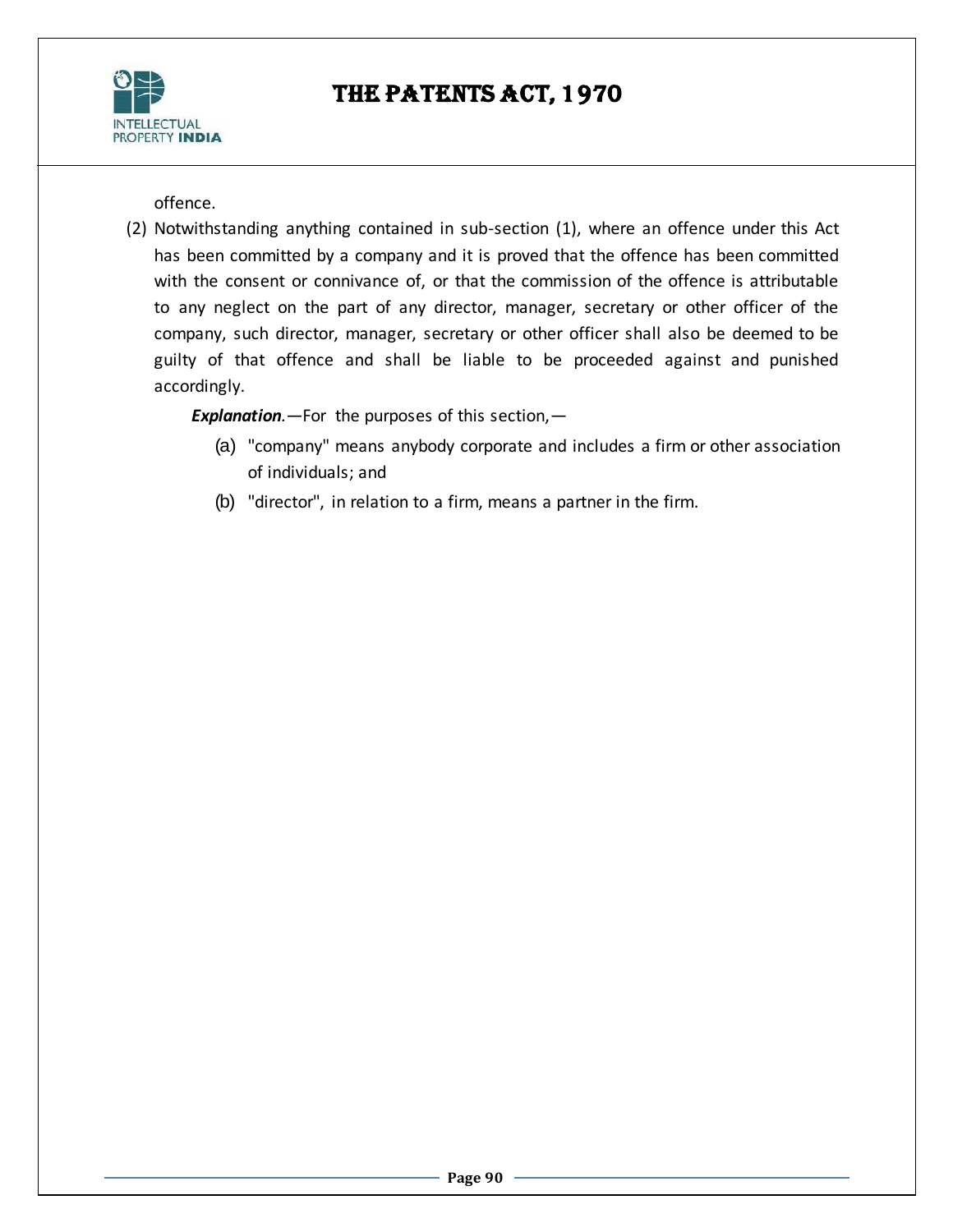

#### CHAPTER XXI

#### **PATENT AGENTS**

- **125. Register of patent agents.**—(1) The Controller shall maintain a register to be called the register of patent agents in which shall be entered the names, addresses and other relevant particulars, as may be prescribed, of all persons qualified to have their names so entered under section 126.
	- (2) Notwithstanding anything contained in sub-section (1), it shall be lawful for the Controller to keep the register of patent agents in computer floppies, diskettes or any other electronic form subject to such safeguards as may be prescribed.
- **126. Qualifications for registration as patent agents.**—(1) A person shall be qualified to have his name entered in the register of patent agents if he fulfills the following conditions, namely:—
	- (a) he is a citizen of India;
	- (b) he has completed the age of 21 years;
	- (c) he has obtained a degree in science, engineering or technology from any university established under law for the time being in force in the territory of India or possesses such other equivalent qualifications as the Central Government may specify in this behalf, and, in addition,  $-$
	- (i) [Omitted by the *Patents (Amendment) Act,* 2005]
	- (ii) has passed the qualifying examination prescribed for the purpose; or
	- (iii) has, for a total period of not less than ten years, functioned either as an examiner or discharged the functions of the Controller under section 73 or both, but ceased to hold any such capacity at the time of making the application for registration;
		- (d) he has paid such fee as may be prescribed.
	- (2) Notwithstanding anything contained in sub-section (1), a person who has been registered as a patent agent before the commencement of the Patents (Amendment) Act, 2005 shall be entitled to continue to be, or when required to be re-registered, as a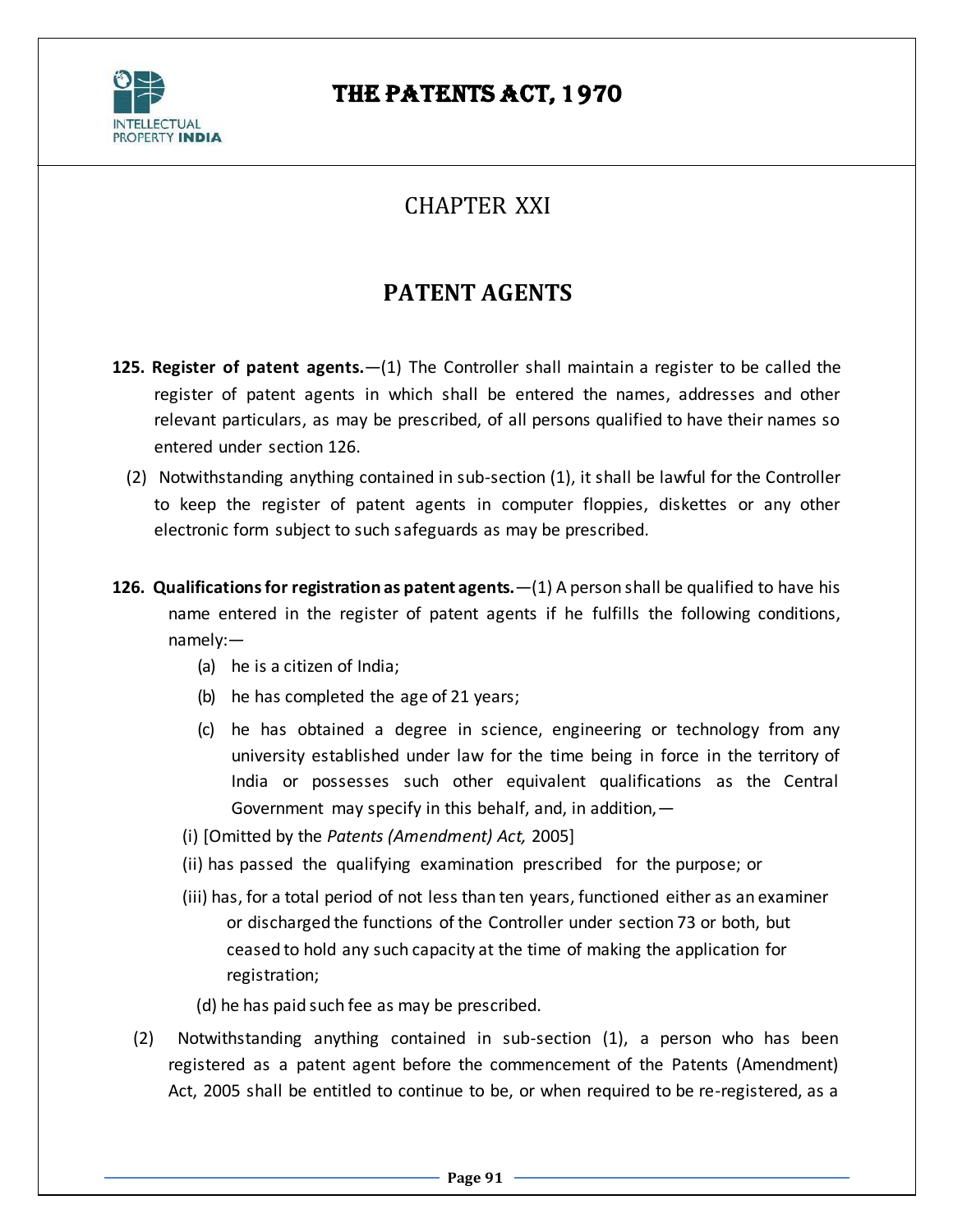

patent agent, on payment of the fees as may be prescribed.

- **127. Rights of patent agents.**—Subject to the provisions contained in this Act and in any rules made thereunder, every patent agent whose name is entered in the register shall be entitled—
	- (a) to practice before the Controller; and
	- (b) to prepare all documents, transact all business and discharge such other functions as may be prescribed in connection with any proceeding before the Controller under this Act.
- **128. Subscription and verification of certain documents by patent agents.**—(1) all applications and communications to the Controller under this Act may be signed by a patent agent authorised in writing in this behalf by the person concerned.

Provided that if such person is absent from India, they may be signed and verified on his behalf by a patent agent authorised by him in writing in that behalf.

- (2) [Omitted by the *Patents (Amendment) Act,* 2002]
- **129. Restrictions on practice as patent agents.**—(1) No person, either alone or in partnership with any other person, shall practise, describe or hold himself out as a patent agent, or permit himself to be so described or held out, unless he is registered as a patent agent or, as the case may be, unless he and all his partners are so registered.
- (2) No company or other body corporate shall practise, describe itself or hold itself out as patent agents or permit itself to be so described or held out.

*Explanation.*— For the purposes of this section, practise as a patent agent includes any of the following acts, namely:—

- (a) applying for or obtaining patents in India or elsewhere;
- (b) preparing specifications or other documents for the purposes of this Act or of the patent law of any other country;
- (c) giving advice other than of a scientific or technical nature as to the validity of patents or their infringement.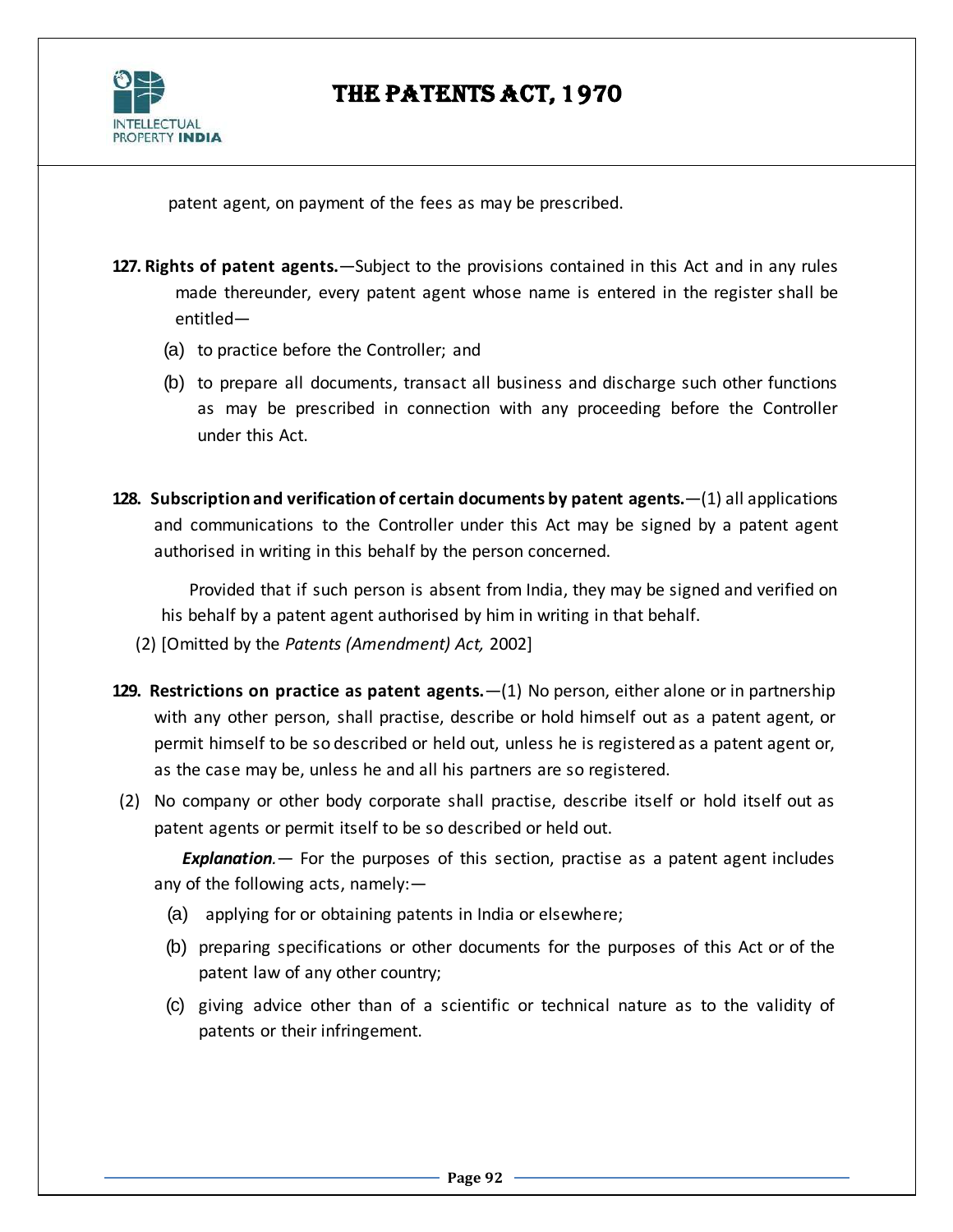

- **130. Removal from register of patent agents and restoration.**—(1) The Controller may remove the name of any person from the register when he is satisfied, after giving that person a reasonable opportunity of being heard and after such further inquiry, if any, as he thinks fit to make—
	- (i) that his name has been entered in the register by error or on account of misrepresentation or suppression of material fact;
	- (ii) that he has been convicted of any offence and sentenced to a term of imprisonment or has been guilty of misconduct in his professional capacity which in the opinion of the Controller renders him unfit to be kept in the register.
- (2) The Controller may, on application and on sufficient cause being shown, restore to the register the name of any person removed therefrom.
- **131. Power of Controller to refuse to deal with certain agents.**—(1) Subject to any rules made in this behalf, the Controller may refuse to recognise as agent in respect of any business under this Act—
	- (a) any individual whose name has been removed from, and not restored to, the register;
	- (b) any person who has been convicted of an offence under section 123;
	- (c) any person, not being registered as a patent agent, who in the opinion of the Controller is engaged wholly in acting as agent in applying for patents in India or elsewhere in the name or for the benefit of the person by whom he is employed;
	- (d) any company or firm, if any person whom the Controller could refuse to recognise as agent in respect of any business under this Act, is acting as a director or manager of the company or is a partner in the firm.
- (2) The Controller shall refuse to recognise as agent in respect of any business under this Act any person who neither resides nor has a place of business in India.
- **132. Savings in respect of other persons authorised to act as agents.**—Nothing in the Chapter shall be deemed to prohibit—
	- (a) the applicant for a patent from drafting any specification or appearing or acting before the Controller, or
	- (b) an advocate, not being a patent agent, from taking part in any hearing before the Controller on behalf of a party who is taking part in any proceeding under this Act.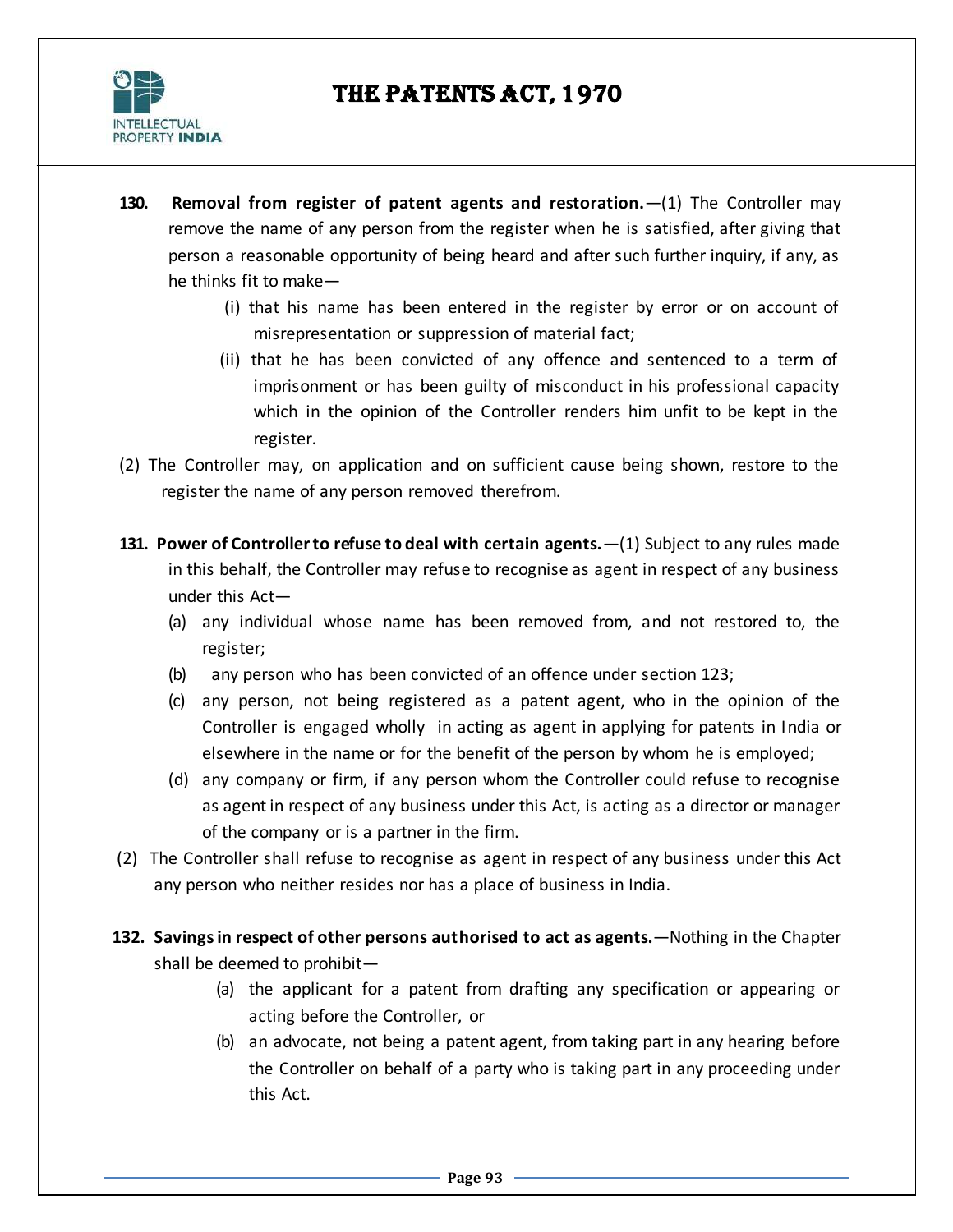

#### CHAPTER XXII

#### **INTERNATIONAL ARRANGEMENTS**

- **133. Convention countries.**—Any country, which is a signatory or party or a group of countries, union of countries or intergovernmental organisations which are signatories or parties to an international, regional or bi-lateral treaty, convention or arrangement to which India is also a signatory or party and which affords to the applicants for patents in India or to citizens of India similar privileges as are granted to their own citizens or citizens to their member countries in respect of the grant of patents and protection of patent rights shall be a convention country or convention countries for the purposes of this Act.
- **134. Notification as to countries not providing for reciprocity.**—Where any country specified by the Central Government in this behalf by notification in the Official Gazette does not accord to citizens of India the same rights in respect of the grant of patents and the protection of patent rights as it accords to its own nationals, no national of such country shall be entitled, either solely or jointly with any other person,—
	- (a) to apply for the grant of a patent or be registered as the proprietor of a patent;
	- (b) to be registered as the assignee of the proprietor of a patent; or
	- (c) to apply for a licence or hold any licence under a patent granted under this Act.
- **135. Convention applications.**—(1) Without prejudice to the provisions contained in section 6, where a person has made an application for a patent in respect of an invention in a convention country (hereinafter referred to as the "basic application"), and that person or the legal representative or assignee of that person makes an application under this Act for a patent within twelve months after the date on which the basic application was made, the priority date of a claim of the complete specification, being a claim based on matter disclosed in the basic application, is the date of making of the basic application.

*Explanation.***—**Where applications have been made for similar protection in respect of an invention in two or more convention countries, the period of twelve months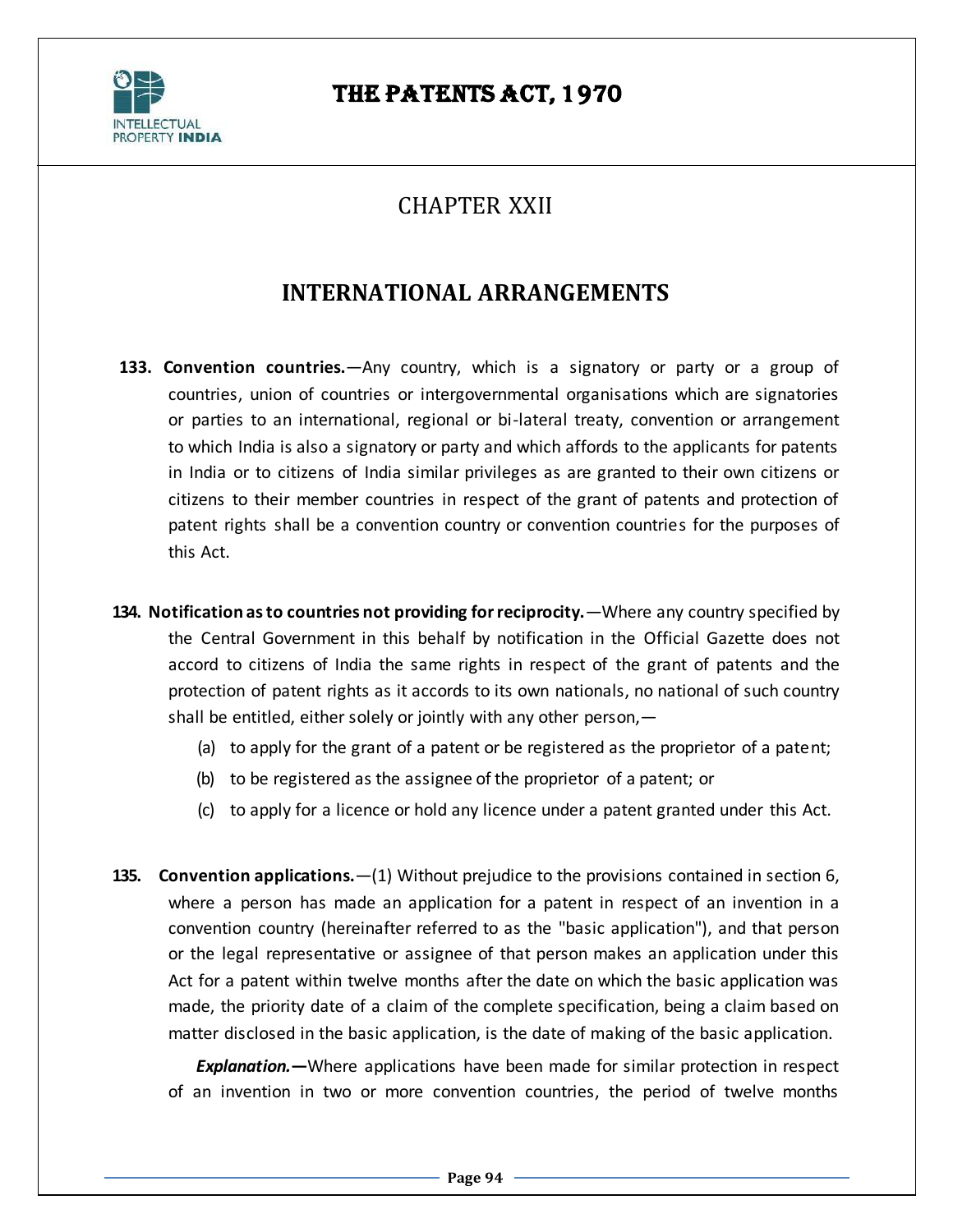

referred to in this sub-section shall be reckoned from the date on which the earlier or earliest of the said applications was made.

(2) Where applications for protection have been made in one or more convention countries in respect of two or more inventions which are cognate or of which one is a modification of another, a single convention application may, subject to the provisions contained in section 10, be made in respect of those inventions at any time within twelve months from the date of the earliest of the said applications for protection:

Provided that the fee payable on the making of any such application shall be the same as if separate applications have been made in respect of each of the said inventions, and the requirements of clause (b) of sub-section (1) of section 136 shall, in the case of any such application, apply separately to the applications for protection in respect of each of the said inventions.

- (3) In case of an application filed under the Patent Cooperation Treaty designating India and claiming priority from a previously filed application in India, the provisions of sub-sections
	- (1) and (2) shall apply as if the previously filed application were the basic application: Provided that a request for examination under section 11B shall be made only for one of the applications filed in India.
- **136. Special provisions relating to convention application.**—(1) Every convention application shall—
	- (a) be accompanied by a complete specification; and
	- (b) specify the date on which and the convention country in which the application for protection, or as the case may be, the first of such applications was made; and
	- (c) state that no application for protection in respect of the invention had been made in a convention country before that date by the applicant or by any person from whom he derives title.
- (2) Subject to the provisions contained in section 10, a complete specification filed with a convention application may include claims in respect of developments of, or additions to, the invention in respect of which the application for protection was made in a convention country, being developments or additions in respect of which the applicant would be entitled under the provisions of section 6 to make a separate application for a patent.
- (3) A convention application shall not be post-dated under sub-section (1) of section 17 to a date later than the date on which under the provisions of this Act the application could have been made.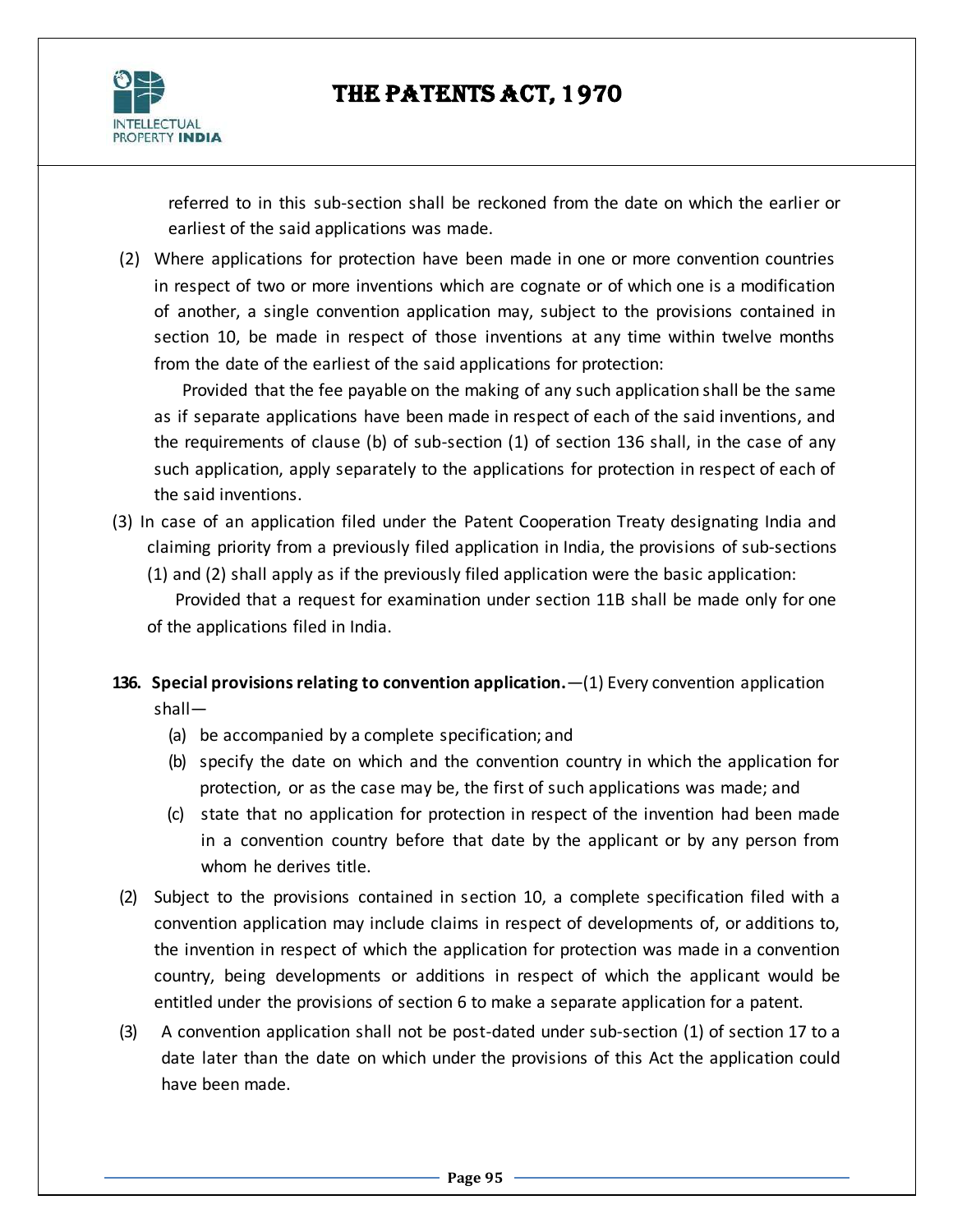

- **137. Multiple priorities.**—(1) Where two or more applications for patents in respect of inventions have been made in one or more convention countries and those inventions are so related as to constitute one invention, one application may be made by any or all of the persons referred to in sub-section (1) of section 135 within twelve months from the date on which the earlier or earliest of those applications was made, in respect of the inventions disclosed in the specifications which accompanied the basic applications.
- (2) The priority date of a claim of the complete specification, being a claim based on matters disclosed in one or more of the basic applications, is the date on which that matter was first so disclosed.
- (3) For the purposes of this Act, a matter shall be deemed to have been disclosed in a basic application for protection in a convention country if it was claimed or disclosed (otherwise than by way of disclaimer or acknowledgement of a prior art) in that application, or any documents submitted by the applicant for protection in support of and at the same time as that application but no account shall be taken of any disclosure effected by any such document unless a copy of the documents is filed at the patent office with the convention application or within such period as may be prescribed after the filing of that application.
- **138. Supplementary provisions as to convention applications.**—(1) Where a convention application is made in accordance with the provisions of this Chapter, the applicant shall furnish, when required by the Controller, in addition to the complete specification, copies of the specifications or corresponding documents filed or deposited by the applicant in the patent office of the convention country as referred to in section 133 verified to the satisfaction of the Controller, within the prescribed period from the date of communication by the Controller.
	- (2) If any such specification or other document is in a foreign language, a translation into English of the specification or document, verified by affidavit or otherwise to the satisfaction of the Controller, shall be furnished when required by the Controller.
	- (3) For the purposes of this Act, the date on which an application was made in a convention country is such date as the Controller is satisfied, by certificate of the official chief or head of the patent office of the convention country or otherwise, is the date on which the application was made in that convention country.
- (4) An international application filed under the Patent Co-operation Treaty designating India shall have effect of filing an application for patent under section 7, section 54 and section 135, as the case may be, and the title, description, claim and abstract and drawings, if any,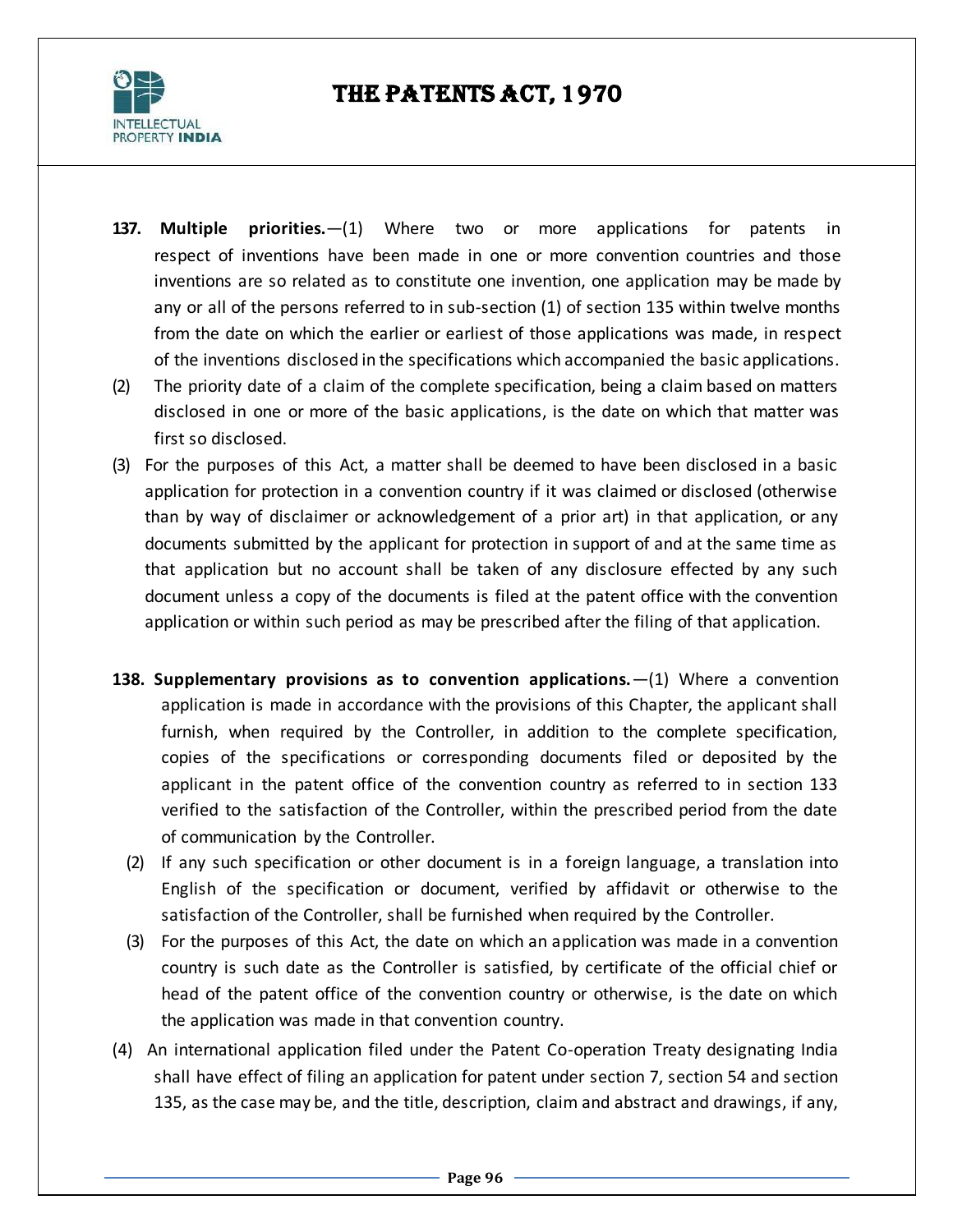

filed in the international application shall be taken as complete specification for the purposes of this Act.

- (5) The filing date of application for patent and its complete specification processed by the patent office as designated office shall be the international filing date accorded under the Patent Cooperation Treaty.
- (6) Amendment, if any, proposed by the applicant for an international application designating India or designating and electing India before international searching authority or preliminary examination authority shall, if the applicant so desires, be taken as an amendment made before the patent office.
- **139. Other provisions of Act to apply to convention applications.**—Save as otherwise provided in this Chapter, all the provisions of this Act shall apply in relation to a convention application and a patent granted in pursuance thereof as they apply in relation to an ordinary application and a patent granted in pursuance thereof.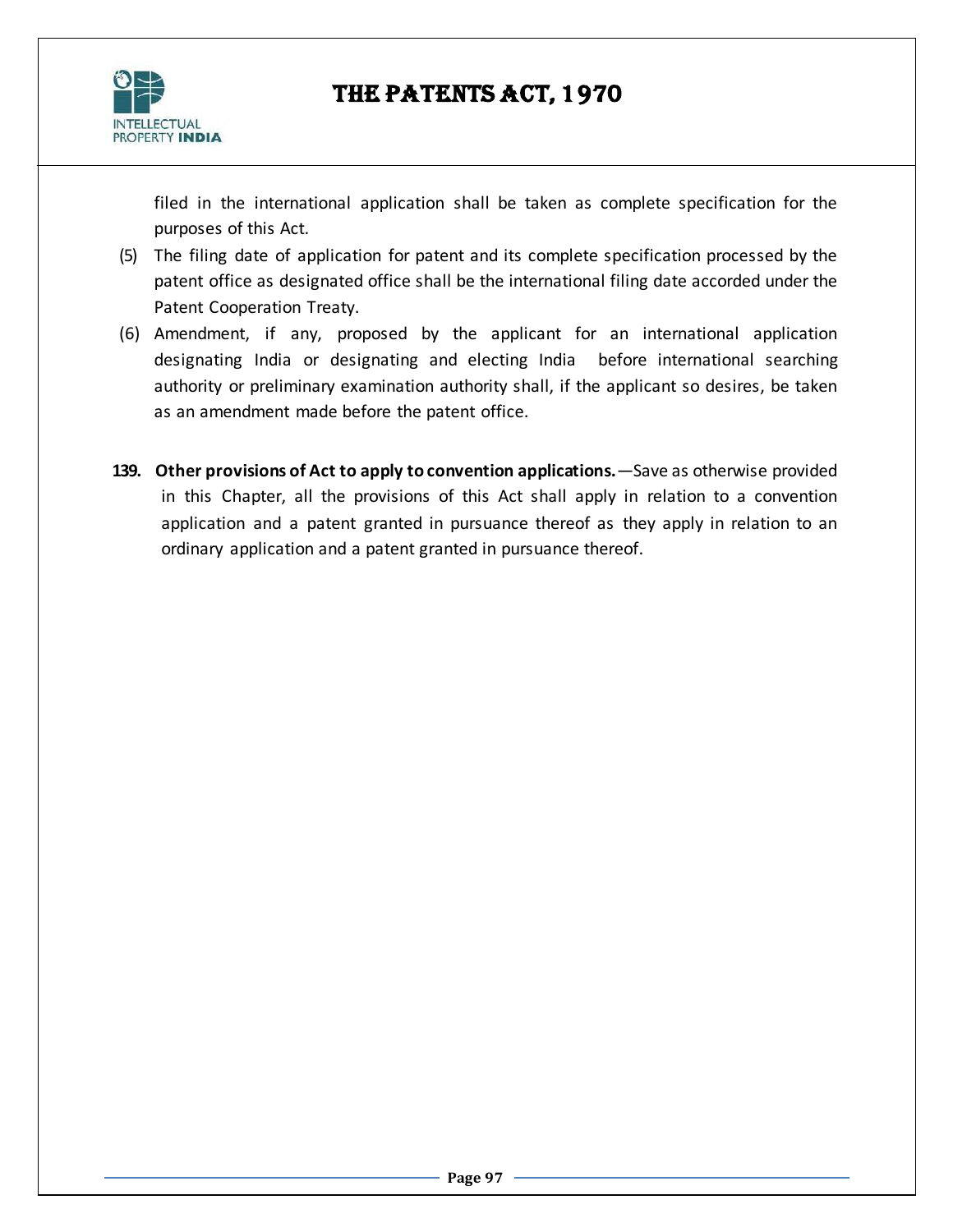

#### CHAPTER XXIII

#### **MISCELLANEOUS**

**140. Avoidance of certain restrictive conditions.**—(1) It shall not be lawful to insert—

- (i) in any contract for or in relation to the sale or lease of a patented article or an article made by a patented process; or
- (ii) in licence to manufacture or use a patented article; or
- (iii) in a licence to work any process protected by a patent, a condition the effect of which may be—
	- (a) to require the purchaser, lessee, or licensee to acquire from the vendor, lessor, or licensor or his nominees, or to prohibit from acquiring or to restrict in any manner or to any extent his right to acquire from any person or to prohibit him from acquiring except from the vendor, lessor, or licensor or his nominees any article other than the patented article or an article other than that made by the patented process; or
	- (b) to prohibit the purchaser, lessee or licensee from using or to restrict in any manner or to any extent the right of the purchaser, lessee or licensee, to use an article other than the patented article or an article other than that made by the patented process, which is not supplied by the vendor, lessor or licensor or his nominee; or
	- (c) to prohibit the purchaser, lessee or licensee from using or to restrict in any manner or to any extent the right of the purchaser, lessee or licensee to use any process other than the patented process,
	- (d) to provide exclusive grant back, prevention to challenges to validity of Patent & Coercive package licensing,

and any such condition shall be void.

- (2) A condition of the nature referred to in clause (a) or clause (b) or clause (c) of sub-section (1) shall not cease to be a condition falling within that sub-section merely by reason of the fact that the agreement containing it has been entered into separately, whether before or after the contract relating to the sale, lease or licence of the patented article or process.
- (3) In proceedings against any person for the infringement of a patent, it shall be a defence to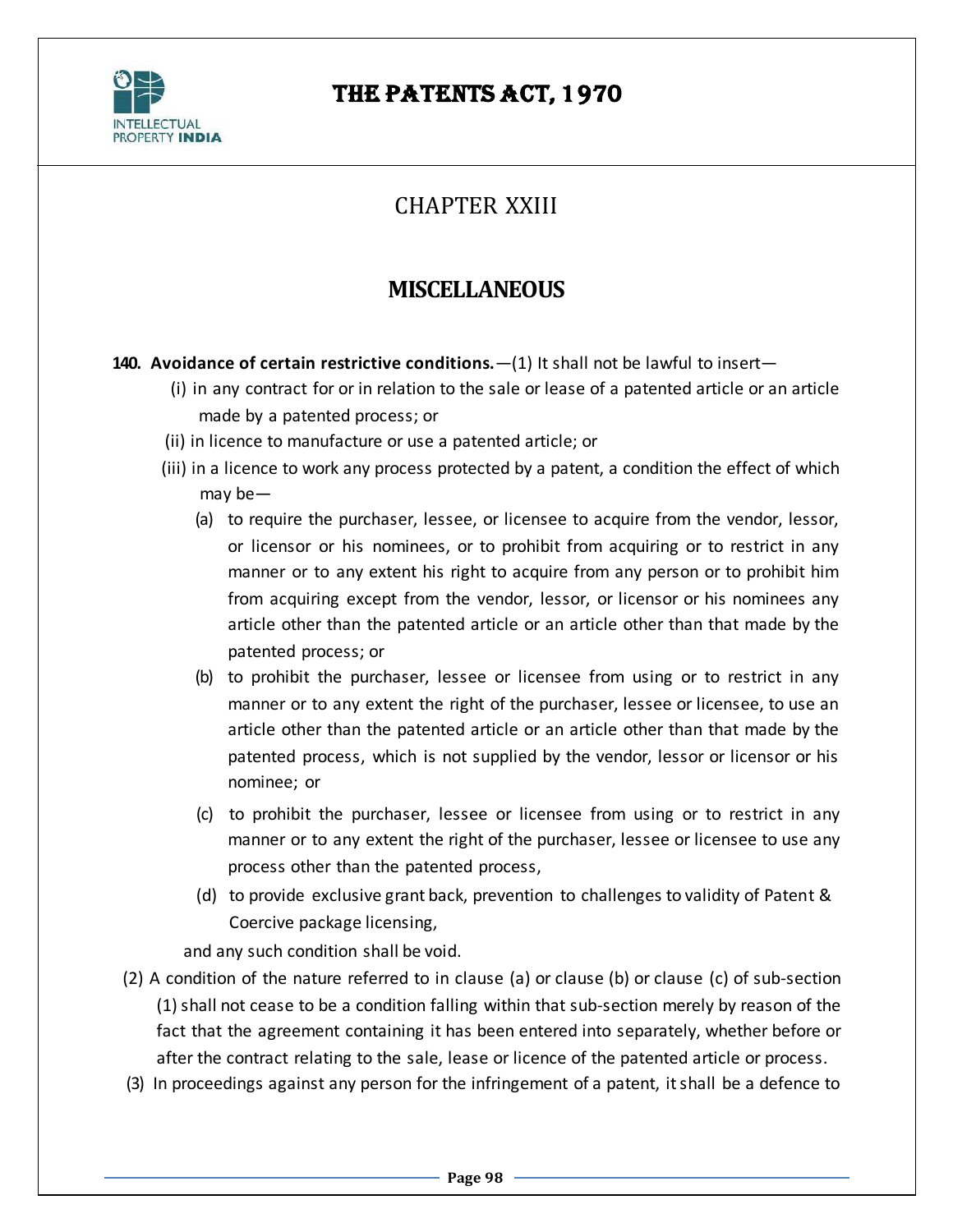

prove that at the time of the infringement there was in force a contract relating to the patent and containing a condition declared unlawful by this section:

Provided that this sub-section shall not apply if the plaintiff is not a party to the contract and proves to the satisfaction of the court that the restrictive condition was inserted in the contract without his knowledge and consent, express or implied.

- (4) Nothing in this section shall—
	- (a) affect a condition in a contract by which a person is prohibited from selling goods other than those of a particular person;
	- (b) validate a contract which, but for this section, would be invalid;
	- (c) affect a condition in a contract for the lease of, or licence to use a patented article, by which the lessor or licensor reserves to himself or his nominee the right to supply such new parts of the patented article as may be required or to put or keep it in repair.
- (5) [Omitted by the *Patents (Amendment) Act,* 2002]
- **141. Determination of certain contracts.**—(1) Any contract for the sale or lease of a patented article or for licence to manufacture, use or work a patented article or process, or relating to any such sale, lease or licence, may at any time after the patent or all the patents by which the article or process was protected at the time of the making of the contract has or have ceased to be in force, and notwithstanding anything to the contrary in the contract or in any other contract, be determined by the purchaser, lessee, or licensee, as the case may be, of the patent on giving three months notice in writing to the other party.
- (2) The provisions of this section shall be without prejudice to any right of determining a contract exercisable apart from this section.
- **142. Fees.**—(1) There shall be paid in respect of the grant of patents and applications therefor, and in respect of other matters in relation to the grant of patents under this Act, such fees as may be prescribed by the Central Government.
- (2) Where a fee is payable in respect of the doing of an act by the Controller, the Controller shall not do that act until the fee has been paid.
- (3) Where a fee is payable in respect of the filing of a document at the patent office, the fee shall be paid along with the document or within the prescribed time and the document shall be deemed not to have been filed at the office if the fee has not been paid within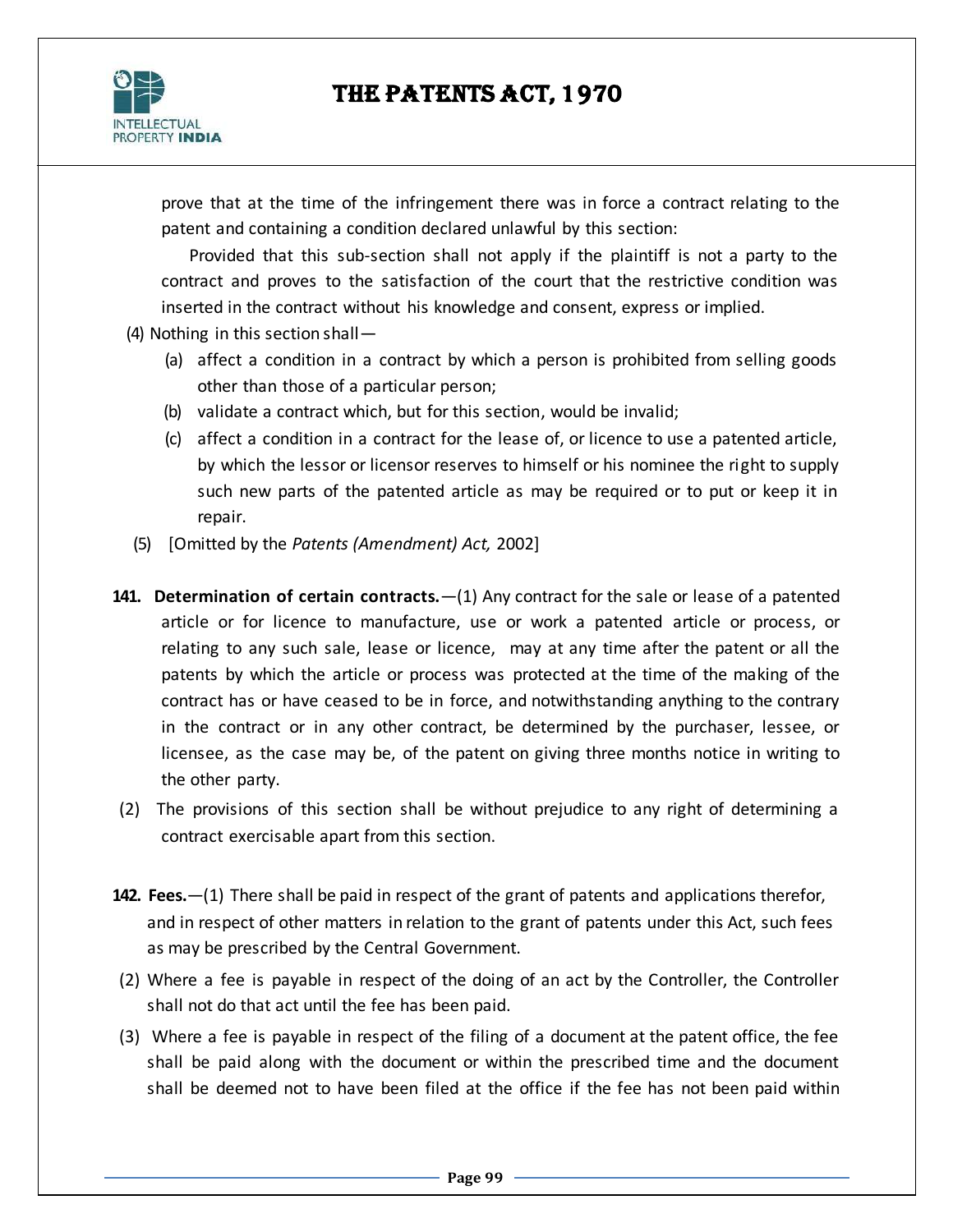

such time.

- (4) Where a principal patent is granted later than two years from the date of the filing of the application, the fees which have become due in the meantime may be paid within a term of three months from the date of the recording of the patent in the register or within the extended period not later than nine months from the date of recording.
- **143. Restrictions upon publication of specification.**—Subject to the provisions of Chapter VII, an application for a patent, and any specification filed in pursuance thereof, shall not, except with the consent of the applicant, be published by the Controller before the expiration of the period prescribed under sub-section (1) of section 11A or before the same is open to public inspection in pursuance of sub-section (3) of section 11A or section 43.
- **144. Reports of examiners to be confidential.**—The reports of examiners to the Controller under this Act shall not be open to public inspection or be published by the Controller; and such reports shall not be liable to production or inspection in any legal proceeding unless the court certifies that the production or inspection is desirable in the interests of justice, and ought to be allowed.
- **145. Publication of official journal.**—The Controller shall publish periodically an official journal which shall contain such information as may be required to be published by or under the provisions of this Act or any rule made thereunder.
- **146. Power of Controller to call for information from patentees.**—(1) The Controller may, at any time during the continuance of the patent, by notice in writing, require a patentee or a licensee, exclusive or otherwise, to furnish to him within two months from the date of such notice or within such further time as the Controller may allow, such information or such periodical statements as to the extent to which the patented invention has been commercially worked in India as may be specified in the notice.
- (2) Without prejudice to the provisions of sub-section (1), every patentee and every licensee (whether exclusive or otherwise) shall furnish in such manner and form and at such intervals (not being less than six months) as may be prescribed statements as to the extent to which the patented invention has been worked on a commercial scale in India.
- (3) The Controller may publish the information received by him under subsection (1) or sub-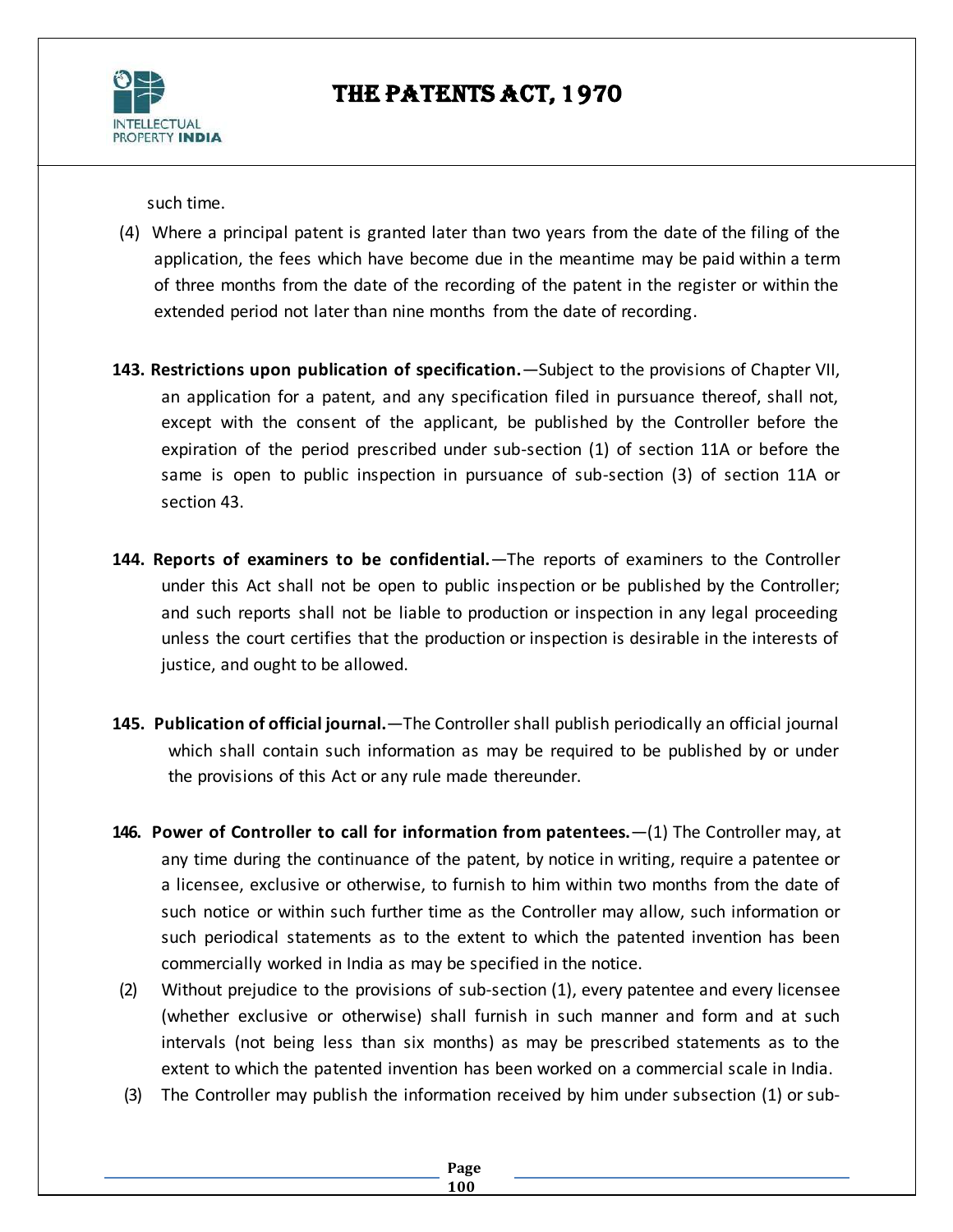

section (2) in such manner as may be prescribed.

- **147. Evidence of entries, documents, etc.**—(1) A certificate purporting to be signed by the Controller as to any entry, matter or thing which he is authorized by this Act or any rules made thereunder to make or do, shall be *prima facie* evidence of the entry having been made and of the contents thereof and of the matter or thing having been done or omitted to be done.
	- (2) A copy of any entry in any register or of any document kept in the patent office or of any patent, or an extract from any such register or document, purporting to be certified by the Controller and sealed with the seal of the patent office shall be admitted in evidence in all courts, and in all proceedings, without further proof or production of the original.
	- (3) The Controller or any other officer of the patent office shall not, in any legal proceedings to which he is not a party, be compellable to produce the register or any other document in his custody, the contents of which can be proved by the production of a certified copy issued under this Act or to appear as a witness to prove the matters therein recorded unless by order of the court made for special causes.
- **148. Declaration by infant, lunatic etc.**—(1) If any person is, by reason of minority, lunacy or other disability, incapable of making any statement or doing anything required or permitted by or under this Act, the lawful guardian, committee or manager (if any) of the person subject to the disability, or if there be none, any person appointed by any court possessing jurisdiction in respect of his property, may make such statement or a statement as nearly corresponding thereto as circumstances permit, and do such thing in the name and on behalf of the person subject to the disability.
- (2) An appointment may be made by the court for the purposes of this section upon the petition of any person acting on behalf of the person subject to the disability or of any other person interested in the making of the statement or the doing of the thing.
- **149. Service of notices, etc., by post.**—Any notice required or authorised to be given by or under this Act, and any application or other document so authorised or required to be made or filed, may be given, made or filed by post.
- **150. Security for costs**.—If any party by whom notice of any opposition is given under this Act or by whom application is made to the Controller for the grant of a licence under a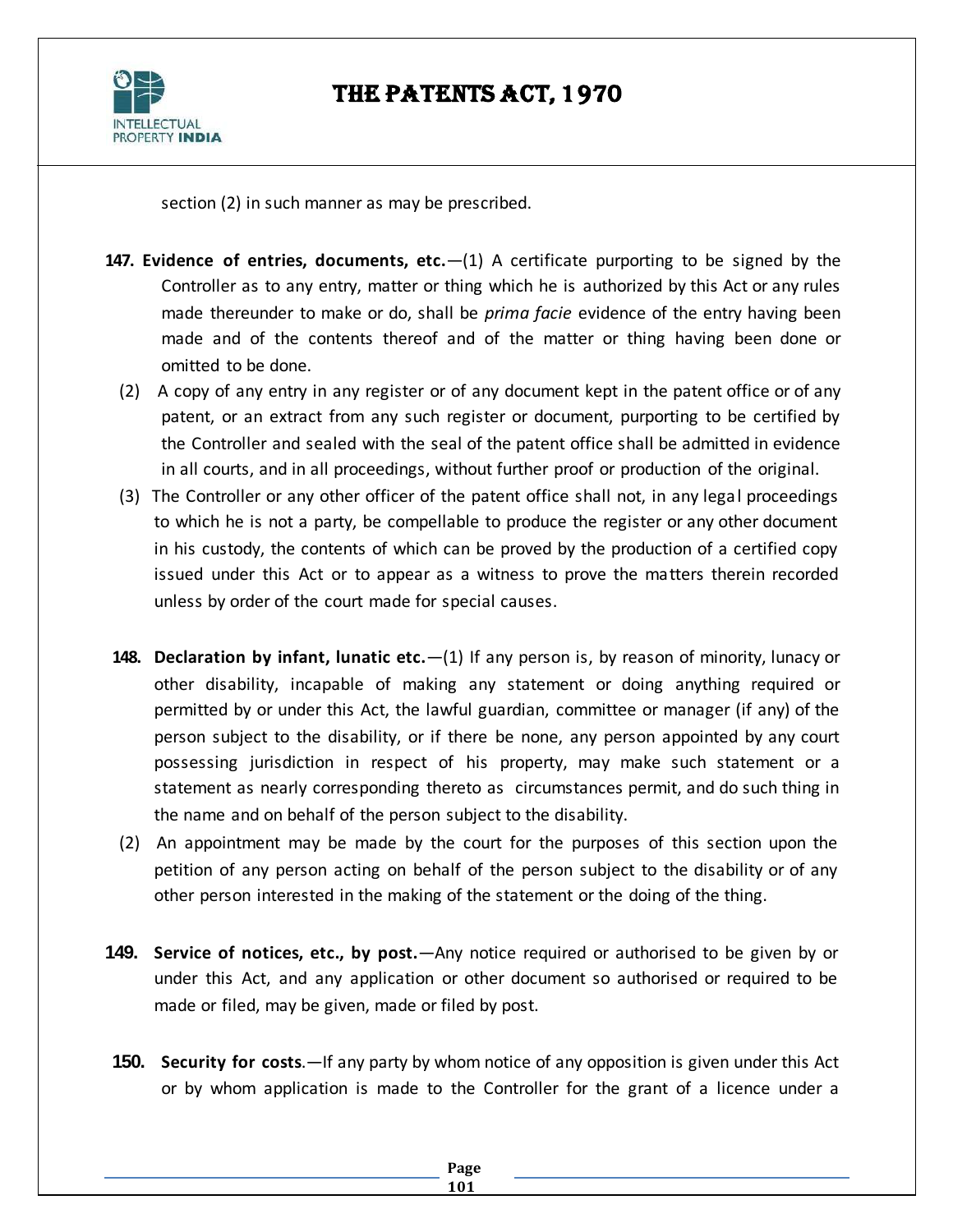

patent neither resides nor carries on business in India, the Controller may require him to give security for the costs of the proceedings, and in default of such security being given may treat the opposition or application as abandoned.

- **151. Transmission of orders of courts to Controller.**—(1) Every order of the High Court or the Appellate Board on a petition for revocation, including orders granting certificates of validity of any claim, shall be transmitted by the High Court or the Appellate Board to the Controller who shall cause an entry thereof and reference thereto to be made in the register.
	- (2) Where in any suit for infringement of a patent or in any suit under section 106 the validity of any claim or a specification is contested and that claim is found by the court to be valid or not valid, as the case may be, the court shall transmit a copy of its judgment and decree to the Controller who shall on receipt thereof cause an entry in relation to such proceeding to be made in the prescribed manner in a supplemental record.
	- (3) The provisions of sub-sections (1) and (2) shall also apply to the court to which appeals are preferred against decisions of the Appellate Board or the courts, as the case may be, referred to in those sub-sections.
- *152.* **Transmission of copies of specifications, etc., and inspection thereof.—** [Omitted by the *Patents (Amendment) Act,* 2005]
- **153. Information relating to patents.**—A person making a request to the Controller in the prescribed manner for information relating to any such matters as may be prescribed as respects any patent specified in the request or as respects any application for a patent so specified shall be entitled, subject to the payment of the prescribed fee, to have information supplied to him accordingly.
- **154. Loss or destruction of patents.**—If a patent is lost or destroyed, or its non-production is accounted for to the satisfaction of the Controller, the Controller may at any time, on application made in the prescribed manner and on payment of the prescribed fee, cause a duplicate thereof to be sealed and delivered to the applicant.
- **155. Reports of Controller to be placed before Parliament.**—The Central Government shall cause to be placed before both Houses of Parliament once a year a report respecting the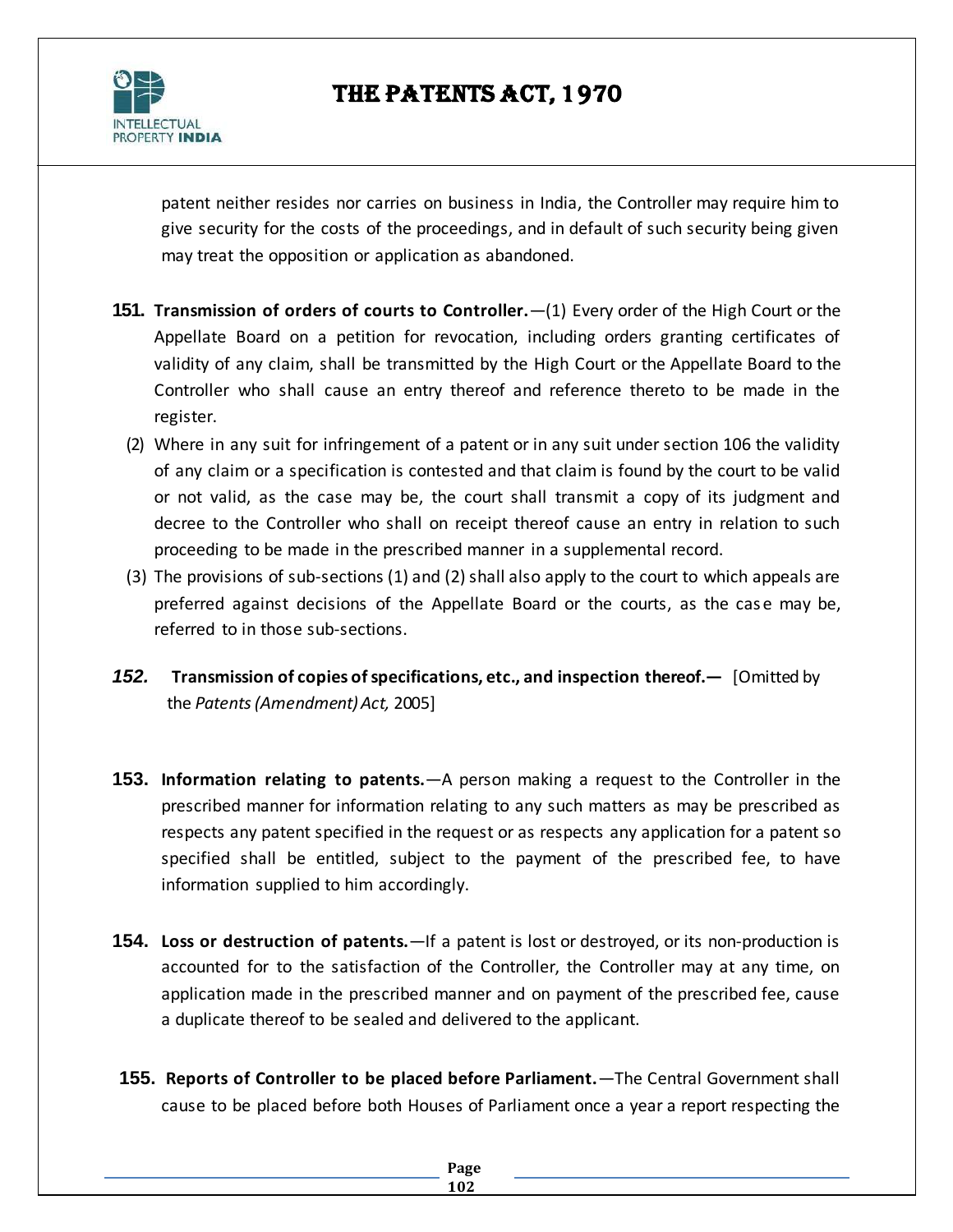

execution of this Act by or under the Controller.

- **156. Patent to bind Government.**—Subject to the other provisions contained in this Act, a patent shall have to all intents the like effect as against Government as it has against any person.
- **157. Right of Government to sell or use forfeited articles.**—Nothing in this Act shall affect the power of the Government or of any person deriving title directly or indirectly from the Government to sell or use any articles forfeited under any law for the time being in force.
- **157A. Protection of security of India.**—Notwithstanding anything contained in this Act, the Central Government shall—
	- (a) not disclose any information relating to any patentable invention or any application relating to the grant of patent under this Act, which it considers prejudicial to the interest of security of India;
	- (b) take any action including the revocation of any patent which it considers necessary in the interest of the security of India by issue of a notification in the Official Gazette to that effect.

*Explanation.***—**For the purposes of this section, the expression "security of India" includes any action necessary for the security of India which—

- (i) relates to fissionable materials or the materials from which they are derived; or
- (ii) relates to the traffic in arms, ammunition and implements of war and to such traffic in other goods and materials as is carried on directly or indirectly for the purpose of supplying a military establishment; or
- (iii) is taken in time of war or other emergency in international relations.
- **158. Power of High Courts to make rules.**—The High Court may make rules consistent with this Act as to the conduct and procedure in respect of all proceedings before it under this Act.
- **159. Power of Central Government to make rules.**—(1) The Central Government may, by notification in the Official Gazette, make rules for carrying out the purposes of this Act.
- (2) Without prejudice to the generality of the foregoing power, the Central Government may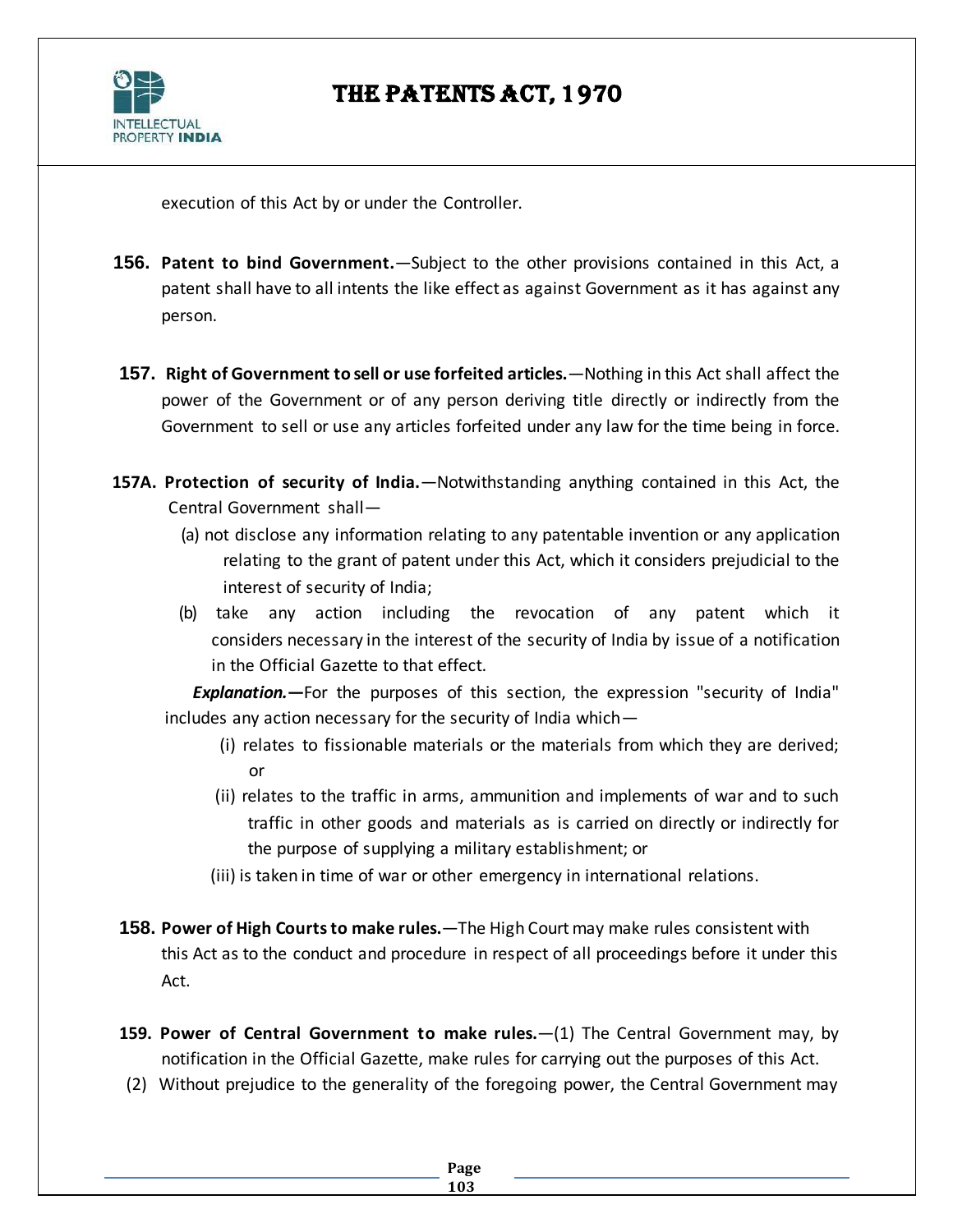

make rules to provide for all or any of the following matters, namely:—

- (i) the form and manner in which any application for a patent, any specifications or drawings and any other application or document may be filed in the patent office;
- (ia) the period which the Controller may allow for filing of statement and undertaking for in respect of applications under sub-section (1), the period within which the details relating to processing of applications may be filed before the Controller and the details to be furnished by the applicant to the Controller under sub-section (2) of section 8;
- (ib) the period within which a reference to the deposit of materials shall be made in the specification under sub-clause (A) of clause (ii) of the proviso to sub-section (4) of section 10;
- (ic) the period for which application for patent shall not be open to the public under sub-section (1) and the manner in which the applicant may make a request to the Controller to publish his application under sub-section (2) of section 11 A;
- (id) the manner of making the request for examination for an application for patent and the period within which such examination shall be made under sub-sections (1) and (3) of section 11B;
- (ie) the manner in which an application for withdrawal of an application for grant of a patent shall be made and the period within which a request for examination from the date of revocation of secrecy directions shall be made under the proviso to sub-section (4) of section 11B.
- (ii) the time within which any act or thing may be done under this Act, including the manner in which and the time within which any matter may be published under this Act;
- (iii) the fees which may be payable under this Act and the manner and time of payment of such fees;
- (iv) the matters in respect of which the examiner may make a report to the Controller;
- (v) the manner in which and the period within which the Controller shall consider and dispose off a representation under sub-section (1) of section 25;
- (va) the period within which the Controller is required to dispose of an application under section 39;

| ההר |  |
|-----|--|
| M   |  |
|     |  |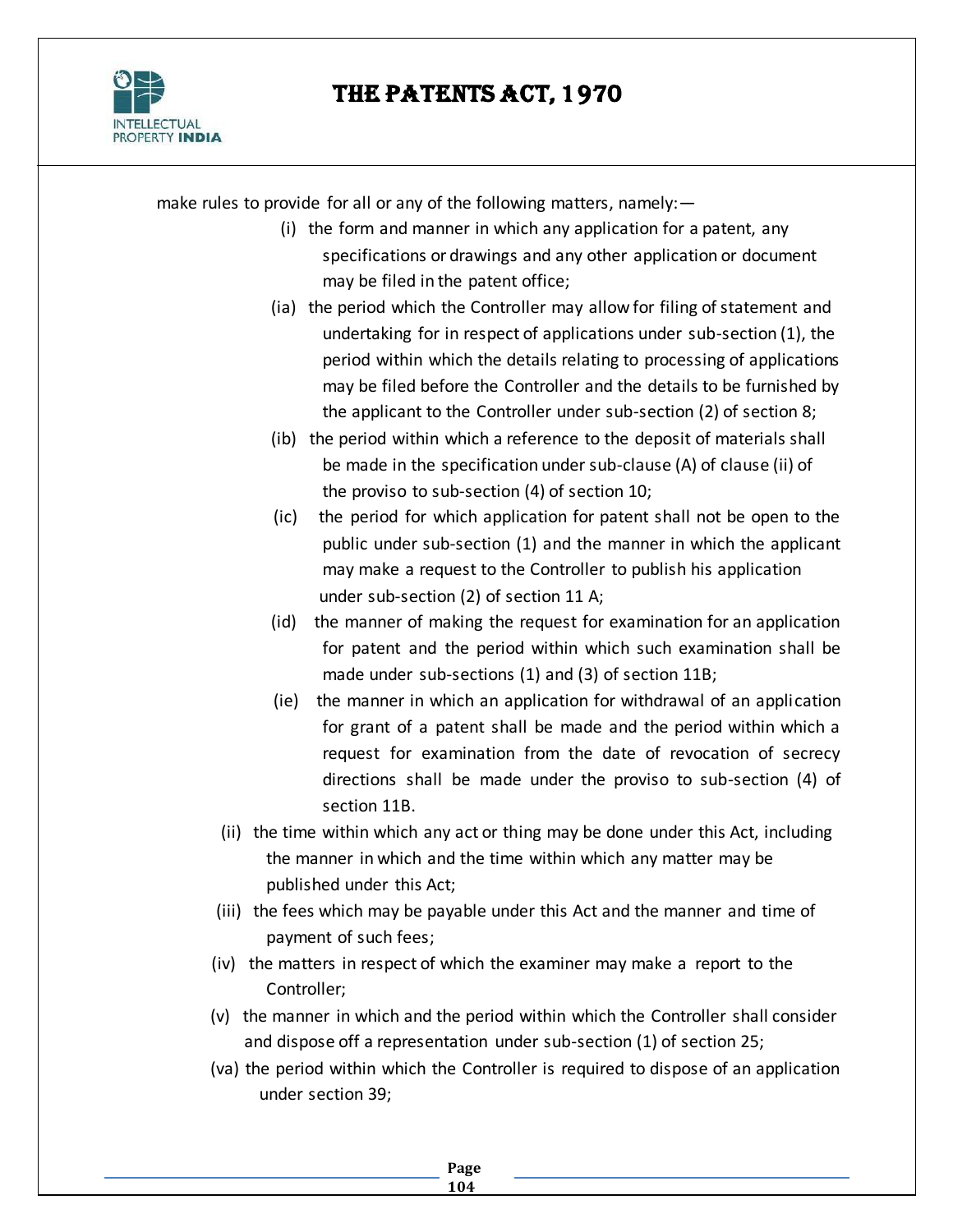

- (vi) the form and manner in which and the time within which any notice may be given under this Act;
- (vii) the provisions which may be inserted in an order for restoration of a patent for the protection of persons who may have availed themselves of the subject-matter of the patent after the patent had ceased;
- (viii) the establishment of branch offices of the patent office and the regulation generally of the business of the patent office, including its branch offices;
- (ix) the maintenance of the register of patents and the safeguards to be observed in the maintenance of such register in computer floppies, diskettes or any other electronic form and the matters to be entered therein;
- (x) the matters in respect of which the Controller shall have powers of a civil court;
- (xi) the time when and the manner in which the register and any other document open to inspection may be inspected under this Act;
- (xii) the qualifications of, and the preparation of a roll of, scientific advisers for the purpose of section 115;
- (xiia) the salaries and allowances and other conditions of service of the officers and other employees of the Appellate Board under subsection (2) and the manner in which the officers and other employees of the Appellate Board shall discharge their functions under subsection (3) of section 117;
- (xiib) the form of making an appeal, the manner of verification and the fee payable under sub-section (3) of section 117A;
- (xiic) the form in which, and the particulars to be included in the application to the Appellate Board under sub-section (1) of section 117D;
- (xiii) the manner in which any compensation for acquisition by Government of an invention may be paid;
- (xiv) the manner in which the register of patent agents may be maintained under subsection (1) of section 125 and the safeguards to be observed in the maintenance of such register of patent agents on computer floppies, diskettes or any other electronic form under subsection (2) of that section; the conduct of qualifying examinations for patent agents; and matters connected with their practice and conduct, including the taking of disciplinary proceedings against patent agents for misconduct;
- (xv) the regulation of the making, printing, publishing and selling of indexes to, and abridgements of, specifications and other documents in the patent office; and the inspection of indexes and abridgements and other documents;

**Page 105**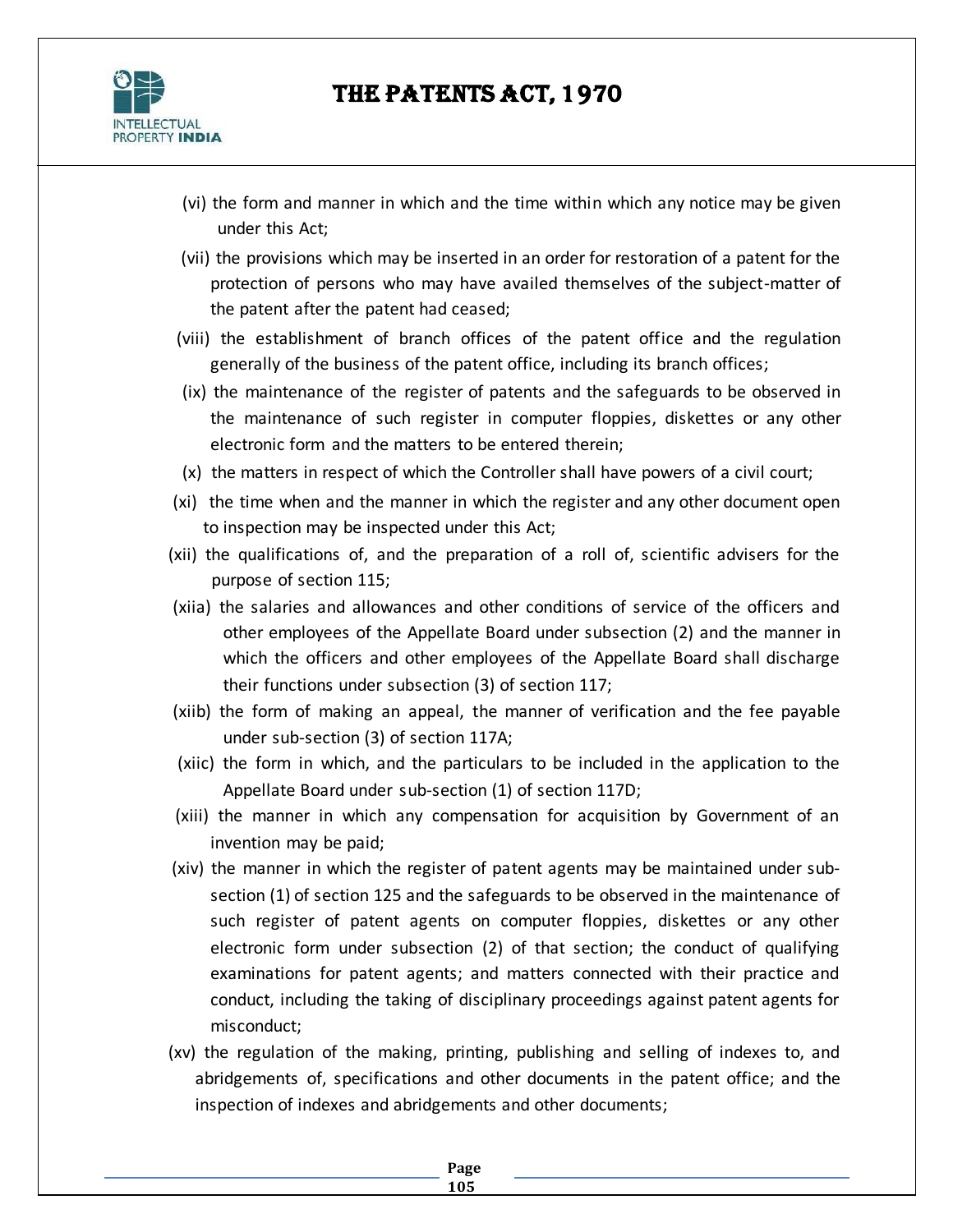

(xvi) any other matter which has to be or may be prescribed.

(3) The power to make rules under this section shall be subject to condition of the rules being made after previous publication:

Provided that the Central Government may, if it is satisfied that the circumstances exist which render it practically not possible to comply with such condition of previous publication, dispense with such compliance.

- **160. Rules to be placed before Parliament.**—Every rule made under this Act shall be laid, as soon as may be after it is made, before each House of Parliament while it is in session for a total period of thirty days which may be comprised in one session or in two or more successive sessions, and if, before the expiry of the session immediately following the session or the successive sessions aforesaid, both Houses agree in making any modification in the rule or both Houses agree that the rule should not be made, the rule shall thereafter have effect only in such modified form or be of no effect, as the case may be; so, however, that any such modification or annulment shall be without prejudice to the validity of anything previously done under that rule.
- **161. Special provisions with respect to certain applications deemed to have been refused under Act 2 of 1911.**— [Omitted by the Patents (Amendment) Act, 2002]
- **162. Repeal of Act 2 of 1911 in so far as it relates to patents and savings.** (1) The Indian Patents and Designs Act, 1911, in so far as it relates to patents, is hereby repealed, that is to say, the said Act shall be amended in the manner specified in the Schedule.
- (2) and (3) [Omitted by the *Patents (Amendment) Act,* 2002]
- (4) The mention of particular matters in this section shall not prejudice the general application of the General Clauses Act, 1897 (10 of 1897), with respect to repeals.
- (5) Notwithstanding anything contained in this Act, any suit for infringement of a patent or any proceeding for revocation of a patent, pending in any court at the commencement of this Act, may be continued and disposed of, as if this Act had not been passed.

**163. Amendment of Act 43 of 1958.**— [Omitted by the *Patents (Amendment) Act,* 2005]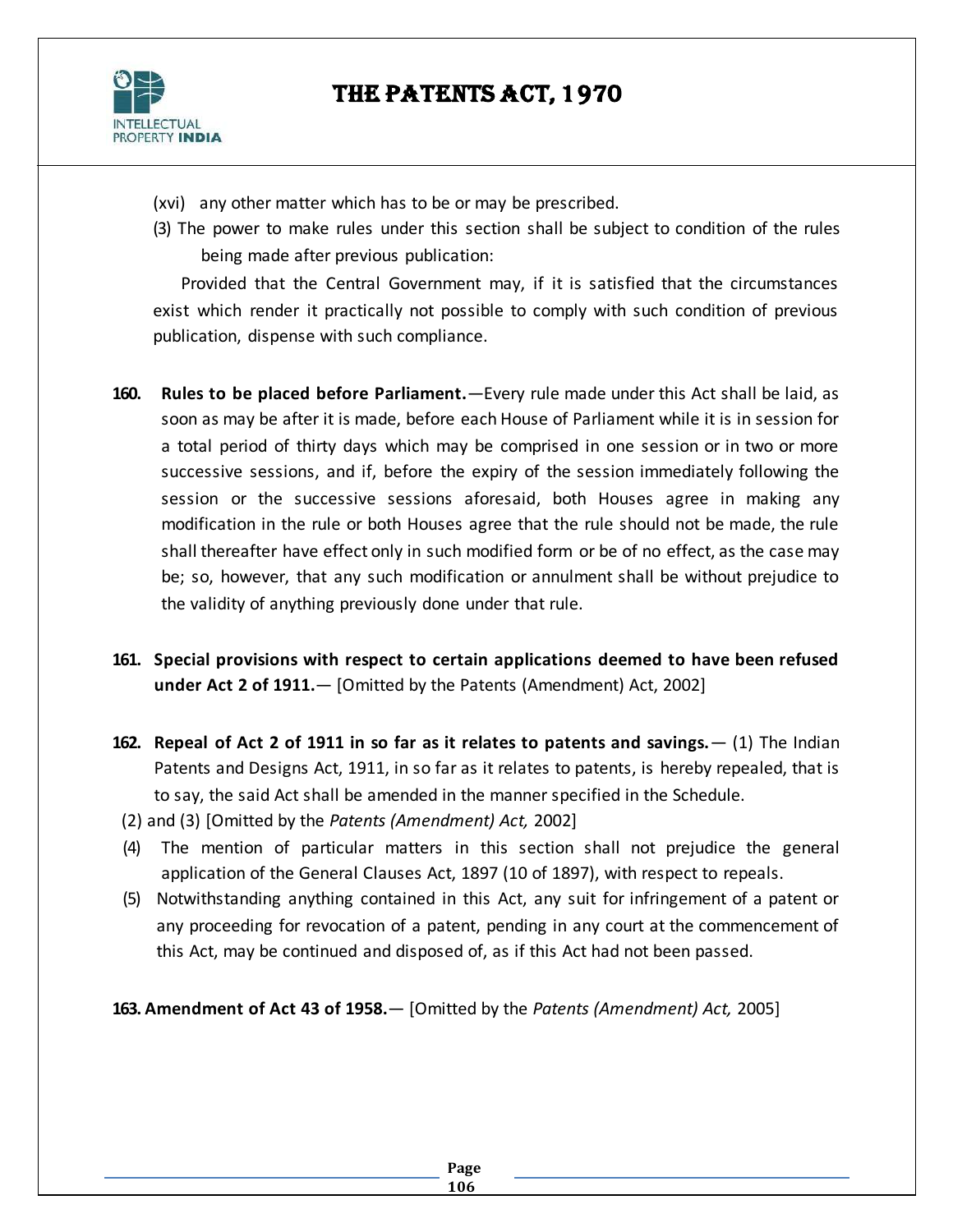

#### **THE SCHEDULE**

#### **[Section 162]**

#### **AMENDMENTS TO THE INDIAN PATENTS AND DESIGNS ACT, 1911**

- 1. Long title—Omit "Inventions and".
- 2.Preamble—Omit "inventions and".
- 3. Section 1—In sub-section (1) omit "Indian Patents and".

4.Section 2—

- (a) omit clause (1);
- (b) in clause (2) omit "(as respects designs)";
- (c) for clause  $(3)$ , substitute
	- (3) "controller" means the Controller General of Patents, Designs and Trade Marks appointed under sub-section (1) of section 4 of the Trade and Merchandise Marks Act, 1958 (43 of 1958);
- (d) in clause (5) for "trade mark as defined in section 478", substitute "trade mark as defined in clause (v) of sub-section (1) of section 2 of the Trade and Merchandise Marks Act, 1958 (43 of 1958)";
- (e) omit clause (6);
- (f) in clause 7, after sub-clause (ee) insert,  $-$

"(f) in relation to the Union territories of Dadra and Nagar Haveli and Goa, Daman and Diu, the High Court at Bombay; (g) in relation to the Union territory of Pondicherry, the High Court at Madras.";

- (g) omit clauses (8), (10) and (11);
- (h) for clause (12), substitute—

"(12) "patent office" means the patent office referred to in section 74 of the Patents Act, 1970".

- 5. Omit Part I.
- 6. For section 51B, substitute—

*"51B, Designs to bind Government.*—A registered design shall have to all intents the like effect as against Government as it has against any person and the provisions of Chapter XVII of the Patents Act, 1970, shall apply to registered designs as they apply to patents."

7. In section 54, for "The provisions of this Act", substitute "The provisions of the Patents

**Page 107**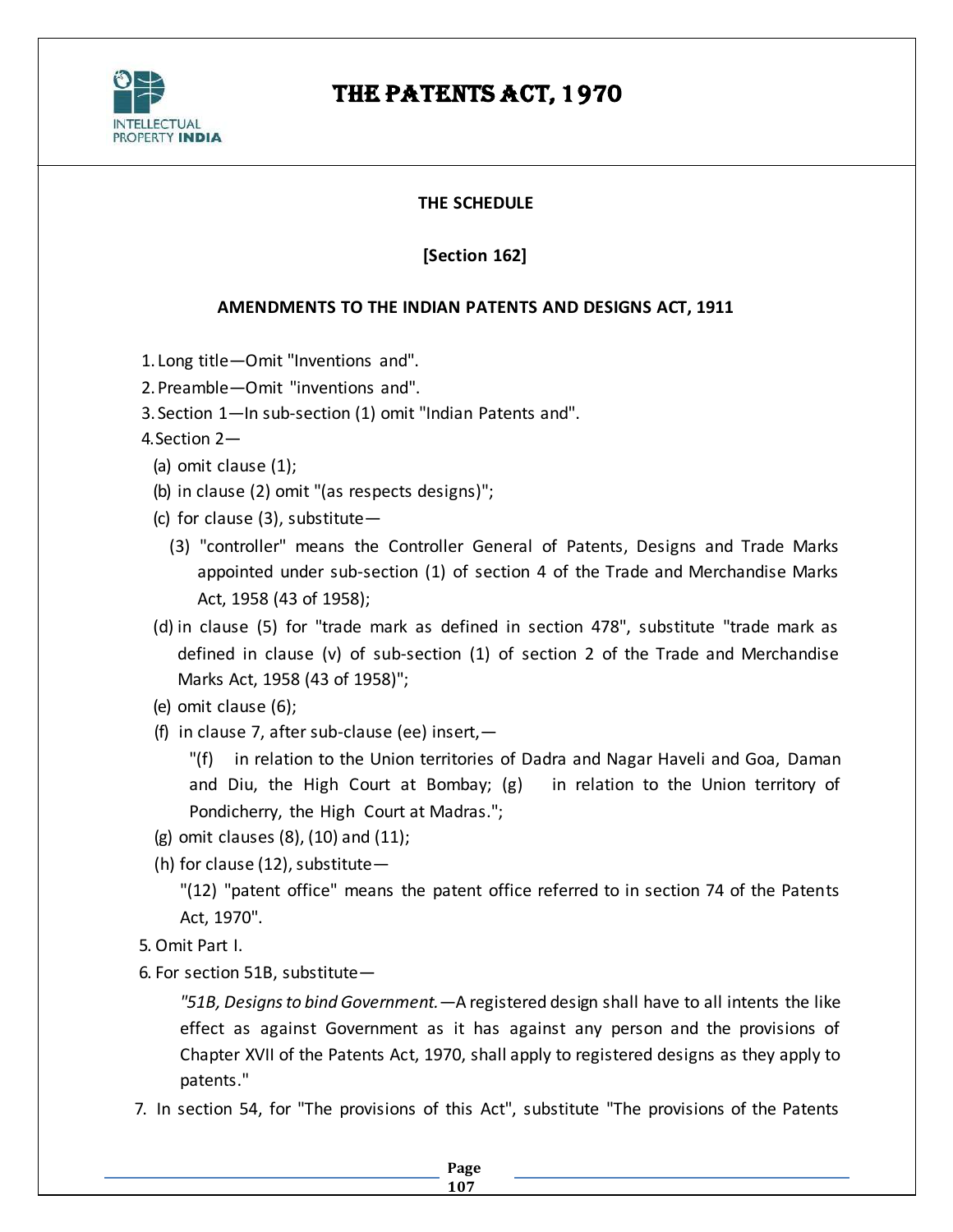

#### Act, 1970".

8. Omit sections 55 and 56.

9. Section 57—For sub-section (1), substitute—

(1) There shall be paid in respect of the registration of designs and applications therefor and in respect of other matters relating to designs under this Act such fees as may be prescribed by the Central Government.".

10.Omit section 59 A.

11.Section 61—Omit sub-section (1).

12.For section 62, substitute—

*"62, Power of Controller to correct clerical errors.*—The Controller may, on request in writing accompanied by the prescribed fee, correct any clerical error in the representation of a design or in the name or address of the proprietor of any design or in any other matter which is entered upon the register of designs."

13.Section 63—

- (a) in sub-section (1), omit "to a patent or" and "patent or";
- (b) in sub-section (2), omit "patent or" and for "patents or designs, as the case may be,", substitute "designs,";
- (c) in sub-section (3), omit "patent or" whenever that expression occurs;
- (d) in sub-section (4), omit "to a patent or".

14.Section 64—

(a) in sub-section (1), omit "patents or" and omit the word "either" wherever it occurs;

(b) in sub-section (5), omit clause (a).

15.Omit section 66.

16.Section 67—Omit "for a patent, or for amendment of an application or of a specification, or",

17. Section 69—In sub-section (1), omit "to grant a patent for an invention or".

**Page 108**

18. Section 71A—Omit "or from patents, specifications and other"

19.Omit section 72.

20.Omit sections 74A and 75.

21. Section 76—

(a) in sub-section (1), omit "other";

(b) in sub-section (2), in clause (c), omit "opponent".

22. Section *77—*

(a) in sub-section  $(1)$ —